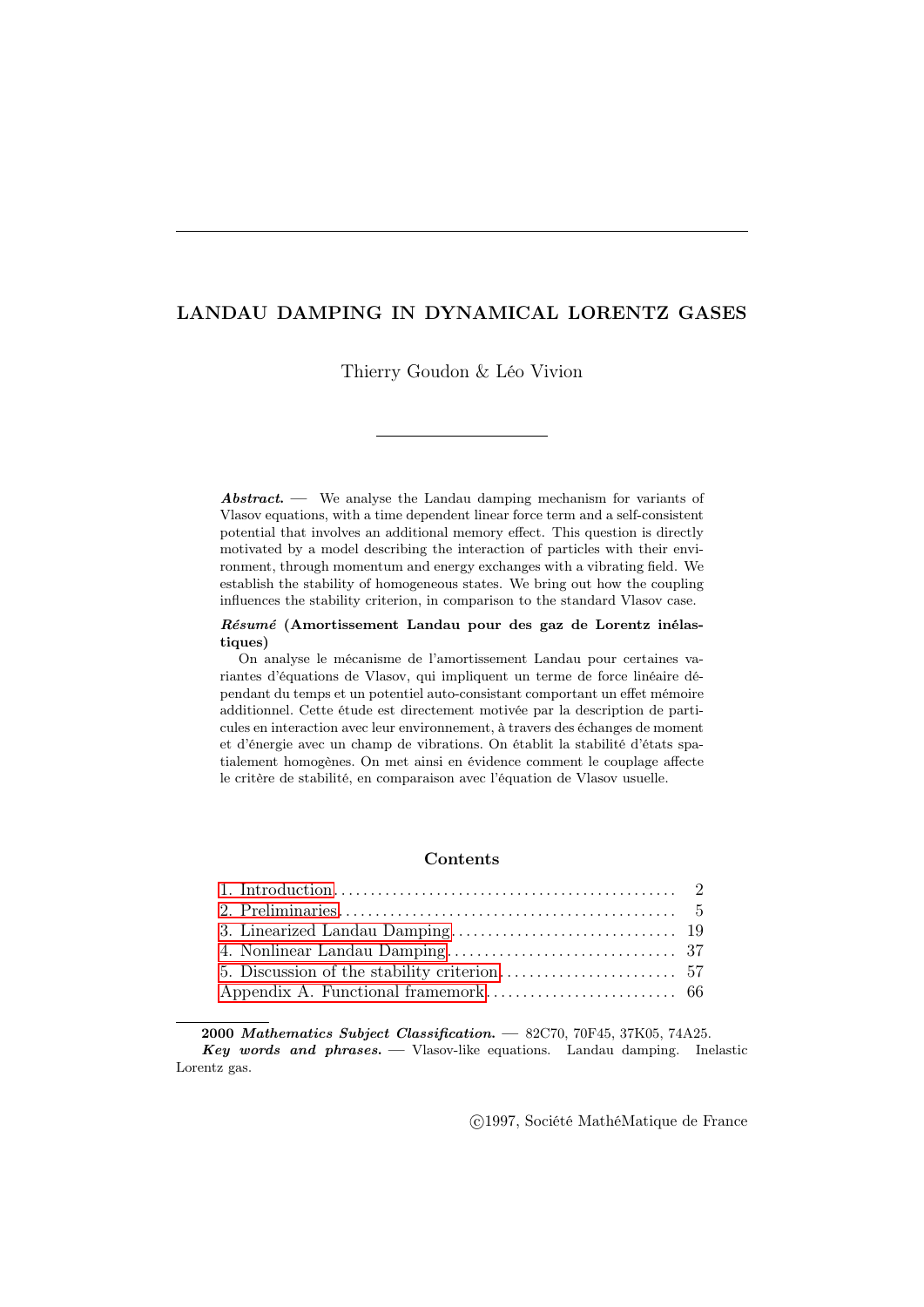#### 1. Introduction

<span id="page-1-0"></span>In this work, we go back to the analysis of Landau damping mechanisms in kinetic equations. This effect has been brought out for the Vlasov equation of plasma physics in the pioneering work of L. Landau [[23](#page-70-0)], and extended to gravitational models in astrophysics [[25,](#page-70-1) [26](#page-70-2)], where it is thought to play a key role in the stability of galaxies. It can be interpreted as a stability statement about steady solutions, leading to a decay of the self-consistent force. A complete mathematical analysis of the Landau damping for nonlinear Vlasov equations has been performed in  $[27]$  $[27]$  $[27]$ , and revisited later on in  $[6, 7]$  $[6, 7]$  $[6, 7]$  $[6, 7]$ (see also [[21](#page-70-3)]). Similar behaviors have been revealed for the 2D Euler system [[5](#page-69-4)]. The phenomena are surprising since they describe damping mechanisms, counter-intuitive for reversible equations which apparently do not present any dissipative process.

The starting point of this contribution comes from an original model introduced by L. Bruneau and S. De Bièvre [[8](#page-69-5)] describing the motion of a single classical particle interacting with its environment. The particle is described by its position  $t \mapsto q(t) \in \mathbb{R}^d$ , while the behavior of the environment is embodied into a scalar field  $(t, x, z) \in (0, \infty) \times \mathbb{R}^d \times \mathbb{R}^n \mapsto \psi(t, x, z)$ . The dynamic is modeled by the following set of differential equations (1)

<span id="page-1-1"></span>
$$
\begin{cases}\n\ddot{q}(t) = -\nabla V(q(t)) - \iint_{\mathbb{R}^d \times \mathbb{R}^n} \sigma_1(q(t) - y) \sigma_2(z) \nabla_x \Psi(t, y, z) \, dy \, dz, \\
\partial_{tt}^2 \Psi(t, x, z) - c^2 \Delta_z \Psi(t, x, z) = -\sigma_2(z) \sigma_1(x - q(t)), \qquad x \in \mathbb{R}^d, \ z \in \mathbb{R}^n.\n\end{cases}
$$

It corresponds to the intuition of a particle moving through an infinite set of *n*-dimensional elastic membranes, one for each position  $x \in \mathbb{R}^d$ . The physical properties of the membranes are characterized by the wave speed  $c > 0$ . The coupling between the particles and the environment is governed by two form functions  $\sigma_1, \sigma_2$ , which are both non negative, smooth and radially symmetric functions; they can be seen as determining the influence domain of the particle in each direction, the direction of particle's motion and the direction of wave propagation, respectively. It is therefore relevant to assume both form functions have a compact support. The particle exchanges its kinetic energy with the vibrations of the membranes. These mechanisms eventually act like a friction force since particle's energy is evacuated in the membranes, and, depending on the shape of the external potential  $x \mapsto V(x)$ ,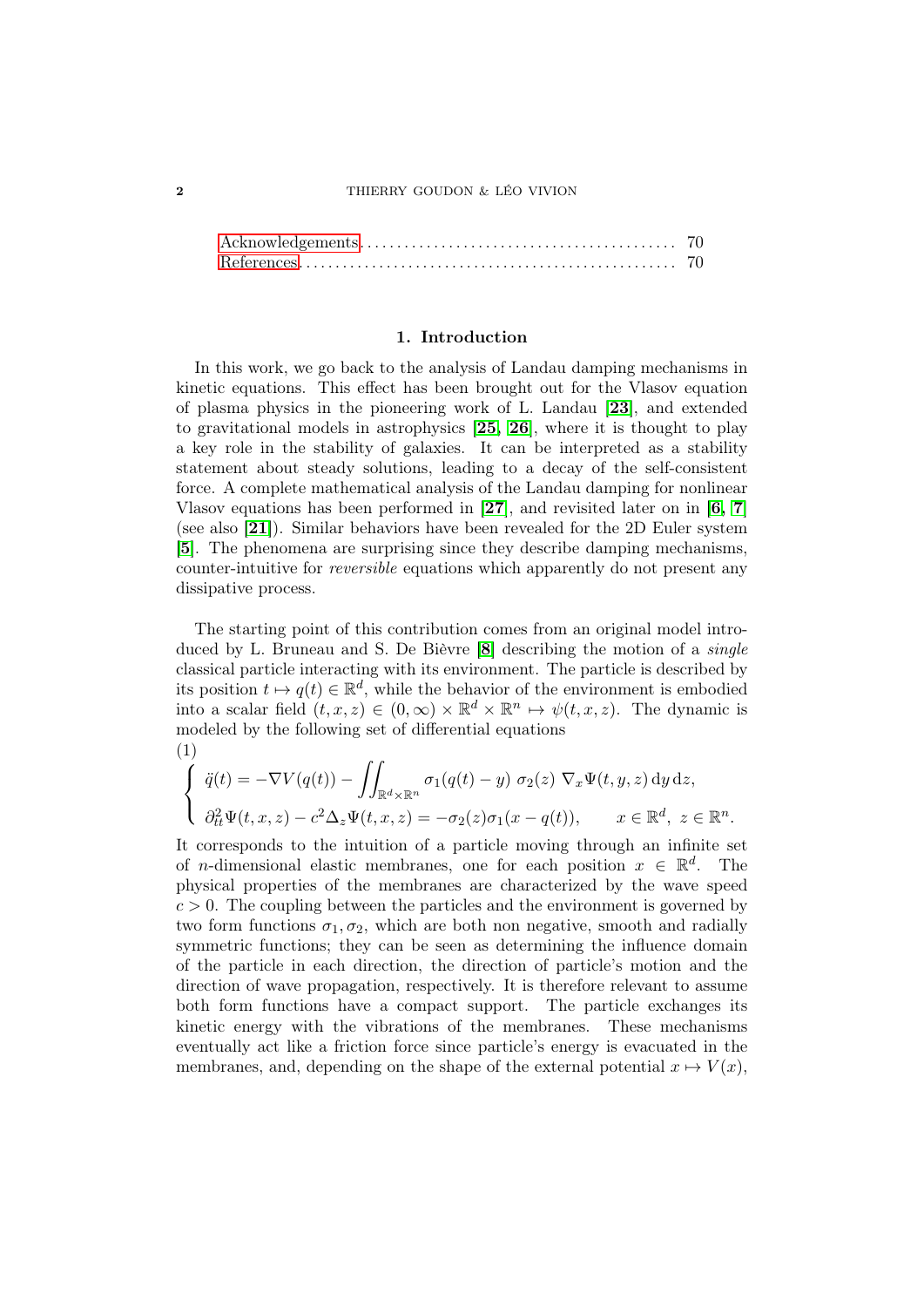they determine the large time behavior of the particle. We refer the reader to  $\begin{bmatrix} 1, 11, 12, 13, 22, 29 \end{bmatrix}$  $\begin{bmatrix} 1, 11, 12, 13, 22, 29 \end{bmatrix}$  $\begin{bmatrix} 1, 11, 12, 13, 22, 29 \end{bmatrix}$  $\begin{bmatrix} 1, 11, 12, 13, 22, 29 \end{bmatrix}$  $\begin{bmatrix} 1, 11, 12, 13, 22, 29 \end{bmatrix}$  $\begin{bmatrix} 1, 11, 12, 13, 22, 29 \end{bmatrix}$  $\begin{bmatrix} 1, 11, 12, 13, 22, 29 \end{bmatrix}$  $\begin{bmatrix} 1, 11, 12, 13, 22, 29 \end{bmatrix}$  for further studies of the system  $(1)$ , that include numerical experiments and interpretation by means of random walks.

The system  $(1)$  can be generalized by considering a set of N particles going through the membranes. The mean field regime  $N \to \infty$  leads to the following PDE system

<span id="page-2-0"></span>(2a) 
$$
\partial_t F + v \cdot \nabla_x F - \nabla_x (V + \Phi[\Psi]) \cdot \nabla_v F = 0
$$
,  $t \ge 0$ ,  $x \in \mathbb{R}^d$ ,  $v \in \mathbb{R}^d$ ,

<span id="page-2-2"></span>(2b) 
$$
(\partial_{tt}^2 \Psi - c^2 \Delta_z \Psi)(t, x, z) = -\sigma_2(z) \int_{\mathbb{R}^d} \sigma_1(x - y) \rho(t, y) dy,
$$
  

$$
t \ge 0, x \in \mathbb{R}^d, z \in \mathbb{R}^n,
$$

<span id="page-2-3"></span>(2c) 
$$
\rho(t,x) = \int_{\mathbb{R}^d} F(t,x,v) \, \mathrm{d}v
$$
,

<span id="page-2-1"></span>
$$
(2d) \ \Phi[\Psi](t,x) = \iint_{\mathbb{R}^d \times \mathbb{R}^n} \sigma_1(x-y)\sigma_2(z)\Psi(t,y,z) \,dz \,dy, \qquad t \ge 0, \ x \in \mathbb{R}^d,
$$

where now  $(t, x, v) \mapsto F(t, x, v)$  is interpreted as the particles distribution function in phase space,  $x \in \mathbb{R}^d$  being the position variable, and  $v \in \mathbb{R}^d$  the velocity variable. The system  $(2a)–(2d)$  $(2a)–(2d)$  $(2a)–(2d)$  is completed by initial conditions

(3) 
$$
F|_{t=0} = F_0, \qquad (\Psi, \partial_t \Psi)|_{t=0} = (\Psi_0, \Psi_1).
$$

We refer the reader to  $\left[17, 31\right]$  $\left[17, 31\right]$  $\left[17, 31\right]$  $\left[17, 31\right]$  for the derivation of the N-particles system and the analysis of the mean field regime that leads to  $(2a)-(2d)$  $(2a)-(2d)$  $(2a)-(2d)$ . The existence of solutions of  $(2a)-(2d)$  $(2a)-(2d)$  $(2a)-(2d)$  is investigated in [[9](#page-69-7)]. Furthermore, asymptotic issues are also discussed that reveal an unexpected connection with the gravitational Vlasov-Poisson equation. This relation with another model of statistical physics can guide the intuition to analyze further mathematical properties of  $(2a)–(2d)$  $(2a)–(2d)$  $(2a)–(2d)$ . In this spirit, the existence of equilibrium states and their stability is discussed in [[2](#page-69-8)], adding in the kinetic model a dissipative effect with the Fokker–Planck operator, and in [[10](#page-70-9)] where a variational approach is adopted for the collisionless model, following [[19,](#page-70-10) [20,](#page-70-11) [34](#page-71-3)].

We wish to continue this analysis, adopting a different viewpoint. In [[2,](#page-69-8) [10](#page-70-9)] the effect of a confining potential  $x \mapsto V(x)$  is considered, which governs the shape of the equilibrium states. Here, we change the geometry of the problem, replacing the confining assumption on the external potential, by the assumption that particles' motion holds in the d-dimensional torus  $\mathbb{T}^d$ . In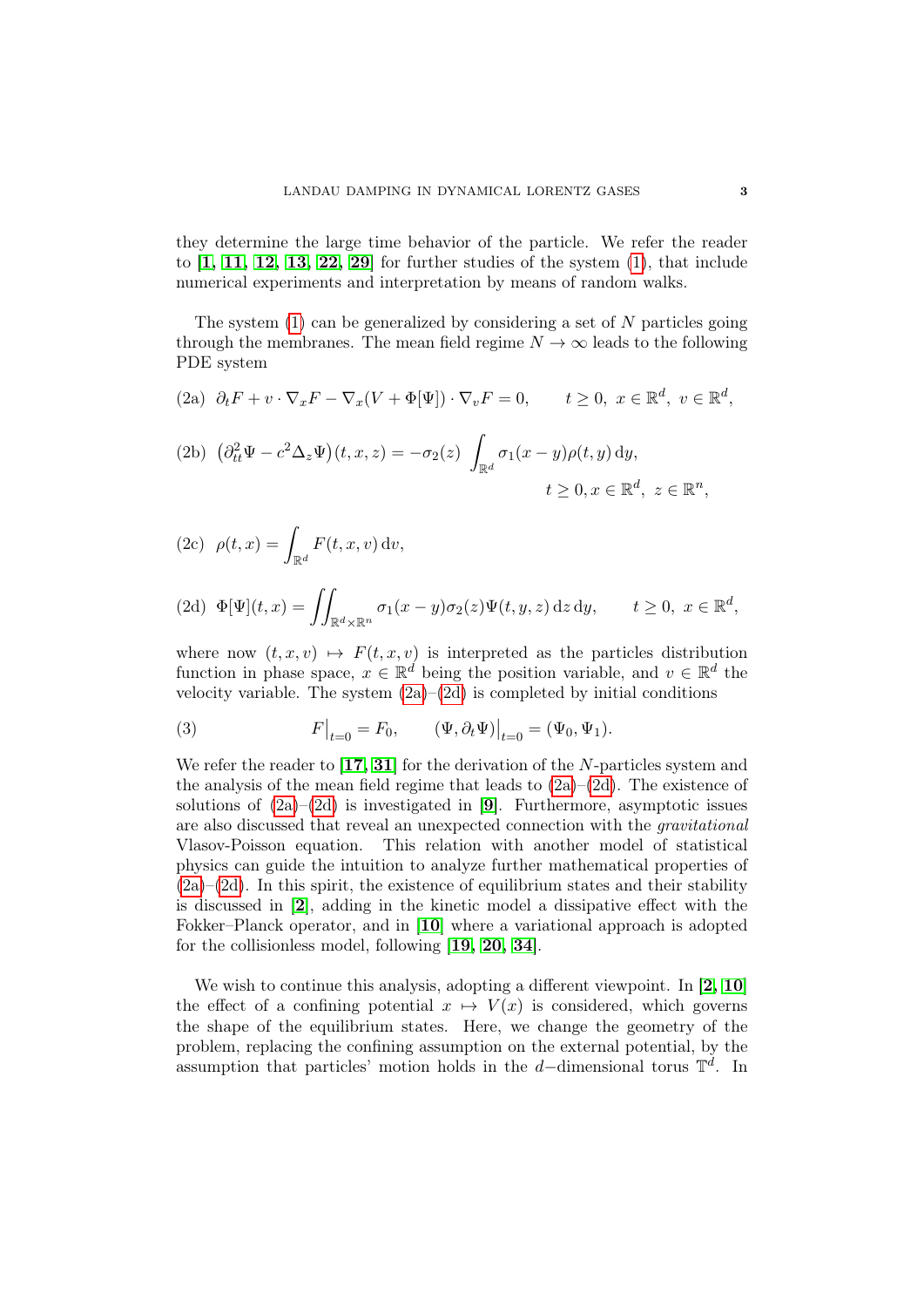such a framework, like for the usual Vlasov-Poisson system, we can find space– homogeneous stationary solutions, and we wish to investigate their stability. This question is directly reminiscient to the well-known phenomena of damping brought out in plasma physics by L. Landau [[23](#page-70-0)]: for the electrostatic Vlasov-Poisson system, it can be shown that the electric field of the linearized system decays exponentially fast. For gravitational interactions a similar discussion dates back to D. Lynden–Bell [[25,](#page-70-1) [26](#page-70-2)]. In fact, Landau's analysis [[23](#page-70-0)] was concerned with the linearized equation only. Of course the linearization procedure is questionable and the nonlinear dynamics might significantly depart form the linear behavior, as pointed out in [[3](#page-69-9)]. A stunning analysis of the nonlinear problem in the analytic framework has been recently performed by C. Mouhot & C. Villani  $[27, 32]$  $[27, 32]$  $[27, 32]$  $[27, 32]$ . A simplified analysis of the Landau damping has been proposed in [[6](#page-69-2)]; we also refer the reader to [[15](#page-70-12)] for results based on Sobolev regularity (with a definition of the force which involves only a finite number of Fourier modes, though). The Landau damping around homogeneous solutions has also been investigated in the whole space  $\mathbb{R}^d$  [[7](#page-69-3)], thus dealing with a set of particles having an infinite mass. See also [[21](#page-70-3)] for an alternative approach that uses integration along phase-space characteristics. We wish to address these issues for the system  $(2a)-(2d)$  $(2a)-(2d)$  $(2a)-(2d)$ , still when  $V=0$ . The analysis of the nonlinear equations is quite involved; it requires a complex functional framework and fine estimates in order to control the nonlinear effects, the so–called "plasma echoes", that can break the damping mechanisms observed on the linearized model. By the way, it has been recently shown that insufficient regularity of the perturbation can annihilate the damping mechanisms, and the proof (which, though, is very specific to the coupling with the Poisson equation; it is not clear that the argument applies for more regular convolution kernels) precisely uses the role of the plasma echoes against damping [[4](#page-69-10)]. Nevertheless it turns out that identifying stability conditions for the linearized problem plays a central role in the analysis of the nonlinear stability, see  $[27,$  $[27,$  $[27,$  Condition  $(L)$ ]. Beyond their interest for the specific model  $(2a)$ – $(2d)$  of particles interacting with their environment, the results we are going to discuss can be thought of with some generality. Indeed, as we shall detail below, the equation for the particle distribution function can be recast as follows

$$
\partial_t F + v \cdot \nabla_x F - \nabla_x \Phi_I \cdot \nabla_v F - \nabla_x \Phi_S \cdot \nabla_v F = 0,
$$

where the potential splits into two parts, that both induce new issues compared to the case of the "standard" Vlasov system (hereafter simply refered to as the "Vlasov equation"):

 $-\Phi_I(t, x)$  does not depend on F: this is a *linear* contribution in the equation. The damping then relies on suitable time-decay properties, here related to the dispersion properties of the free wave equation.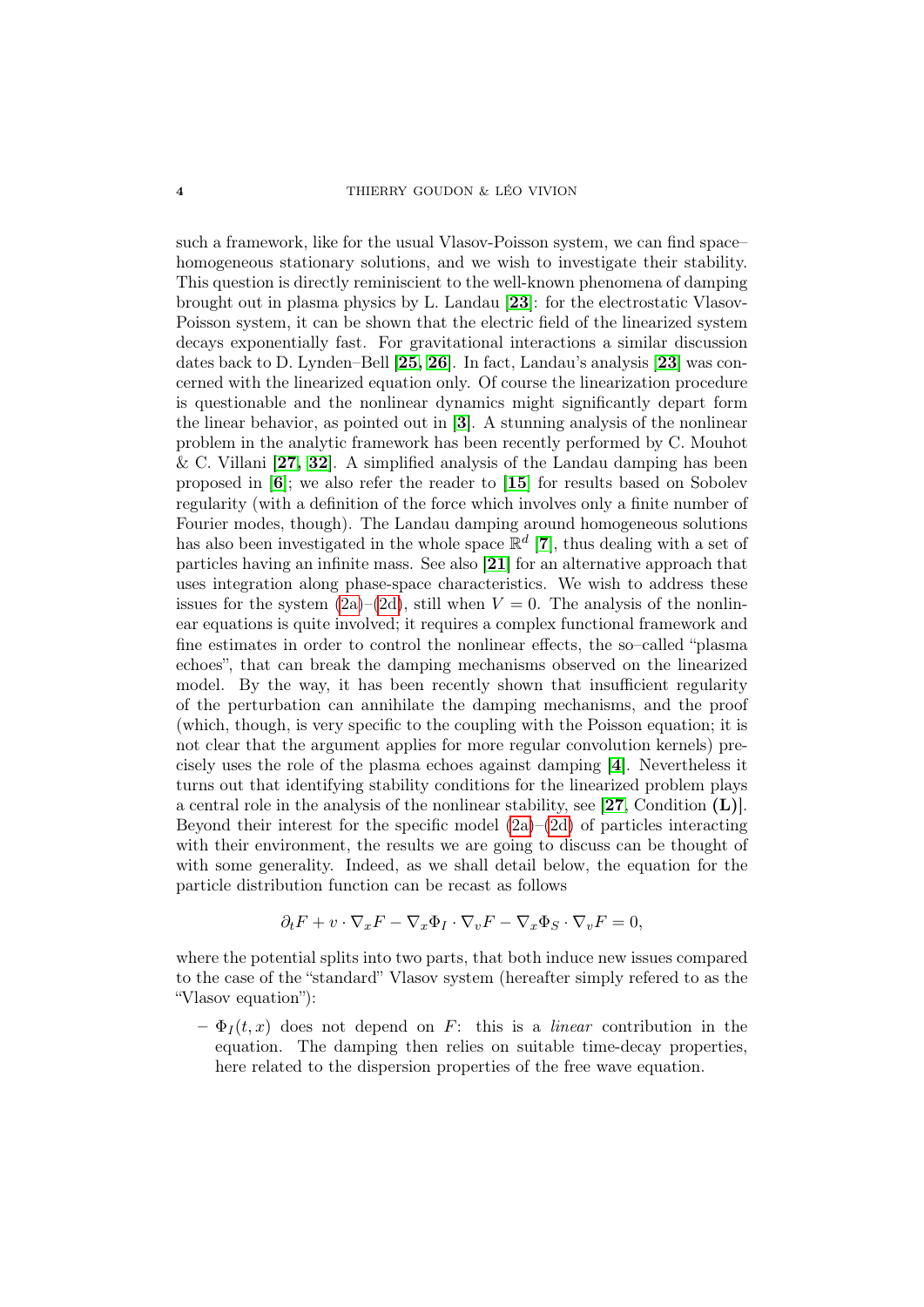– the self-consistent potential  $\Phi_S(t, x)$  is defined by a convolution with respect to space, combined with a half-convolution with respect to time

$$
\Phi_S(t,x) = -\int_0^t \int \Sigma(x-y)p_c(t-s)\rho(s,y) \,dy\,ds.
$$

Then the Landau damping relies on properties of the kernel  $\Sigma$ , which is quite similar to the analysis of the Vlasov case, but also on decay properties of the kernel  $p_c$ .

The discussion is organized as follows. We start by checking that we can find homogeneous solutions in Section [2.](#page-4-0) We also introduce different, but complementary, ways to think of the equations and we make a series of comments explaining how the problem differs from the usual Vlasov system. We complete this preliminary section by paying a specific attention to the properties of the kernel  $p_c$ , depending on the dimension n, which play a crucial role in the analysis. In Section [3,](#page-18-0) which is the heart of this work, we turn to the linearized problem. The analysis of the linearized equation reduces to study a certain integral equation, satisfied by the Fourier coefficients of the macroscopic density. That the damping occurs relies on a stability criterion on the kernel of this Volterra equation, which, at least, can be verified when  $c$ , the speed of wave propagation, is large enough. Next, we briefly explain the method for proving the nonlinear Landau damping for the free space problem, for which the functional framework is less intricate, in Section [4.1.](#page-37-0) We present how the main arguments should be adapted for the torus in Section [4.2.](#page-50-0) We further discuss the stability criterion in Section [5,](#page-56-0) in the spirit of the Penrose criterion. Quite surprisingly, we are led to an intricate expression, much more complicated than for the Vlasov model. Nevertheless, these expressions allows us to establish some conclusions close to what is known on the gravitational Vlasov case. We also propose several interpretations of criteria that lead to (un)stable solutions. The interested reader will find fully detailed arguments in [[33](#page-71-5)], and numerical illustrations in [[18](#page-70-13)].

## 2. Preliminaries

<span id="page-4-0"></span>In what follows,  $\mathbb{X}^d$  stands indifferently for  $\mathbb{T}^d$  or  $\mathbb{R}^d$ , and for given functions  $\phi: x \in \mathbb{X}^d \mapsto \phi(x)$  and  $g: v \in \mathbb{R}^d \mapsto g(v)$ , we denote

$$
\langle \varphi \rangle_{\mathbb{X}^d} = \int_{\mathbb{X}^d} \varphi(x) dx, \qquad \langle g \rangle_{\mathbb{R}^d} = \int_{\mathbb{R}^d} g(v) dv,
$$

where dx is either the usual Lebesgue measure on  $\mathbb{X}^d = \mathbb{R}^d$  or the normalized Lebesgue measure on  $\mathbb{X}^d = \mathbb{T}^d$ . We shall also use indifferently the notation  $\widehat{\cdot}$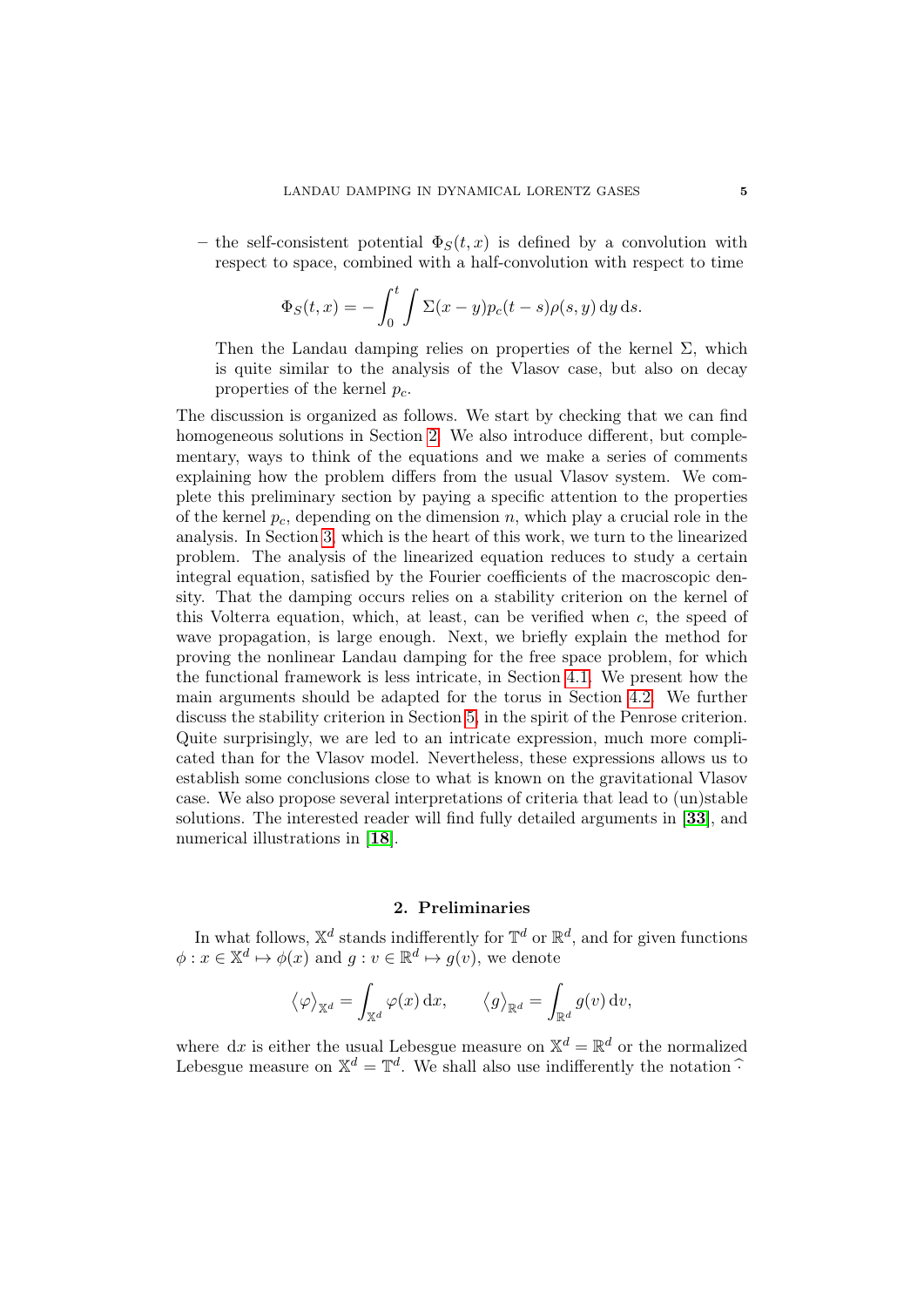for the Fourier coefficients of a  $\mathbb{T}^d$ -periodic function

$$
\varphi: \mathbb{T}^d \to \mathbb{R}, \qquad \widehat{\varphi}(k) = \int_{\mathbb{T}^d} e^{-ik \cdot x} \varphi(x) \, dx \text{ for } k \in \mathbb{Z}^d,
$$

or the Fourier transform over  $\mathbb{R}^m$  (with  $m = d$  or  $m = n$ )

$$
\varphi : \mathbb{R}^m \to \mathbb{R}, \qquad \widehat{\varphi}(\xi) = \int_{\mathbb{R}^m} e^{-ix \cdot \xi} \varphi(x) \, \mathrm{d}x \text{ for } \xi \in \mathbb{R}^m.
$$

We equally use the same notation for a function  $\phi$  depending on  $x \in \mathbb{X}^d$  and  $v \in \mathbb{R}^{\bar{d}}$ 

$$
\widehat{\varphi}(k,\xi) = \iint_{\mathbb{X}^d \times \mathbb{R}^m} e^{-ik \cdot x} e^{-i\xi \cdot v} \varphi(x,v) \, \mathrm{d}v \, \mathrm{d}x,
$$

for  $\xi \in \mathbb{R}^m$  and either  $k \in \mathbb{Z}^d$  (case  $\mathbb{X}^d = \mathbb{T}^d$ ) or  $k \in \mathbb{R}^d$  (case  $\mathbb{X}^d = \mathbb{R}^d$ ). In the sequel, we shall use the shorthand notation  $k \in \mathbb{X}^{*d}$  to encompass these two situations. Throughout the paper, we shall use the notations

$$
\langle x \rangle = \sqrt{1 + x^2}
$$

and, given a real number s,  $s^+$  means  $s + \epsilon$  for  $\epsilon > 0$  arbitrarily small. We write  $A \leq B$  when we can find a constant  $C > 0$  such that  $A \leq CB$ . Here, A, B are in general functions of time, space, velocity, or their associated Fourier variables; it is thus understood that  $C$  is uniform over these variables. In certain circumstances, we write  $A \lesssim_r B$  to emphasize the fact that the constant  $C$  depends on the parameter  $r$ . The analysis involves Sobolev, Besov and Gevrey spaces, possibly with regularity indices that can differ depending on the variables. The necessary definitions are collected in Appendix [A.](#page-65-0)

2.1. Rewriting the equations. — Due to the linearity of the wave equation, the solution of [\(2b\)](#page-2-2) can be split into a contribution that depends only on the initial condition  $(\Psi_0, \Psi_1)$  and a contribution that depends only on  $\rho$ , see  $[9, Eq. (6)–(8)]$  $[9, Eq. (6)–(8)]$  $[9, Eq. (6)–(8)]$ . Accordingly, we split the potential into

$$
\Phi = \Phi_I + \Phi_S,
$$

where  $\Phi_I$  depends only on  $(\Psi_0, \Psi_1)$  as follows (4)

<span id="page-5-0"></span>
$$
\Phi_I(t,x) = \frac{1}{(2\pi)^n} \iint_{\mathbb{R}^n \times \mathbb{X}^d} \sigma_1(x-y) \times \left( \widehat{\Psi_0}(y,\zeta) \cos(c|\zeta|t) + \widehat{\Psi_1}(y,\zeta) \frac{\sin(c|\zeta|t)}{c|\zeta|} \right) \widehat{\sigma_2}(\zeta) dy d\zeta
$$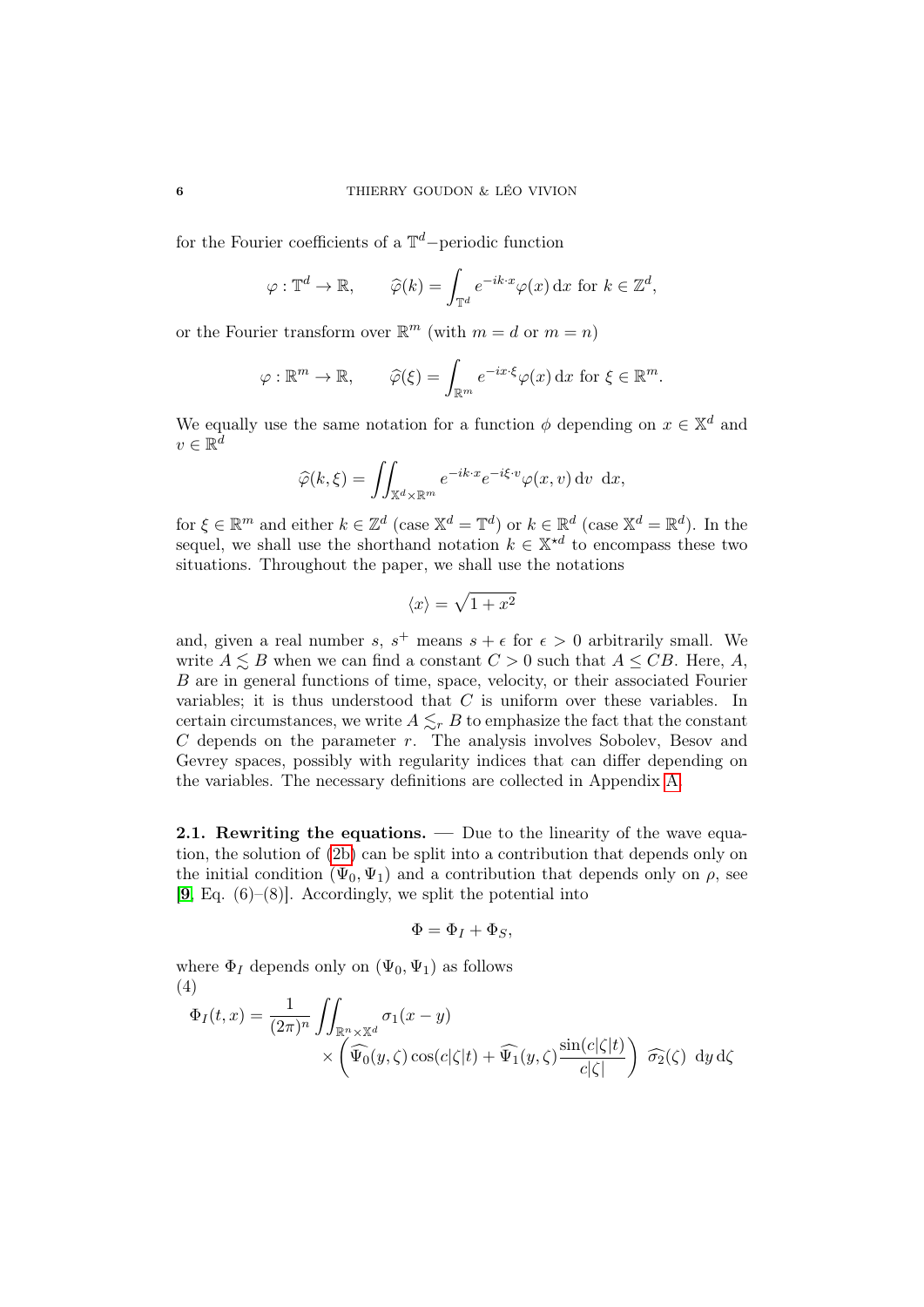and the coupling term reads

$$
\Phi_S(t, x) = -\int_0^t p_c(t - s) \Sigma \star \rho(s, x) \, ds,
$$
  

$$
\Sigma = \sigma_1 \star \sigma_1,
$$

$$
(5)
$$

<span id="page-6-0"></span>
$$
p_c(t) = \int_{\mathbb{R}^n} \frac{\sin(c|\zeta|t)}{c|\zeta|} |\widehat{\sigma}_2(\zeta)|^2 \frac{\mathrm{d}\zeta}{(2\pi)^n}.
$$

The properties of the function  $t \mapsto p_c(t)$ , collected in Lemma [2.2](#page-11-0) below, play a crucial role in the asymptotic analysis of  $(2a)-(2d)$  $(2a)-(2d)$  $(2a)-(2d)$ .

**2.2. Homogeneous solutions.** — Let  $\rho_0 > 0$  and let  $v \mapsto M(v)$  be a given function such that  $\int_{\mathbb{R}^d} M(v) dv = 1$ . We claim that

$$
\mathcal{M} : (x, v) \in \mathbb{X}^d \times \mathbb{R}^d \longmapsto \mathcal{M}(x, v) = \rho_0 M(v)
$$

is a stationary solution of  $(2a)-(2d)$  $(2a)-(2d)$  $(2a)-(2d)$ , associated to a spatially homogeneous potential Φ, when starting from spatially homogeneous data for the wave equation. On the torus, since M and dx are normalized,  $\rho_0$  is the mass of the solution  $\mathcal M$ . With  $F = \mathcal M$ , the right hand side of the wave equation [\(2b\)](#page-2-2) becomes

$$
-\sigma_2(z)\iint_{\mathbb{X}^d\times\mathbb{R}^d}\sigma_1(x-y)\mathscr{M}(y,v)\,\mathrm{d} v\,\,\mathrm{d} y=-\sigma_2(z)\,\big\langle\sigma_1\big\rangle_{\mathbb{X}^d}\big\langle\mathscr{M}\big\rangle_{\mathbb{R}^d},
$$

which depends only on the variable  $z \in \mathbb{R}^n$ . Therefore, considering spacehomogeneous initial data  $(x, z) \mapsto (\Psi_0^H(z), \Psi_1^H(z))$ , the solution of the wave equation

$$
\partial_{tt}^2 \Psi^H - c^2 \Delta_z \Psi^H = -\sigma_2(z) \langle \sigma_1 \rangle_{\mathbb{X}^d} \langle \mathcal{M} \rangle_{\mathbb{R}^d}
$$

is given by the inverse Fourier transform of

$$
\widehat{\Psi}^{H}(t,\xi) = \widehat{\Psi_{0}^{H}}(\xi) \cos(c|\xi|t) + \widehat{\Psi_{1}^{H}}(\xi) \frac{\sin(c|\xi|t)}{c|\xi|} - \frac{1 - \cos(c|\xi|t)}{c^{2}|\xi|^{2}} \widehat{\sigma}_{2}(\xi) \langle \sigma_{1} \rangle_{\mathbb{X}^{d}} \langle \mathcal{M} \rangle_{\mathbb{R}^{d}},
$$

and it does not depend on the space variable  $x$ . Accordingly, the associated potential

$$
\Phi[\Psi^H](t,x) = \langle \sigma_1 \rangle_{\mathbb{X}^d} \iint_{\mathbb{R}^n} \sigma_2(z) \Psi^H(t,z) \, \mathrm{d}z
$$

does not depend on  $x$ . We obtain

$$
(\partial_t + v \cdot \nabla_x) \mathscr{M} = 0 = \nabla_x \Phi[\Psi^H] \cdot \nabla_v \mathscr{M},
$$

and finally  $(\mathscr{M}, \Psi^H)$  is a homogeneous solution of  $(2a)-(2d)$  $(2a)-(2d)$  $(2a)-(2d)$ . We bring the attention of the reader to the fact that, in the case  $\mathbb{X}^d = \mathbb{R}^d$ , the homogeneous solutions have infinite mass and infinite energy.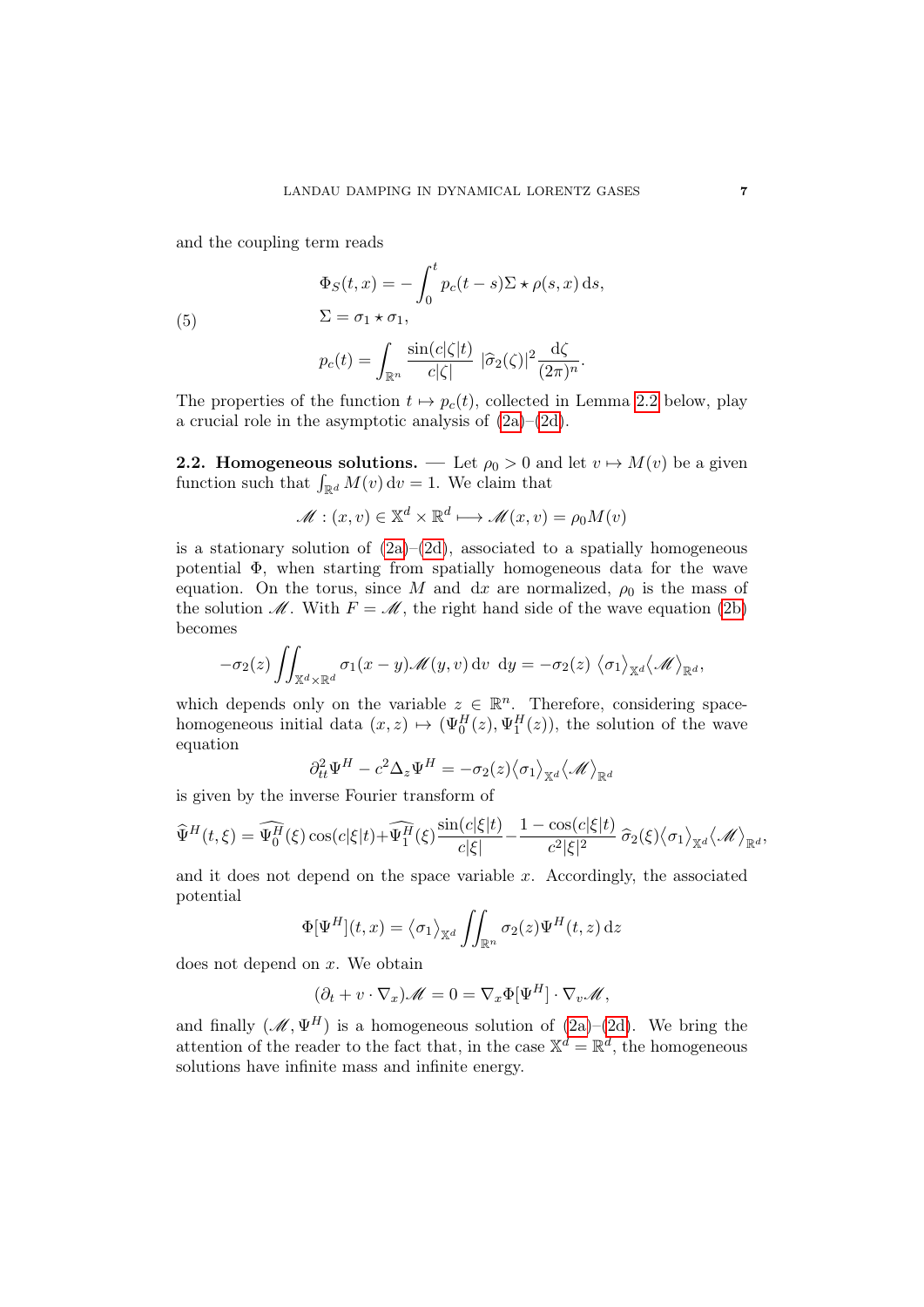**Remark 2.1 (Stationary solutions).**  $\qquad$  A specific case of interest corresponds to *stationary* solutions. Let us associate to  $\mathcal{M}$ , the function

$$
\Psi_{\text{eq}}(z) = \frac{1}{c^2} \Gamma(z) \langle \sigma_1 \rangle_{\mathbb{X}^d} \langle \mathscr{M} \rangle_{\mathbb{R}^d},
$$

where  $\Gamma$  is the solution of  $\Delta_z\Gamma(z) = \sigma_2(z)$ . It defines a stationary solution  $\Psi_{\text{eq}}$ for the wave equation [\(2c\)](#page-2-3) (with initial data  $\Psi_0^H = \Psi_{\text{eq}}$  and  $\Psi_1^H = 0$ ). The associated potential thus reads

$$
\iint_{\mathbb{X}^d \times \mathbb{R}^n} \sigma_1(x - y) \sigma_2(z) \Psi_{\text{eq}}(z) \, dx \, dz = \langle \sigma_1 \rangle_{\mathbb{X}^d} \int_{\mathbb{R}^n} \sigma_2(z) \Psi_{\text{eq}}(z) \, dz,
$$

which does not depend on the space variable  $x \in \mathbb{X}^d$ , nor on the time variable t.

2.3. Equations for the fluctuations. — Given a space-homogeneous solution  $(\mathcal{M}, \Psi^H)$ , we expand the solution as

<span id="page-7-0"></span>(6) 
$$
F(t, x, v) = \mathcal{M}(v) + f(t, x, v), \qquad \Psi(t, x, z) = \Psi^{H}(t, z) + \psi(t, x, z).
$$

The fluctuations  $(f, \psi)$  satisfy

(7a)  $\partial_t f + v \cdot \nabla_x f - \nabla_x \Phi[\psi] \cdot \nabla_v (\mathscr{M} + f) = 0,$ 

(7b) 
$$
\Phi[\psi](t,x) = \iint_{X^d \times \mathbb{R}^n} \sigma_1(x-y) \sigma_2(z) \psi(t,y,z) \,dy \,dz,
$$

(7c) 
$$
\partial_{tt}^2 \psi - c^2 \Delta_z \psi = -\sigma_2(z) \int_{\mathbb{R}^d} \sigma_1(x - y) \varrho(t, y) \, dy,
$$

(7d) 
$$
\varrho(t,x) = \int_{\mathbb{R}^d} f(t,x,v) \, dv,
$$

completed by the initial conditions

(8) 
$$
f(0, x, v) = f_0(x, v), \quad (\psi(0, x, z), \partial_t \psi(0, x, z)) = (\psi_0(x, z), \psi_1(x, z)).
$$
 As said above, it can be convenient to set  $\psi(t, x, z) = \psi_I(t, x, z) + \psi_S(t, x, z)$ , with the contribution from the initial data

$$
\widehat{\psi}_I(t, x, \xi) = \widehat{\psi}_0(x, \xi) \cos(c|\xi|t) + \widehat{\psi}_1(x, \xi) \frac{\sin(c|\xi|t)}{c|\xi|}
$$

and the self-consistent contribution

$$
\widehat{\psi}_S(t,x,\xi) = -\int_0^t \frac{\sin(c|\xi|[t-\tau])}{c|\xi|} \widehat{\sigma}_2(\xi)\sigma_1 \star \varrho(\tau,x) d\tau.
$$

Plugging this into the expression of the potential, we get

$$
\Phi[\psi](t,x) = \sigma_1 \star (\mathscr{F}_I(t) - \sigma_1 \star \mathscr{G}_{\varrho}(t)) (x),
$$

where we have set

$$
\mathscr{F}_I(t,x) = \int_{\mathbb{R}^n} \sigma_2(z) \psi_I(t,x,z) \, \mathrm{d}z
$$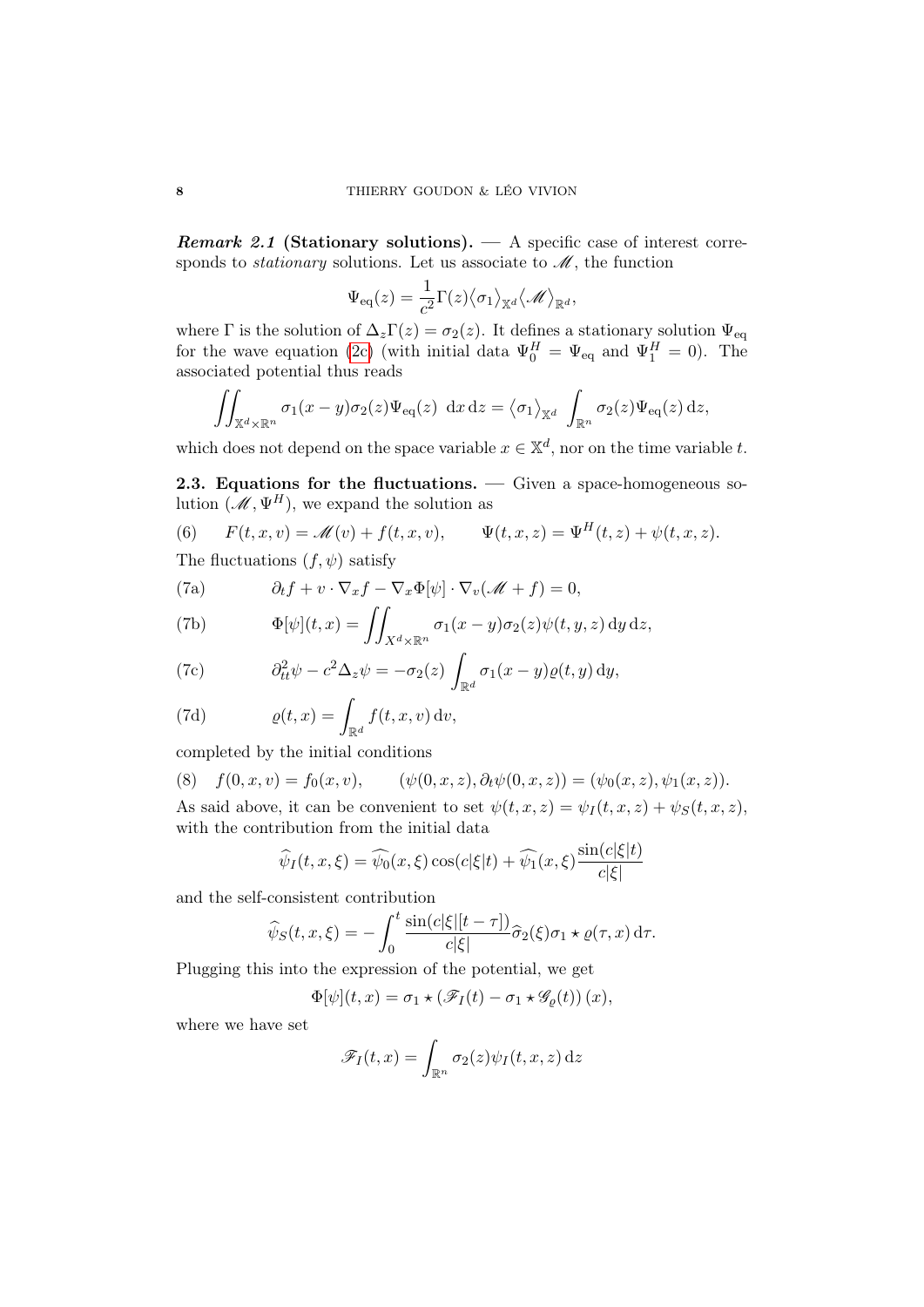and

$$
\mathscr{G}_{\varrho}(t,x) = \int_0^t p_c(t-\tau)\varrho(\tau,x) \,\mathrm{d}\tau.
$$

Hence, the evolution equation for the fluctuation  $f$  can be recast as

<span id="page-8-0"></span>(9)  $\partial_t f + v \cdot \nabla_x f - \nabla \sigma_1 \star (\mathscr{F}_I - \sigma_1 \star \mathscr{G}_o) \cdot \nabla_v (\mathscr{M} + f) = 0.$ 

Finally, let us introduce

$$
g(t, x, v) = f(t, x + tv, v),
$$

which allows us to get rid of the advection operator. We remark that

$$
\partial_t g(t, x, v) = (\partial_t + v \cdot \nabla_x) f(t, x + tv, v)
$$

and

$$
(\nabla_v f)(t, x+tv, v) = \nabla_v \Big[ f(t, x+tv, v) \Big] - t \nabla_x f(t, x+tv, v) = (\nabla_v - t \nabla_x) g(t, x, v).
$$

Thus, [\(9\)](#page-8-0) becomes

(10a)

$$
\partial_t g(t, x, v) = \nabla \sigma_1 \star (\mathscr{F}_I - \sigma_1 \star \mathscr{G}_\varrho) (t, x + tv) \cdot (\nabla_v - t \nabla_x) (\mathscr{M} + g)(t, x, v),
$$
  
(10b)  

$$
g(0, x, v) = f_0(x, v).
$$

The following rough statement gives the flavor of the result we wish to justify.

**Theorem.** — We assume that the data  $\sigma_1, \sigma_2, \psi_0, \psi_1, f_0$  are smooth enough. We assume, furthermore, that the analog of the  $(L)$ -condition for the Vlasov-Wave equation holds. If, initially, the fluctuation is small enough, then, we can find an asymptotic profile  $g^{\infty}$  so that  $g(t) - g^{\infty}$  and the applied force  $\nabla \sigma_1 \star (\mathscr{F}_I - \sigma_1 \star \mathscr{G}_o)$  tend to 0 as  $t \to \infty$ .

The precise statements are given in Theorem [4.4](#page-42-0) (case  $\mathbb{X}^d = \mathbb{R}^d$ ) and The-orem [4.16](#page-54-0) (case  $\mathbb{X}^d = \mathbb{T}^d$ ). Let us make a few comments to announce the forthcoming analysis.

- The stability condition  $(L)$  $(L)$  $(L)$  (see Sections [3.4](#page-35-0) and [5\)](#page-56-0), like for the usual Vlasov equation, imposes that a certain symbol cannot reach the value 1. In particular, the stability condition holds provided the wave speed  $c$ is large enough, see Proposition [3.10.](#page-36-1)
- The functional framework is a bit intricate. Roughly speaking, we distinguish two types of results, depending whether we work with analytic functions and regularity measured by means of Gevrey spaces (for the torus, the result applies only in this framework), or with functions having enough Sobolev regularity (the result on  $\mathbb{R}^d$  applies in this context, and we can also establish the damping for the linearized problems in both cases  $\mathbb{X}^d = \mathbb{R}^d$  and  $\mathbb{X}^d = \mathbb{T}^d$ ). Detailed definitions of the functional spaces are given in Appendix [A.](#page-65-0)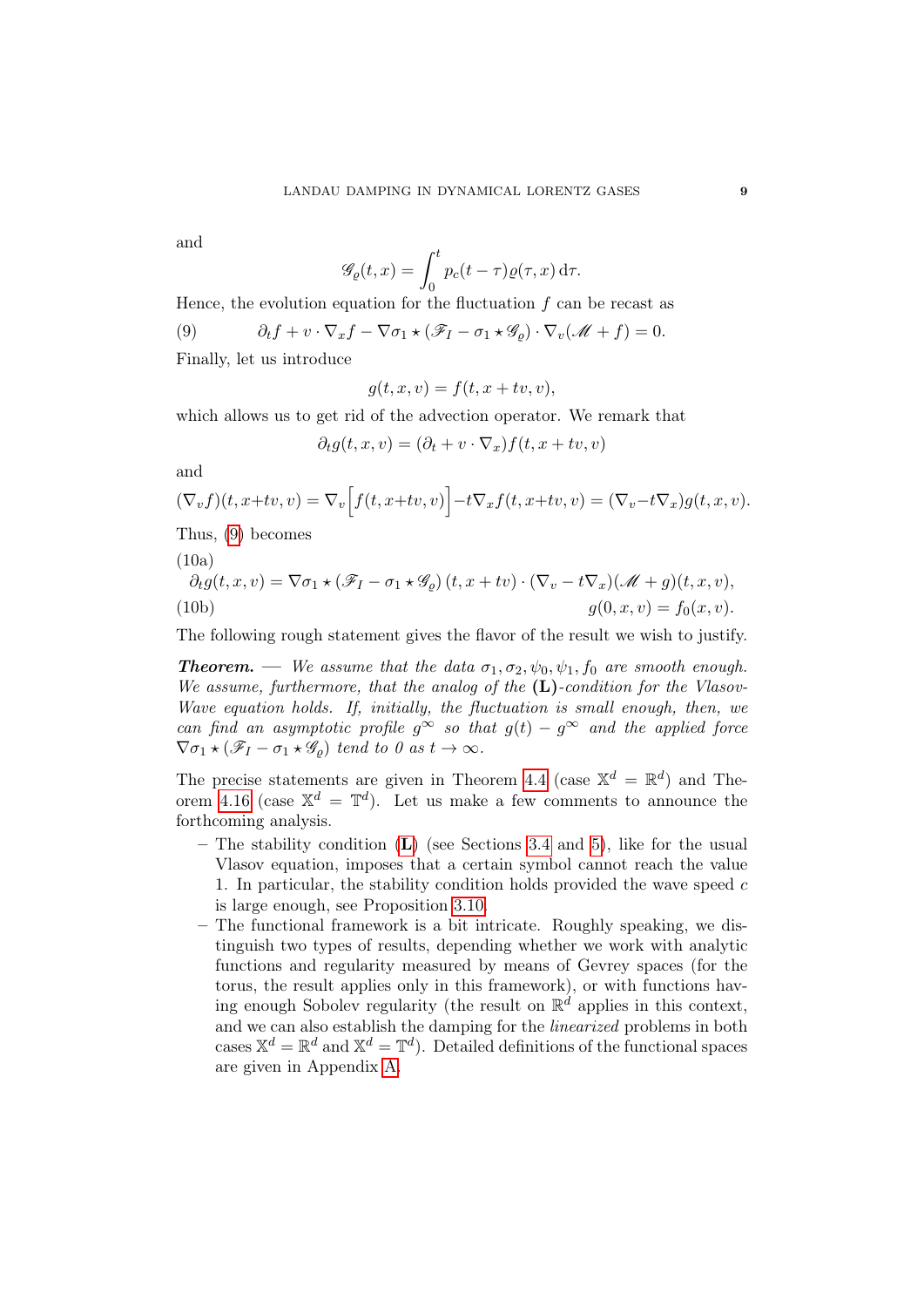#### 10 THIERRY GOUDON & LÉO VIVION

- $-$  Typically the smallness assumption is imposed on a certain space X (of Gevrey or Sobolev type), but the damping holds in slightly "less regular" spaces Y, with  $X \subset Y$ . The rate of convergence depends on the functional framework (Gevrey vs. Sobolev) and how far  $Y$  is from  $X$ .
- For the problem on  $\mathbb{R}^d$ , we shall need to assume  $d \geq 3$ ; the method breaks down in smaller dimensions, for reasons that already appeared for the Vlasov-Poisson system [[7](#page-69-3)].

The result is further illustrated by Fig. [1,](#page-10-0) which brings out the limitations of the statement. In particular it shows the role of the dimension  $n$  which governs the energy dissipation capability through the wave equation, and the role of the wave speed  $c$ , which should be large enough to ensure the stability (L)-condition. With  $n = 3$  and c large enough, the force field decays (exponentially fast) to 0, according to the statement above, see Fig. [1-](#page-10-0)A. When  $n = 1$ , there is no dispersion by the wave equation, and we observe that the amplitude of the force field increases, Fig. [1-](#page-10-0)B. A similar instability occurs when  $n = 3$  if the wave speed becomes too low, Fig. [1-](#page-10-0)C. In the latter cases, we observe that reducing the size  $\epsilon$  of the perturbation does not restore the damping. We refer the reader to [[18](#page-70-13)] for details on the numerical methods and a thorough numerical investigation of the Landau damping phenomena and comments on the N-particles dynamics.

For the usual Vlasov equation, the main ingredients to justify the Landau damping can be recapped as follows:

- the transport operator induces a phase mixing phenomena, which is a source of decay for the macroscopic density  $\rho$ ;
- when linearizing the system around the homogeneous solution, the Fourier modes of  $\rho$  decouple, leading to a Volterra equation for the Fourier transform of the density. It permits to identify a stability criterion, that depends on the homogeneous solution and on the potential so that the linear dynamics induced by the force term does not annihilate the effects of the phase mixing;
- it remains to control the nonlinear effects, with the plasma echoes that tend to contribute against the phase mixing.

Technically, in order to address this program, one assumes the smallness of the data and justifies uniform boundedness with respect to time, and, eventually, the Landau damping. In particular, the echoes should be controlled by means of the underlying norms. Rewriting the potential with  $(4)$ – $(5)$ , we realize that the system  $(2a)$ – $(2d)$  substantially differs from the usual Vlasov system dealt with in  $[27]$  $[27]$  $[27]$  and  $[6, 7]$  $[6, 7]$  $[6, 7]$  $[6, 7]$  in the following aspects: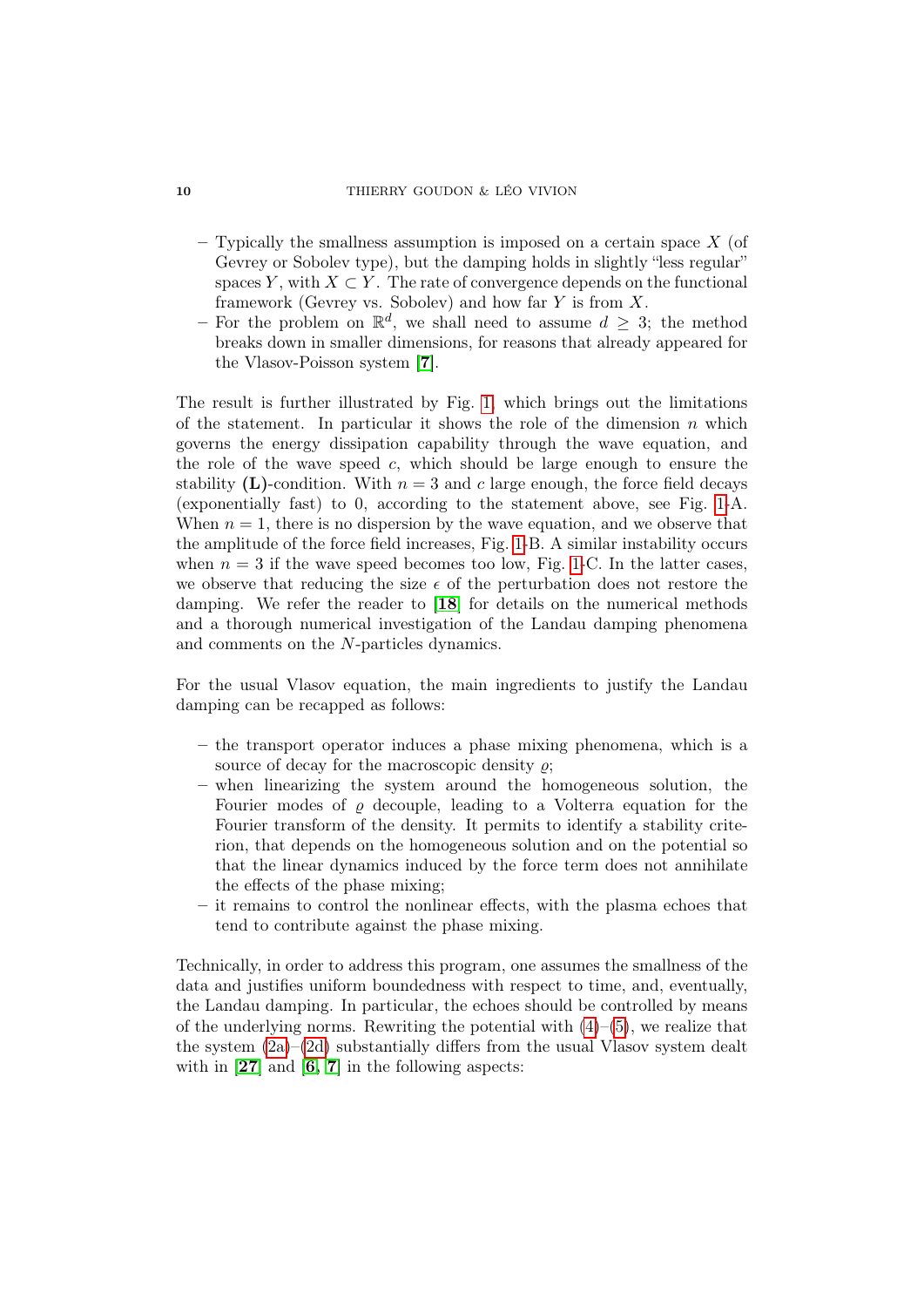<span id="page-10-0"></span>

FIGURE 1. Evolution of the norm of the force  $E = \nabla \Phi$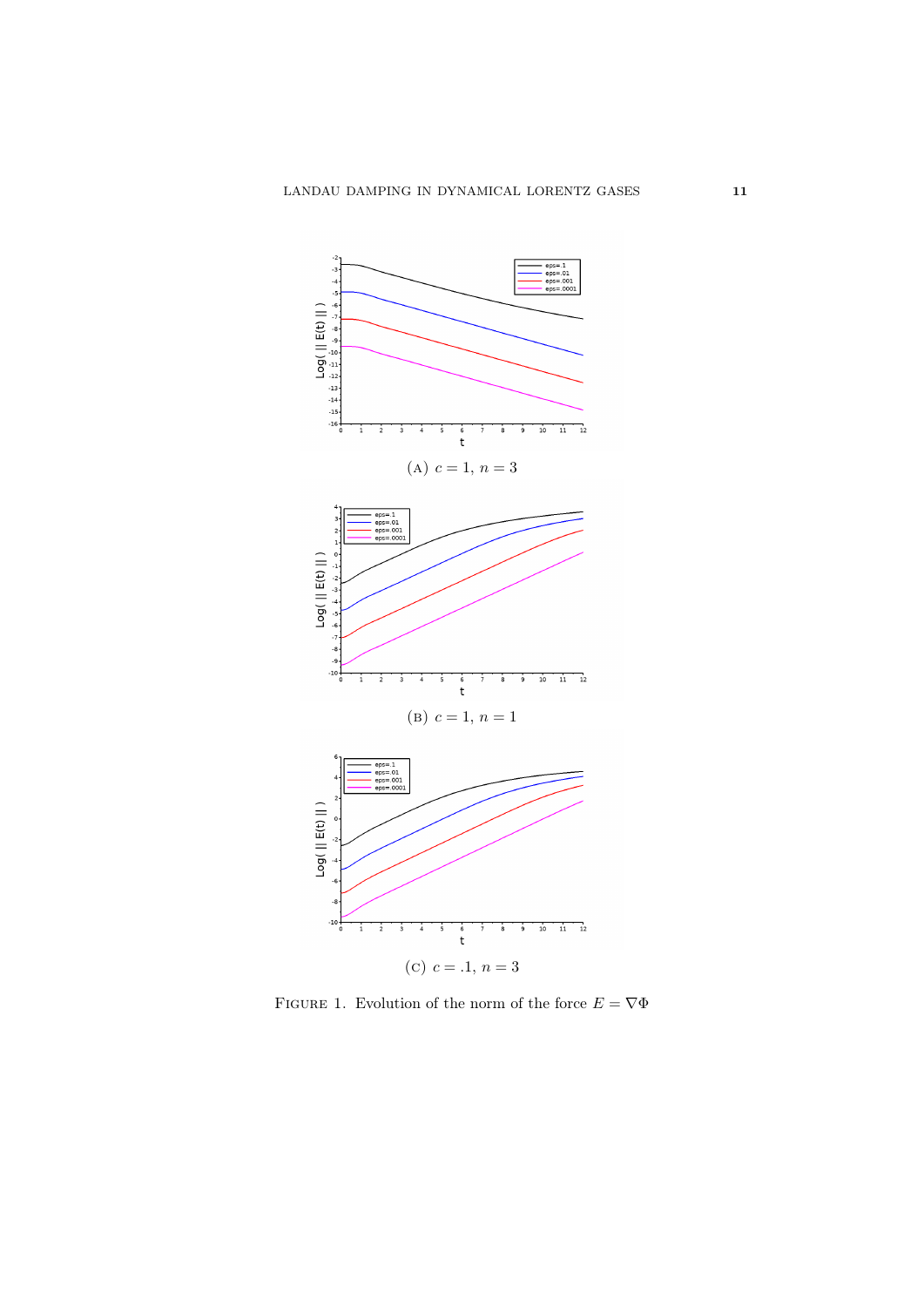- there is an additional term  $\nabla_x \Phi_I \cdot \nabla_v F$ , with a force *independent* on the particles density. This linear perturbation could drive the solution far from the homogeneous state  $\mathcal{M}$ ;
- the self-consistent potential  $\Phi_S$  involves a half-convolution with respect to the time variable, inducing a sort of memory effect. In particular, the function  $p_c$  dramatically influences the expression of the stability criterion.

As we shall see, the analysis of the linearized problem, and the stability criterion, sensibly differ from the Vlasov case. Nevertheless, this linearized analysis remains at the heart of the proof of the Landau damping: once the Landau damping established for the linearized equation, the arguments of [[27](#page-71-0)] and [[6,](#page-69-2) [7](#page-69-3)] can be adapted to handle the nonlinear problem. Furthermore, we will also bring out the analogies with the gravitational Vlasov-Poisson problem, in terms of conditions of the equilibrium profile. We address both the confined case  $\mathbb{X}^d = \mathbb{T}^d$  and the free space problem  $\mathbb{X}^d = \mathbb{R}^d$ , underlying the differences needed depending on the technical framework.

**2.4.** The kernel  $p_c$ . — As said above, the decay properties of the kernel  $p_c$ , consequences of the dispersion properties of the wave equations, are crucial for the analysis. When  $n \geq 3$ ,  $p_c$  is integrable and satisfies

$$
\int_0^\infty p_c(t) dt = \frac{\kappa}{c^2}, \quad \text{with} \quad \kappa = \int_{\mathbb{R}^n} \frac{|\hat{\sigma}_2(\zeta)|^2}{|\zeta|^2} d\zeta < \infty,
$$

see [[9](#page-69-7), Lemma 4.4]. The following statement strengthens this result, depending on the dimension  $n \geq 2$  and the assumptions on the form function  $\sigma_2$ . Roughly speaking, we distinguish the case of odd dimensions  $n \geq 3$  where the necessary estimates are consequences of the Huygens' principle, and even dimensions where the dispersion effects are weaker. Similar considerations apply when dealing with the term  $\mathscr{F}_I$ . The analysis is performed dealing with quite general form functions  $\sigma_2$ . It turns out that the Besov space  $B_1^{n-1,1}$  $_1^{n-1,1}$  (see Appendix [A\)](#page-65-0) is an adapted functional framework to bring out the key dispersion estimates. In the adopted modeling  $\sigma_2$  is naturally smooth and the reader non familiar with Besov spaces can just assume that  $\sigma_2$  lies in the Schwartz class and get the same conclusions.

<span id="page-11-0"></span>**Lemma 2.2.** — Let  $n \geq 2$  and let  $\sigma_2$  belong to the Besov space  $B_1^{n-1,1}$  $\frac{n-1,1}{1}$ . (i) There exists a constant  $C(\sigma_2) > 0$  such that

$$
|p_c(t)| \leq \frac{C(\sigma_2)}{c\langle ct\rangle^{\frac{n-1}{2}}}.
$$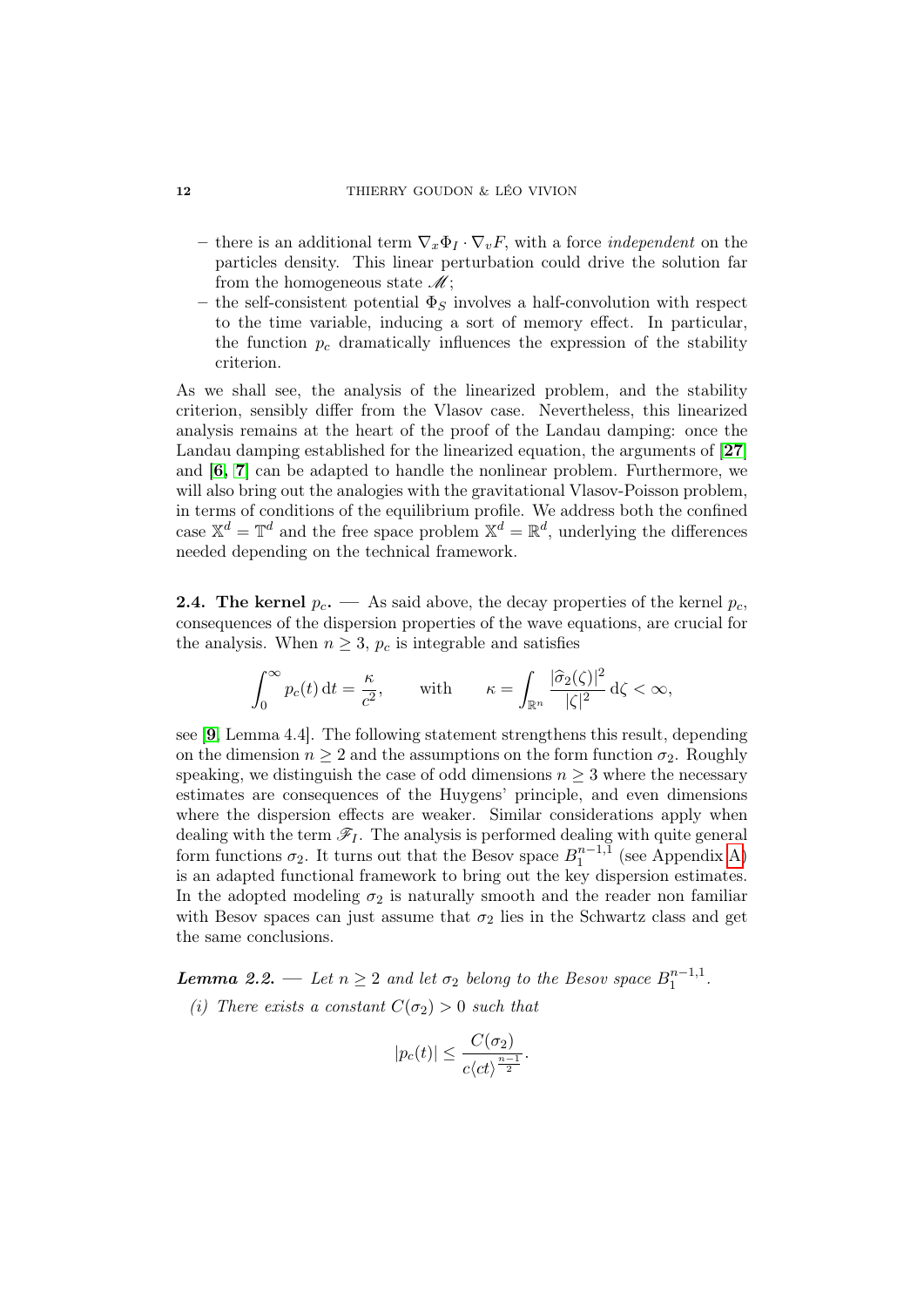(ii) Moreover, if  $|\sigma_2(z)| \lesssim \langle z \rangle^{-m_2}$  with  $m_2 > n + (n-1)/2$ , then there exists a constant  $C(\sigma_2) > 0$  such that

$$
|p_c(t)| \le \frac{C(\sigma_2)}{c\langle ct \rangle^{n-1}}.
$$

Let  $n \geq 3$  be an odd integer.

(iii) Suppose that  $|\sigma_2(z)| \lesssim \langle z \rangle^{-m_2}$  for some  $m_2 > n + \alpha$ , with  $\alpha > 0$ . Then there exists a constant  $C(\sigma_2) > 0$  such that

$$
|p_c(t)| \leq \frac{C(\sigma_2)}{c\langle ct\rangle^{\alpha}}.
$$

(iv) Let  $\lambda > 0$ . If  $|\sigma_2(z)| \lesssim \exp(-\lambda_2|z|)$  for some  $\lambda_2 > \lambda$ , then there exists a constant  $C(\sigma_2) > 0$  such that

$$
|p_c(t)| \le \frac{C(\sigma_2) e^{-\lambda|ct|}}{c}.
$$

(v) If  $\sigma_2 \in C_c^0(\mathbb{R}^n)$  with supp $(\sigma_2) \subset B(0, R_2)$ , then  $p_c$  has a compact support included in  $[0, \frac{2R_2}{c}]$  and it satisfies

$$
|p_c(t)| \le C \frac{\|\sigma_2\|_{L^{2n/(n+2)}} \|\sigma_2\|_{L^2}}{c},
$$

for a certain constant  $C > 0$ .

The decay of  $p_c$  is intimately connected to the energy dissipation mechanisms through the vibration of the medium, which are at the heart of the qualitative properties of the model introduced in [[8](#page-69-5)]. In dimension  $n = 1$ , a direct computation by means of D'Alembert formula shows that

$$
p_c(t) = \frac{1}{2c} \int_{-\infty}^{+\infty} \sigma_2(z) \left( \int_{z-ct}^{z+ct} \sigma_2(s) \, ds \right) \, dz \xrightarrow[t \to \infty]{} \frac{1}{2c} ||\sigma_2||_{L_z^1}^2 > 0.
$$

Hence, in this case  $p_c \notin L^1(0, \infty)$ , there is no loss of memory at all; numerical simulations indeed confirm that there is no damping phenomena, see Fig. [1](#page-10-0) and further results in [[18](#page-70-13)]. Similarly, working in the torus  $\mathbb{T}^n$  for the wave equation leads to

$$
p_c(t) = \sum_{\ell \neq 0} \frac{|\hat{\sigma}_2(\ell)|^2}{c\ell} \sin(c\ell t) + |\hat{\sigma}_2(0)|^2 t.
$$

It shows that there is no possible energy dispersion mechanism in this geometry.

This is further illustrated by Fig. [2](#page-13-0) which provides the shape of the function  $p_c$  in several situations. In dimension  $n = 1, t \mapsto p_c(t)$  tends to a positive constant as  $t \to \infty$ , as observed above. In dimension  $n = 3$ , it is compactly supported and both its amplitude and the size of its support are reduced when c increases, according to Lemma  $2.2-v$ . As we shall see later on the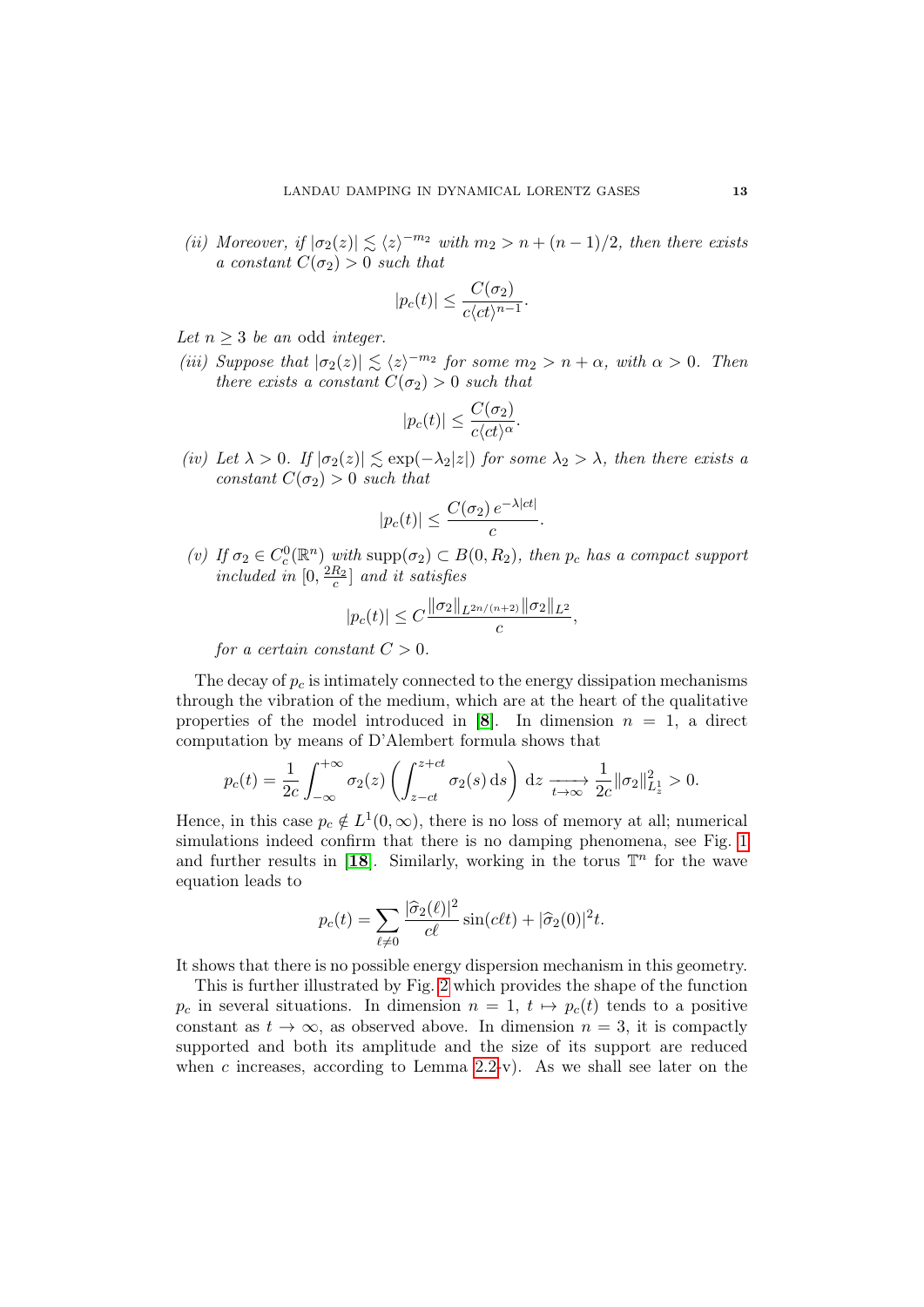rate of the Landau damping is directly related to the decay rate of  $p_c$ . If even dimensions  $n$  are considered the best decay rate provided by Lemma [2.2](#page-11-0) leads to  $|p_c(t)| \lesssim \langle t \rangle^{-(n-1)}$ . However, the Landau damping also requires some regularity on the Cauchy data for the Vlasov equation. For instance, the analysis of the nonlinear Landau damping in  $\mathbb{R}^d$ , inspired from [[7](#page-69-3)], leads to suppose that the data lies in the Sobolev space  $H^{36}$  (which might be sub-optimal, see [[7](#page-69-3), Remark 1]). This imposes a constraint on the decay of  $p_c$ , which amount to a condition on the dimension n for the wave equation (such as  $n - 1 \geq 36$ , see  $(H1)$  and  $(A1)–(A2)$  $(A1)–(A2)$  $(A1)–(A2)$ . Then, one may wonder to identify minimal regularity assumptions to obtain the Landau damping. The alternative proof of [[21](#page-70-3)], which is less demanding in terms of regularity, could be adapted in order to extend the result in this direction. It is easier to discuss the linearized problem, for which we obtain  $n \geq 6$  (see Remark [3.5\)](#page-26-0). We point out that when n is odd the only condition is  $n \geq 3$ , for both the linear and the nonlinear cases.

<span id="page-13-0"></span>

FIGURE 2. Graph of the function  $p_c$  for  $n = 1$  (left) and for  $n = 3$ (right) for several values of the wave speed  $c$  (same data as in [[18](#page-70-13)])

Proof. — The proof relies on dispersion estimates for the wave equation, that we shall use in several places. Let us denote  $(W, W)$  the group of the wave equation (with propagation speed  $c = 1$ ): we write the solution of the Cauchy problem

(11) 
$$
\begin{cases} (\partial_{tt}^2 - c^2 \Delta_z) \Upsilon(t, z) = 0, \\ (\Upsilon, \partial_t \Upsilon)|_{t=0} = (\Upsilon_0, \Upsilon_1). \end{cases}
$$

as  $\Upsilon(t, \cdot) =$ .  $\dot{W}(ct)\Upsilon_0 + \frac{1}{c}W(ct)\Upsilon_1$ . In terms of Fourier variable, .  $W(t)$  corresponds to the multiplication by  $\cos(|\zeta|t)$  and  $W(t)$  to the multiplication by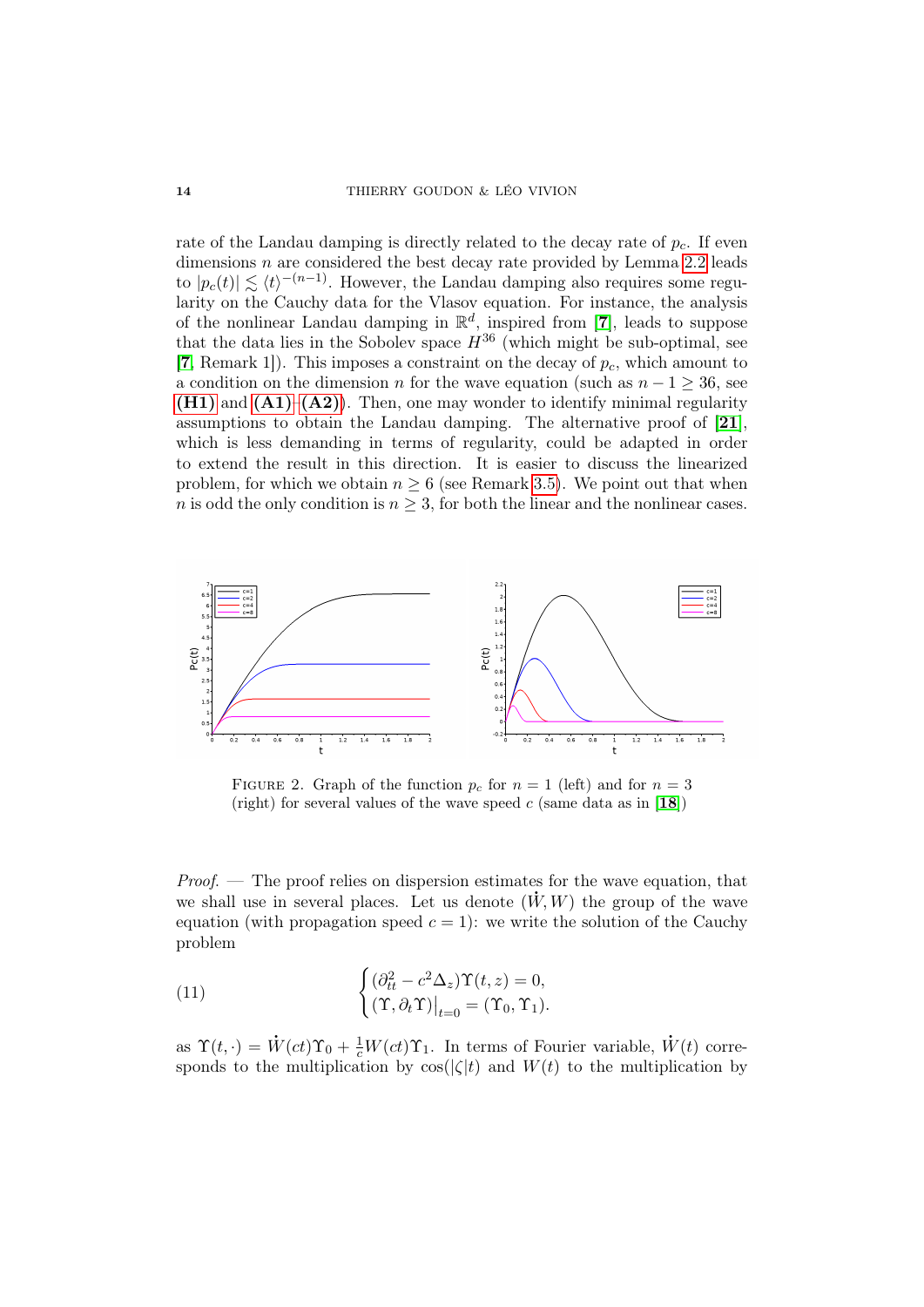$\sin(|\zeta|t)/|\zeta|$ :

$$
\widehat{W(ct)}\Upsilon_0(\zeta)=\cos(c|\zeta|t)\widehat{\Upsilon_0}(\zeta)\quad \ \ \mathrm{and}\quad \ \ \frac{1}{c}\widehat{W(ct)}\Upsilon_1(\zeta)=\frac{\sin(c|\zeta|t)}{c|\zeta|}\widehat{\Upsilon_1}(\zeta).
$$

Therefore,  $p_c$  can be cast as

$$
p_c(t) = \frac{1}{c} \int_{\mathbb{R}^n} \sigma_2 W(ct) \sigma_2 dz.
$$

The dispersion estimates rely on the operators  $U^{\pm}(t)$  defined by

$$
\widehat{U^{\pm}\Upsilon}(\zeta) = e^{\pm i|\zeta|t} \,\widehat{\Upsilon}(\zeta).
$$

Indeed, since .  $\dot{W}(t) = (U^+ + U^-)/2$  and  $W(t) = (U^+ - U^-)/(2i\sqrt{t})$ )/(2*i*√− $\overline{\Delta_z}$ ) an estimate with  $U^{\pm}(t)$  can be translated into an estimate for  $\dot{W}(t)$  and  $W(t)$ . The basic estimate states as follows (see e. g. [[16](#page-70-14), Proof of Proposition 3.1] and the references therein): if  $\Upsilon$  has its Fourier transform supported in  $\{\zeta \in$  $\mathbb{R}^n \mid 2^{j-1} \leq |\zeta| \leq 2^{j+1}$ , then

<span id="page-14-0"></span>(12) 
$$
||U^{\pm}(t)\Upsilon||_{L_z^{\infty}} \leq C \min\left(2^{nj}, 2^{\frac{n+1}{2}j}|t|^{-\frac{n-1}{2}}\right) ||\Upsilon||_{L_z^1}.
$$

Estimate [\(12\)](#page-14-0) can be refined as follows, see [[30](#page-71-6), Proof of Lemma 3.2],

<span id="page-14-1"></span>
$$
(13) \quad \begin{array}{l} |U^{\pm}(t)\Upsilon(z)| \\ \leq C_N \min\left(2^{nj}, 2^{\frac{n+1}{2}j}|t|^{-\frac{n-1}{2}}, 2^{(\frac{n+1}{2}-N)j}|t|^{-\frac{n-1}{2}}\left||t|-|z|\,\right|^{-N}\right) \|\Upsilon\|_{L_z^1}, \end{array}
$$

where  $N$  can be any integer. Such an estimate can be seen as a generalization of Huygens' principle which holds only in odd dimensions: it tells us that  $U^{\pm}(t)$  reaches its maximum next to the cone  $t = |z|$ . In order to use these estimates, we introduce a sequence  $\varphi_j \in \mathcal{S}(\mathbb{R}^n)$  such that  $\sum_j \hat{\varphi}_j(\zeta) = 1$  and for any  $j \in \mathbb{Z}$ , supp $(\widehat{\varphi}_j) \subset \{\zeta \mid 2^{j-1} \leq |\zeta| \leq 2^{j+1}\}$ . We set  $\Upsilon_j = \varphi_j \star \Upsilon$  so that  $\Upsilon = \sum_{j=1}^{\infty} \Upsilon_j$  and thanks to (12) we get  $\Upsilon = \sum_j \Upsilon_j$  and thanks to [\(12\)](#page-14-0) we get

$$
(14) \qquad \|U^{\pm}(t)\Upsilon\|_{L_{z}^{\infty}} \leq C \min\left(\sum_{j\in\mathbb{Z}} 2^{nj} \|\Upsilon_{j}\|_{L_{z}^{1}}, |t|^{-\frac{n-1}{2}} \sum_{j\in\mathbb{Z}} 2^{\frac{n+1}{2}j} \|\Upsilon_{j}\|_{L_{z}^{1}}\right),
$$

where  $\sum_j 2^{sj} {\parallel \Upsilon_j \parallel_{L_z^1}}$  is nothing but the z  $\dot{B}^{s,1}_1$  $1^{s,1}$ -norm of  $\Upsilon$  (see Appendix [A\)](#page-65-0). Therefore, since  $B_1^{s,1}$  $_1^{s,1}$  embeds continuously into the homogeneous space .  $\dot{B}^{s,1}_1$ 1 for any  $s \geq 0$ , we get

<span id="page-14-2"></span>(15) 
$$
||U^{\pm}(t)\Upsilon||_{L_z^{\infty}} \leq C \min\left(1, |t|^{-\frac{n-1}{2}}\right) ||\Upsilon||_{B_1^{n,1}} \lesssim \langle t \rangle^{-\frac{n-1}{2}} ||\Upsilon||_{B_1^{n,1}}.
$$

Similarly, from [\(13\)](#page-14-1) we get

$$
|U^{\pm}(t)\Upsilon(z)|\n\leq C_N \min\left(\|\Upsilon\|_{\dot{B}_1^{n,1}},|t|^{-\frac{n-1}{2}}\|\Upsilon\|_{\dot{B}_1^{\frac{n+1}{2},1}},|t|^{-\frac{n-1}{2}}\| |t|-|z|\left|^{-N}\|\Upsilon\|_{\dot{B}_1^{\frac{n+1}{2}-N,1}}\right).
$$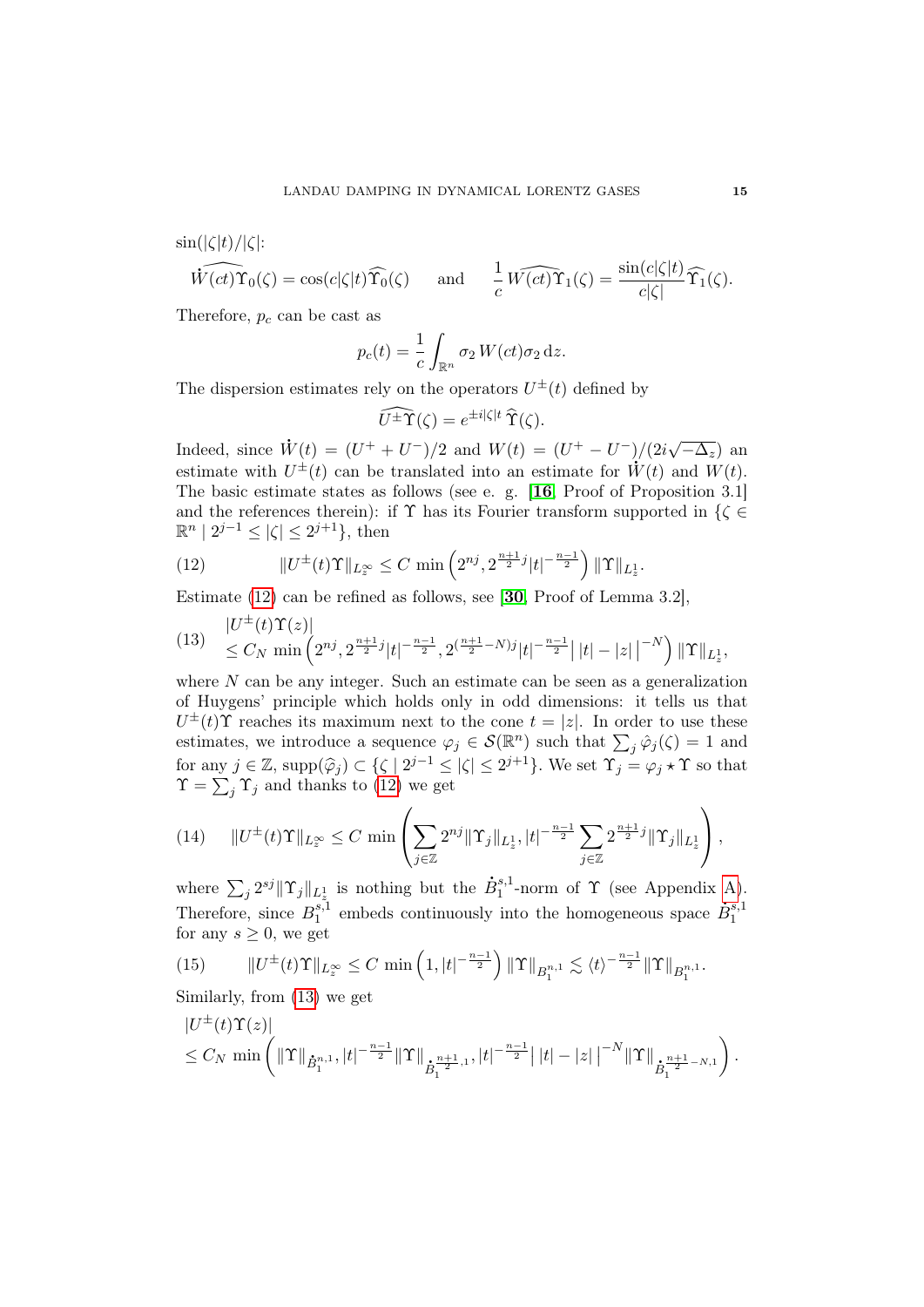Note that we do not work with Besov space with negative regularity index  $s$ (which would imply irrelevant conditions on  $\xi = 0$ ). Assuming  $N \leq (n+1)/2$ , we are led to

<span id="page-15-0"></span>(16) 
$$
|U^{\pm}(t)\Upsilon(z)| \leq C_N \min\left(1, |t|^{-\frac{n-1}{2}}, |t|^{-\frac{n-1}{2}}\right| |t| - |z| \big|^{-N}\right) \|\Upsilon\|_{B_1^{n,1}}.
$$

We can now finish the proof of Lemma [2.2.](#page-11-0) Since  $p_c(t) = \frac{1}{c} \left( \int \sigma_2 W(ct) \sigma_2 \, \mathrm{d}z \right)$ , we have  $|p_c(t)| \leq \frac{1}{c} ||\sigma_2||_{L_z^1} ||W(ct)\sigma_2||_{L_z^{\infty}}$ . By applying (a variant with an extra factor  $1/2^{j-1}$  of) [\(12\)](#page-14-0), we obtain

$$
||W(ct)\varphi_j \star \sigma_2||_{L_z^{\infty}} \le \frac{C}{2^{j-1}} \min\left(2^{nj}, 2^{\frac{n+1}{2}j}|ct|^{-\frac{n-1}{2}}\right) ||\varphi_j \star \sigma_2||_{L_z^1}.
$$

Summing over  $j \in \mathbb{Z}$  yields

$$
|p_c(t)|\leq \frac{K}{c\langle ct\rangle^{\frac{n-1}{2}}}\|\sigma_2\|_{L_x^1}\|\sigma_2\|_{B^{n-1,1}_1},
$$

which proves (i). Estimate (ii) uses the refined estimate [\(13\)](#page-14-1) which gives, for any  $N \in \mathbb{N}$ ,

$$
|W(ct)\varphi_j \star \sigma_2(z)|
$$
  

$$
\leq \frac{C_N}{2^{j-1}} \min \left(2^{nj}, 2^{\frac{n+1}{2}j} |ct|^{-\frac{n-1}{2}}, 2^{(\frac{n+1}{2}-N)j} |ct|^{-\frac{n-1}{2}} \left| |ct| - |z| \right|^{-N} \right) \|\varphi_j \star \sigma_2\|_{L_z^1}.
$$

With  $N = (n-1)/2$  and summing over  $j \in \mathbb{Z}$ , we get

$$
\frac{|p_c(t)|}{c} \leq \frac{2C_N}{c} \left( \int_{\mathbb{R}^n} |\sigma_2(z)| \min\left(1, |ct|^{-\frac{n-1}{2}}, |ct|^{-\frac{n-1}{2}} \right) |ct| - |z| \left|^{-\frac{n-1}{2}} \right) dz \right) \|\sigma_2\|_{B_1^{n-1,1}}.
$$

We have

$$
\int_{\mathbb{R}^n} |\sigma_2(z)| \min\left(1, |ct|^{-\frac{n-1}{2}}, |ct|^{-\frac{n-1}{2}}| |ct| - |z| \, \middle|^{-\frac{n-1}{2}}\right) \, \mathrm{d}z
$$
\n
$$
\lesssim \int_{\mathbb{R}^n} |\sigma_2(z)| \min\left(\langle ct \rangle^{-\frac{n-1}{2}}, \langle |ct| \, \big| \, |ct| - |z| \, \big| \right)^{-\frac{n-1}{2}}\right) \, \mathrm{d}z.
$$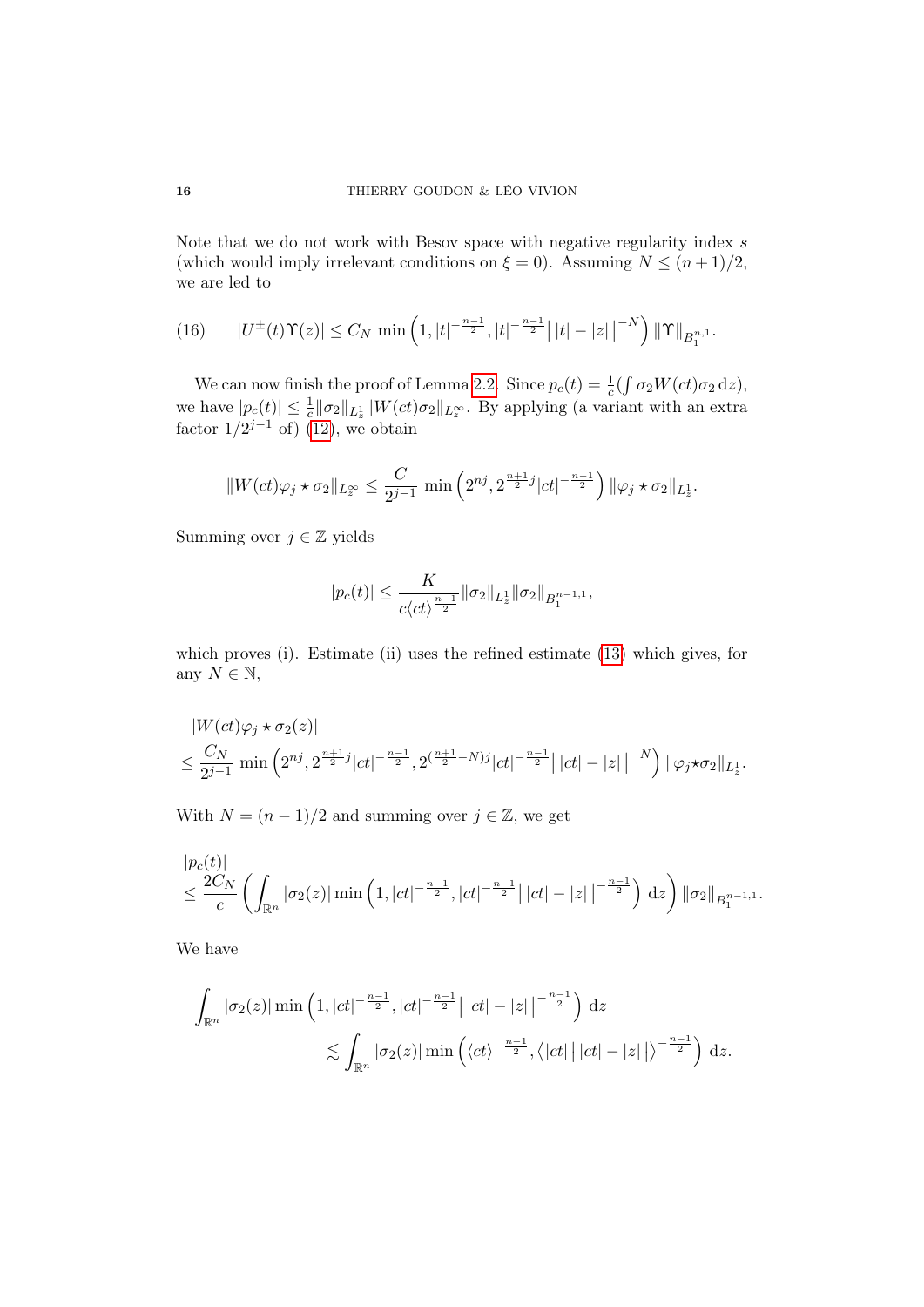We split the integration domain into the ball  $B(0, |ct|/2)$  and its complementary and we obtain

$$
\int_{\mathbb{R}^n} |\sigma_2(z)| \min\left(\langle ct \rangle^{-\frac{n-1}{2}}, \langle |ct| \, | \, |ct| - |z| \, | \rangle^{-\frac{n-1}{2}}\right) dz
$$
\n
$$
= \int_{B(0,\frac{|ct|}{2})} |\sigma_2(z)| \, \langle |ct| \, | \, |ct| - |z| \, | \rangle^{-\frac{n-1}{2}} dz + \int_{\mathbb{C}B(0,\frac{|ct|}{2})} |\sigma_2(z)| \, \langle ct \rangle^{-\frac{n-1}{2}} dz
$$
\n
$$
\leq \int_{B(0,\frac{|ct|}{2})} |\sigma_2| \, \langle \frac{|ct|^2}{2} \rangle^{-\frac{n-1}{2}} dz + \langle ct \rangle^{-\frac{n-1}{2}} \left( \int_{\mathbb{C}B(0,\frac{|ct|}{2})} |\sigma_2(z)| dz \right)
$$
\n
$$
\lesssim \left\langle \frac{|ct|}{2} \right\rangle^{-(n-1)} \|\sigma_2\|_{L_x^1} + \langle ct \rangle^{-\frac{n-1}{2}} \left\langle \frac{|ct|}{2} \right\rangle^{-\frac{n-1}{2}} \left( \int_{\mathbb{C}B(0,\frac{|ct|}{2})} |\sigma_2(z)| \langle z \rangle^{\frac{n-1}{2}} dz \right).
$$

The assumption on  $\sigma_2$  ensures that the last integral is finite

We turn to the specific case of odd dimensions. The role of the Huygens principle appears clearly with the estimate (v). Indeed the support assumption on  $\sigma_2$  implies, when *n* is odd, that

if 
$$
ct \ge R_2 + |z|
$$
 then  $W(ct)\sigma_2(z) = 0$ .

Therefore, when  $t \geq \frac{2R_2}{c}$ , the product  $\sigma_2(z) W(ct) \sigma_2(z)$  vanishes (see Fig. [3\)](#page-17-0) and  $p_c(t) = 0$ . Bearing in mind that  $n \geq 3$ , Hölder inequality yields

$$
|p_c(t)| \leq \frac{1}{c} \|\sigma_2\|_{L^{2n/(n+2)}} \|W(ct)\sigma_2\|_{L^{2n/(n-2)}}.
$$

We conclude by combining the Sobolev embedding inequality, see e. g. [[24](#page-70-15), Lemma 8.3,  $\|W(ct)\sigma_2\|_{L^{2n/(n-2)}} \leq C_S \|\nabla_z W(ct)\sigma_2\|_{L^2}$ , and the energy conservation for the wave equation which implies

$$
\|\nabla_z W(ct)\sigma_2\|_{L^2}^2 \le \|\partial_s(W(s)\sigma_2)\|_{s=ct}\|_{L^2}^2 + \|\nabla_z W(ct)\sigma_2\|_{L^2}^2 \le \|\sigma_2\|_{L^2}^2.
$$

We turn to the proof of (iii). Consider  $t > 0$  and  $0 < R < ct$ . We split as follows

$$
\sigma_2 = \sigma_2 \mathbf{1}_{|z| \le R} + \sigma_2 \mathbf{1}_{|z| > R} := u_1 + u_2.
$$

By linearity of the wave equation, we can write

$$
p_c(t) = \frac{1}{c} \int_{\mathbb{R}^n} \sigma_2 W(ct) u_1 \, \mathrm{d}z + \frac{1}{c} \int_{\mathbb{R}^n} \sigma_2 W(ct) u_2 \, \mathrm{d}z.
$$

Since  $u_1$  is supported in  $B(0, R)$ , the support of  $W(ct)u_1$  lies in  $\{z \mid ct - R \leq \}$  $|z| \le ct + R$ . Since  $ct - R > 0$ , the first integral is dominated as follows (we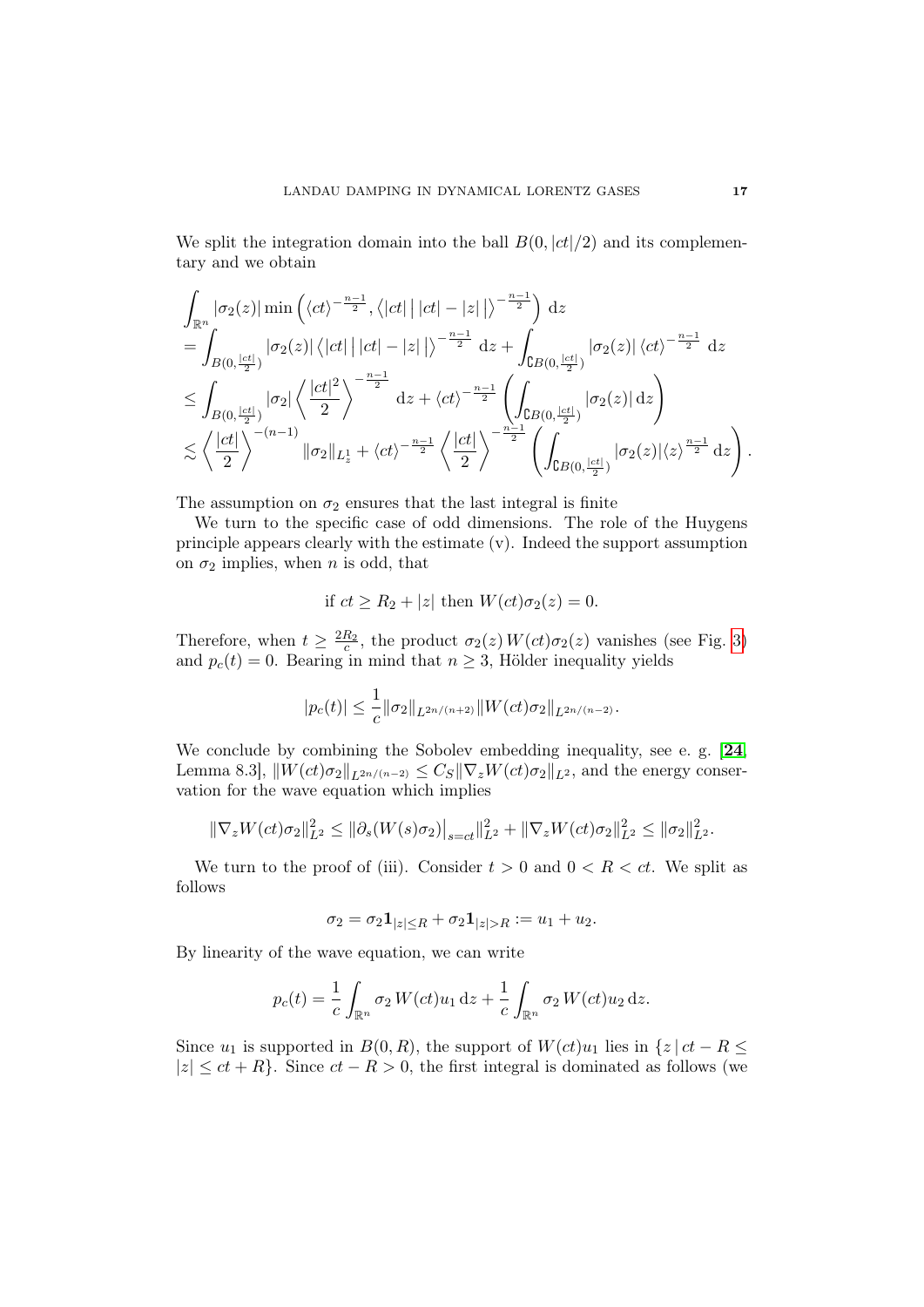<span id="page-17-0"></span>

FIGURE 3. Propagation cone: the signal emanating from the ball  $B(0, R)$  cannot be felt in this ball after time T

already know from the proof of (i) that  $||W(ct)u_1||_{L_z^{\infty}} \lesssim ||\sigma_2||_{B_1^{n-1,1}}$ 

$$
\left| \int_{\mathbb{R}^n} \sigma_2 W(ct) u_1 \, dz \right| = \langle ct - R \rangle^{-\alpha} \left| \int_{\mathbb{C}B(0, ct - R)} \langle ct - R \rangle^{\alpha} \sigma_2(z) W(ct) u_1(z) \, dz \right|
$$
  
 
$$
\lesssim \langle ct - R \rangle^{-\alpha} \left( \int_{\mathbb{C}B(0, ct - R)} \langle z \rangle^{\alpha} |\sigma_2(z)| \, dz \right) ||\sigma_2||_{B_1^{n-1, 1}}.
$$

By virtue of the assumptions on  $\sigma_2$ , the right hand side is finite. The integral with  $u_2$  can be estimated by using Plancherel's formula, which yields

$$
\int_{\mathbb{R}^n} \sigma_2 W(ct) u_2 \, dz = \int_{\mathbb{R}^n} \widehat{\sigma}_2(\zeta) \frac{\sin(c|\zeta|t)}{|\zeta|} \widehat{u}_2(\zeta) \, d\zeta = \int_{\mathbb{R}^n} u_2 W(ct) \sigma_2 \, dz.
$$

It leads to

$$
\left| \int_{\mathbb{R}^n} \sigma_2 W(ct) u_2 \, dz \right| = \left| \int_{\mathbb{R}^n} u_2 W(ct) \sigma_2 \, dz \right| \lesssim \left( \int_{\mathbb{R}^n} |\sigma_2(z)| \mathbf{1}_{|z| > R} \, dz \right) \|\sigma_2\|_{B_1^{n-1,1}} \n= \langle R \rangle^{-\alpha} \left( \int_{\mathbb{R}^n} \langle R \rangle^{\alpha} |\sigma_2(z)| \mathbf{1}_{|z| > R} \, dz \right) \|\sigma_2\|_{B_1^{n-1,1}} \n\leq \langle R \rangle^{-\alpha} \left( \int_{\mathbb{R}^n} \langle z \rangle^{\alpha} |\sigma_2(z)| \, dz \right) \|\sigma_2\|_{B_1^{n-1,1}},
$$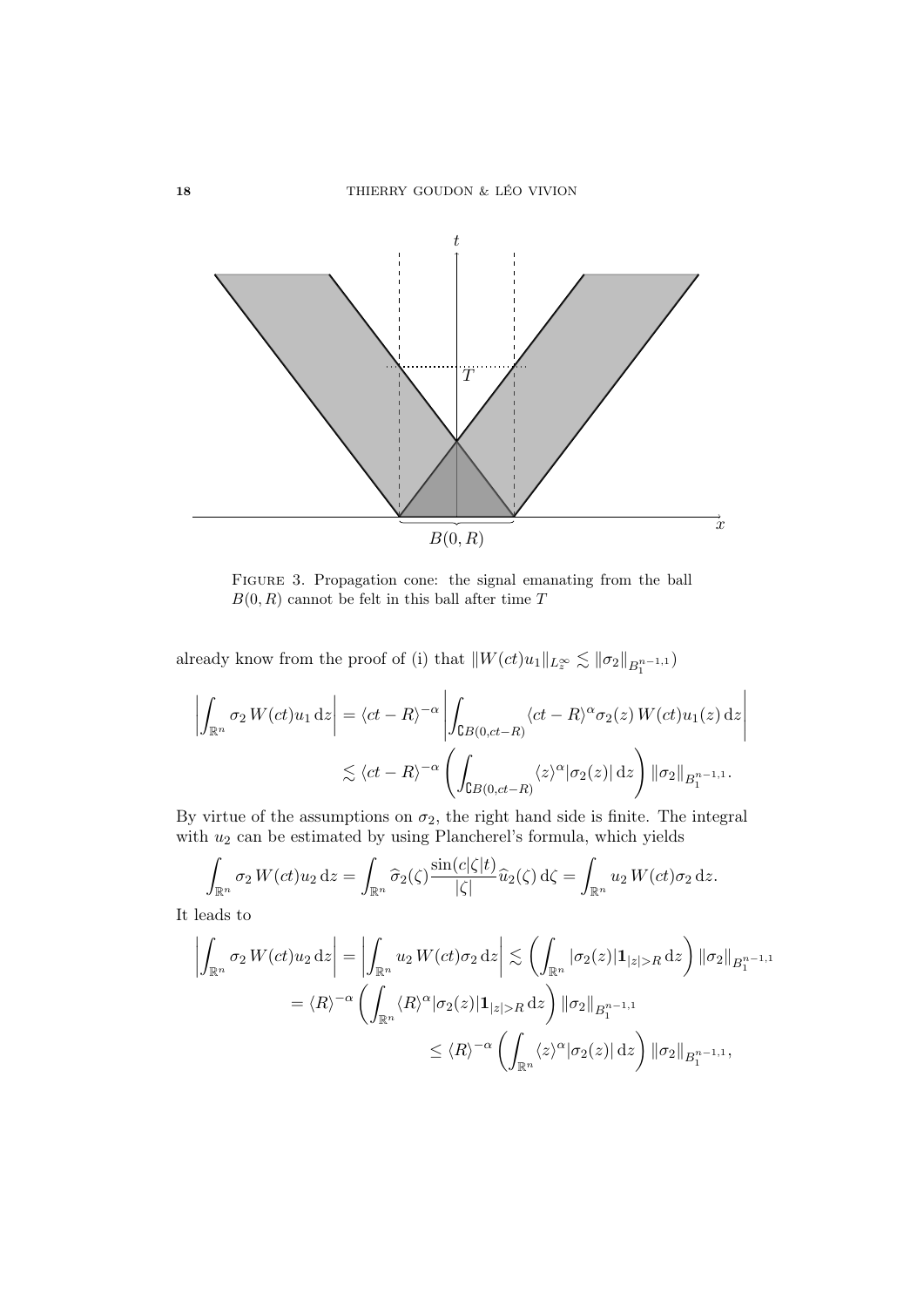which is finite too. We have proved that

$$
|p_c(t)| \lesssim \frac{1}{c} \left( \langle ct - R \rangle^{-\alpha} + \langle R \rangle^{-\alpha} \right)
$$

and we conclude by setting  $R = ct/2$ . Item (iv) is justified similarly, just replacing the polynomial weights by exponential weights.  $\Box$ 

Analogous conclusions apply to  $\mathscr{F}_I$  which can be cast as

$$
\mathscr{F}_I(t,x) = \int_{\mathbb{R}^n} \sigma_2(z) \Big( \dot{W}(ct) \Psi_0(x,z) + \frac{1}{c} W(ct) \Psi_1(x,z) \Big) dz.
$$

## 3. Linearized Landau Damping

<span id="page-18-0"></span>**3.1. The linearized system.** — In the expansion  $(6)$ , let us assume that the fluctuations f and  $\psi$  remain small, so that we neglect the quadratic term (with respect to the perturbations)  $\nabla_x \Phi[\psi] \cdot \nabla_v f$  in the evolution equations (note in particular that this assumes the smallness of the initial fluctuations  $(\psi_0, \psi_1)$ . We are thus led to the following linearized system

<span id="page-18-3"></span>
$$
(17a)
$$

$$
\partial_t f + v \cdot \nabla_x f - \nabla_x \phi \cdot \nabla_v \mathscr{M} = 0, \qquad t \ge 0, \ x \in \mathbb{X}^d, \ v \in \mathbb{R}^d,
$$
  
(17b)  

$$
\phi(t, x) = \iint_{\mathbb{X}^d \times \mathbb{R}^n} \sigma_1(x - y) \psi(t, y, z) \sigma_2(z) dz dy, \qquad t \ge 0, \ x \in \mathbb{X}^d
$$
  
(17c)  

$$
\partial_{tt}^2 \psi - c^2 \Delta_z \psi = -\sigma_2(z) \int_{\mathbb{X}^d} \sigma_1(x - y) \varrho(t, y) dy, \qquad t \ge 0, \ x \in \mathbb{X}^d, \ z \in \mathbb{R}^n
$$
  
(17d)

$$
\varrho(t,x) = \int_{\mathbb{R}^d} f(t,x,v) \, dv, \qquad t \ge 0, \ x \in \mathbb{X}^d
$$

The system is completed by initial conditions

<span id="page-18-2"></span>(18) 
$$
f\big|_{t=0} = f_0, \qquad (\psi, \partial_t \psi)\big|_{t=0} = (\psi_0, \psi_1).
$$

The expected result can be explained as follows: let us assume that the fluctuation does not provide additional mass:  $\iint f(0, x, v) dv dx = 0$ , and, to fix ideas,  $\psi_0 = 0$  and  $\psi_1 = 0$ . In such a case, linearized Landau damping asserts that  $\varrho$  converges strongly to 0, while f converges weakly to 0, as  $t \to \infty$ . Moreover, the potential  $\phi$  also vanishes for large times. We are going to establish that such a behavior holds for the system  $(17)–(18)$  $(17)–(18)$  $(17)–(18)$ .

.

<span id="page-18-1"></span>,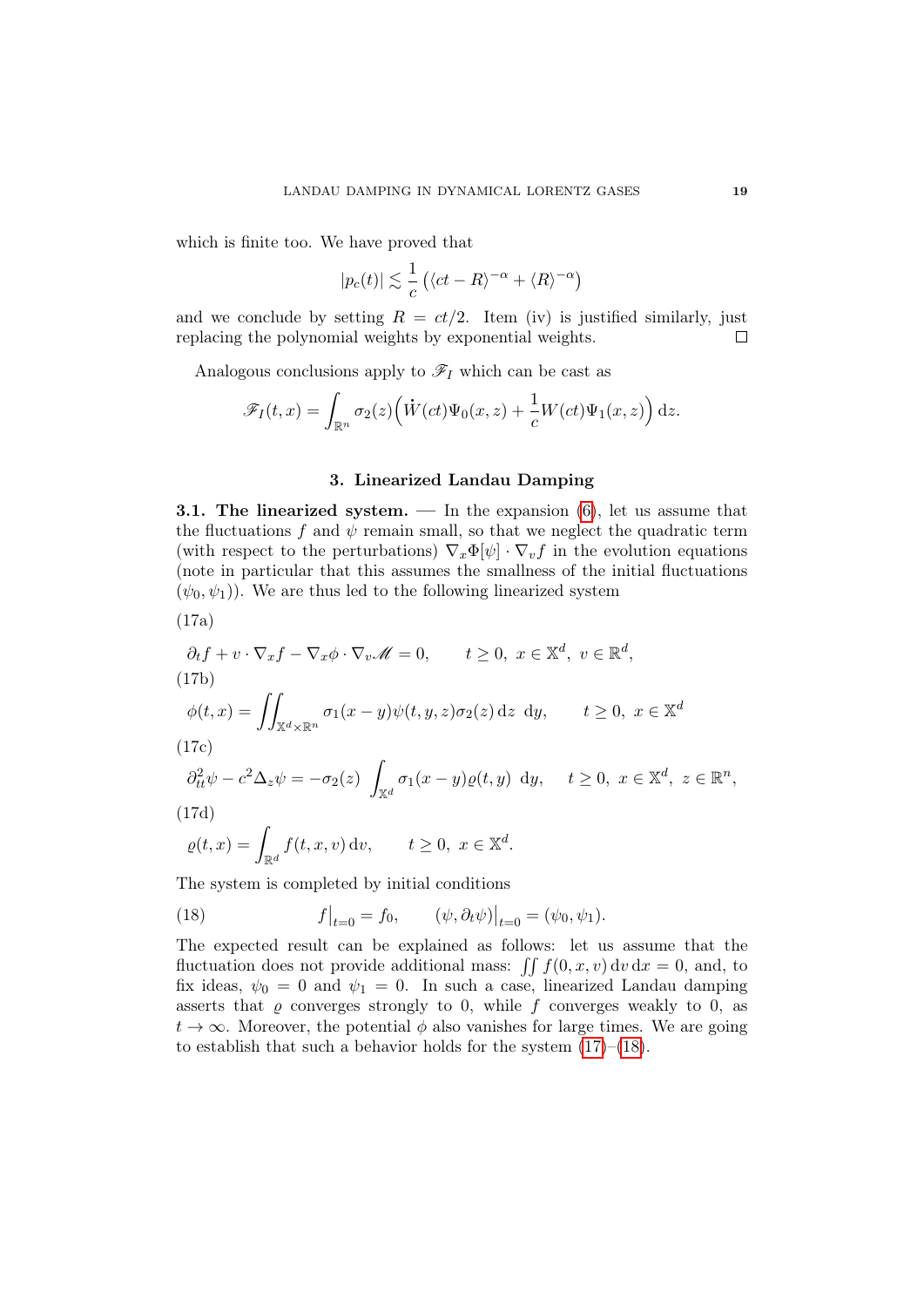We start by applying the Fourier transform, with respect to  $x$  and  $v$  to [\(17a\)](#page-18-3). It yields

$$
(\partial_t - k \cdot \nabla_{\xi}) \widehat{f}(t, k, \xi) = -k \cdot \xi \widehat{\phi}(t, k) \widehat{\mathscr{M}}(\xi).
$$

The equation can be integrated along characteristics, which leads to the following Duhamel formula

<span id="page-19-0"></span>(19) 
$$
\widehat{f}(t,k,\xi) = \widehat{f}_0(k,\xi+tk) - \int_0^t (\xi+(t-\tau)k) \cdot k \widehat{\phi}(\tau,k) \widehat{\mathcal{M}}(\xi+(t-\tau)k) d\tau.
$$

We turn to the expression of the Fourier coefficients of the potential. We remind the reader that we can split the potential into

$$
\phi = \phi_I + \phi_S,
$$

where  $\phi_I$  depends only on  $(\psi_0, \psi_1)$  as follows (20)

<span id="page-19-2"></span>
$$
\phi_I(t,x) = \iint_{\mathbb{X}^d \times \mathbb{R}^n} \sigma_1(x-y)\sigma_2(z) \underbrace{\left(\dot{W}(ct)\psi_0(y,z) + \frac{1}{c}W(ct)\psi_1(y,z)\right)}_{= \psi_I(t,y,z)} dy dz
$$

and the coupling term reads

$$
\phi_S(t,x) = -\int_0^t p_c(t-\tau) \Sigma \star \varrho(\tau,x) \,d\tau.
$$

Plugging the expression of  $\phi = \phi_I + \phi_S$  into [\(19\)](#page-19-0), we obtain

$$
\widehat{f}(t,k,\xi) = \widehat{f}_0(k,\xi+tk) - \int_0^t (\xi+(t-\tau)k) \cdot k \widehat{\phi}_I(\tau,k) \widehat{\mathcal{M}}(\xi+(t-\tau)k) d\tau \n+|\widehat{\sigma}_1(k)|^2 \int_0^t (\xi+(t-\tau)k) \cdot k \left( \int_0^{\tau} p_c(\tau-s) \widehat{\varrho}(s,k) ds \right) \widehat{\mathcal{M}}(\xi+(t-\tau)k) d\tau \n= \widehat{f}_0(k,\xi+tk) - \int_0^t (\xi+(t-\tau)k) \cdot k \widehat{\phi}_I(\tau,k) \widehat{\mathcal{M}}(\xi+(t-\tau)k) d\tau \n+|\widehat{\sigma}_1(k)|^2 \int_0^t (\int_s^t p_c(\tau-s) (\xi+k(t-\tau)) \cdot k \widehat{\mathcal{M}}(\xi+(t-\tau)k) d\tau) \widehat{\varrho}(s,k) ds \n= \widehat{f}_0(k,\xi+tk) - \int_0^t (\xi+(t-\tau)k) \cdot k \widehat{\phi}_I(\tau,k) \widehat{\mathcal{M}}(\xi+(t-\tau)k) d\tau \n+|\widehat{\sigma}_1(k)|^2 \int_0^t (\int_0^{t-s} p_c(\tau) (\xi+(t-[\tau+s])k) \cdot k \widehat{\mathcal{M}}(\xi+(t-[\tau+s])k) d\tau) \widehat{\varrho}(s,k) d\varsigma.
$$

We are led to an integral equation for the (Fourier coefficients of) the macroscopic density by considering this relation for  $\xi = 0$ . Let us set

<span id="page-19-1"></span>(21) 
$$
a(t,k) = \hat{f}_0(k,tk) - |k|^2 \int_0^t \hat{\phi}_I(\tau,k) \ (t-\tau) \widehat{\mathscr{M}}(t-\tau) k \ d\tau
$$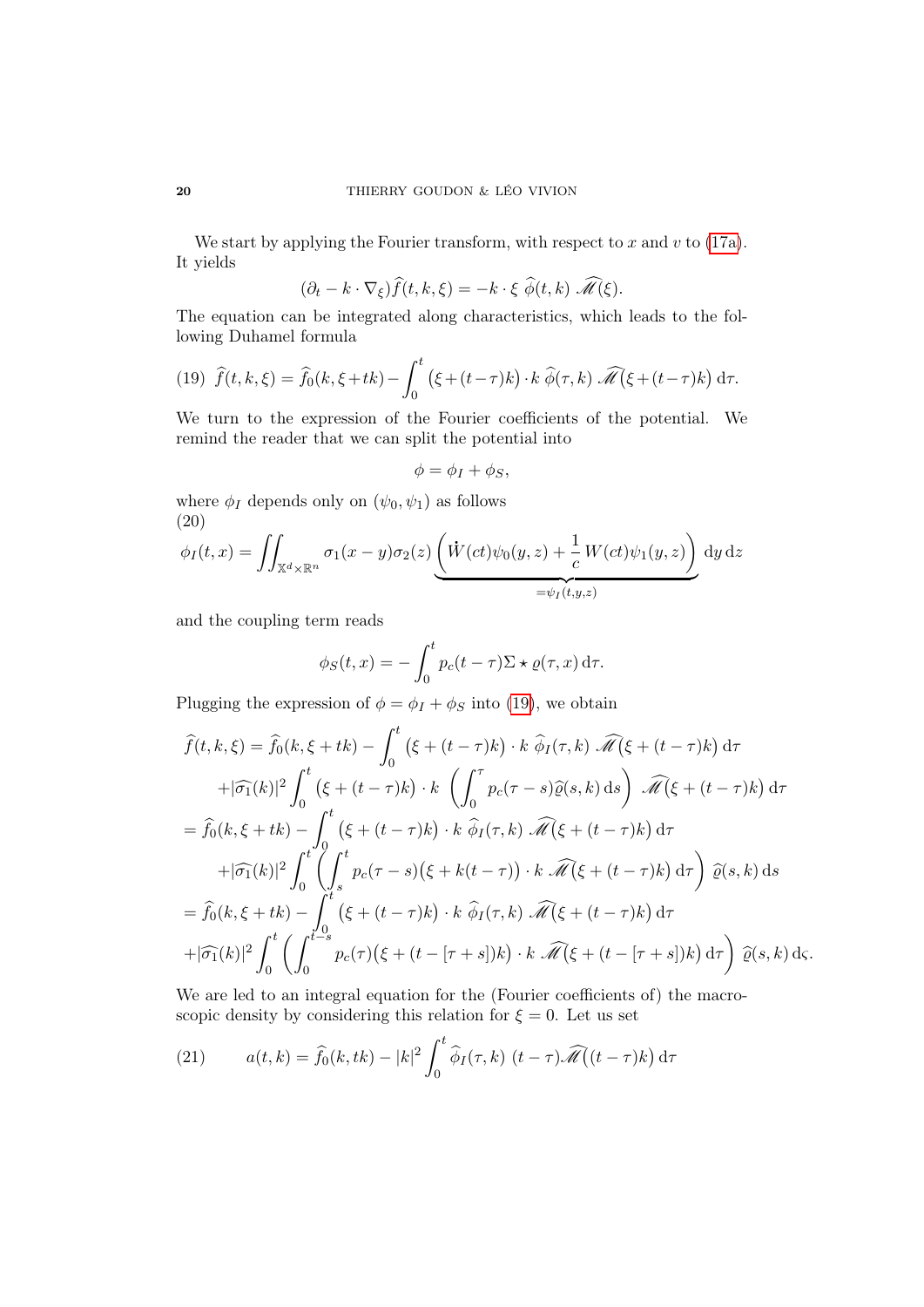and

<span id="page-20-3"></span>(22) 
$$
\mathscr{K}(t,k) = |k|^2 |\widehat{\sigma_1}(k)|^2 \int_0^t p_c(\tau) (t-\tau) \widehat{\mathscr{M}}(t-\tau) k) d\tau.
$$

Then, we obtain an integral equation for the fluctuation of the macroscopic density

(23) 
$$
\widehat{\varrho}(t,k) = a(t,k) + \int_0^t \mathcal{K}(t-s,k)\widehat{\varrho}(s,k) \,ds.
$$

The analysis of this relation makes use of the Laplace transform

<span id="page-20-0"></span>
$$
\varphi : (0, \infty) \to \mathbb{C}, \qquad \mathscr{L}\varphi(\omega) = \int_0^{+\infty} e^{-\omega t} \varphi(t) dt \text{ for } \omega \in \mathbb{C},
$$

which is well defined for  $\text{Re}(\omega)$  large enough.

3.2. Linearized Landau damping in finite regularity. — The linearized Landau damping holds with an algebraic rate provided the solution  $\rho$  of [\(23\)](#page-20-0) satisfies

<span id="page-20-2"></span>(24) 
$$
|\widehat{\varrho}(t,k)| \le C \langle tk \rangle^{-m}
$$

(see for instance [[27](#page-71-0), section 3]) for a certain  $m > 0$ . For Volterra equations such as  $(23)$  we can establish (see [[6](#page-69-2), Lemma 4.1], [[7](#page-69-3), Proposition 2.2]) modeby-mode estimates in  $L_t^2$  norm: for any k

<span id="page-20-1"></span>(25) 
$$
\int_0^{+\infty} \langle tk \rangle^{2m} |\widehat{\varrho}(t,k)|^2 dt \leq C_{LD}^2 \int_0^{+\infty} \langle tk \rangle^{2m} |a(t,k)|^2 dt,
$$

where  $C_{LD} > 0$  does not depend on k. From such an  $L_t^2$  estimate, we get an  $L_t^{\infty}$  estimate as follows

$$
\langle tk \rangle^m |\hat{\varrho}(t,k)| \le \langle tk \rangle^m |a(t,k)| + \left| \int_0^t \langle (t-\tau)k + \tau k \rangle^m \mathcal{K}_k(t-\tau,k) \hat{\varrho}(\tau,k) d\tau \right|
$$
  

$$
\le \langle tk \rangle^m |a(t,k)| + \left( \int_0^t \langle \tau k \rangle^{2m} |\mathcal{K}(\tau,k)|^2 d\tau \right)^{1/2} \left( \int_0^t \langle \tau k \rangle^{2m} |\hat{\varrho}(\tau,k)|^2 d\tau \right)^{1/2}
$$
  

$$
\le \langle tk \rangle^m |a(t,k)| + C_{LD} \left( \int_0^t \langle \tau k \rangle^{2m} |\mathcal{K}(\tau,k)|^2 d\tau \right)^{1/2} \left( \int_0^t \langle \tau k \rangle^{2m} |a(\tau,k)|^2 d\tau \right)^{1/2},
$$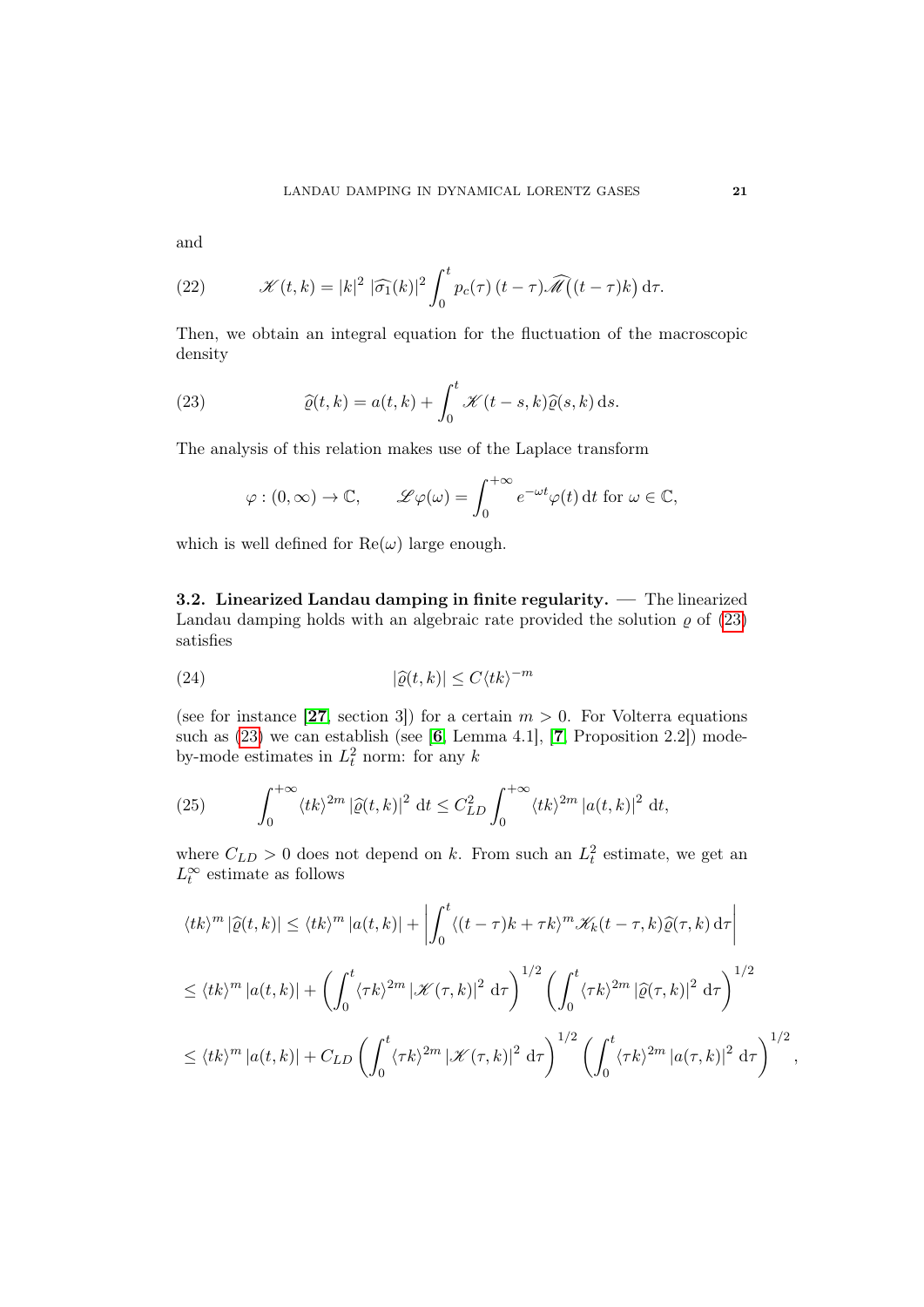where we are left with the task of verifying that (26)

<span id="page-21-2"></span>
$$
\begin{cases} \displaystyle \sup_{\substack{t \geq 0 \\ k \in \mathbb{X}^{\star d} \backslash \{0\}}} \langle tk \rangle^m |a(t,k)| < +\infty, \\ \sup_{k \in \mathbb{X}^{\star d} \backslash \{0\}} \left( \int_0^{+\infty} \langle \tau k \rangle^{2m} \left| \mathcal{K}(\tau, k) \right|^2 \, \mathrm{d}\tau \right) \left( \int_0^{+\infty} \langle \tau k \rangle^{2m} \left| a(\tau, k) \right|^2 \, \mathrm{d}\tau \right) < +\infty \end{cases}
$$

hold. We are going to identify conditions on  $a(t, k)$  and  $\mathscr{K}(t, k)$  such that [\(25\)](#page-20-1) applies and to justify that [\(26\)](#page-21-2) is satisfied. We refer the reader to [[7](#page-69-3), Proof of Proposition 2.2] for a proof of the following claim.

<span id="page-21-8"></span>Lemma 3.1.  $-\text{Let } K$  satisfy

<span id="page-21-0"></span>
$$
\textbf{(L)} \qquad \qquad \inf_{k \in \mathbb{X}^{*d} \setminus \{0\}} \left| 1 - \mathcal{L}\mathcal{K}(\omega, k) \right| \ge \kappa > 0 \quad \text{for } \text{Re}(\omega) \ge 0,
$$

and for any  $0 \leq j \leq m$ :

$$
\sup_{\substack{k\in\mathbb{X}^{\star d}\backslash\{0\}\\ \mathrm{Re}(\omega)\geq 0}}\left(|k|^{j}\left|\partial_{\omega}^{j}\mathscr{L}\mathscr{K}(\omega,k)\right|\right)<+\infty.
$$

Then there exists a constant  $C_{LD} > 0$ , which does not depend on k, such that the solutions of  $(23)$  satisfy  $(25)$ .

Estimate [\(25\)](#page-20-1) makes sense when  $t \mapsto \langle tk \rangle^m a(t, k)$  is square integrable, a property that needs to be carefully checked in the current framework.

Condition ([L](#page-21-0)) gives rise to a stability criterion on the stationary profile  $\mathcal{M}$ . Since the operator  $\mathscr K$  involves the kernel  $p_c$  the detailed condition substantially differs from the usual Vlasov case. That this statement applies for our purpose relies on the following assumptions:

<span id="page-21-7"></span><span id="page-21-6"></span><span id="page-21-1"></span>(H1): 
$$
n > m + \frac{5}{2}
$$
,  
\n(H2):  $\sigma_2 \in B_1^{n-1,1}$  and  $|\sigma_2(z)| \le C_2 \langle z \rangle^{-m_2}$  with  $m_2 > \frac{3n-1}{2}$ ,  
\n(H3):  $\sup_{k \in \mathbb{X}^{*d}} \left( \left\| \hat{\psi}_0(k) \right\|_{B_{1,(z)}^{n,1}} + \left\| \hat{\psi}_1(k) \right\|_{B_{1,(z)}^{n-1,1}} \right) < +\infty$ ,  
\n(H4):  $|\hat{\sigma}_1(k)| \le C_1 \langle k \rangle^{-m_1}$  with  $m_1 > m + 1$ ,

<span id="page-21-4"></span><span id="page-21-3"></span>**(H5):** 
$$
|\widehat{\mathcal{M}}(\xi)| \leq C \langle \xi \rangle^{-\bar{m}}
$$
 with  $\bar{m} > m + 2$  and  $|\widehat{f}_0(k,\xi)| \leq C_0 \langle \xi \rangle^{-m_0}$  with  $m_0 > m + \frac{1}{2}$ .

<span id="page-21-5"></span>Proposition 3.2. — Assume  $(H1)$ – $(H5)$ .

(i) There exists a constant  $A > 0$  such that for any  $0 \le j \le m$ ,  $k \in \mathbb{X}^{*d} \setminus \{0\}$ and  $\omega \in \mathbb{C}$  with  $\text{Re}(\omega) \geq 0$ , we have

$$
|k|^j \left| \partial_{\omega}^j \mathcal{L} \mathcal{K}(\omega, k) \right| \leq A.
$$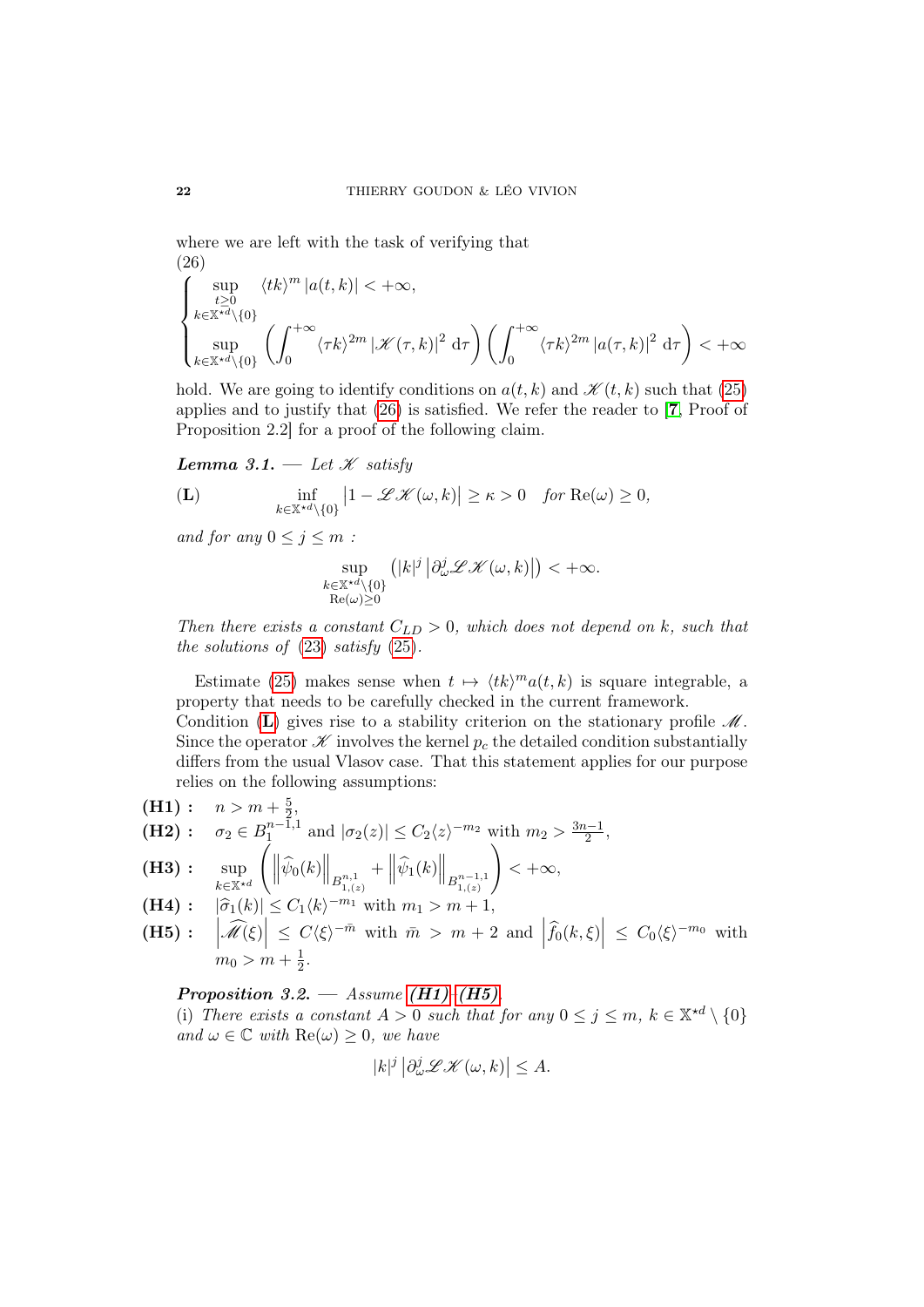(ii) For any  $k \in \mathbb{X}^{\star d} \setminus \{0\},\$ 

$$
\int_0^{+\infty} |k| \langle tk \rangle^{2m} |a(t,k)|^2 dt < +\infty.
$$

 $(iii)$  [\(26\)](#page-21-2) holds.

The regularity of the data  $\sigma_1$ , M and  $f_0$  is controlled by assumptions [\(H4\)](#page-21-4)– ( $H5$ ): the higher the algebraic decay rate m requested on the Fourier modes of  $\varrho$ , see [\(24\)](#page-20-2), the higher the regularity on the data. Assumption [\(H1\)](#page-21-1) tunes the dimension  $n$  for the wave equation: the decay of the Fourier modes of  $\rho$  is limited by the dispersion of the wave equation, which is stronger as n increases.

However, as indicated in Lemma [2.2,](#page-11-0) for odd  $n$  the Huygens principle and the decay of  $\sigma_2$  imply strengthened decay properties on  $p_c$ . Accordingly, Proposition [3.2](#page-21-5) applies replacing  $(H1)$ – $(H3)$  by

<span id="page-22-3"></span><span id="page-22-2"></span><span id="page-22-0"></span>(H1') : 
$$
n \ge 3
$$
 is odd,  
\n(H2') :  $\sigma_2 \in B_1^{n-1,1}$  and  $|\sigma_2(z)| \le C_2 \langle z \rangle^{-m_2}$  with  $m_2 > n + m + \frac{3}{2}$   
\n(H3') :  $-\sup_{k \in \mathbb{X}^{*d}} \left( \left\| \widehat{\psi}_0(k) \right\|_{B_{1,(z)}^{n,1}} + \left\| \widehat{\psi}_1(k) \right\|_{B_{1,(z)}^{n-1,1}} \right) < +\infty$ ,

– there exists a constant  $C > 0$  such that

$$
\sup_{k \in \mathbb{X}^{\star d}} \left( \left| \widehat{\psi}_0(k, z) \right| + \left| \widehat{\psi}_1(k, z) \right| \right) \le C \langle z \rangle^{-m_2}.
$$

Hypothesis  $(H2)$  or  $(H2')$  can be relaxed. Indeed, the decay imposed in  $(H2)$ ,  $(H2')$  on  $\sigma_2$  allows us to apply the refined dispersion estimates described in the proof of Lemma [2.2.](#page-11-0) Nevertheless, we can simply use the standard estimates as in Lemma [2.2-](#page-11-0)i). Then, the decay of  $p_c$  is slower and, as a counterpart, the dimension n in  $(H1)$  is more constrained. Proposition [3.2](#page-21-5) applies replacing  $(H1)–(H2)$  $(H1)–(H2)$  $(H1)–(H2)$  by

 $(H1") : n > 2m + 4,$  $(H2") : \sigma_2 \in B_1^{n-1,1}$  $\frac{n-1,1}{1}$ .

Before proving Proposition [3.2](#page-21-5) let us detail a useful statement.

<span id="page-22-1"></span>**Lemma 3.3.** — Let  $\alpha > 1$  and  $\beta \geq 0$ . For any  $\gamma \geq 0$  such that  $\gamma \leq \beta$  et  $\gamma < \alpha - 1$ , we have

(27) 
$$
\int_0^t \langle t - \tau \rangle^{-\alpha} \langle \tau k \rangle^{-\beta} d\tau \lesssim \langle k \rangle^{\gamma} \langle tk \rangle^{-\gamma}.
$$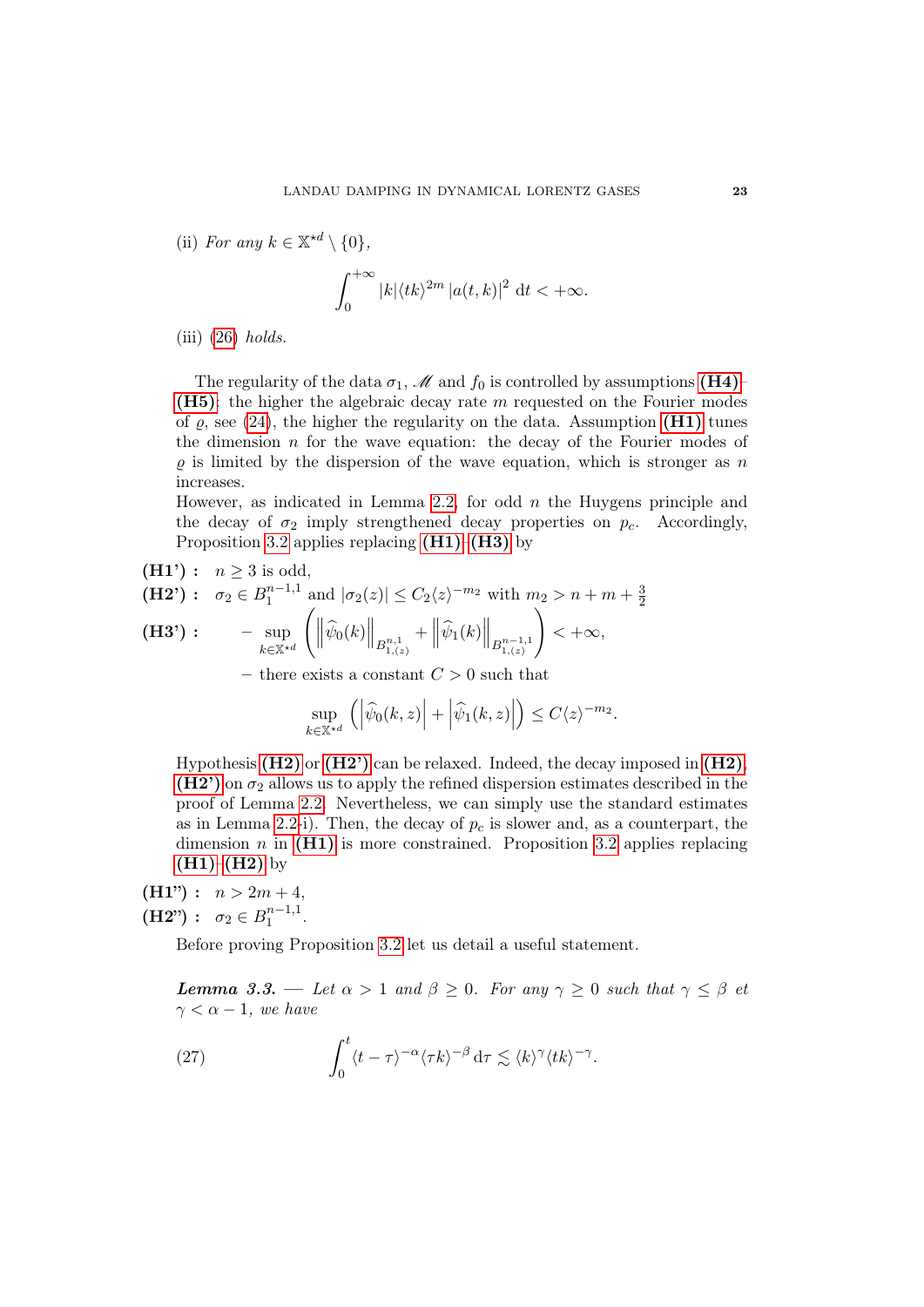*Proof.* — We split the integral

$$
\int_0^t \langle t - \tau \rangle^{-\alpha} \langle \tau k \rangle^{-\beta} d\tau = \int_0^{t/2} + \int_{t/2}^t \langle t - \tau \rangle^{-\alpha} \langle \tau k \rangle^{-\beta} d\tau
$$
  

$$
\leq \int_0^{t/2} \langle t - \tau \rangle^{-\alpha} d\tau + \int_{t/2}^t \langle t - \tau \rangle^{-\alpha} \left\langle \frac{tk}{2} \right\rangle^{-\beta} d\tau.
$$

The second integral is dominated by

$$
\int_{t/2}^t \langle t - \tau \rangle^{-\alpha} \left\langle \frac{tk}{2} \right\rangle^{-\beta} d\tau \lesssim \langle tk \rangle^{-\beta} \int_0^{+\infty} \langle u \rangle^{-\alpha} du
$$

which is finite provided  $\alpha > 1$ . For the first integral we observe that, for any  $0 \leq \tau \leq t/2$ ,

$$
\langle tk \rangle = \left\langle \frac{t}{k} 2k \right\rangle \le \left\langle \frac{t}{2} \right\rangle \langle 2k \rangle \le \langle t - \tau \rangle \langle 2k \rangle,
$$

holds, and we infer that

$$
\int_0^{t/2} \langle t - \tau \rangle^{-\alpha} d\tau \le \frac{\langle 2k \rangle^{\gamma}}{\langle tk \rangle^{\gamma}} \int_0^{+\infty} \langle u \rangle^{\gamma-\alpha} du.
$$

The right hand side is finite when  $\gamma < \alpha - 1$ , which finishes the proof.  $\Box$ 

*Proof of Proposition [3.2](#page-21-5).* — (i) We start from

$$
\partial_{\omega}^{j} \mathscr{L} \mathscr{K}(\omega, k) = |k| |\widehat{\sigma}_{1}(k)|^{2} \int_{0}^{+\infty} (-t)^{j} e^{-\omega t} \left( \int_{0}^{t} p_{c}(\tau) |k|(t-\tau) \widehat{\mathscr{M}}([t-\tau]k) d\tau \right) dt.
$$

Permuting integrals and with the change of variables  $u = t - \tau$ , we get

$$
|k|^{j} |\partial_{\omega}^{j} \mathcal{L} \mathcal{K}(\omega, k)|
$$
  
\n
$$
\leq |k| |\widehat{\sigma}_{1}(k)|^{2} \int_{0}^{+\infty} \left( \int_{0}^{+\infty} |(u+\tau)k|^{j} |p_{c}(\tau)| |uk| \left| \widehat{\mathcal{M}}(uk) \right| du \right) d\tau
$$
  
\n
$$
\lesssim |\widehat{\sigma}_{1}(k)|^{2} \left( \int_{0}^{+\infty} |\tau k|^{j} |p_{c}(\tau)| d\tau \right) \left( \int_{0}^{+\infty} |uk|^{j+1} \left| \widehat{\mathcal{M}}(uk) \right| du |k| \right)
$$
  
\n
$$
= |k|^{j} |\widehat{\sigma}_{1}(k)|^{2} \left( \int_{0}^{+\infty} |\tau|^{j} |p_{c}(\tau)| d\tau \right) \left( \int_{0}^{+\infty} |s|^{j+1} \left| \widehat{\mathcal{M}}\left(\frac{k}{|k|} s\right) \right| ds \right).
$$

By [\(H4\)](#page-21-4),  $|k|^j |\hat{\sigma}_1(k)|^2$  is bounded. Then [\(H2\)](#page-21-7) allows us to apply Lemma [2.2](#page-11-0)<br>and we deduce that  $|p(k)| \leq (k-1)$ . Owing to (H1) the second fector and we deduce that  $|p_c(t)| \le \langle t \rangle^{-(n-1)}$ . Owing to (**H1**) the second factor is finite. Finally, [\(H5\)](#page-21-3) implies that the last factor is finite too and remains uniformly bounded with respect to  $k$ . We point out that the mechanisms of this estimate differs substantially from the standard Vlasov case, where the decay rate improves with the mode. Here  $p_c$  does not not carry any frequency k, but the power of |k| are controlled by the decay assumptions on  $\hat{\sigma}_1$ .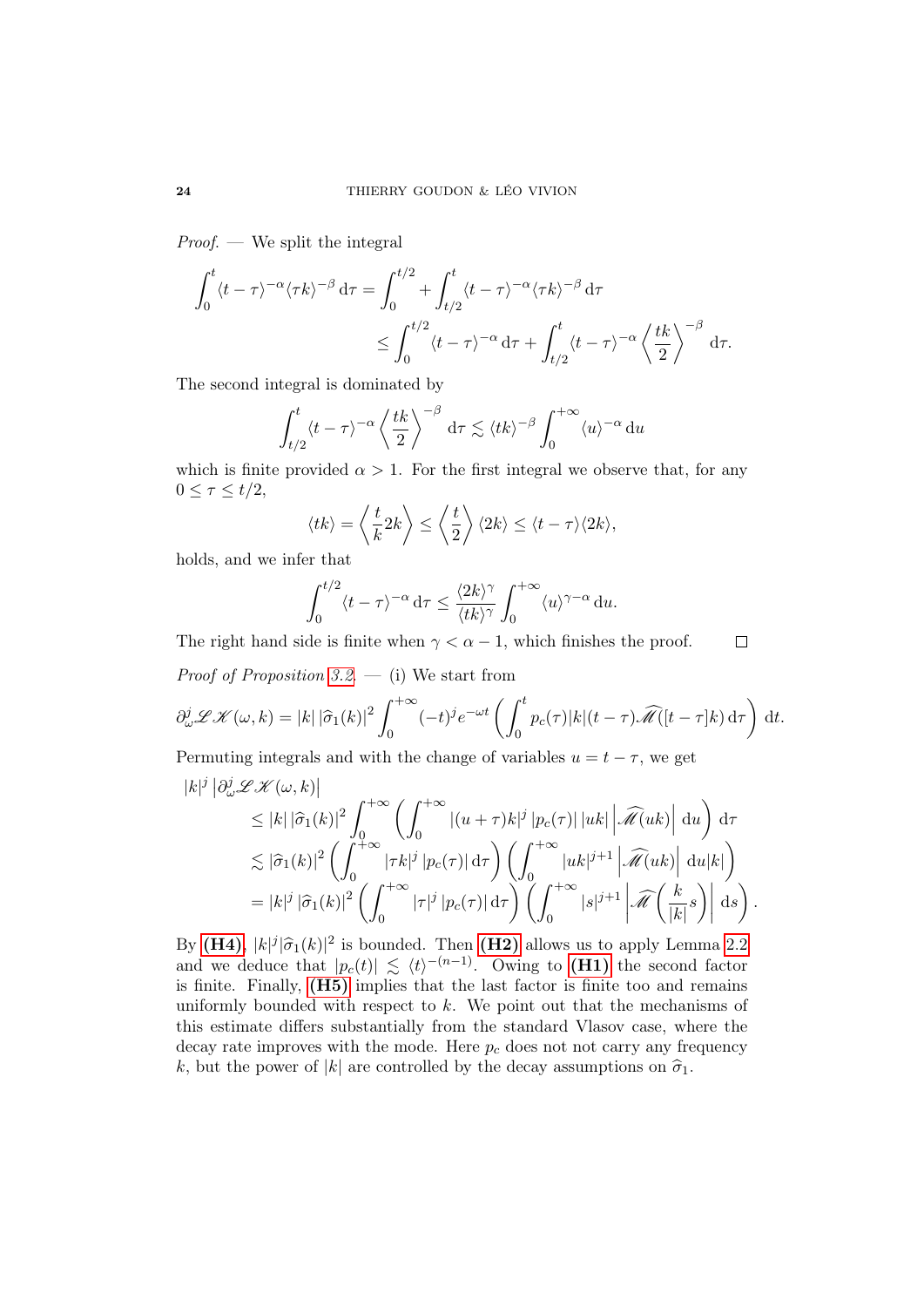(ii) The term to be estimated can be cast as (we use  $\langle tk \rangle \lesssim \langle \tau k \rangle \langle (t-\tau)k \rangle$ ) :  $\int^{+\infty}$  $\mathbf{0}$  $\langle tk \rangle^2 |a(t, k)|^2 dt$  $\langle \int^{+\infty}$  $\boldsymbol{0}$  $\langle tk \rangle^{2m} \left| \widehat{f}_0(k, tk) \right|$  $2 \mathrm{d}t + \int^{+\infty}$ 0  $\langle tk \rangle^{-(1^+)}$  $\int_0^t$ 0  $\langle \tau k \rangle^{m+\frac{1}{2}^+} |k| \widehat{\phi}_I(\tau, k)$  $\times \langle (t-\tau)k\rangle^{m+\frac{1}{2}^{+}} (t-\tau)|k| \widehat{\mathscr{M}}([t-\tau]k) d\tau$  $\frac{2}{dt}$  $\leq \frac{1}{2}$  $|k|$  $\int^{+\infty}$  $\boldsymbol{0}$  $\langle u \rangle^{2m} \left| \widehat{f}_0(k, \frac{k}{|k|}u) \right|$ 2  $du + \frac{1}{11}$  $|k|$  $\int f^{+\infty}$  $\mathbf{0}$  $\langle \tau k\rangle^{2m+1^+} |k|\, \left|\widehat{\phi}_I(\tau,k)\right|$ <sup>2</sup> d $\tau$  $\times$   $\int^{+\infty}$  $\langle sk \rangle^{2m+3^+} \left| \widehat{\mathscr{M}}(sk) \right|$  $\binom{2}{k}$   $\binom{2}{k}$  $\langle u \rangle^{-(1^+)} du$ .

Using  $(H5)$  we infer

$$
\frac{1}{|k|} \int_0^{+\infty} \langle u \rangle^{2m} \left| \widehat{f}_0(k, \frac{k}{|k|} u) \right|^2 du \lesssim \frac{1}{|k|} \int_0^{+\infty} \langle u \rangle^{-1^+} dt \lesssim \frac{1}{|k|},
$$

0

and

$$
\int_0^{+\infty} \langle sk \rangle^{2m+3^+} \left| \widehat{\mathscr{M}}(sk) \right|^2 |k| \, ds \lesssim \int_0^{+\infty} \langle u \rangle^{-(1^+)} \, dt \lesssim 1,
$$

It remains to justify that

$$
\int_0^{+\infty} \langle \tau k \rangle^{2m+1^+} |k| \left| \widehat{\phi}_I(\tau, k) \right|^2 d\tau
$$

is finite for any  $k \in \mathbb{X}^{*d} \setminus \{0\}$ . To this end we observe that the dispersion induced by the wave equation ensures (28)

<span id="page-24-0"></span>
$$
\left|\widehat{\phi}_I(\tau,k)\right| \lesssim |\widehat{\sigma}_1(k)| \left( \|\sigma_2\|_{L^1_z} + C_2 \right) \left( \|\widehat{\psi}_0(k)\|_{B^{n,1}_{1,(z)}} + \frac{1}{c} \|\widehat{\psi}_1(k)\|_{B^{n-1,1}_{1,(z)}} \right) \frac{1}{\langle c\tau \rangle^{n-1}}.
$$

This follows from

$$
\widehat{\phi}_I(\tau,k) = \widehat{\sigma}_1(k) \int_{\mathbb{R}^n} \sigma_2(z) \left( \dot{W}(c\tau)(\widehat{\psi}_0(k)) + \frac{1}{c} W(c\tau)(\widehat{\psi}_1(k)) \right)(z) dz
$$

and reasoning as in the proof of Lemma [2.2-](#page-11-0)(ii). We conclude that

$$
\int_0^{+\infty} \langle \tau k \rangle^{2m+1^+} |k| \left| \widehat{\phi}_I(\tau, k) \right|^2 d\tau
$$
  
\n
$$
\lesssim |k| |\widehat{\sigma}_1(k)|^2 \left( \| \widehat{\psi}_0(k) \|_{B^{n,1}_{1,(z)}} + \frac{1}{c} \| \widehat{\psi}_1(k) \|_{B^{n-1,1}_{1,(z)}} \right) \int_0^{+\infty} \frac{\langle \tau \rangle^{2m+1^+} \langle k \rangle^{2m+1^+}}{\langle c\tau \rangle^{2(n-1)}} d\tau
$$
  
\n
$$
\lesssim \langle k \rangle^{2m+2^+} |\widehat{\sigma}_1(k)|^2 \left( \| \widehat{\psi}_0(k) \|_{B^{n,1}_{1,(z)}} + \frac{1}{c} \| \widehat{\psi}_1(k) \|_{B^{n-1,1}_{1,(z)}} \right) \int_0^{+\infty} \frac{\langle \tau \rangle^{2m+1^+}}{\langle c\tau \rangle^{2(n-1)}} d\tau.
$$

0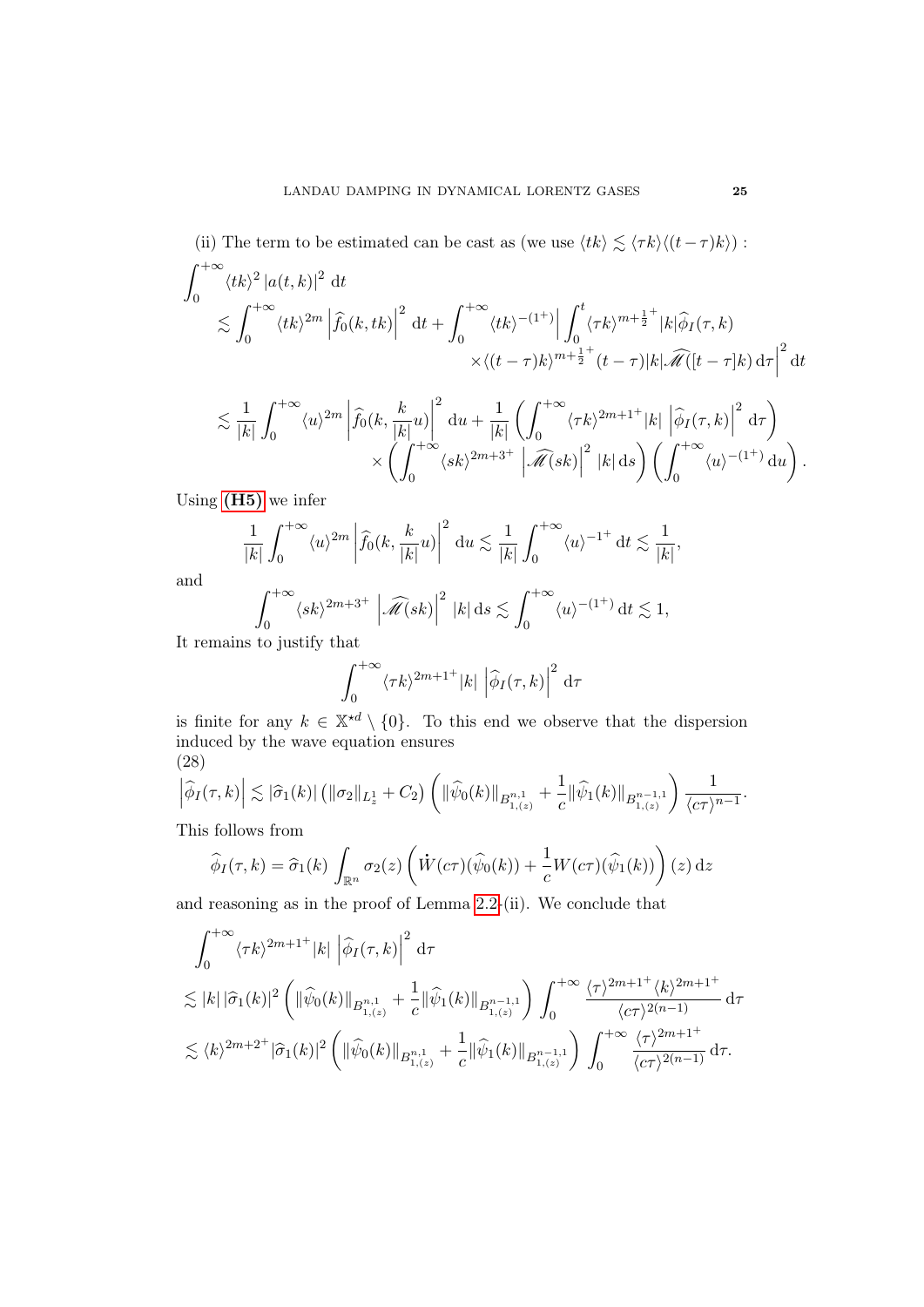That this quantity is bounded uniformly with respect to  $k$  is a consequence of [\(H1\)](#page-21-1), [\(H3\)](#page-21-6) and [\(H4\)](#page-21-4).

(iii) We have obtained

$$
\int_0^{+\infty} \langle tk \rangle^{2m} |a(t,k)|^2 \, \mathrm{d}t \lesssim \frac{1}{|k|},
$$

where the factor  $1/|k|$  comes from a change of variables. We justify similarly that  $\sup_{t,k} \langle tk \rangle^m |a(t, k)| < \infty$ . (There is no factor  $1/|k|$  is this estimate.) It remains to study

$$
\sup_{k} \left( \int_{0}^{+\infty} \langle tk \rangle^{2m} |\mathcal{K}(t,k)|^{2} \, \mathrm{d}t \right) \left( \int_{0}^{+\infty} \langle tk \rangle^{2m} |a(t,k)|^{2} \, \mathrm{d}t \right)
$$

and to show that

$$
\int_0^{+\infty} \langle tk \rangle^{2m} |\mathcal{K}(t,k)|^2 \, \mathrm{d}t \lesssim |k|.
$$

Observe that

$$
\mathscr{K}(t,k) = |k||\widehat{\sigma}_1(k)|^2 \int_0^t p_c(t-\tau) \,\tau |k|\widehat{\mathscr{M}}(\tau k) \,\mathrm{d}\tau.
$$

Based on  $(H2)$ ,  $(H5)$  and Lemma [2.2,](#page-11-0) we write

$$
\left| \int_0^t p_c(t-\tau) \, \tau |k| \widehat{\mathscr{M}}(\tau k) \, \mathrm{d}\tau \right| \lesssim \int_0^t \langle t-\tau \rangle^{-(n-1)} \langle \tau k \rangle^{-(\bar{m}-1)} \, \mathrm{d}\tau.
$$

Lemma [3.3](#page-22-1) allows us to dominate this quantity by  $\langle k \rangle^{\gamma} \langle tk \rangle^{-\gamma}$  for any  $\gamma \geq 0$ such that  $\gamma \leq \bar{m} - 1$  and  $\gamma \leq n - 2$ . In particular, with [\(H1\)](#page-21-1) and [\(H5\)](#page-21-3) it applies with  $\gamma = m + 1^+/2$ . We conclude that

$$
\int_0^{+\infty} \langle tk \rangle^{2m} |\mathcal{K}(t,k)|^2 dt \lesssim |k| \left( \sup_k \langle k \rangle^{2m+1^+} |\hat{\sigma}_1(k)|^4 \right) \int_0^{+\infty} \langle tk \rangle^{-(1^+)} |k| dt \lesssim |k|
$$
\nwhich ends the proof.

which ends the proof.

We can now state the results for linearized Landau damping in finite regularity on the torus or the whole space. For the sake of conciseness we only mention the case of  $\mathbb{R}^d$  (see [[33](#page-71-5)] for further results).

# <span id="page-25-0"></span>Proposition 3.4 (Linearized Landau damping on  $\mathbb{R}^d$  with finite regularity)

[L](#page-21-0)et  $\mathbb{X}^d = \mathbb{R}^d$  and  $m > 0$ . Let us assume (**H1**)–(**H5**) and (**L**). There exists a constant  $C > 0$  such that for every  $k \in \mathbb{R}^d \setminus \{0\}$  and for every  $t \geq 0$ ,

$$
|\widehat{\varrho}(t,k)| \le C \langle tk \rangle^{-m}.
$$

Moreover, if m is large enough, then, as  $t \to +\infty$ , the fluctuation of spatial density  $\rho(t)$ , the force terme  $\nabla_x \phi$  and the fluctuation of media  $\psi(t)$  converge strongly to 0. To be more specific: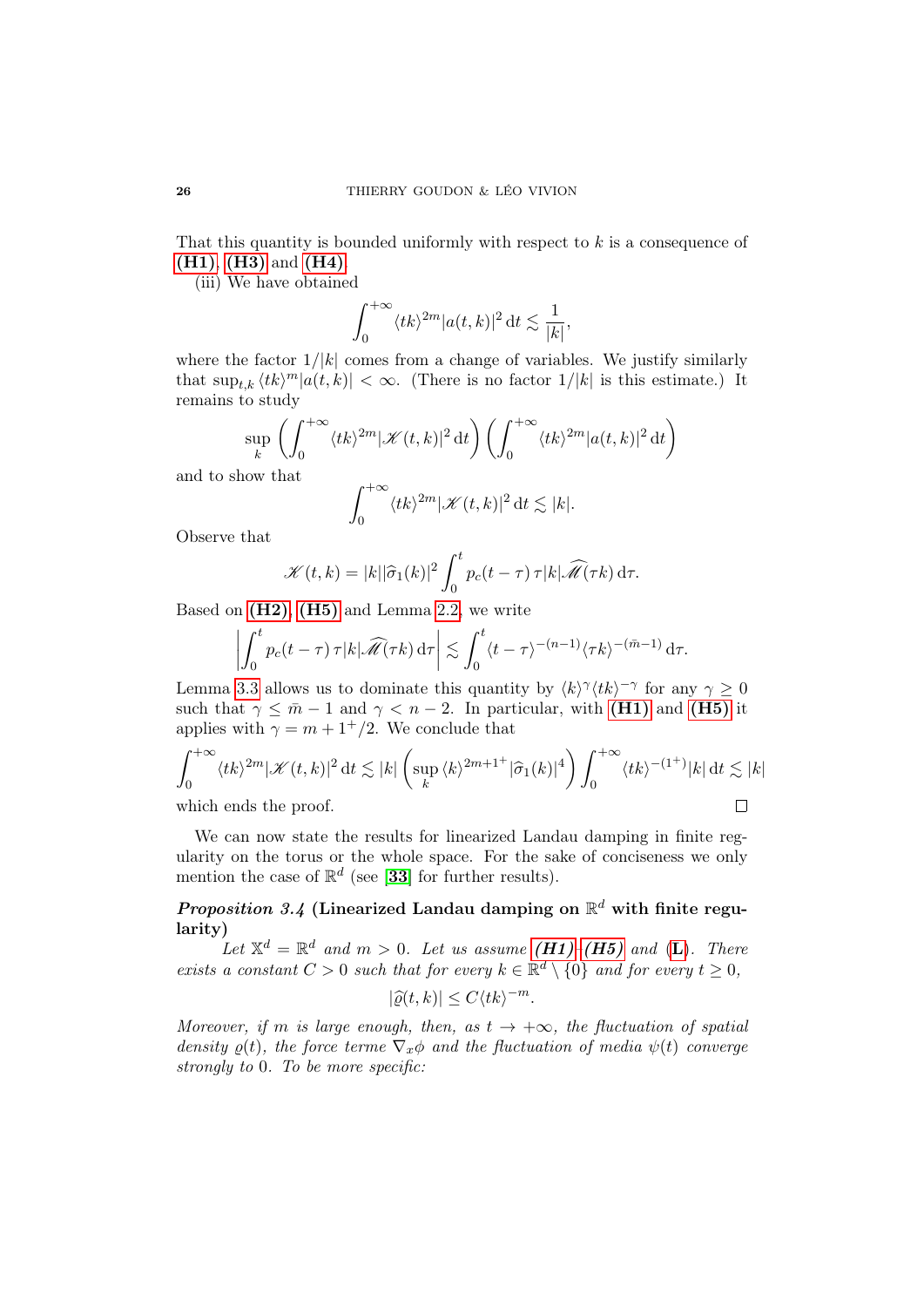$-$  If  $m > d/2$ , then for every  $r \in [0, m - \frac{d}{2}]$  $\frac{d}{2}$ ) there exists a constant  $C_r > 0$ such that

$$
\|\varrho(t)\|_{H_x^r} \leq C_r \langle t \rangle^{-\frac{d}{2}}.
$$

 $−$  If  $m > (d+2)/2$ , then for every  $r \in [0, m_1 - \frac{d+2}{2}]$  $\frac{+2}{2}$ ) there exists a constant  $\overline{C}_r > 0$  such that

$$
\|\nabla_x \phi_I(t)\|_{H^r_x} \leq \bar{C}_r \langle t \rangle^{-(n-1)}
$$

and for every  $r \in [0, 2m_1 - \frac{d+2}{2}]$  $\frac{+2}{2}$ ) there exists a constant  $\bar{C}'_r$  such that

$$
\|\nabla_x \phi_S(t)\|_{H^r_x} \leq \bar{C}'_r \langle t \rangle^{-\frac{d+2}{2}}.
$$

 $−$  If  $m > d/2$  and  $n > d + 3$ , then for every  $r \in [0, m<sub>1</sub> - \frac{d}{2})$  $\frac{d}{2}$ ) there exists a constant  $\widetilde{C}_r > 0$  such that

$$
\left\|\psi(t)-\dot{W}(ct)\psi_0-\frac{1}{c}W(ct)\psi_1\right\|_{L^{\infty}_xH^r_x}\leq \widetilde{C}_r\,\langle t\rangle^{-\frac{d}{2}}.
$$

<span id="page-26-0"></span>**Remark 3.5.** — Let us detail a few examples:

(i) For the density, with  $d = 3, n \ge 5, m = 2, m_0 = 3, m_1 = 4, m_2 >$  $(3n-1)/2$  and  $\bar{m}=5$ , we get

$$
\|\varrho(t)\|_{L^2_x} \lesssim \langle t \rangle^{-\frac{3}{2}}.
$$

Moreover, with  $d = 3, n \ge 8, m = 5, m_0 = 6, m_1 = 7, m_2 > (3n - 1)/2$ and  $\bar{m} = 8$ , we obtain

$$
\|\varrho(t)\|_{L_x^{\infty}} \lesssim \|\varrho(t)\|_{H_x^3} \lesssim \langle t \rangle^{-\frac{3}{2}}.
$$

(ii) For the force, with  $d = 3, n \ge 6, m = 3, m_0 = 4, m_1 = 5, m_2 > (3n-1)/2$ and  $\bar{m} = 6$ , we get

$$
\|\nabla_x \phi(t)\|_{L^2_x} \lesssim \langle t \rangle^{-\frac{5}{2}}.
$$

Moreover, with  $d = 3, n \ge 6, m = 3, m_0 = 4, m_1 = 6, m_2 > (3n - 1)/2$ and  $\bar{m} = 6$ , we obtain

$$
\|\nabla_x \phi(t)\|_{L^\infty_x} \lesssim \|\nabla_x \phi(t)\|_{H^3_x} \lesssim \langle t \rangle^{-\frac{5}{2}}.
$$

(iii) For the vibration field, with  $d = 3$ ,  $n \ge 7$ ,  $m = 2$ ,  $m_0 = 3$ ,  $m_1 = 4$ ,  $m_2 > (3n - 1)/2$  and  $\bar{m} = 5$ , we get

$$
\left\|\psi(t)-\dot{W}(ct)\psi_0-\frac{1}{c}\,W(ct)\psi_1\right\|_{L^\infty_z L^2_x}\lesssim \langle t\rangle^{-\frac{3}{2}}.
$$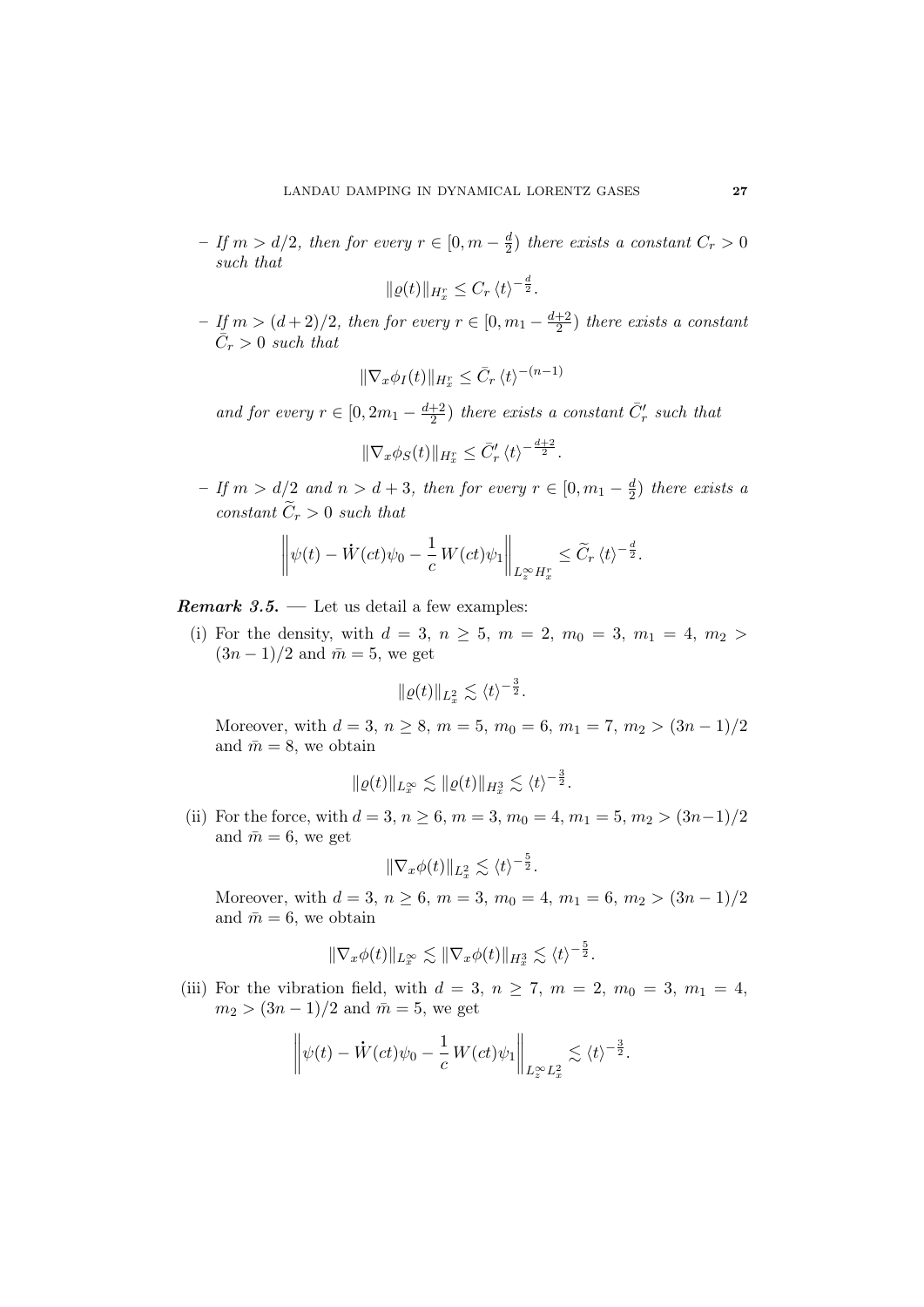Moreover, with  $d = 3$ ,  $n \ge 7$ ,  $m = 2$ ,  $m_0 = 3$ ,  $m_1 = 5$ ,  $m_2 > (3n - 1)/2$ and  $\bar{m} = 5$ , we have

$$
\begin{aligned}\n\left\|\psi(t) - \dot{W}(ct)\psi_0 - \frac{1}{c}W(ct)\psi_1\right\|_{L_x^\infty L_x^\infty} \\
&\lesssim \left\|\psi(t) - \dot{W}(ct)\psi_0 - \frac{1}{c}W(ct)\psi_1\right\|_{L_x^\infty H_x^3} \lesssim \langle t \rangle^{-\frac{3}{2}}.\n\end{aligned}
$$

<span id="page-27-0"></span>**Remark 3.6.** — As explained in Proposition [3.2,](#page-21-5) the decay of  $\hat{\rho}(t, k)$  is directly related to the dispersion of the wave equation, and thus on  $n$ . This explains the constraints on the dimension n. Nevertheless, when  $n \geq 3$  is odd, we can obtain the time decay of  $\hat{\varrho}(t, k)$  without further restrictions on n. Accordingly, with  $(H1')-(H3')$  $(H1')-(H3')$  $(H1')-(H3')$  et  $(H4)-(H5)$  $(H4)-(H5)$  $(H4)-(H5)$  the convergence to 0 of the density fluctuation  $\varrho$  and the force  $\nabla_x \phi$  can be established. However, constraints appear when considering the fluctuation of the medium  $\psi$ : with the norms we are using, we need  $n > d + 3$ . In dimension  $d = 3$ , this excludes  $n = 3$  and  $n = 5$ . This restriction can be relaxed by considering instead the supremum over a ball  $B(0, R)$  of finite radius. For instance, in dimension  $d = 3$ with  $n = 3$ , assuming  $(H1')$ – $(H3')$  and  $(H4)$ – $(H5)$ , we can show that, for any  $0 < R < \infty$ 

$$
\sup_{z\in B(0,R)}\left\|\psi(t,z)-\dot{W}(ct)\psi_0(z)-\frac{1}{c}\,W(ct)\psi_1(z)\right\|_{H^r_x}\leq C_R\langle t\rangle^{-1}.
$$

where  $C_R > 0$  blows up as  $R \to +\infty$ . Further details on this issue can be found in the proof of Proposition [3.4.](#page-25-0)

*Proof of Proposition [3.4](#page-25-0).* — Owing to  $(H1)$ – $(H5)$  we can apply Proposition [3.2](#page-21-5) and Lemma [3.1.](#page-21-8) Proposition [3.2](#page-21-5) ensures that [\(26\)](#page-21-2) holds and from this, we can exhibit  $C > 0$ , independent of k, such that for any  $k \in \mathbb{R}^d \setminus \{0\}$ ,

$$
\langle tk \rangle^m \left| \widehat{\varrho}(t,k) \right| \leq C.
$$

That  $\rho(t)$  converges to 0 is a consequence of

$$
\begin{split} \|\varrho(t)\|_{H_x^r}^2 &\simeq \|\varrho(t)\|_{L_x^2}^2 + \|\varrho(t)\|_{\dot{H}_x^r}^2 = \int_{\mathbb{R}^d} |\widehat{\varrho}(t,k)|^2 \, \mathrm{d}k + \int_{\mathbb{R}^d} |k|^{2r} \, |\widehat{\varrho}(t,k)|^2 \, \mathrm{d}k \\ &\lesssim \frac{1}{t^d} \int_{\mathbb{R}^d} \langle tk \rangle^{-2m} \, t^d \, \mathrm{d}k + \frac{1}{t^{d+2r}} \int_{\mathbb{R}^d} |tk|^{2r} \langle tk \rangle^{-2m} \, t^d \, \mathrm{d}k \\ &= \frac{1}{t^d} \int_{\mathbb{R}^d} \langle x \rangle^{-2m} \, \mathrm{d}x + \frac{1}{t^{d+2r}} \int_{\mathbb{R}^d} |x|^{2r} \langle x \rangle^{-2m} \, \mathrm{d}x, \end{split}
$$

where all integrals are finite provided  $2r - 2m < -d$ , that is  $r < m - d/2$ . Next, we estimate both terms of  $\nabla_x \phi = \nabla_x \phi_I + \nabla_x \phi_S$ . We have

$$
\|\nabla_x \phi_I(t)\|_{H_x^r}^2 \simeq \int_{\mathbb{R}^d} |k|^2 \left|\widehat{\phi}_I(t,k)\right|^2 \mathrm{d}k + \int_{\mathbb{R}^d} |k|^{2r+2} \left|\widehat{\phi}_I(t,k)\right|^2 \mathrm{d}k,
$$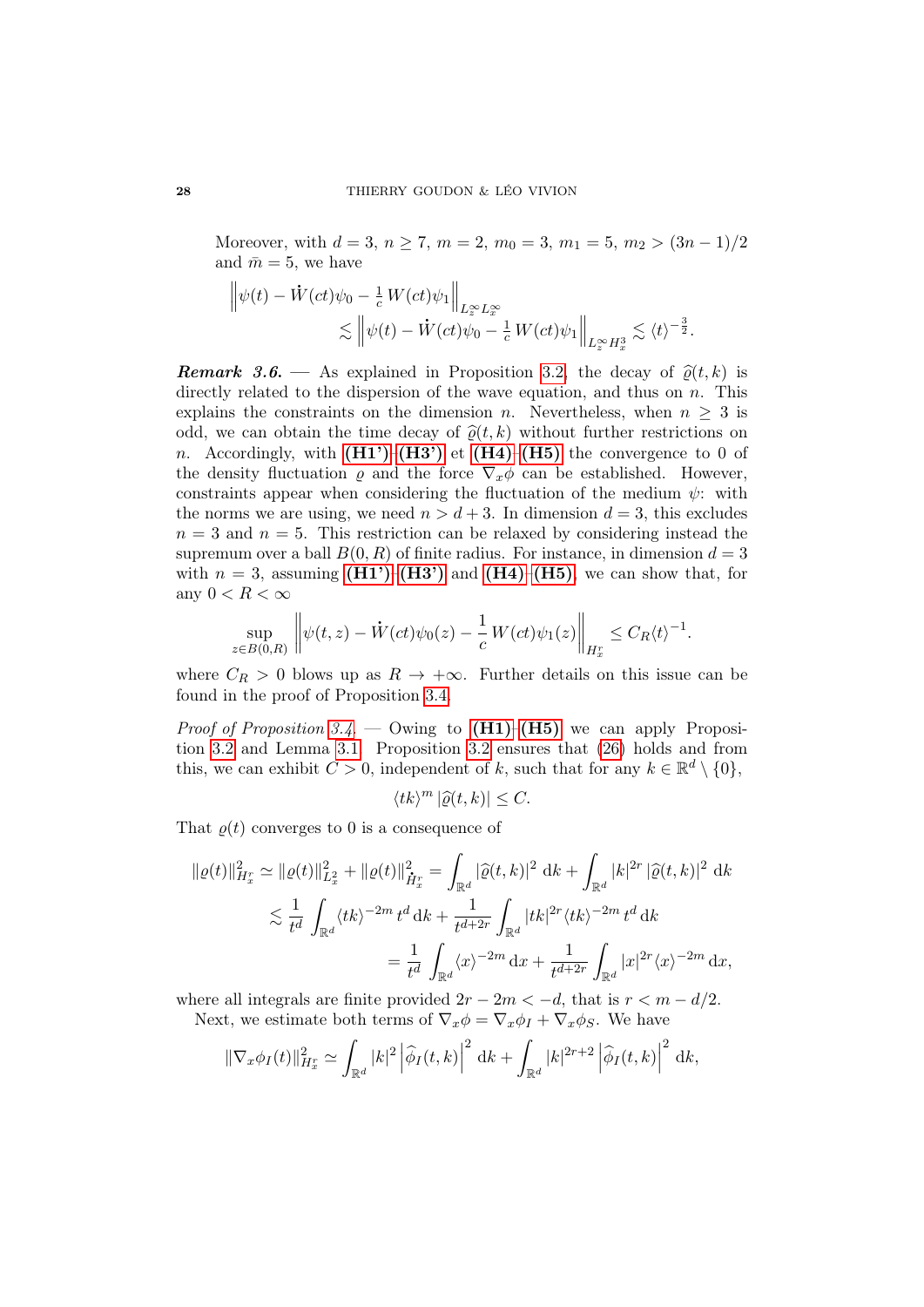and, as noticed when proving Proposition [3.2,](#page-21-5)  $\phi_I(t, k)$  satisfies [\(28\)](#page-24-0). It follows that

$$
\|\nabla_x \phi_I(t)\|_{H_x^r}^2 \lesssim_c \left( \int_{\mathbb{R}^d} |k|^2 |\widehat{\sigma}_1(k)|^2 \, \mathrm{d}k + \int_{\mathbb{R}^d} |k|^{2r+2} |\widehat{\sigma}_1(k)|^2 \, \mathrm{d}k \right) \, \langle t \rangle^{-2(n-1)},
$$

where the two integrals are finite, due to [\(H4\)](#page-21-4), when  $r < m_1 - 1 - d/2$ . Next, we apply Lemma [2.2-](#page-11-0)(ii):

$$
\begin{split} \|\nabla_x \phi_S(t)\|_{H_x^r}^2 &\simeq \int_{\mathbb{R}^d} |k|^2 \left| \widehat{\phi}_S(t,k) \right|^2 \, \mathrm{d}k + \int_{\mathbb{R}^d} |k|^{2r+2} \left| \widehat{\phi}_S(t,k) \right|^2 \, \mathrm{d}k \\ &= \int_{\mathbb{R}^d} \left( |k|^2 + |k|^{2r+2} \right) |\widehat{\sigma}_1(k)|^4 \left| \int_0^t p_c(t-\tau) \widehat{\varrho}(\tau,k) \, \mathrm{d}\tau \right|^2 \, \mathrm{d}k \\ &\lesssim_c \int_{\mathbb{R}^d} \left( |k|^2 + |k|^{2r+2} \right) |\widehat{\sigma}_1(k)|^4 \left| \int_0^t \langle t-\tau \rangle^{-(n-1)} \langle \tau k \rangle^{-m} \, \mathrm{d}\tau \right|^2 \, \mathrm{d}k. \end{split}
$$

By Lemma [3.3,](#page-22-1) for any  $\gamma \geq 0$  such that  $\gamma \leq m$  and  $\gamma < n-2$ , we get

$$
\int_0^t \langle t - \tau \rangle^{-(n-1)} \langle \tau k \rangle^{-m} \, \mathrm{d}\tau \lesssim \langle k \rangle^{\gamma} \langle tk \rangle^{-\gamma},
$$

and we conclude with

$$
\begin{split} \|\nabla_x \phi_S(t)\|_{H_x^r}^2 &\lesssim_c \int_{\mathbb{R}^d} \left( |k|^2 + |k|^{2r+2} \right) |\widehat{\sigma}_1(k)|^4 \langle k \rangle^{2\gamma} \langle tk \rangle^{-2\gamma} \, \mathrm{d}k \\ &\lesssim \left( \sup_k \langle k \rangle^{2r+2\gamma} |\widehat{\sigma}_1(k)|^4 \right) t^{-(d+2)} \int_{\mathbb{R}^d} |tk|^2 \langle tk \rangle^{-2\gamma} \, t^d \, \mathrm{d}k \\ &= \left( \sup_k \langle k \rangle^{2r+2\gamma} |\widehat{\sigma}_1(k)|^4 \right) t^{-(d+2)} \int_{\mathbb{R}^d} |x|^2 \langle x \rangle^{-2\gamma} \, \mathrm{d}x. \end{split}
$$

The last integral is finite when  $2 - 2\gamma < -d$ , that is  $\gamma > (d+2)/2$  and the supremum over k is finite too provided  $2r + 2\gamma \leq 4m_1$ , that is  $r \leq 2m_1 - \gamma$ .

We turn to  $\psi$ . We have

$$
\psi(t) - \dot{W}(ct)\psi_0 - \frac{1}{c}W(ct)\psi_1 = -\frac{1}{c}\int_0^t W(c[t-\tau])\sigma_2 \sigma_1 \star \varrho(\tau) d\tau.
$$

Hence, for any  $z \in \mathbb{R}^n$ , we obtain

$$
\begin{aligned} \|\psi(t,z) - \dot{W}(ct)\psi_0(z) - \frac{1}{c} W(ct)\psi_1(z)\|_{H^r_x}^2 \\ &\simeq \int_{\mathbb{R}^d} \left(1 + |k|^{2r}\right) |\widehat{\sigma}_1(k)|^2 \left|\frac{1}{c} \int_0^t W\big(c[t-\tau]\big) \sigma_2(z) \,\widehat{\varrho}(\tau,k) \,\mathrm{d}\tau\right|^2 \,\mathrm{d}k. \end{aligned}
$$

We combine the dispersion estimate [\(15\)](#page-14-2) to [\(24\)](#page-20-2) and we arrive at

$$
\left|\frac{1}{c}\int_0^t W\big(c[t-\tau]\big)\sigma_2(z)\,\widehat{\varrho}(\tau,k)\,\mathrm{d}\tau\right|\lesssim_c \int_0^t \langle t-\tau\rangle^{-\frac{n-1}{2}}\langle \tau k\rangle^{-m}\,\mathrm{d}\tau.
$$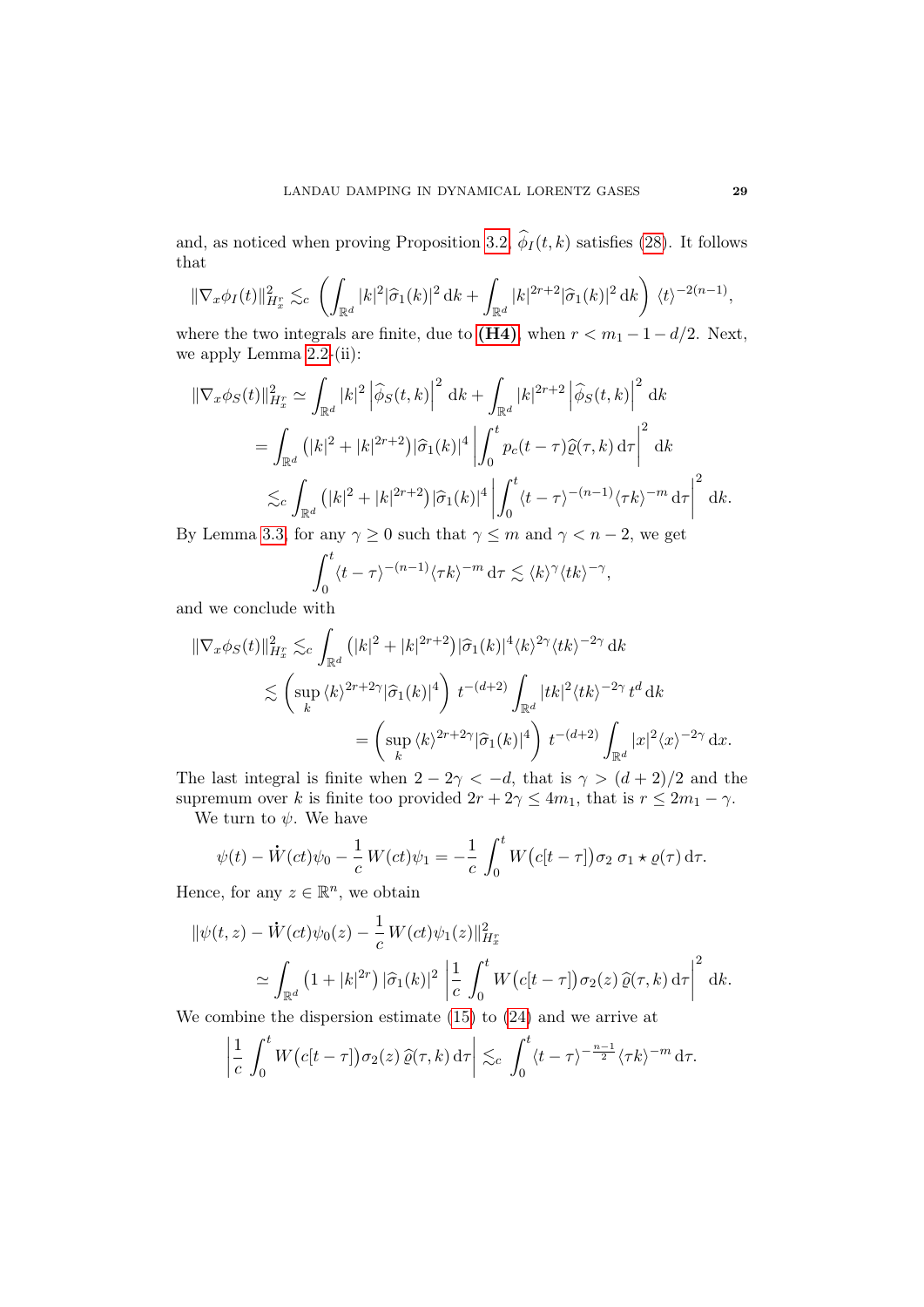Lemma [3.3](#page-22-1) allows us to obtain, for any  $\gamma \geq 0$  such that  $\gamma \leq m$  and  $\gamma$  $(n-1)/2-1,$ 

$$
\int_0^t \langle t - \tau \rangle^{-\frac{n-1}{2}} \langle \tau k \rangle^{-m} \, \mathrm{d}\tau \lesssim \langle k \rangle^{\gamma} \langle tk \rangle^{-\gamma}.
$$

We deduce that

$$
\begin{split} \|\psi(t,z) - \dot{W}(ct)\psi_0(z) - \frac{1}{c} \, W(ct)\psi_1(z)\|_{H^r_x}^2 \\ \lesssim_c \int_{\mathbb{R}^d} \left(1 + |k|^{2r}\right) |\widehat{\sigma}_1(k)|^2 \langle k \rangle^{2\gamma} \langle tk \rangle^{-2\gamma} \, dk \\ \lesssim \left(\sup_k \langle k \rangle^{2r+2\gamma} |\widehat{\sigma}_1(k)|^2\right) t^{-d} \int_{\mathbb{R}^d} \langle tk \rangle^{-2\gamma} \, t^d \, dk \\ = \left(\sup_k \langle k \rangle^{2r+2\gamma} |\widehat{\sigma}_1(k)|^2\right) t^{-d} \int_{\mathbb{R}^d} \langle x \rangle^{-2\gamma} \, dx. \end{split}
$$

The last integral is finite when  $\gamma > d/2$  (this imposes  $m > d/2$  and  $n > d+3$ ). The supremum over k is finite provided  $2r + 2\gamma \leq 2m_1$ , that is  $r \leq m_1 - \gamma$ .

The estimate in Remark [3.6](#page-27-0) is obtained by restricting to the z's in the ball  $B(0, |ct|/4)$ . We apply the refined estimate [\(16\)](#page-15-0), gathered to [\(24\)](#page-20-2). We get

$$
\left| \frac{1}{c} \int_0^t W(c[t-\tau]) \sigma_2(z) \, \widehat{\varrho}(\tau, k) \, d\tau \right|
$$
  
\$\lesssim \frac{1}{c} |k|^{-\frac{1}{2}} \int\_0^t \langle c|t-\tau| \cdot |c|t-\tau| - |z| \, |\rangle^{-\frac{n-1}{2}} \langle \tau k \rangle^{-m} d\tau\$.

We proceed as for proving Lemma [3.3:](#page-22-1) for any  $\gamma \geq 0$  we obtain

$$
\int_{0}^{t} \langle c|t-\tau| \cdot |c|t-\tau| - |z| \rangle \rangle^{-\frac{n-1}{2}} \langle \tau k \rangle^{-m} d\tau
$$
  
\n
$$
\lesssim \frac{\langle 2k \rangle^{\gamma}}{\langle tk \rangle^{\gamma}} \int_{0}^{t/2} \langle c|t-\tau| \cdot |c|t-\tau| - |z| \rangle \rangle^{-\frac{n-1}{2}} \langle t/2 \rangle^{\gamma} d\tau
$$
  
\n
$$
+ \int_{t/2}^{t} \langle c|t-\tau| \cdot |c|t-\tau| - |z| \rangle \rangle^{-\frac{n-1}{2}} \langle tk/2 \rangle^{-m} d\tau
$$
  
\n
$$
\leq \frac{\langle 2k \rangle^{\gamma}}{\langle tk \rangle^{\gamma}} \int_{0}^{t/2} \langle c|t-\tau| \cdot |c|t-\tau| - |z| \rangle \rangle^{-\frac{n-1}{2}} \langle t-\tau \rangle^{\gamma} d\tau
$$
  
\n
$$
+ \langle tk/2 \rangle^{-m} \int_{t/2}^{t} \langle c|t-\tau| \cdot |c|t-\tau| - |z| \rangle \rangle^{-\frac{n-1}{2}} d\tau
$$
  
\n
$$
= \frac{\langle 2k \rangle^{\gamma}}{\langle tk \rangle^{\gamma}} \int_{t/2}^{t} \langle cu \cdot |cu - |z| \rangle \rangle^{-\frac{n-1}{2}} \langle u \rangle^{\gamma} du
$$
  
\n
$$
+ \langle tk/2 \rangle^{-m} \int_{0}^{t/2} \langle cu \cdot |cu - |z| \rangle \rangle^{-\frac{n-1}{2}} du.
$$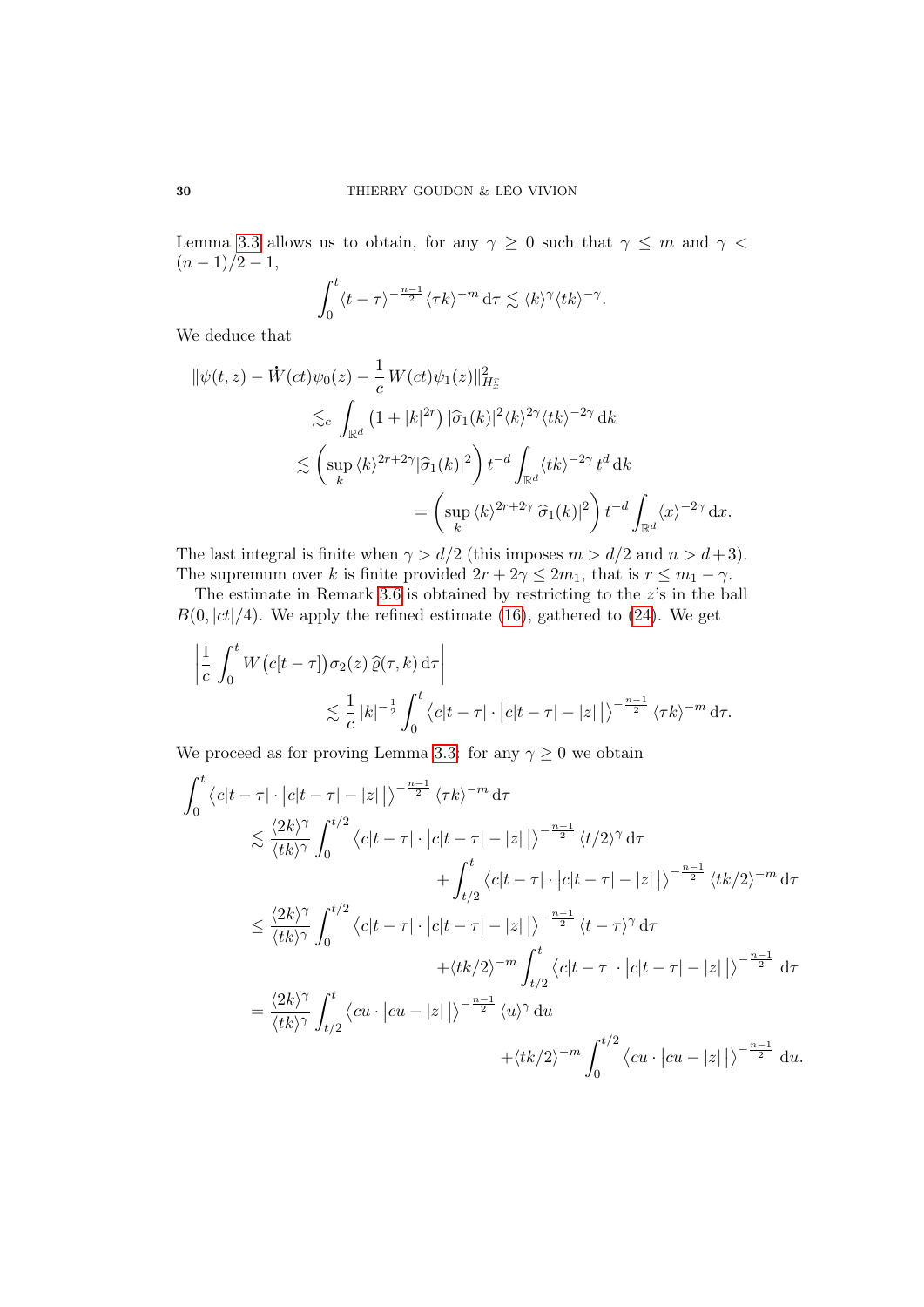First,  $ct/2 \le cu \le ct$  and  $0 \le |z| \le ct/4$  imply  $|cu-|z| \le ct/4 \ge cu/2$  so that

$$
\langle cu \cdot | cu - |z| \rangle
$$
<sup>-1</sup>  $\leq \left\langle \frac{c^2 u^2}{2} \right\rangle^{-1} \lesssim_c \langle u \rangle^{-2}$ .

We thus deduce that

$$
\int_{t/2}^t \left\langle cu \cdot |cu - |z| \right\rangle \right)^{-\frac{n-1}{2}} \left\langle u \right\rangle^{\gamma} du \lesssim \int_0^{+\infty} \left\langle u \right\rangle^{-(n-1)} \left\langle u \right\rangle^{\gamma} du
$$

which is finite when  $\gamma < n - 2$ . Second, we have

$$
\int_0^{t/2} \langle cu \cdot | cu - |z| | \rangle^{-\frac{n-1}{2}} du \lesssim_c \int_{\mathbb{R}} \langle u \cdot | u - |z| | \rangle^{-\frac{n-1}{2}} du.
$$

As  $|u| \rightarrow +\infty$ , we have

$$
\langle u\cdot\left|u-\left|z\right|\right|\rangle^{-\frac{n-1}{2}}\simeq_{\left|z\right|}\langle u\rangle^{-(n-1)}
$$

which is finite provided  $n \geq 3$ . However, we should make precise how it depends on  $|z|$ . To this end, we write

$$
\int_{\mathbb{R}} \left\langle u \cdot |u - |z| \right\rangle^{-\frac{n-1}{2}} du = \int_{\mathbb{R}} \left\langle (u + |z|/2) \cdot (u - |z|/2) \right\rangle^{-\frac{n-1}{2}} du
$$
\n
$$
= \int_{\mathbb{R}} \left\langle u^2 - |z|^2/4 \right\rangle^{-\frac{n-1}{2}} du = \int_{\mathbb{R}} \left( \frac{\left\langle u^2 \right\rangle}{\left\langle u^2 - |z|^2/4 \right\rangle} \right)^{\frac{n-1}{2}} \left\langle u^2 \right\rangle^{-\frac{n-1}{2}} du.
$$

A mere function analysis shows that, for any  $a \geq 0$ .

$$
x\mapsto \frac{\langle x\rangle^2}{\langle x-a\rangle^2}
$$

reaches its maximum over  $[0, +\infty)$  for  $x = (a +$ √  $\sqrt{a^2+4}/2$ , which leads to

$$
\left(\frac{\langle u^2 \rangle}{\langle u^2 - |z|^2/4 \rangle}\right)^{\frac{n-1}{2}} \lesssim |z|^{n-1}.
$$

It follows that

$$
\int_{\mathbb{R}} \left\langle u \cdot \left| u - |z| \right| \right\rangle^{-\frac{n-1}{2}} du \lesssim |z|^{n-1} \int_{\mathbb{R}} \left\langle u \right\rangle^{-(n-1)} du \lesssim |z|^{n-1}.
$$

Therefore, when  $n \geq 3$ , for any  $\gamma \in [0, n-2)$  and  $z \in B(0, ct/4)$ , we have

$$
\left|\frac{1}{c}\int_0^t W(c[t-\tau])\sigma_2(z)\,\widehat{\varrho}(\tau,k)\,\mathrm{d}\tau\right|\lesssim_c \langle k\rangle^\gamma \langle tk\rangle^{-\gamma}+|z|^{n-1} \langle tk\rangle^{-m}.
$$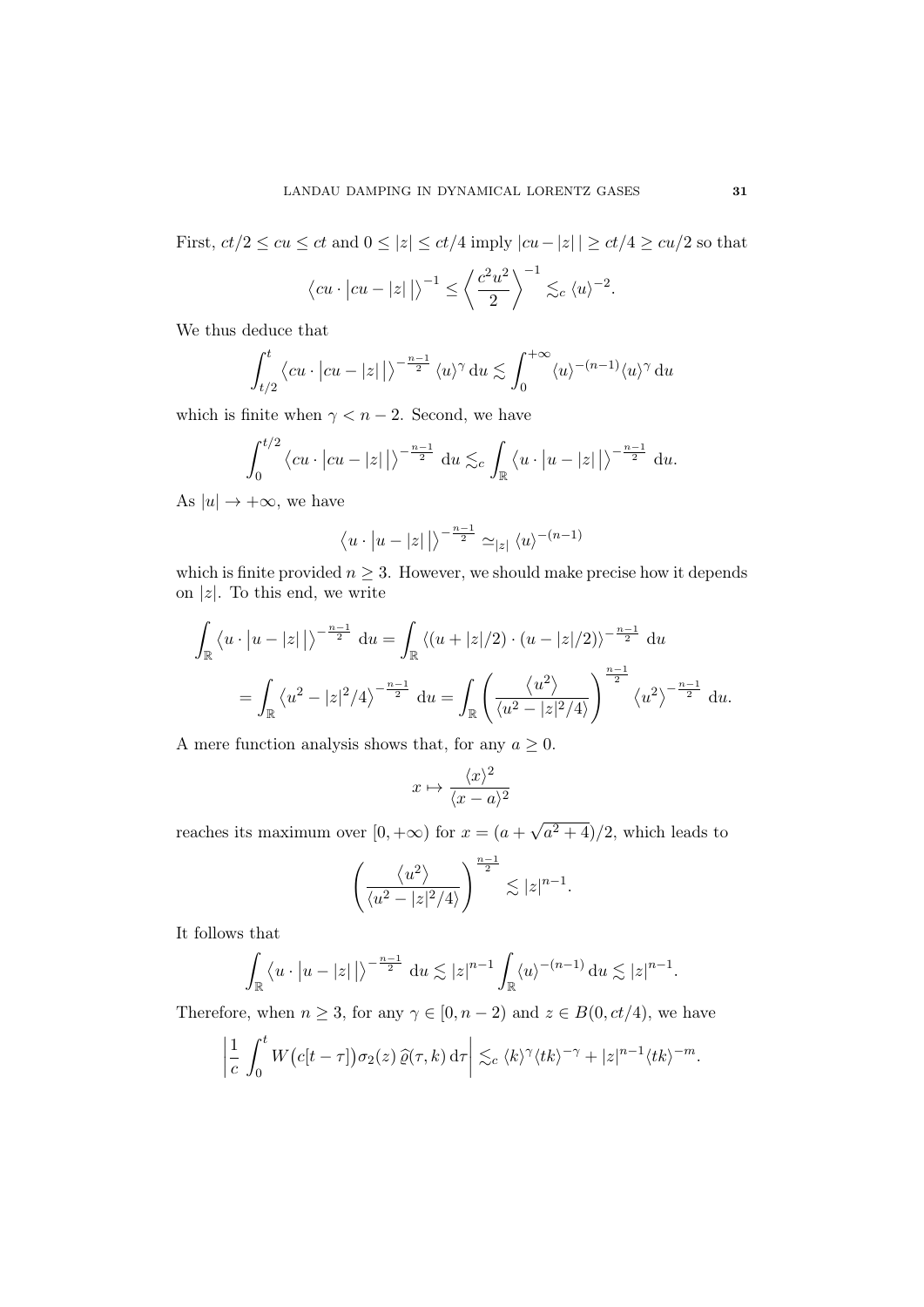We infer that

$$
\begin{split} \|\psi(t,z) - \dot{W}(ct)\psi_0(z) - \frac{1}{c} \, W(ct)\psi_1(z)\|_{H_x^r}^2 \\ \lesssim_c & \int_{\mathbb{R}^d} \left(1 + |k|^{2r}\right) |\hat{\sigma}_1(k)|^2 \left(\langle k\rangle^{2\gamma} \langle tk\rangle^{-2\gamma} + |z|^{2(n-1)} \langle tk\rangle^{-2m}\right) \, \mathrm{d}k \\ \lesssim & \frac{\langle z\rangle^{2(n-1)}}{t^d} \left(\sup_k \langle k\rangle^{2r+2\gamma} |\hat{\sigma}_1(k)|^2\right) \int_{\mathbb{R}^d} \left(\langle tk\rangle^{-2\gamma} + \langle tk\rangle^{-2m}\right) \, t^d \, \mathrm{d}k \\ = & \frac{\langle z\rangle^{2(n-1)}}{t^d} \left(\sup_k \langle k\rangle^{2r+2\gamma} |\hat{\sigma}_1(k)|^2\right) \int_{\mathbb{R}^d} \left(\langle x\rangle^{-2\gamma} + \langle x\rangle^{-2m}\right) \, \mathrm{d}x \end{split}
$$

where the last integral is finite when  $\gamma, m > d/2$ . When n is even, we can use  $(H1')$ – $(H3')$  instead: the condition on m imposes regularity on the data but no further restriction on n. Such restriction arise from the condition on  $\gamma$ : we already have  $\gamma \in [0, n-2)$ . To be more specific, we have  $n > (d+4)/2$ . For  $d = 1$  this holds for any  $n \geq 3$ ; but, for for  $d = 2$  or for the most relevant case  $d = 3$ , we should assume  $n \geq 4$  and  $n \geq 5$ , respectively. Nonetheless, it is equally possible to make use of the decay of  $\hat{\sigma}_1$  in order to obtain a singularity which remains integrable at 0 and and gives more integrability at  $+\infty$ . The price to be paid is the strengthening of the regularity of  $\sigma_1$  and, more importantly, a reduced convergence rate for large times. To be specific, we get

$$
\|\psi(t,z) - \dot{W}(ct)\psi_0(z) - \frac{1}{c}W(ct)\psi_1(z)\|_{H_x^r}^2
$$
  
\n
$$
\lesssim_c \int_{\mathbb{R}^d} (1+|k|^{2r}) |\hat{\sigma}_1(k)|^2 \left( \langle k \rangle^{2\gamma} \langle tk \rangle^{-2\gamma} + |z|^{2(n-1)} \langle tk \rangle^{-2m} \right) dk
$$
  
\n
$$
= \int_{\mathbb{R}^d} (|k|^{d-1} + |k|^{2r+d-1}) |k|^{-(d-1)} |\hat{\sigma}_1(k)|^2
$$
  
\n
$$
\times (\langle k \rangle^{2\gamma} \langle tk \rangle^{-2\gamma} + |z|^{2(n-1)} \langle tk \rangle^{-2m}) dk
$$
  
\n
$$
\lesssim \frac{\langle z \rangle^{2(n-1)}}{t} \left( \sup_k \langle k \rangle^{2r+2\gamma+d-1} |\hat{\sigma}_1(k)|^2 \right)
$$
  
\n
$$
\times \int_{\mathbb{R}^d} |tk|^{-(d-1)} (\langle tk \rangle^{-2\gamma} + \langle tk \rangle^{-2m}) t^d dk
$$
  
\n
$$
= \frac{\langle z \rangle^{2(n-1)}}{t} \left( \sup_k \langle k \rangle^{2r+2\gamma+d-1} |\hat{\sigma}_1(k)|^2 \right)
$$
  
\n
$$
\times \int_{\mathbb{R}^d} |x|^{-(d-1)} (\langle x \rangle^{-2\gamma} + \langle x \rangle^{-2m}) dx.
$$

The last integral is finite when  $\gamma > 1/2$ . This is compatible with the condition  $\gamma < n-2$  provided  $n \geq 3$ . It is possible to optimize this approach in order to find a sharp decay rate.  $\Box$ 

3.3. Linearized Landau damping in analytic regularity. — That the linearized Landau damping holds with an exponential rate relies, from [\(23\)](#page-20-0),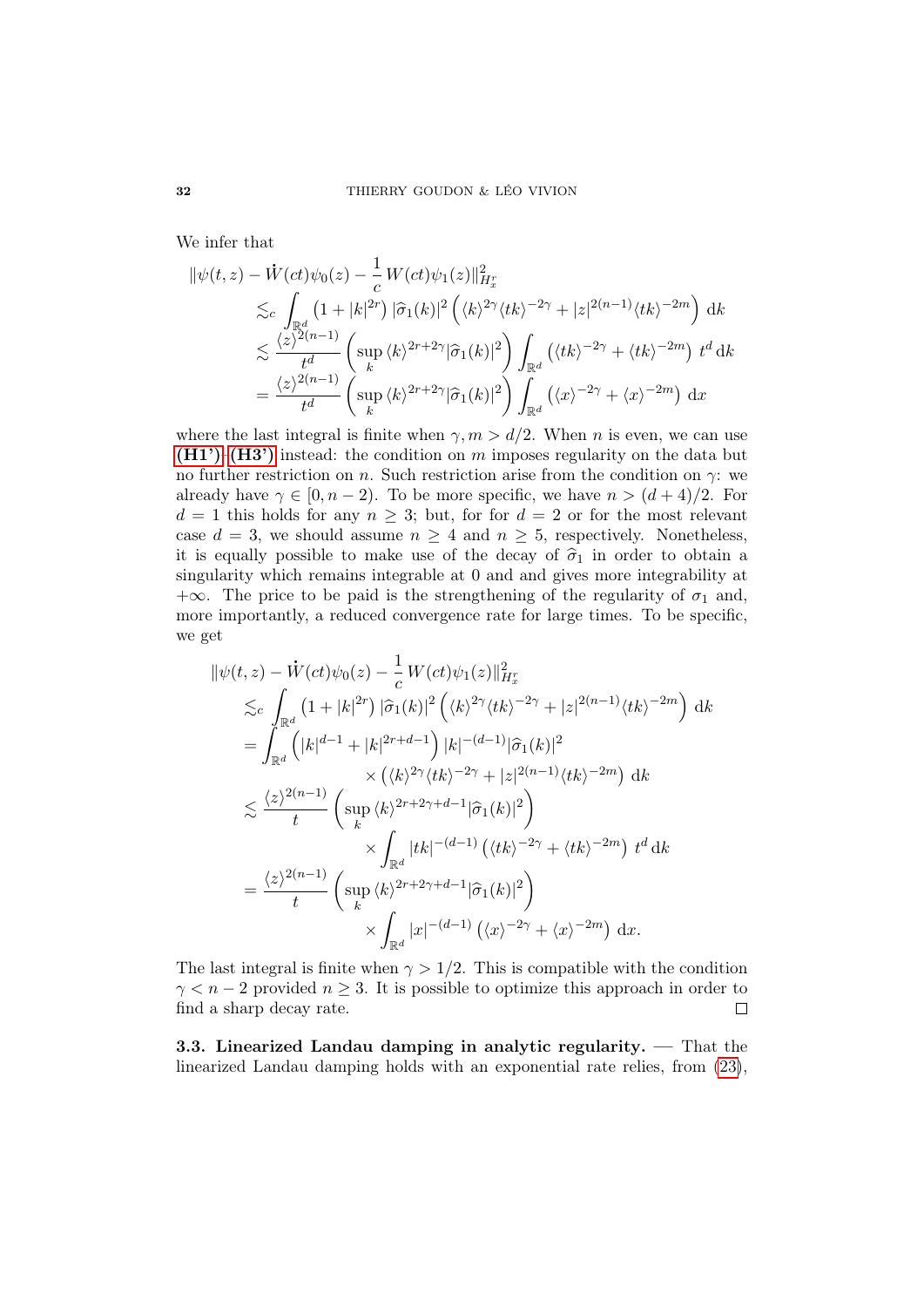on an estimate on  $\rho$  such as

<span id="page-32-8"></span>(29) 
$$
|\widehat{\varrho}(t,k)| \leq C e^{-\lambda|tk|}
$$

(see [[27](#page-71-0), section 3]) for some  $\lambda > 0$ . To this end we shall use the analog in analytic regularity of Lemma [3.1.](#page-21-8)

<span id="page-32-0"></span>**Lemma 3.7.** — Suppose that  $\mathscr{L}\mathscr{K}(\omega|k|,k)$  is well-defined on  $k \in \mathbb{X}^{*d} \setminus \{0\}$  $et \omega \in \{z \in \mathbb{C} \mid \text{Re}(z) > -\Lambda\}$  for a certain  $\Lambda > 0$ . We also suppose that

<span id="page-32-7"></span>
$$
\textbf{(L')} \qquad \inf_{k \in \mathbb{X}^{*d} \setminus \{0\}} \left| 1 - \mathcal{L}\mathcal{K}(\omega|k|,k) \right| \geq \kappa > 0 \quad \text{for } \text{Re}(\omega) > -\Lambda,
$$

is fulfilled. Then, for any  $0 < \lambda < \Lambda$  we can find  $C_{LD} > 0$ , which does not depend on k, such that any solution of [\(23\)](#page-20-0) satisfies, for any  $k \in \mathbb{X}^{*d} \setminus \{0\},$ 

(30) 
$$
\int_0^{+\infty} e^{2\lambda|tk|} |\widehat{\varrho}(t,k)|^2 dt \leq C_{LD}^2 \int_0^{+\infty} e^{2\lambda|tk|} |a(t,k)|^2 dt.
$$

We refer the reader to [[32](#page-71-4), Proof of Lemma 3.5] or [[6](#page-69-2), Section 4] for details on this statement. It allows us to derive the following estimate in  $L_t^{\infty}$  norm

$$
e^{\lambda|tk|} |\widehat{\varrho}(t,k)| \leq e^{\lambda|tk|} |a(t,k)|
$$
  
+  $C_{LD} \left( \int_0^{+\infty} e^{2\lambda|\tau k|} |\mathcal{K}(\tau,k)|^2 d\tau \right)^{1/2} \left( \int_0^{+\infty} e^{2\lambda|\tau k|} |a(\tau,k)|^2 d\tau \right)^{1/2}.$ 

It remains to check that the data satisfy (31)

λ|tk|

<span id="page-32-1"></span>
$$
\begin{cases}\n\sup_{\substack{t\geq 0\\k\in\mathbb{X}^{\star d}\setminus\{0\}}} e^{\lambda|tk|} |a(t,k)| < +\infty, \\
\sup_{k\in\mathbb{X}^{\star d}\setminus\{0\}} \left(\int_0^{+\infty} e^{2\lambda|\tau k|} |\mathcal{K}(\tau,k)|^2 d\tau\right) \left(\int_0^{+\infty} |k| e^{2\lambda|\tau k|} |a(\tau,k)|^2 d\tau\right) < +\infty.\n\end{cases}
$$

<span id="page-32-5"></span>In order to apply Lemma [3.7](#page-32-0) and to check that [\(31\)](#page-32-1) holds, we assume

- $(K1): n > 3$  is odd,
- <span id="page-32-6"></span> $(K2):$  $_{c}^{0}(\mathbb{R}^{n})$  with  $\text{supp}(\sigma_{2}) \subset B(0, R_{2}),$
- <span id="page-32-4"></span>(K3) : we have  $\text{supp}(\psi_0, \psi_1) \subset \mathbb{X}^d \times B(0, R_I)$ , for some  $0 < R_I < \infty$ , and

$$
\sup_{k\in\mathbb{X}^{\star d}}\left\{\int_{\mathbb{R}^n}\left(|\widehat{\psi}_1(k,z)|^2+c^2|\nabla_z\widehat{\psi}_0(k,z)|^2\right)\mathrm{d}z\right\}=\mathscr{E}_I<\infty,
$$

- <span id="page-32-2"></span>(K4): the function  $\sigma_1 : \mathbb{X}^d \to (0,\infty)$  is radially symmetric and real analytic, and in particular (see [[32](#page-71-4), Proposition 3.16]) there exists  $C_1, \lambda_1 > 0$  such that, for any  $k \in \mathbb{X}^{\star d}$ ,  $|\hat{\sigma}_1(k)| \leq C_1 e^{-\lambda_1 |k|}$ .<br>there exists  $C_1 \geq 0$  such that for any 6
- <span id="page-32-3"></span>(K5): there exists  $C_0, \lambda_0 > 0$  such that for any  $\xi \in \mathbb{R}^d$ ,  $k \in \mathbb{X}^{\star d}$  we have

$$
|\widehat{\mathcal{M}}(\xi)| \le C e^{-\bar{\lambda}|\xi|}, \qquad |\widehat{f}_0(k,\xi)| \le C_0 e^{-\lambda_0|\xi|}.
$$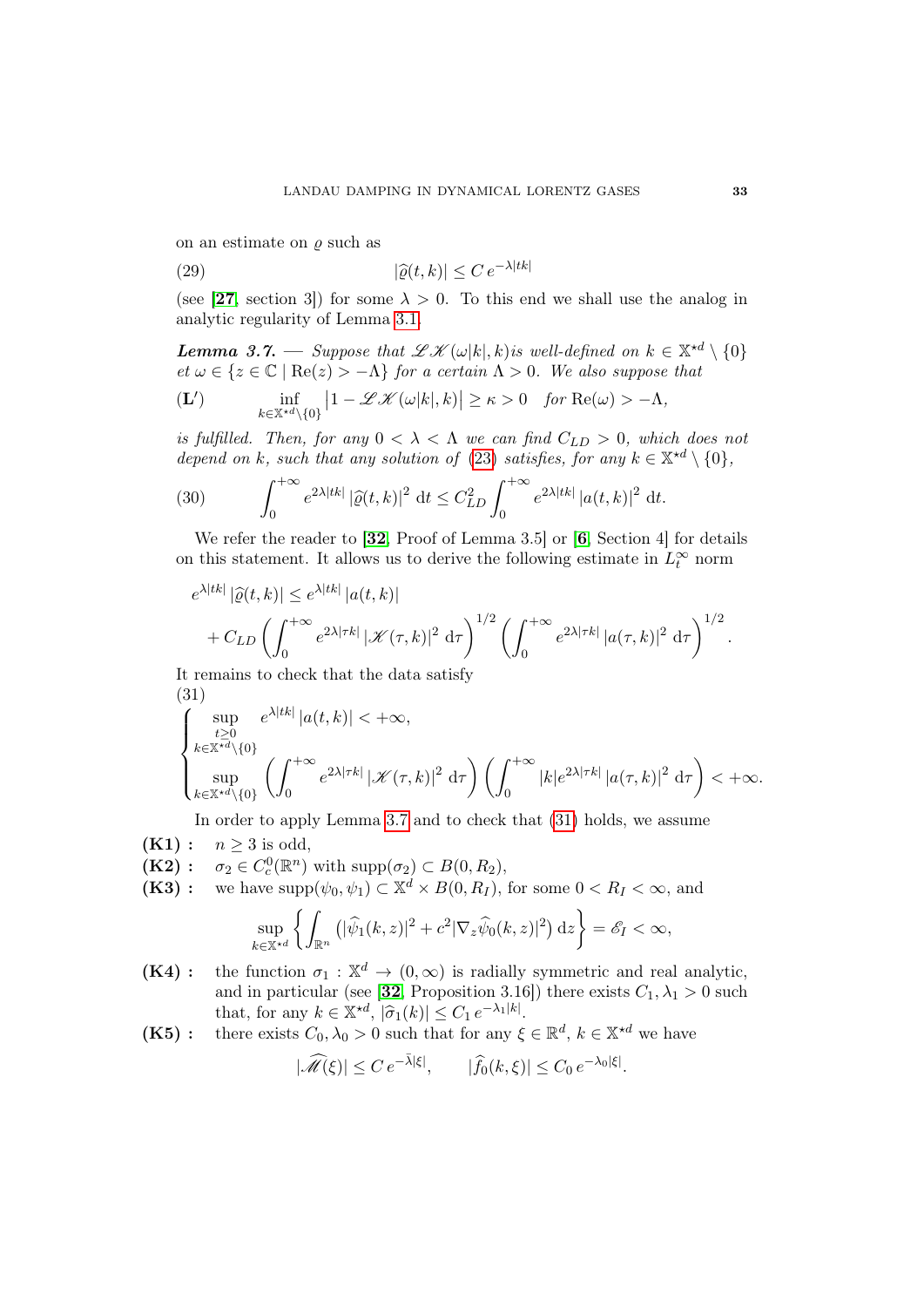Namely, we assume analytic regularity on the data with  $(K4)$  and  $(K5)$ . Note that  $(K4)$  is not a strong restriction in the present context, contrarily to what it could be for the Vlasov case, since for this model  $\sigma_1$  is naturally smooth. Moreover, physically the form function  $\sigma_1$  would naturally be compactly supported (the support being interpreted as the "domain of influence" of the particle), which does not make sense in the analytic framework. Thus, we should here think  $\sigma_1$  as a peaked bump function. We also bear in mind the fact that  $\sigma_1$  is radially symmetric: its Fourier coefficients are real and we have  $\widehat{\sigma_1 \star \sigma_1}(k) = |\widehat{\sigma_1}(k)|^2 \geq 0$ . These assumptions, together with the finite speed<br>of proposation for the wave equation allow us to control the "initial data" of propagation for the wave equation, allow us to control the "initial data" contribution in [\(21\)](#page-19-1) and the kernel [\(22\)](#page-20-3). Let us explain the role of  $(K3)$  for the associated contribution to [\(20\)](#page-19-2) in [\(21\)](#page-19-1). In (20),  $\psi_I$  is the solution of the wave equation on  $\mathbb{R}^n$ , starting form initial data  $(\psi_0, \psi_1)$ . The space variable  $x \in \mathbb{X}^d$  appears only as a parameter in this equation. Assumption [\(K3\)](#page-32-4) means that the Fourier transform (with respect to the parameter) of the initial data has finite and uniformly bounded energy. When  $\mathbb{X}^{d} = \mathbb{T}^{d}$ , [\(K3\)](#page-32-4) holds under the condition

$$
\iint_{\mathbb{X}^d \times \mathbb{R}^n} \left( |\psi_1(x, z)|^2 + c^2 |\nabla_z \psi_0(x, z)|^2 \right) dz \, dx = \mathscr{E}_I < \infty,
$$

which implies that the Fourier coefficients of the energy lies in  $\ell^2(\mathbb{Z}^d)$ , and thus in  $\ell^{\infty}(\mathbb{Z}^d)$ . This assumption is quite natural since this quantity is involved in the global energy balance for  $(2a)-(2d)$  $(2a)-(2d)$  $(2a)-(2d)$ , see [[9,](#page-69-7) [10,](#page-70-9) [31](#page-71-2)]. Working in  $\mathbb{R}^d$ , this has to be replaced by condition  $(K3)$ .

A naive intuition would relate the damping rate to the decay rate of  $p_c$ . In finite regularity, we indeed obtained a polynomial damping rate assuming the polynomial decay of  $p_c$ . The analytic framework is more demanding and it is not enough to assume the exponential decay of  $p_c$ . The proof of Lemma [3.9](#page-33-0) below will make the role of the stronger assumptions  $(K1)-(K2)$  $(K1)-(K2)$  $(K1)-(K2)$  clear.

**Proposition 3.8.** — Suppose  $(K1)-(K5)$  $(K1)-(K5)$  $(K1)-(K5)$ . The quantity  $\mathscr{LK}(\omega|k|,k)$  is well-defined for any  $\omega \in \mathbb{C}$  such that  $\text{Re}(\omega) > -\overline{\lambda}$  and [\(31\)](#page-32-1) holds for any  $\lambda > 0$ such that

$$
\lambda < \min\left(\lambda_0, \bar{\lambda}, \frac{c\lambda_1}{R_2}, \frac{c\lambda_1}{R_1 + R_2}\right).
$$

The statement follows from a direct application of the following claim, and reproducing the computations of the proof of Proposition [3.2.](#page-21-5)

## <span id="page-33-0"></span>Lemma 3.9. — Suppose  $(K1)$ – $(K5)$ .

(i) Let  $a(t, k)$  be defined by [\(21\)](#page-19-1). Then, there exists  $\alpha > 0$  such that for every  $0 < \lambda < \min(\lambda_0, \bar{\lambda}, c\lambda_1/(R_I + R_2)), |a(t, k)| \le \alpha e^{-\lambda |k|t}$  holds for any  $t \geq 0, k \in \mathbb{X}^{\star d}$ .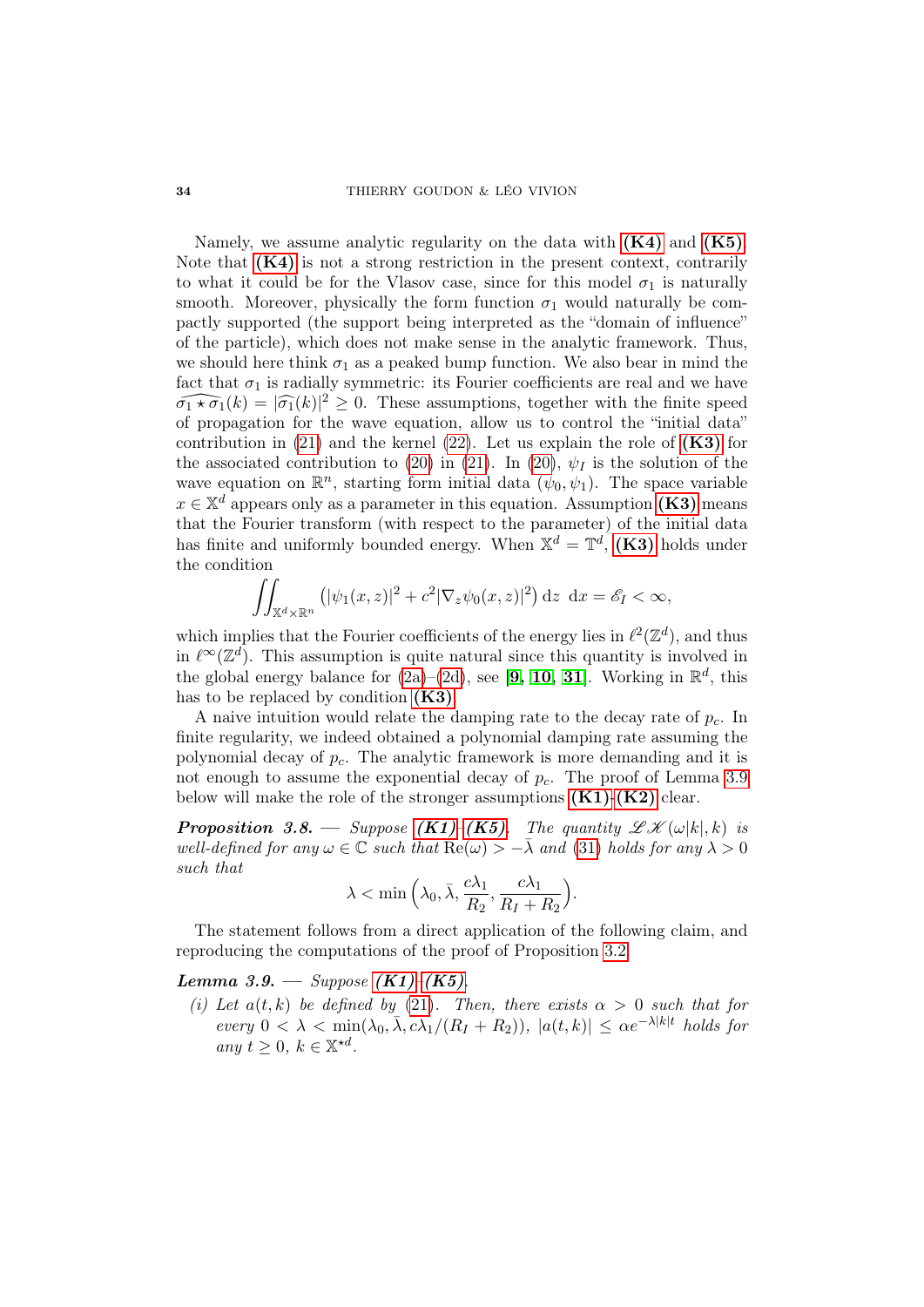(ii) Let  $\mathscr{K}(t, k)$  be defined by [\(22\)](#page-20-3). Then, there exists  $C > 0$  such that for  $every\ 0<\lambda<\min(\bar{\lambda},c\lambda_1/R_2),\ |\mathscr{K}(t,k)|\le Ce^{-\lambda|k|t}\ holds\ for\ any\ t\ge0,$  $k \in \mathbb{X}^{\star d}$ .

*Proof.* — We start with the proof of (i). First of all, assumption  $(K5)$  tells us that

$$
|\widehat{f}_0(k, tk)| \le C_0 e^{-\lambda_0 t |k|}
$$

and since

$$
|a(t,k)| \lesssim |\widehat{f}_0(k,tk)| + |k|^2 \int_0^t \left| \widehat{\phi}_I(\tau,k) \right| (t-\tau) \left| \widehat{\mathscr{M}}(t-\tau)k \right| d\tau,
$$

we only have to deal with second term. Then, relation [\(20\)](#page-19-2) can be recast as

$$
\phi_I(t,x) = \int_{\mathbb{X}^d} \sigma_1(x-y) \left( \int_{\mathbb{R}^n} \sigma_2(z) \psi_I(t,x,z) \, \mathrm{d}z \right) \, \mathrm{d}y
$$

with  $\psi_I$  the solution of the free wave equation

$$
\begin{aligned} \left(\partial_{tt}^2 - c^2 \Delta_z\right) \psi_I &= 0, \\ \left(\psi_I, \partial_t \psi_I\right)\big|_{t=0} &= \left(\psi_0, \psi_1\right). \end{aligned}
$$

Assumptions  $(K1)$  and  $(K3)$  allow us to make use of Huygens' principle which tells us that

$$
\mathrm{supp}(\psi_I(t,x,\cdot))\subset\big\{z\in\mathbb{R}^n,\ ct-R_I\le|z|\le ct+R_I\big\}.
$$

Therefore, by virtue of [\(K2\)](#page-32-6), the product  $\sigma_2(z)\psi_I(t, x, z)$  vanishes when  $t \geq$  $\frac{R_I + R_2}{c} = S_0$  for any  $x \in \mathbb{X}^d$ ,  $z \in \mathbb{R}^n$  (see Fig. [3\)](#page-17-0). Hence,  $\phi_I$  is supported in  $[0, S_0] \times \mathbb{X}^d$  and we can write

$$
\widehat{\phi}_I(\tau,k) = \widehat{\sigma}_1(k) \left( \int_{\mathbb{R}^n} \sigma_2 \,\widehat{\psi}_I(\tau,k) \,\mathrm{d}z \right) \mathbf{1}_{t \leq S_0}.
$$

Moreover, thanks to Sobolev's embedding, energy conservation for the wave equation and assumption  $(K3)$ , we have

$$
\left| \int_{\mathbb{R}^n} \sigma_2 \,\widehat{\psi}_I(\tau,k) \,dz \right| \leq \|\sigma_2\|_{L_z^{\frac{2n}{n+2}}} \|\widehat{\psi}_I(\tau,k)\|_{L_z^{\frac{2n}{n-2}}} \n\lesssim \|\sigma_2\|_{L_z^{\frac{2n}{n+2}}} \|\nabla_z \widehat{\psi}_I(\tau,k)\|_{L_z^2} \leq \frac{1}{c} \|\sigma_2\|_{L_z^{\frac{2n}{n+2}}} \left( \|\partial_t \widehat{\psi}_I(\tau,k)\|_{L_z^2}^2 + c^2 \|\nabla_z \widehat{\psi}_I(\tau,k)\|_{L_z^2}^2 \right)^{\frac{1}{2}} \n= \frac{1}{c} \|\sigma_2\|_{L_z^{\frac{2n}{n+2}}} \left( \|\widehat{\psi}_1(k)\|_{L_z^2}^2 + c^2 \|\nabla_z \widehat{\psi}_0(k)\|_{L_z^2}^2 \right)^{\frac{1}{2}} \leq \frac{1}{c} \|\sigma_2\|_{L_z^{\frac{2n}{n+2}}} \sqrt{\widehat{\mathscr{E}}_I}.
$$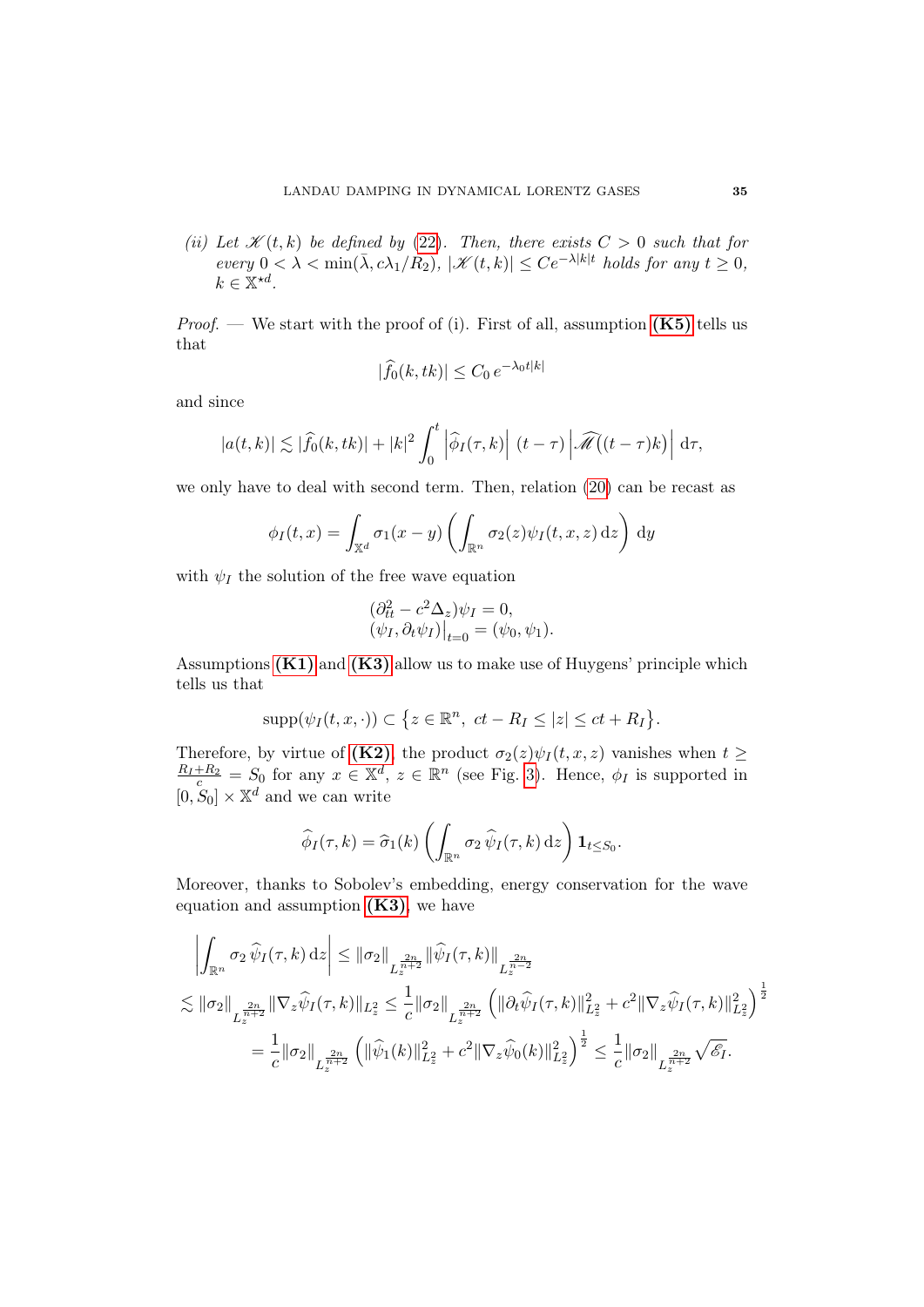From these two facts, and thanks to  $(K4)-(K5)$  $(K4)-(K5)$  $(K4)-(K5)$ , we can eventually conclude as follows: for every  $0 < \lambda < \min(\bar{\lambda}, \lambda_1/S_0),$ 

$$
|k|^2 \int_0^t \left| \widehat{\Phi}_I(\tau, k) \right| (t-\tau) \left| \widehat{\mathcal{M}}((t-\tau)k) \right| d\tau \lesssim |k|^2 e^{-\lambda_1 |k|} \int_0^{S_0} |t-\tau| e^{-\bar{\lambda}(t-\tau)|k|} d\tau
$$
  
= 
$$
|k|^2 e^{-\lambda_1 |k|} \int_0^{S_0} |t-\tau| e^{-\lambda(t-\tau)|k|} e^{-(\bar{\lambda}-\lambda)(t-\tau)|k|} d\tau \leq S_0^2 \left( \sup_k |k|^2 e^{-(\lambda_1-\lambda S_0)|k|} \right) e^{-\lambda|tk|}.
$$

Accordingly,  $a(t, k)$  is dominated by  $\mathscr{O}(e^{-\lambda|k|t})$ , uniformly with respect to k, for  $0 < \lambda < \min(\lambda_0, \overline{\lambda}, \lambda_1/S_0)$ . (Note that  $S_0$  behaves like  $1/c$ ; as c becomes large, only  $\lambda_0$  and  $\lambda$  are relevant in this condition.)

We turn now on the estimate on  $\mathscr K$ . With  $(K4)$ ,  $(K5)$  and Lemma [2.2](#page-11-0) (we use [\(K1\)](#page-32-5) and [\(K2\)](#page-32-6) in order to apply this lemma), we can estimate  $\mathscr K$  as follows: for every  $0 < \lambda < \min(\bar{\lambda}, c\lambda_1/R_2)$ ,

$$
|\mathcal{K}(t,k)| \le |k|^2 |\widehat{\sigma_1}(k)|^2 \int_0^{\frac{2R_2}{c}} |p_c(\tau)| (t-\tau) \left| \widehat{\mathcal{M}}(t-\tau)k \right| d\tau
$$
  

$$
\lesssim |k|^2 e^{-2\lambda_1 |k|} \int_0^{\frac{2R_2}{c}} (t-\tau) e^{-\lambda (t-\tau)|k|} e^{-(\bar{\lambda}-\lambda)|k|} d\tau \lesssim \left( \sup_k |k|^2 e^{-2(\lambda_1 - \frac{R_2}{c}\lambda)|k|} \right) e^{-\lambda |tk|}
$$

which tells us that  $\mathscr{K}(t,k)$  is dominated by  $\mathscr{O}(e^{-\lambda|k|t})$ , uniformly with respect to k, provided  $0 < \lambda < \min(\bar{\lambda}, \frac{c\lambda_1}{R_2})$ .  $\Box$ 

Hence, assuming  $(K1)$ – $(K5)$  and  $(L')$  $(L')$  $(L')$ , the solution of  $(17)$ – $(18)$  satisfies [\(29\)](#page-32-8). We deduce the convergence of the fluctuation of density  $\rho(t)$ , force  $\nabla_x \phi(t)$ , and medium  $\psi(t)$  (with exponential rate on the torus and polynomial rate for the free space problem), like in Proposition [3.4](#page-25-0) and [[27](#page-71-0), Theorem 3.1].

<span id="page-35-0"></span>3.4. Stability criterion for large wave speeds. — We turn to investigate the "([L](#page-32-7))-condition" made on the Laplace transform of  $\mathscr K$  (see (L) and (L')), where

$$
\mathscr{L}\mathscr{K}(\omega,k) = |\widehat{\sigma_1}(k)|^2 \mathscr{L}p_c(\omega)\mathscr{L}(|k|^2 t \widehat{\mathscr{M}}(kt))(\omega).
$$

In fact, for the Vlasov equation, such a property holds under a smallness assumption, see [[27](#page-71-0), Condition (a) in Proposition 2.1]. Here, this condition can be rephrased by means of a condition on the wave speed  $c \gg 1$ . The latter confirms the intuition that the damping is related to the ability to evacuate the particles energy through the membranes, see [[8](#page-69-5)]. (It also raises the issue to determine whether or not there exist stable equilibrium for  $c \ll 1$ .) A similar smallness condition on  $1/c$  appears in the asymptotic statements for a single particle [[8](#page-69-5), Theorem 2, 3 & 4], for the analysis of the relaxation to equilibrium for the Vlasov-Wave-Fokker-Planck model [[2](#page-69-8), Theorem 2.3], and the stability analysis in [[10](#page-70-9)]. Moreover, as mentioned in the Introduction, up to a suitable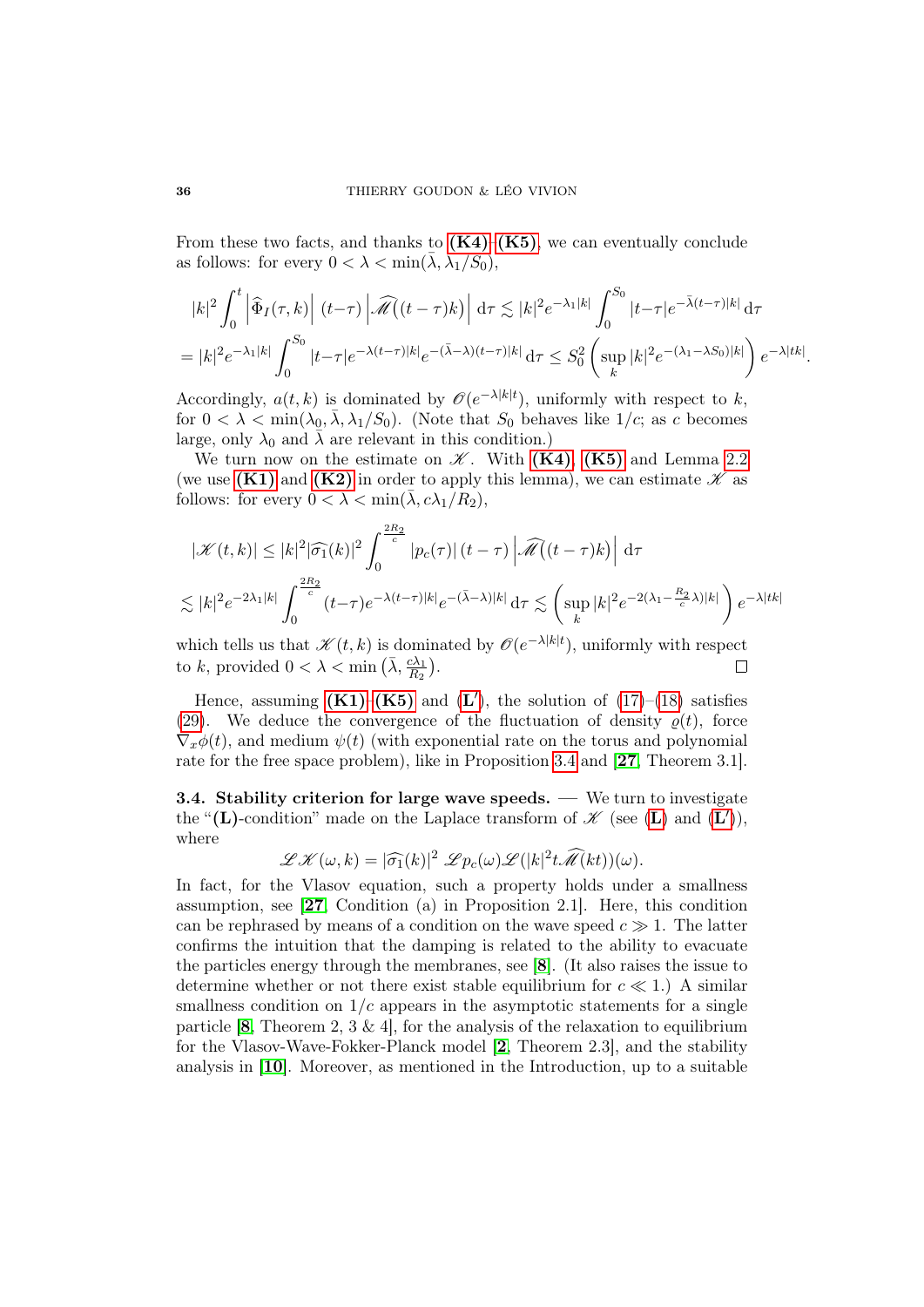c-dependent rescaling of the coupling, the regime  $c \to \infty$  leads to the usual Vlasov system [[8](#page-69-0)], and it can be checked that the stability criterion for large c's is consistent to the condition exhibited for the Vlasov equation. The role of the wave speed  $c$  on the damping phenomena is investigated on numerical grounds in [[18](#page-70-0)].

## <span id="page-36-0"></span>*Proposition 3.10* (Stability criterion for large  $c's$ )

(i) Assume [\(H1\)](#page-21-0)–[\(H2\)](#page-21-1) and [\(H4\)](#page-21-2)–[\(H5\)](#page-21-3). There exists  $c_0 > 0$  such that if  $c > c_0$  then condition ([L](#page-21-4)) is fulfilled.

(ii) Assume  $(K1)-(K2)$  $(K1)-(K2)$  $(K1)-(K2)$  and  $(K4)-(K5)$  $(K4)-(K5)$  $(K4)-(K5)$ . There exists  $c_0 > 0$  such that if  $c > c_0$  then condition  $(L')$  $(L')$  $(L')$  is fulfilled.

*Proof.* — We only detail the proof of (ii), the former item being justified by a similar approach. Let  $0 < \Lambda < \min(\bar{\lambda}, c\lambda_1/R_2)$  and let  $\omega$  be a complex number such that  $\text{Re}(\omega) > -\Lambda$ . On the one hand, we have, for any  $k \neq 0$ ,

$$
\left| \mathscr{L} \left( |k|^2 t \widehat{\mathscr{M}}(tk) \right) (\omega |k|) \right| = \left| \int_0^\infty s \widehat{\mathscr{M}} \left( \frac{k}{|k|} s \right) e^{-\omega s} \, \mathrm{d}s \right| \lesssim \int_0^\infty s e^{-\bar{\lambda} s} e^{\Lambda s} \, \mathrm{d}s \lesssim 1.
$$

On the other hand, Lemma [2.2](#page-11-0) allows us to estimate the Laplace transform of the kernel  $p_c$  as follows

$$
\left|\mathscr{L}p_c(\omega|k|)\right| \leq \|p_c\|_{L^\infty} \int_0^{2R_2/c} e^{\Lambda|k|s} \,\mathrm{d} s \lesssim \frac{1}{c} \frac{e^{\frac{2R_2}{c}\Lambda|k|}}{c}.
$$

Owing to  $(K4)$ , we obtain

$$
|\widehat{\sigma_1}(k)|^2 \big| \mathscr{L} p_c(\omega|k|) \big| \lesssim \frac{1}{c^2} e^{-2(\lambda_1 - \frac{R_2}{c}\Lambda)|k|}.
$$

We observe that the right hand side tends to 0 as  $c \to \infty$ . Therefore, for any  $\kappa \in (0,1)$ , provided c is large enough, we have

$$
\sup_{k\neq 0} |\mathcal{LK}(\omega|k|,k)| \leq 1-\kappa
$$

for any  $\omega \in \mathbb{C}$  with  $\text{Re}(\omega) > -\Lambda$ , which implies  $\inf_{k\neq 0} |\mathscr{L}\mathscr{K}(\omega|k|, k) - 1| \geq$  $\kappa > 0$ .

Section [5](#page-56-0) provides a thorough discussion of the stability criterion, beyond the mere assumption of large wave speeds c.

# 4. Nonlinear Landau Damping

In this Section, we briefly explain how the nonlinear Landau damping can be justified. We consider two distincts geometrical and functional frameworks: the free space problem can be handled by working with Sobolev spaces [[7](#page-69-1)], while on the torus the dispersion effects of the transport operator do not operate and we work with analytic regularity  $[6, 27]$  $[6, 27]$  $[6, 27]$  $[6, 27]$ . We point out the new difficulties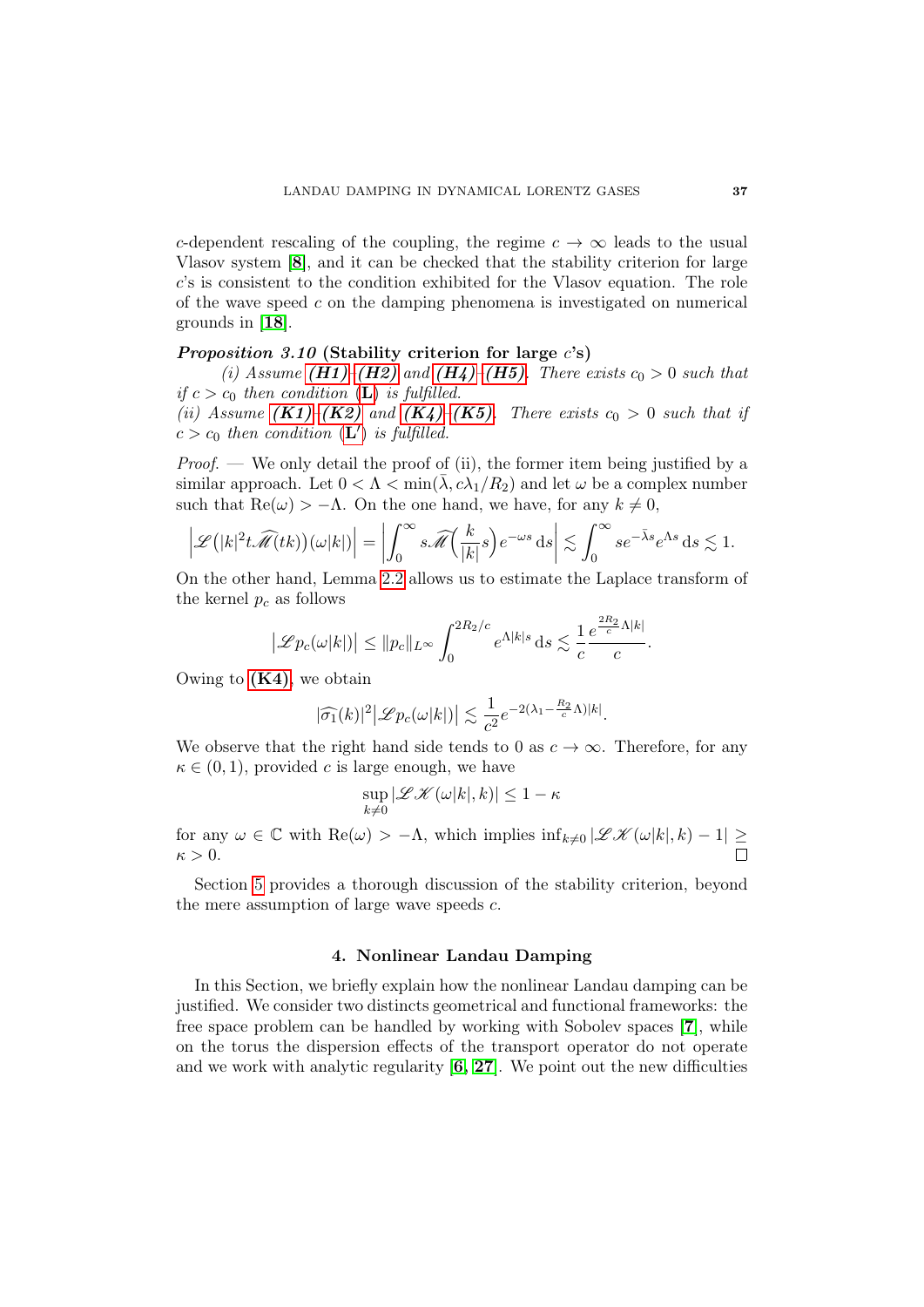compared to the Vlasov case and explain how the arguments can be adapted for our purposes. Fully detailed proofs and further comments can be found in [[33](#page-71-1)].

4.1. The free space problem. — We shall see that the damping in  $\mathbb{R}^d$ occurs with a restriction on the space dimension: we should assume  $d \geq 3$ . As in [[7](#page-69-1)], the analysis in the whole space relies on dispersive phenomena attached to the free transport operator; these effects are indeed strong enough to dominate the plasma echoes when  $d \geq 2$ , and a further technical restriction arises in the bootstrap argument, that leads to impose  $d \geq 3$ . We remind the reader that details on the functional spaces can be found in Appendix [A.](#page-65-0)

We go back to the formulation [\(9\)](#page-8-0). Compared to the usual Vlasov equation, the expression of the potential  $\Phi[\psi]$  now involves the contribution of the initial data  $\mathscr{F}_I$ , and the self-consistent part  $\mathscr{G}_{\varrho}$  presents a memory effect, through the kernel  $p_c$ . It is convenient to think of the problem with some generality on these quantities. Thus, let us collect the hypothesis on the data of the problem:  $\mathscr{F}_I$ ,  $p_c$  and  $\sigma_1$ . We refer the reader to the previous section in order to translate these assumption on the original data  $\sigma_2$ ,  $\psi_0$  and  $\psi_1$ .

<span id="page-37-0"></span> $(A1)$ : There exists an exponent  $\alpha_I > 0$  sufficiently large such that

$$
\sup_{k\in\mathbb{R}^d}\left|\widehat{\mathscr{F}_I}(t,k)\right|\lesssim \langle t\rangle^{-\alpha_I},
$$

<span id="page-37-2"></span> $(A2)$ : There exists an exponent  $\alpha_c > 0$  sufficiently large such that

$$
|p_c(t)| \lesssim \langle t \rangle^{-\alpha_c},
$$

<span id="page-37-1"></span>(A3):  $\sigma_1 \in \mathscr{S}(\mathbb{R}^d)$ : for any  $\alpha \geq 0$  we have

$$
\lim_{|k| \to +\infty} \langle k \rangle^{\alpha} |\hat{\sigma}_1(k)| = 0.
$$

This formulation of the hypothesis has the advantage of pushing the generality of the result, both on the "linear" perturbation due to the data through  $\mathscr{F}_I$  and on the memory effects in the self-consistent potential through  $p_c$ . The following claims are crucial for our purposes: roughly speaking, they explain why the situation is not very different from the Vlasov case, once the role of  $\mathscr{F}_I(t)$  and  $p_c$  well understood, and it justifies that the approach of [[7](#page-69-1)] is robust enough to be adapted. Note that  $(A1)$  is the assumption that makes the constants  $C_1(\mathscr{F}_I)$  and  $C_2(\mathscr{F}_I)$  below meaningful.

<span id="page-37-3"></span>**Proposition 4.1.** — Let  $(A1)$ – $(A3)$  be fulfilled. Then for any  $0 < T < \infty$ and any  $s \geq 0$  such that  $s < \alpha_I - 1/2$  and  $s < (\alpha_c - 1)/2$ , the following three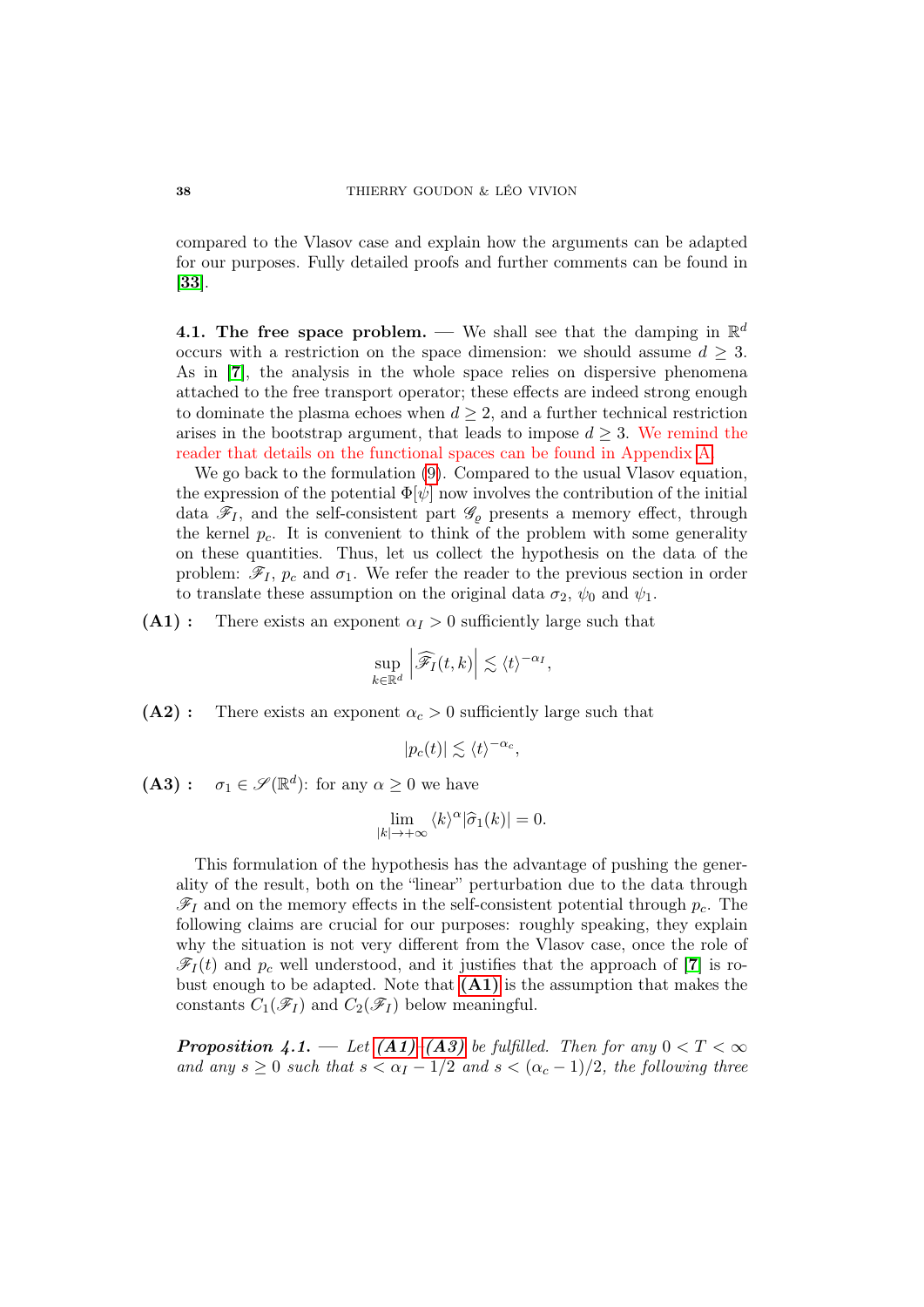estimates hold

<span id="page-38-0"></span>
$$
(32a) \quad \left\| A_s \widehat{\sigma}_1 \left( \widehat{\mathscr{F}}_I - \widehat{\sigma}_1 \widehat{\mathscr{G}}_\varrho \right) \right\|_{L^2_{(t)} L^2_{(k)}}^2 \lesssim C_1(\mathscr{F}_I) + \| A_s \widehat{\varrho} \|_{L^2_{(t)} L^2_{(k)}}^2,
$$

<span id="page-38-1"></span>
$$
(32b) \t\t \left\| A_s \widehat{\sigma}_1 \left( \widehat{\mathscr{F}}_I - \widehat{\sigma}_1 \widehat{\mathscr{G}}_\varrho \right) \right\|_{L_{(k)}^\infty L_{(t)}^2}^2 \lesssim C_1(\mathscr{F}_I) + \| A_s \widehat{\varrho} \|_{L_{(k)}^\infty L_{(t)}^2}^2,
$$

<span id="page-38-2"></span>
$$
(32c) \sup_{t \in [0,T]} \sup_{k \in \mathbb{R}^d} \langle k, tk \rangle^s |\hat{\sigma}_1(k)| \left| \widehat{\mathscr{F}_I}(t,k) - \hat{\sigma}_1(k) \widehat{\mathscr{G}_\varrho}(t,k) \right|
$$
  

$$
\lesssim C_2(\mathscr{F}_I) + \sup_{t \in [0,T]} \sup_{k \in \mathbb{R}^d} \langle k, tk \rangle^s |\hat{\varrho}(t,k)|,
$$

with

$$
C_1(\mathscr{F}_I) = \int_0^{+\infty} \langle t \rangle^{2s} \sup_k \left| \widehat{\mathscr{F}_I}(t,k) \right|^2 dt \text{ and } C_2(\mathscr{F}_I) = \sup_{t,k} \langle t \rangle^s \left| \widehat{\mathscr{F}_I}(t,k) \right|.
$$

<span id="page-38-3"></span>**Remark 4.2.** — We shall use the following variant of the statement : for any polynomial  $k \mapsto P(k)$ , we have

 $\left\|PA_s\widehat{\sigma}_1\left(\widehat{\mathscr{F}}_I-\widehat{\sigma}_1\widehat{\mathscr{G}}_\varrho\right)\right\|$ 2  $(33a)$   $\left\|PA_s\widehat{\sigma}_1\left(\widehat{\mathscr{F}}_I-\widehat{\sigma}_1\widehat{\mathscr{G}}_\varrho\right)\right\|_{L^2_{(t)}L^2_{(k)}}^2 \lesssim C_1(\mathscr{F}_I)+\|A_s\widehat{\varrho}\|_{L^2_{(t)}L^2_{(k)}}^2,$ 

$$
(33b) \left\| P A_s \widehat{\sigma}_1 \left( \widehat{\mathscr{F}}_I - \widehat{\sigma}_1 \widehat{\mathscr{G}}_\varrho \right) \right\|_{L_{(k)}^\infty L_{(t)}^2}^2 \lesssim C_1(\mathscr{F}_I) + \| A_s \widehat{\varrho} \|_{L_{(k)}^\infty L_{(t)}^2}^2,
$$

(33c) 
$$
\sup_{t \in [0,T]} \sup_{k \in \mathbb{R}^d} \langle k, tk \rangle^s P(k) | \hat{\sigma}_1(k) | \left| \widehat{\mathcal{F}_I}(t,k) - \hat{\sigma}_1(k) \widehat{\mathcal{G}_\varrho}(t,k) \right|
$$
  

$$
\lesssim C_2(\mathcal{F}_I) + \sup_{t \in [0,T]} \sup_{k \in \mathbb{R}^d} \langle k, tk \rangle^s |\hat{\varrho}(t,k)|,
$$

These estimates can be justified since  $\sigma_1$  lies in the Schwartz class and thus  $P(k)\hat{\sigma}_1(k)$  remains a function with fast decay.

Proof. — In order to prove [\(32a\)](#page-38-0), we analyse separately the contribution from  $\mathscr{F}_I$  and  $\mathscr{G}_\varrho$  as follows

$$
\left\| A_s \hat{\sigma}_1 \left( \widehat{\mathcal{F}}_I - \hat{\sigma}_1 \widehat{\mathcal{G}}_\varrho \right) \right\|_{L^2_{(t)} L^2_k}^2 \lesssim \underbrace{\int_0^T \int_{\mathbb{R}_k^d} |k| \langle k, tk \rangle^{2s} |\hat{\sigma}_1(k)|^2 |\widehat{\mathcal{F}}_I(t, k)|^2 \, \mathrm{d}k \, \mathrm{d}t}_{=I} + \underbrace{\int_0^T \int_{\mathbb{R}_k^d} |k| \langle k, tk \rangle^{2s} |\hat{\sigma}_1(k)|^4 |\widehat{\mathcal{G}}_\varrho(t, k)|^2 \, \mathrm{d}k \, \mathrm{d}t}_{=II}.
$$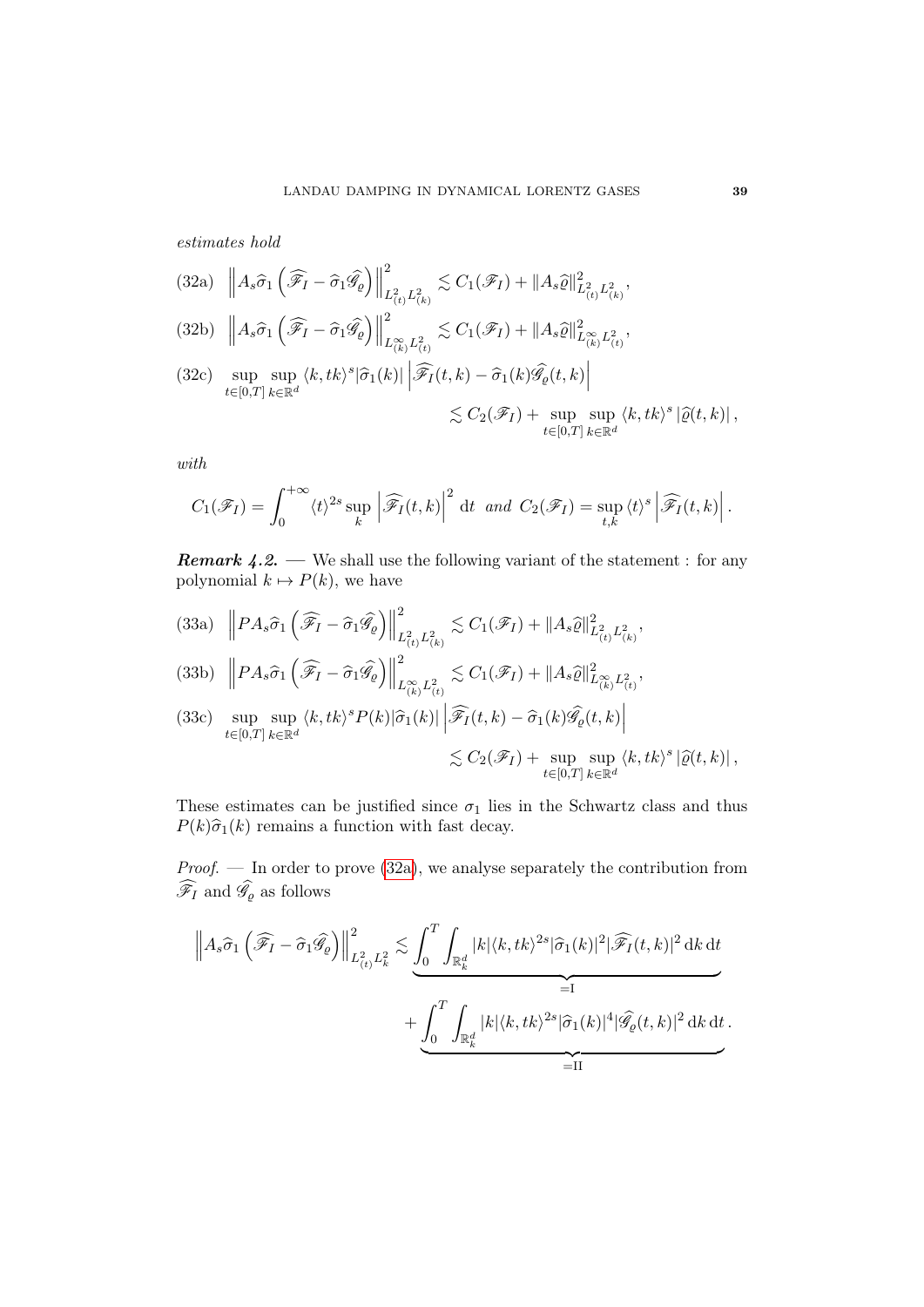For I, by using  $\langle k, tk \rangle^2 \le \langle k \rangle^2 \langle t \rangle^2$ , we readily obtain

$$
I \leq \left( \int_{\mathbb{R}_k^d} |k| \langle k \rangle^{2s} |\widehat{\sigma}_1(k)|^2 \, \mathrm{d}k \right) \left( \int_0^{+\infty} \langle k \rangle^{2s} \sup_k \left| \widehat{\mathscr{F}_I}(t,k) \right|^2 \, \mathrm{d}t \right).
$$

For II we start by applying Cauchy-Schwarz' inequality

$$
|\widehat{\mathscr{G}}_{\varrho}(t,k)|^2 = \left| \int_0^t p_c(t-\tau) \varrho(\tau,k) d\tau \right|^2
$$
  
\$\leq \left( \int\_0^t |p\_c(t-\tau)| d\tau \right) \left( \int\_0^t |p\_c(t-\tau)| |\widehat{\varrho}(\tau,k)|^2 d\tau \right)\$.

Going back to II, we are led to

$$
\mathrm{II} \leq \|p_c\|_{L^1} \int_0^T \int_0^t |p_c(t-\tau)| \left( \int_{\mathbb{R}_k^d} |k| \langle k, \tau k \rangle^{2s} \frac{\langle k, tk \rangle^{2s}}{\langle k, \tau k \rangle^{2s}} |\widehat{\sigma}_1(k)|^4 |\widehat{\varrho}(t,k)|^2 \, \mathrm{d}k \right) \, \mathrm{d}\tau \, \mathrm{d}t.
$$

A simple study of function shows that (for  $t \geq \tau$ )

$$
\sup_{k \in \mathbb{R}^d} \frac{\langle k, tk \rangle^{2s}}{\langle k, \tau k \rangle^{2s}} \le \frac{\langle t \rangle^{2s}}{\langle \tau \rangle^{2s}}.
$$

Since  $|\hat{\sigma}_1(k)| \le ||\sigma_1||_{L^1} \lesssim 1$ , and using Fubini's theorem, we obtain

$$
\Pi \lesssim \|p_c\|_{L^1} \int_0^T \left( \int_\tau^T |p_c(t-\tau)| \frac{\langle t \rangle^{2s}}{\langle \tau \rangle^{2s}} \|A_s \hat{\varrho}(\tau)\|_{L^2(\kappa)}^2 dt \right) d\tau
$$
  

$$
\lesssim \|p_c\|_{L^1} \int_0^T \|A_s \hat{\varrho}(\tau)\|_{L^2(\kappa)}^2 \left( \int_0^{T-\tau} |p_c(u)| \frac{\langle u + \tau \rangle^{2s}}{\langle \tau \rangle^{2s}} du \right) d\tau.
$$

Since  $\langle u + \tau \rangle^{2s} \lesssim \langle u \rangle^{2s} \langle \tau \rangle^{2s}$ , we arrive at

$$
\mathrm{II} \lesssim \|p_c\|_{L^1} \left( \int_0^{+\infty} \langle u \rangle^{2s} |p_c(u)| \, \mathrm{d}u \right) \|A_s \widehat{\varrho}\|_{L^2(t) L^2(x)}^2.
$$

It ends the proof of [\(32a\)](#page-38-0).

Estimate [\(32b\)](#page-38-1) follows the same strategy: for  $k \in \mathbb{R}^d$ , we split as follows

$$
\int_0^T |k| \langle k, tk \rangle^{2s} |\hat{\sigma}_1(k)|^2 \left| \widehat{\mathscr{F}_I}(t,k) - \hat{\sigma}_1(k) \widehat{\mathscr{G}_\varrho}(t,k) \right|^2 dt
$$
  
\n
$$
\leq \underbrace{\int_0^T |k| \langle k, tk \rangle^{2s} |\hat{\sigma}_1(k)|^2 |\widehat{\mathscr{F}_I}(t,k)|^2 dt}_{=:J} + \underbrace{\int_0^T |k| \langle k, tk \rangle^{2s} |\hat{\sigma}_1(k)|^4 |\widehat{\mathscr{G}_\varrho}(t,k)|^2 dt}_{=:JJ}.
$$

Proceeding as above, we obtain

$$
J \leq \left(\sup_{k \in \mathbb{R}^d} |k| \langle k \rangle^{2s} |\hat{\sigma}_1(k)|^2\right) \left(\int_0^{+\infty} \langle t \rangle^{2s} \sup_k \left|\widehat{\mathscr{F}}_I(t,k)\right|^2 dt\right)
$$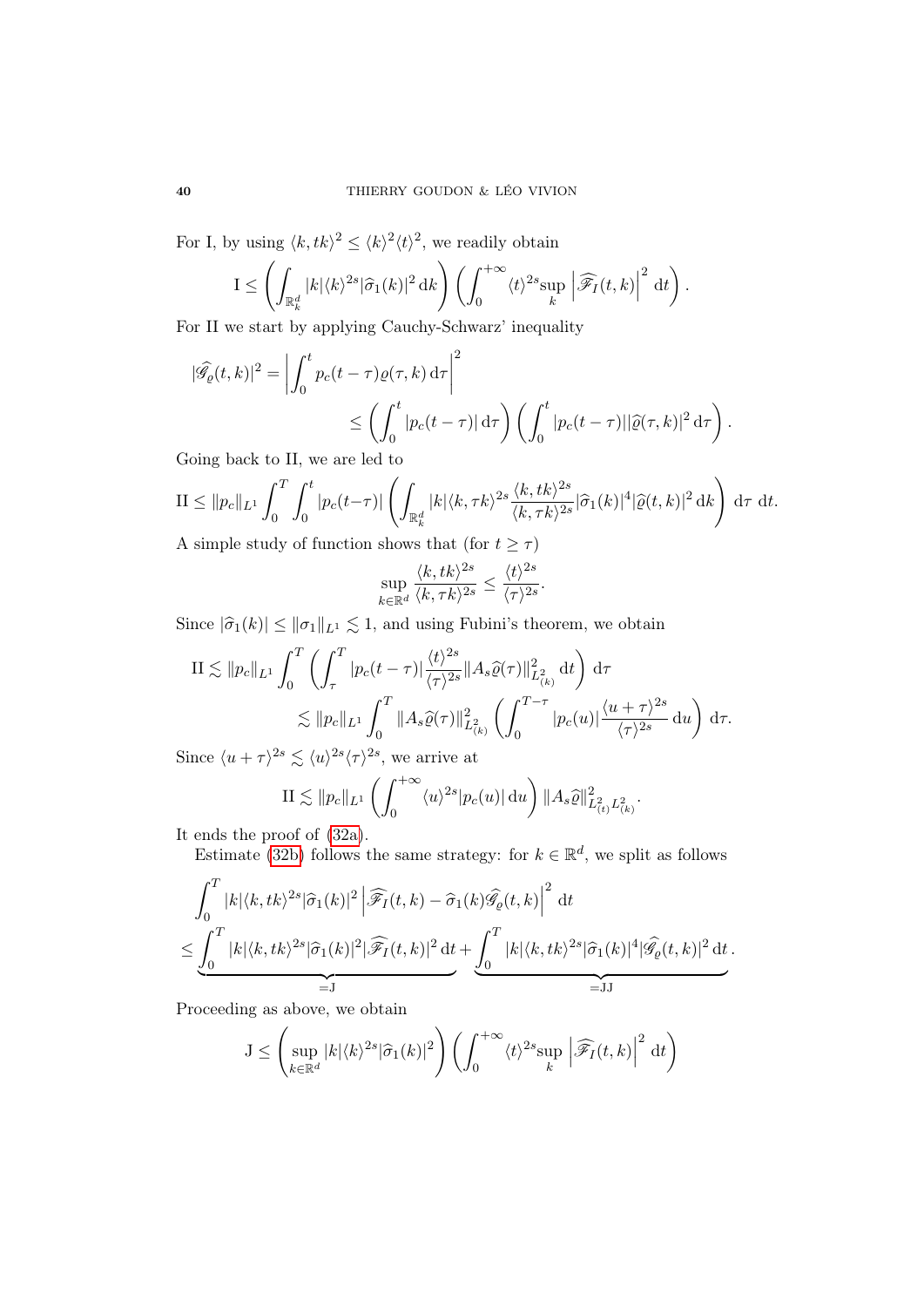and

$$
JJ \precsim ||p_c||_{L^1} \int_0^T \left( \int_\tau^T |p_c(t-\tau)| \frac{\langle t \rangle^{2s}}{\langle \tau \rangle^{2s}} |k| \langle k, \tau k \rangle^{2s} |\widehat{\varrho}(\tau, k)|^2 dt \right) d\tau
$$
  

$$
\lesssim ||p_c||_{L^1} \left( \int_0^{+\infty} \langle u \rangle^{2s} |p_c(u)| du \right) \left( \int_0^T |k| \langle k, \tau k \rangle^{2s} |\widehat{\varrho}(\tau, k)|^2 d\tau \right).
$$

We proceed with a slightly different approach for [\(32c\)](#page-38-2) when dealing with the contribution involving  $\widehat{\mathscr{G}}_{\rho}$ . For any  $t \in [0, T]$  and  $k \in \mathbb{R}^d$ , we write

$$
\langle k, tk \rangle^{s} |\hat{\sigma}_{1}(k)| \left| \widehat{\mathscr{F}}_{I}(t,k) - \hat{\sigma}_{1}(k) \widehat{\mathscr{G}}_{\varrho}(t,k) \right|
$$
  

$$
\lesssim \left( \sup_{k \in \mathbb{R}^{d}} \langle k \rangle^{s} |\hat{\sigma}_{1}(k)| \right) \left( \sup_{t \in [0,T]} \langle t \rangle^{s} \sup_{k} \left| \widehat{\mathscr{F}}_{I}(t,k) \right| \right) + \langle k, tk \rangle^{s} |\widehat{\mathscr{G}}_{\varrho}(t,k)|.
$$

Since

$$
\langle k, tk \rangle^{s} |\widehat{\mathscr{G}}_{\varrho}(t,k)| \leq \int_{0}^{t} |p_{c}(t-\tau)| \frac{\langle k, tk \rangle^{s}}{\langle k, \tau k \rangle^{s}} \langle k, \tau k \rangle^{s} |\widehat{\varrho}(\tau,k)| d\tau
$$
  

$$
\lesssim \left( \int_{0}^{t} |p_{c}(t-\tau)| \frac{\langle t \rangle^{s}}{\langle \tau \rangle^{s}} d\tau \right) \left( \sup_{\tau \in [0,T]} \sup_{k \in \mathbb{R}^{d}} \langle k, \tau k \rangle^{s} |\widehat{\varrho}(\tau,k)| \right),
$$

it suffices to observe that

$$
\int_0^t |p_c(t-\tau)| \frac{\langle t \rangle^s}{\langle \tau \rangle^s} \, \mathrm{d}\tau < \infty
$$

by virtue of [\(A2\)](#page-37-2).

<span id="page-40-0"></span>**Proposition 4.3.** — Let  $(A1)$ – $(A3)$  be fullfiled. Assume that  $\mathscr{M} \in H_P^{\tilde{s}}$  with  $P > d/2$  and  $\tilde{s} \ge 0$ . Then for any  $s \ge 0$  such that  $s < \tilde{s} - 2d$  and  $s < \alpha_I - 1$ , we have (34a)

$$
\left\| (t,k) \mapsto A_s(t,k) \int_0^t \widehat{\nabla_x \sigma}_1(k) \widehat{\mathscr{F}_I}(\tau,k) \widehat{\nabla_v \mathscr{M}} \left( (t-\tau)k \right) d\tau \right\|_{L^2_{(t)} L^2_{(k)}} \leq \int_0^{+\infty} \langle t \rangle^{2s+1^+} \sup_k \left| \widehat{\mathscr{F}_I} (t,k) \right|^2 dt
$$

(34b)  
\n
$$
\left\| (t,k) \mapsto A_s(t,k) \int_0^t \widehat{\nabla_x \sigma}_1(k) \widehat{\mathscr{F}_I}(\tau,k) \widehat{\nabla_v \mathscr{M}}((t-\tau)k) d\tau \right\|_{L_{(k)}^\infty L_{(t)}^2}
$$
\n
$$
\lesssim \int_0^{+\infty} \langle t \rangle^{2s+1^+} \sup_k \left| \widehat{\mathscr{F}_I}(t,k) \right|^2 dt
$$

 $\Box$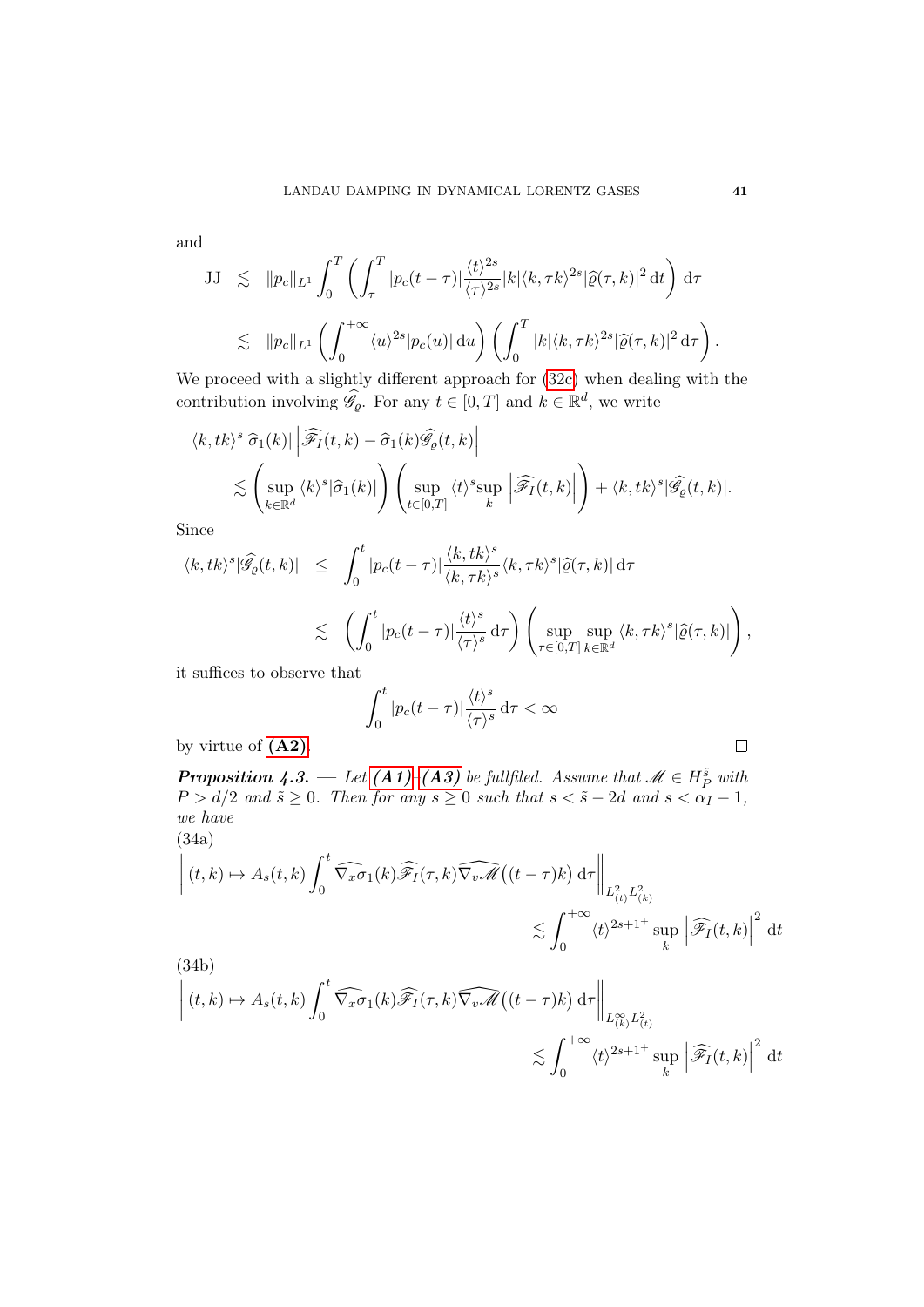Proof. — First, let us introduce the following notation

$$
I(t,k) = A_s(t,k) \int_0^t \widehat{\nabla_x \sigma}_1(k) \widehat{\mathscr{F}_I}(\tau,k) \widehat{\nabla_v \mathscr{M}} \left( (t-\tau)k \right) d\tau
$$

and estimate for every  $k \in \mathbb{R}^d$  the  $L^2_{(t)}$  norm of  $t \mapsto I(t, k)$ . By using the relations  $\langle k, tk \rangle \lesssim \langle k, \tau k \rangle \langle [t - \tau]k \rangle$  and  $\langle k, \tau k \rangle \leq \langle k \rangle \langle \tau \rangle$ , we obtain

$$
\int_{0}^{T} |I(t,k)|^{2} dt \lesssim |k|^{3} |\hat{\sigma}_{1}(k)|^{2} \int_{0}^{T} \langle tk \rangle^{-(1^{+})} \times \left( \int_{0}^{t} \langle \tau k \rangle^{\frac{1}{2}^{+}} \langle k, \tau k \rangle^{s} \left| \widehat{\mathscr{F}_{I}}(\tau,k) \right| \langle (t-\tau)k \rangle^{s+\frac{1}{2}^{+}} \left| \widehat{\nabla_{v} \mathscr{M}}((t-\tau)k) \right| \right)^{2} dt
$$
  

$$
\lesssim |k| |\hat{\sigma}_{1}(k)|^{2} \int_{0}^{T} \langle tk \rangle^{-(1^{+})} \left( \int_{0}^{+\infty} \langle \tau k \rangle^{1^{+}} \langle k, \tau k \rangle^{2s} \left| \widehat{\mathscr{F}_{I}}(\tau,k) \right|^{2} d\tau \right) \times \left( \int_{0}^{+\infty} \langle (t-\tau)k \rangle^{2s+1^{+}} \left| \widehat{\nabla_{v} \mathscr{M}}((t-\tau)k) \right|^{2} |k| d\tau \right) |k| dt
$$
  

$$
\lesssim |k| \langle k \rangle^{2s+1^{+}} |\hat{\sigma}_{1}(k)|^{2} \left( \int_{0}^{+\infty} \langle \tau \rangle^{2s+1^{+}} \sup_{k} |\widehat{\mathscr{F}_{I}}(\tau,k)|^{2} d\tau \right)
$$

$$
\times \left( \int_0^{+\infty} \langle u \rangle^{2s+1^+} \left| \widehat{\nabla_v \mathcal{M}} \left( u \frac{k}{|k|} \right) \right|^2 du \right) \int_0^T \langle u \rangle^{-(1^+)} du.
$$
  
Since  $\mathcal{M} \in H_P^{\tilde{s}}$ , we have  $\xi \mapsto \langle \xi \rangle^{\tilde{s}} \widehat{\mathcal{M}}(\xi) \in H^P$ , where  $P > d/2$ , and Sobolev's

embedding yields  $|\widehat{\mathcal{M}}(\xi)| \lesssim ||\widehat{\mathcal{M}}||_{H^P} \langle \xi \rangle^{-\tilde{s}}$ . Then, as soon as  $s < \tilde{s} - (1^+)$ , this ensures that the integral involving  $\mathcal M$  is uniformly bounded with respect to k. Eventually [\(A3\)](#page-37-1) ensures that both  $L^2_{(k)} L^2_{(t)}$  and  $L^{\infty}_{(k)} L^2_{(t)}$ -norm of  $I(t, k)$  are dominated as asserted.  $\Box$ 

The analysis of the Landau Damping, as it is already clear for the linearized problem, relies heavily on the formulation of the problem by means of the Fourier variables. Let us collect the useful formula from which the reasoning starts. Integrating  $(10a)$ – $(10b)$  over  $[0, t]$ , we get

$$
g(t, x, v) = f_0(x, v) + \int_0^t \nabla_x \sigma_1 \star (\mathscr{F}_I - \sigma_1 \star \mathscr{G}_{\rho})(\tau, x + \tau v) \cdot (\nabla_v - \tau \nabla_x) (\mathscr{M}(v) + g(\tau, x, v)) d\tau.
$$

We check that

$$
\int_{\mathbb{R}^{2d}} u(x+\tau v, v)e^{-ik\cdot x}e^{-i\xi\cdot v} dv dx = \int_{\mathbb{R}^{2d}} u(y,v)e^{-ik\cdot y}e^{-i(\xi-\tau k)\cdot v} dv dx = \widehat{u}(k,\xi-\tau k).
$$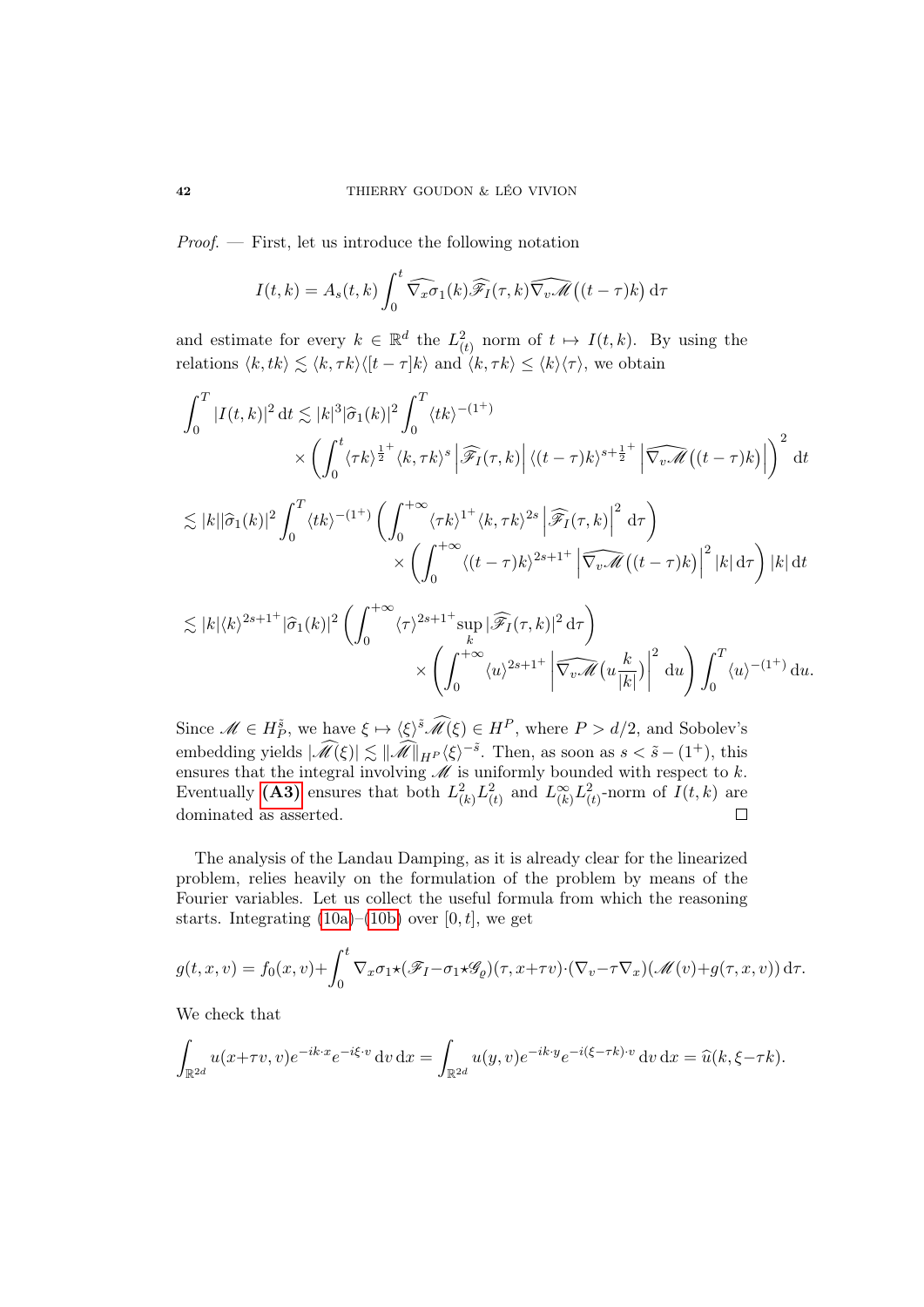We also bear in mind that  $\widehat{\mathbf{1}(v)}(\xi) = \delta(\xi = 0)$  and  $\widehat{\mathbf{1}(x)}(k) = \delta(k = 0)$ . We thus obtain (35)

<span id="page-42-0"></span>
$$
\widehat{g}(t,k,\xi) = \widehat{f}_0(k,\xi)
$$
\n
$$
-\int_0^t \int_{\mathbb{R}^{2d}} n \widehat{\sigma}_1(n) (\widehat{\mathscr{F}}_I - \widehat{\sigma}_1 \widehat{\mathscr{G}}_\varrho)(\tau,n) \delta(\zeta = \tau n) \cdot (\xi - \zeta) \widehat{\mathscr{M}}(\xi - \zeta) \delta(n = k) \, d\eta \, d\zeta \, d\tau
$$
\n
$$
-\int_0^t \int_{\mathbb{R}^{2d}} n \widehat{\sigma}_1(n) (\widehat{\mathscr{F}}_I - \widehat{\sigma}_1 \widehat{\mathscr{G}}_\varrho)(\tau,n) \delta(\zeta = \tau n)
$$
\n
$$
\cdot (\xi - \zeta - \tau(k - n)) \widehat{g}(\tau, k - n, \xi - \zeta) \, d\eta \, d\zeta \, d\tau
$$
\n
$$
= \widehat{f}_0(k,\xi) - \int_0^t k \widehat{\sigma}_1(k) (\widehat{\mathscr{F}}_I - \widehat{\sigma}_1 \widehat{\mathscr{G}}_\varrho)(\tau,\tau k) \cdot (\xi - \tau k) \widehat{\mathscr{M}}(\xi - \tau k) \, d\tau
$$
\n
$$
-\int_0^t \int_{\mathbb{R}^d} n \widehat{\sigma}_1(n) (\widehat{\mathscr{F}}_I - \widehat{\sigma}_1 \widehat{\mathscr{G}}_\varrho)(\tau,n) \cdot (\xi - \tau k) \widehat{g}(\tau, k - n, \xi - \tau n) \, d\eta \, d\tau.
$$

Eventually, the macroscopic density is evaluated by

$$
\begin{array}{rcl}\n\widehat{\varrho}(t,k) & = & \int_{\mathbb{R}^{2d}} f(t,x,v)e^{-ik\cdot x} \, \mathrm{d}v \, \mathrm{d}x = \int_{\mathbb{R}^{2d}} g(t,x-tv,v)e^{-ik\cdot x} \, \mathrm{d}v \, \mathrm{d}x \\
& = & \int_{\mathbb{R}^{2d}} g(t,y,v)e^{-ik\cdot y}e^{-itk\cdot v} \, \mathrm{d}v \, \mathrm{d}y = \widehat{g}(t,k,tk).\n\end{array}
$$

Going back to [\(35\)](#page-42-0) with  $\xi = tk$ , we arrive at

<span id="page-42-2"></span>
$$
(36)
$$

$$
\widehat{\varrho}(t,k) = \widehat{f}_0(k,tk) - \int_0^t k \widehat{\sigma}_1(k) (\widehat{\mathscr{F}}_I - \widehat{\sigma}_1 \widehat{\mathscr{G}}_0)(\tau,\tau k) \cdot (t-\tau)k \widehat{\mathscr{M}}((t-\tau)k) d\tau
$$

$$
- \int_0^t \int_{\mathbb{R}^d} n \widehat{\sigma}_1(n) (\widehat{\mathscr{F}}_I - \widehat{\sigma}_1 \widehat{\mathscr{G}}_0)(\tau,n) \cdot ((t-\tau)k) \widehat{g}(\tau,k-n,tk-\tau n) dn d\tau
$$

4.1.1. Main result. — We are ready now to state the main result about the nonlinear Landau damping. As said above, the proof makes the constraint  $d > 3$  on the space dimension appear.

<span id="page-42-1"></span>**Theorem 4.4 (Landau damping in**  $\mathbb{R}^d$ **).** — Let  $d \geq 3$ . Suppose [\(A1\)](#page-37-0)-[\(A3\)](#page-37-1). There exists universal constants  $\varepsilon_0$ ,  $R_0 > 0$  and  $r \in (0, R_0)$  such that if  $s > R_0$ ,

$$
\sum_{\substack{\alpha \in \mathbb{N}^d \\ |\alpha| \le P}} \|x^{\alpha} f_0\|_{H_P^s}^2 \le \varepsilon_0^2 \quad \int_0^{+\infty} \langle t \rangle^{2s} \sup_k \left| \widehat{\mathscr{F}}_I(t,k) \right|^2 dt \le \varepsilon_0^2, \quad \sup_{t,k} \langle t \rangle^s \left| \widehat{\mathscr{F}}_I(t,k) \right| \le \varepsilon_0,
$$

and  $\mathscr{M} \in H_P^{\tilde{s}}(\mathbb{R}^d_v)$  with  $P > d/2$  and  $\tilde{s} \geq s + 2d$  satisfies (**[L](#page-21-4)**), then, the unique solution g of [\(10a\)](#page-8-1)–[\(10b\)](#page-8-2) is globally defined. Moreover, there exists  $g^{\infty} \in H^r_P$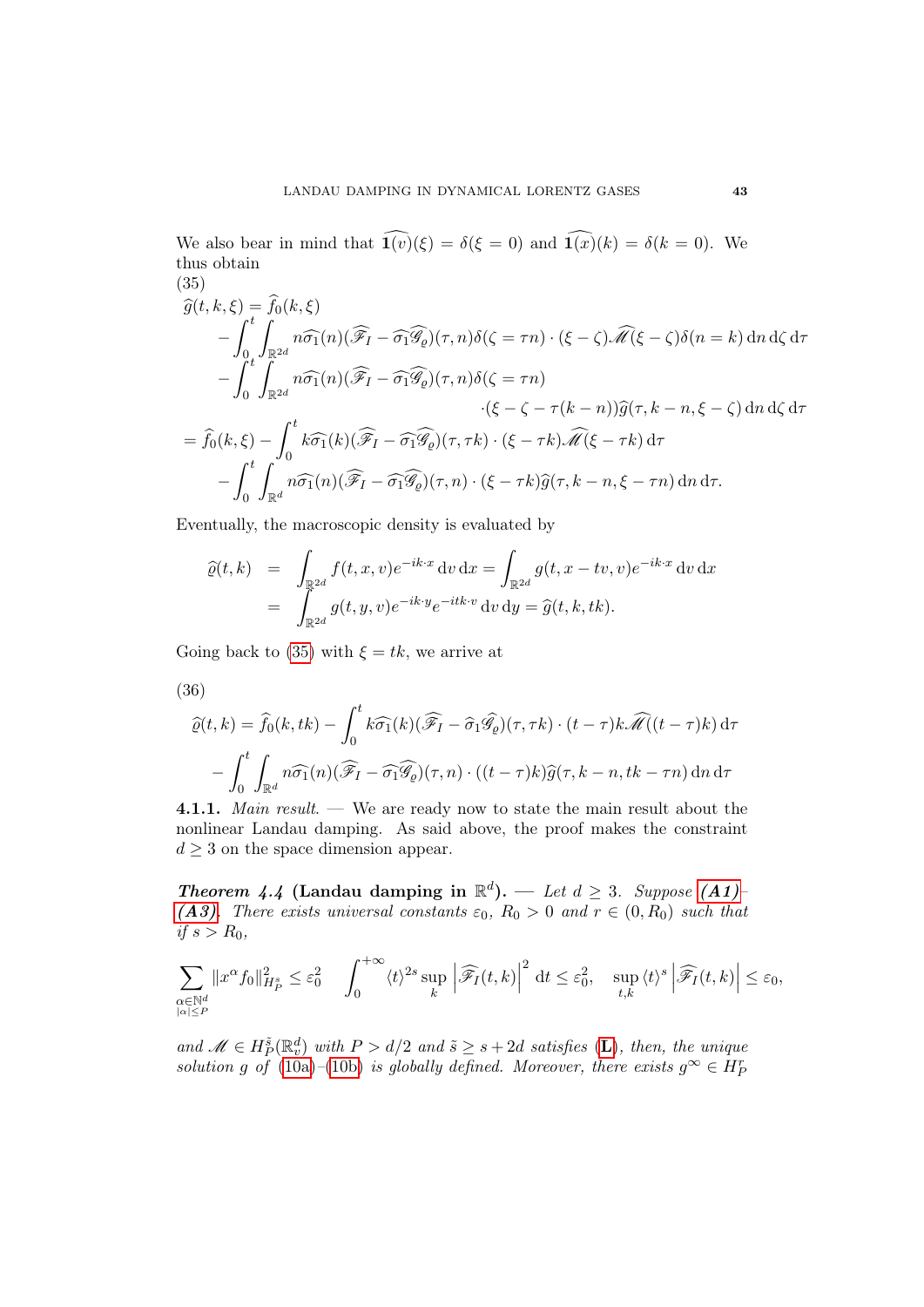such that

<span id="page-43-1"></span>(37a)  
\n
$$
||g(t) - g^{\infty}||_{H_P^{\sigma}} \lesssim \varepsilon_0 \langle t \rangle^{-\frac{d}{2}} \quad \text{for } 0 \le \sigma \le r,
$$
\n(37b)  
\n
$$
|\widehat{g}(t, k, tk)| \lesssim \varepsilon_0 \langle k, tk \rangle^{-(r+d+2)}
$$

<span id="page-43-0"></span>(37c)

$$
\|\langle \nabla_x \rangle^{\sigma} \nabla \sigma_1 \star (\mathscr{F}_I(t) - \sigma_1 \star \mathscr{G}_g(t))\|_{L^{\infty}(\mathrm{d}x)} \leq \varepsilon_0 \langle t \rangle^{-d-1} \text{ for } \sigma \geq 0
$$

holds.

**Remark 4.5.** — Estimate [\(37c\)](#page-43-0) holds because  $\sigma_1$  is assumed to be in the Schwartz class; this assumption can be relaxed at the price of introducing constraints on the regularity exponent  $\sigma$ .

Estimate [\(37b\)](#page-43-1) provides a decay of  $\hat{\varrho}(t, k)$  with rate  $\langle k, tk \rangle^{-(r+d+2)}$ ; the statement can be completed by the convergence to 0 of the fluctuations  $\psi$  of the medium state, see Proposition [3.4.](#page-25-0)

The proof of the Landau Damping in fact relies on a bootstrap estimate, see [[7](#page-69-1), Proposition 2.5], which states as follows.

<span id="page-43-2"></span>**Proposition 4.6 (Bootstrap).** — Let the hypothesis of Theorem [4.4](#page-42-1) be fulfilled and let  $0 < \delta < 1/2$ . There exists real numbers  $2(d+1) + 1 < s_1$  $s_2 < s_3 < s_4 < s$  and  $K_1, ..., K_5 \ge 1$  such that, for any  $g \in C^0([0, T], H_P^s)$ solution of  $(10a)$ – $(10b)$  on the time interval  $[0, T]$  verifying

<span id="page-43-4"></span>(38a) 
$$
\|\langle t\nabla_x, \nabla_v\rangle g(t)\|_{H_P^{s_4}}^2 \le 4K_1 \varepsilon^2 \langle t\rangle^5,
$$

<span id="page-43-5"></span>(38b) 
$$
||A_{s_4}\hat{\varrho}||^2_{L^2_{(t)}L^2_{(k)}} \leq 4K_2\varepsilon^2,
$$

(38c) 
$$
\|\nabla_x|^{\delta} g(t)\|_{H_P^{s_3}}^2 \le 4K_3 \varepsilon^2,
$$

(38d) 
$$
||A_{s_2}\widehat{\varrho}||^2_{L^{\infty}_{(k)}L^2_{(t)}} \leq 4K_4\varepsilon^2,
$$

<span id="page-43-3"></span>(38e) 
$$
\|\langle \widehat{\nabla_{x,v}}\rangle^{s_1} g(t)\|_{L_{(k,\xi)}^{\infty}} \leq 4K_5\varepsilon,
$$

for  $0 < \varepsilon \leq \varepsilon_0$  small enough, the following estimates hold on  $[0, T]$ 

(39a) 
$$
\|\langle t\nabla_x, \nabla_v\rangle g(t)\|_{H_P^{s_4}}^2 \leq 2K_1 \varepsilon^2 \langle t\rangle^5,
$$

<span id="page-43-6"></span>(39b) 
$$
||A_{s_4}\hat{\varrho}||^2_{L^2_{(t)}L^2_{(k)}} \leq 2K_2\varepsilon^2,
$$

(39c) 
$$
\|\nabla_x|^{\delta} g(t)\|_{H_P^{s_3}}^2 \le 2K_3 \varepsilon^2,
$$

(39d) 
$$
||A_{s_2}\hat{\varrho}||^2_{L^{\infty}_{(k)}L^2_{(t)}} \leq 2K_4\varepsilon^2,
$$

(39e) 
$$
\|\langle \widehat{\nabla_{x,v}} \rangle^{s_1} g(t) \|_{L_{(k,\xi)}^{\infty}} \leq 2K_5 \varepsilon.
$$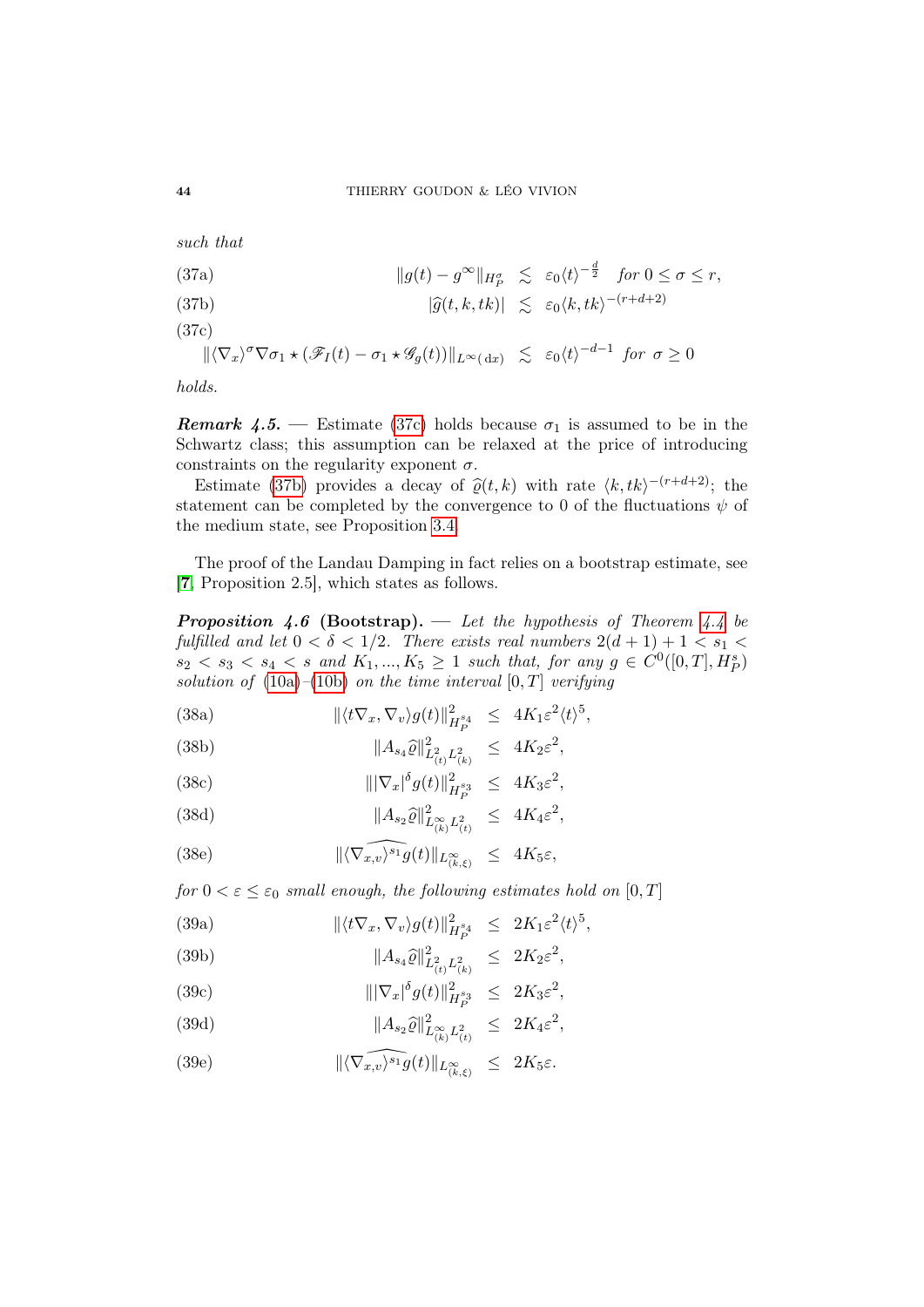**Remark 4.7.** — We shall see within the proof how the  $s_i$ 's are chosen, according to some compatibility conditions. This choice determines the possible value for  $R_0$  that arises in Theorem [4.4](#page-42-1) as a threshold for the Sobolev regularity in which the damping is evaluated. To be specific, Proposition [4.6](#page-43-2) holds for  $s > s_4 + 2d$  and  $s_i > s_{i-1} + 2d$  and in Theorem [4.4,](#page-42-1) we can set

$$
R_0 = s_4 + 2d, \qquad r = s_1 - d - 2.
$$

The condition on  $\varepsilon_0$  imposes a smallness constraint on the initial perturbation.

**Remark 4.8.** — It might be surprising that the half-convolution with respect to time plays a relatively weak role in this statement, compared to the Vlasov case. At first sight, we would suspect that the memory effect changes a lot the control of the force terms, or that it imposes further restrictions. In fact, the heart of the proof relies on the estimates in Proposition [4.1,](#page-37-3) and the main impact of the memory term is rather on the stability condition, where it completely modifies, in a quite intricate way, the expression of the symbol  $\mathscr{L} \mathscr{K}$ . This can be seen as a confirmation of the robustness of the approach designed in  $[27, 6, 7]$  $[27, 6, 7]$  $[27, 6, 7]$  $[27, 6, 7]$  $[27, 6, 7]$ .

The proof of the Landau damping from the bootstrap follows closely [[7](#page-69-1)]; full details can be found in [[33](#page-71-1)]. The bootstrap argument in itself is adapted from [[7](#page-69-1)] by taking advantage of the analogies with the Vlasov equation. There are two main differences that require some care: the additional term  $\mathscr{F}_I(t)$  should be controlled with the bootstrap norms and all quantities where  $\|\varrho(t)\|$  arises in [[7](#page-69-1)] should be controlled here by  $\|\mathscr{G}_{\rho}\|$ . Both  $\|\mathscr{F}_{I}(t)\|$  and the estimates of  $\|\mathscr{G}_{\rho}\|$ by  $\|\varrho(t)\|$  should be evaluated by using the norms involved in Proposition [4.6.](#page-43-2) These issues are the motivation for Proposition [4.1](#page-37-3) and Proposition [4.3.](#page-40-0) For instance, let us detail this strategy for the estimate of  $A_{s_4}\hat{\varrho}$  in the  $L^2_{(k)}L^2_{(t)}$ norm. The other estimates proceed similarly, by combining the arguments of [[7](#page-69-1)] to Propositions [4.1](#page-37-3) and [4.3,](#page-40-0) see [[33](#page-71-1)].

**4.1.2.** Estimate of the  $L^2_{(k)}L^2_{(t)}$  norm of  $A_{s_4}\hat{\varrho}$ . The estimate of  $A_{s_4}\hat{\varrho}$  is a consequence of the following two claims, for which we refer the reader to [[7](#page-69-1), Section 2.3 and 3]. The former is a version of Lemma [3.1](#page-21-5) adapted to the norms of the bootstrap.

<span id="page-44-0"></span>**Proposition 4.9 (Linearized damping on**  $\mathbb{R}^d$ **).** — Let the assumptions of Theorem [4.4](#page-42-1) be fulfilled. We consider a family of functions  $\{t \in [0, T] \mapsto$  $a(t, k), k \in \mathbb{R}^d$ . We suppose that, for any  $k \in \mathbb{R}^d$ ,

$$
\int_0^T |k| \langle k, tk \rangle^{2s} |a(t, k)|^2 dt < +\infty,
$$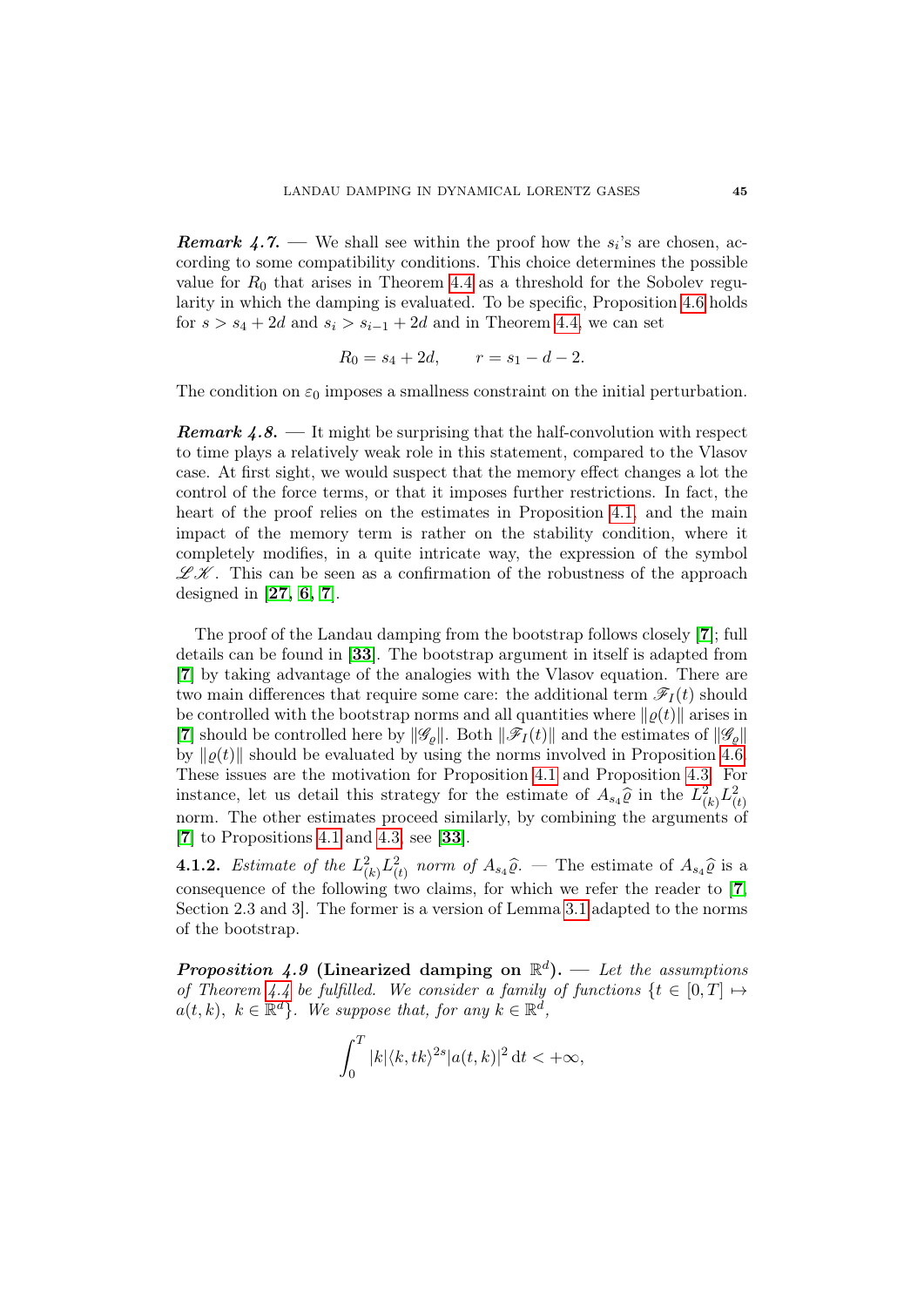holds. Then, we can find a constant  $C_{LD}$  (which does not depend on k and T) such that any solution  $(t, k) \mapsto \phi(t, k)$  of the system

$$
\phi(t,k) = a(t,k) + \int_0^t \mathcal{K}(t-\tau,k)\phi(\tau,k) d\tau
$$
  
=  $a(t,k) + \int_0^t |\hat{\sigma}_1(k)|^2 |k|^2(t-\tau)\widehat{\mathcal{M}}([t-\tau]k) \left(\int_0^{\tau} p_c(\tau-\sigma)\phi(\sigma,k) d\sigma\right) d\tau,$ 

on [0, T] satisfies the following estimate: for any  $k \in \mathbb{R}^d$ 

$$
\int_0^T |k| \langle k, tk \rangle^{2s} |\phi(t, k)|^2 dt \le C_{LD} \int_0^T |k| \langle k, tk \rangle^{2s} |a(t, k)|^2 dt.
$$

The second estimate is concerned with the time-response kernel

$$
\bar{K}(t, \tau, k, n) = \frac{|k|^{1/2} |n|^{1/2} |k(t - \tau)|}{\langle n \rangle^2} |\widehat{g}(t, k - n, tk - \tau n)|.
$$

which is a crucial quantity for the analysis of the echo phenomena. It leads to the constraint on  $s_1$  involved in Proposition [4.6.](#page-43-2) Technically, this statement is substantially different when  $\mathbb{X}^d = \mathbb{T}^d$  or when  $\mathbb{X}^d = \mathbb{R}^d$ . In the torus, the proof needs analytic regularity but is free of constraint on the space dimension d (see  $[6, \text{ Section 6}]$  $[6, \text{ Section 6}]$  $[6, \text{ Section 6}]$ ). For the free space problem, the argument relies on dispersion mechanisms of the transport operator which are strong enough only when  $d \geq 2$ ; in this situation it is thus possible to work in finite regularity.

<span id="page-45-0"></span>**Proposition 4.10.** — Let  $0 < T < \infty$ . Let  $s_1 > 2(d+1) + 1$ . The following two estimates hold

$$
\sup_{t\in[0,T]}\sup_{k\in\mathbb{R}^d}\int_0^t\int_{\mathbb{R}^d}\bar{K}(t,\tau,k,n)\,\mathrm{d} n\,\mathrm{d}\tau\lesssim \sup_{\tau\in[0,T]}\sup_{k,\xi\in\mathbb{R}^d}\langle k,\xi\rangle^{s_1}|\widehat{g}(\tau,k,\xi)|
$$

and

$$
\sup_{\tau \in [0,T]} \sup_{n \in \mathbb{R}^d} \int_{\tau}^T \int_{\mathbb{R}^d} \bar{K}(t,\tau,k,n) \, \mathrm{d}k \, \mathrm{d}t \lesssim \sup_{\tau \in [0,T]} \sup_{k,\xi \in \mathbb{R}^d} \langle k,\xi \rangle^{s_1} |\widehat{g}(\tau,k,\xi)| \, .
$$

**Remark 4.11.** — The factor  $1/\langle n \rangle^2$  in the kernel  $\bar{K}$  comes from the convo-lution kernel used in [[7](#page-69-1)]. Here, since  $\sigma_1$  is Schwartz class, this factor can be replaced by  $1/\langle n \rangle^m$  with  $m \in \mathbb{N}$  as large as we wish.

We follow closely the arguments of [[7](#page-69-1)], up to the perturbation due to  $\mathscr{F}_I$ and  $\mathscr{G}_q$ ; as pointed out above, these perturbations do not substantially modify the analysis, owing to Proposition [4.1](#page-37-3) and Proposition [4.3.](#page-40-0)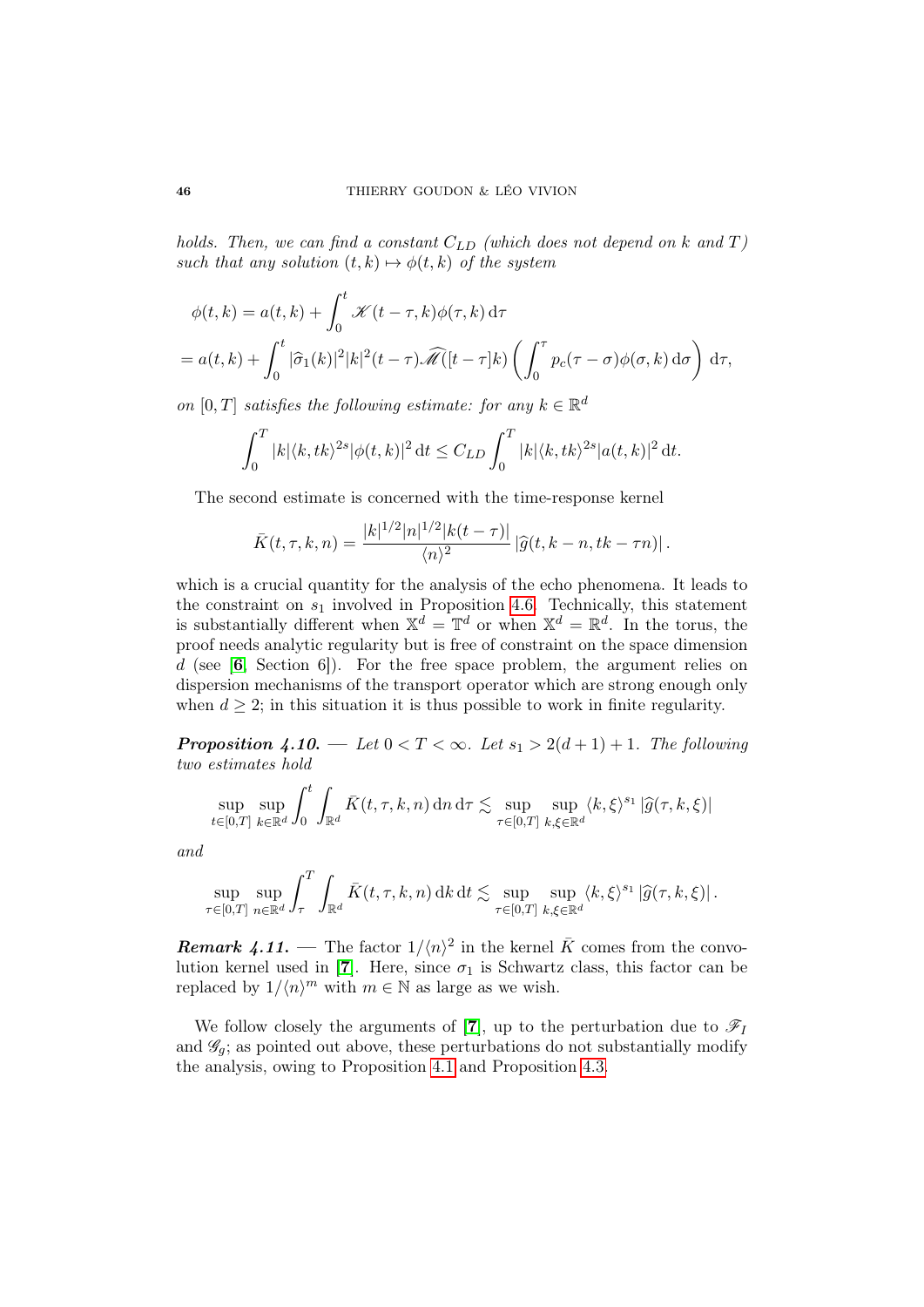We start from the expression of  $\hat{\varrho}(t, k)$  in [\(36\)](#page-42-2) and we apply Proposition [4.9](#page-44-0) in order to estimate the  $L^2_{(t)}$  norm of  $A_{s_i}\widehat{\varrho}$  (with  $i \in \{2, 4\}$ ). We get

<span id="page-46-0"></span>(40) 
$$
||A_{s_i}\widehat{\varrho}(\cdot,k)||_{L^2_{(t)}}^2 \lesssim \int_0^T |k| \langle k, tk \rangle^{2s_i} |\widehat{f}_0(k,tk)|^2 dt
$$
  
+ 
$$
\int_0^T \left| \int_0^t |k|^{1/2} \langle k, tk \rangle^{s_4} k \widehat{\sigma}_1(k) \widehat{\mathscr{F}}_I(\tau,k) \cdot [t-\tau] k \widehat{\mathscr{M}}([t-\tau]k) d\tau \right|^2 dt
$$
  
+ 
$$
\int_0^T \left| \int_0^t \int_{\mathbb{R}_n^d} |k|^{1/2} \langle k, tk \rangle^{s_4} n \widehat{\sigma}_1(n) \left( \widehat{\mathscr{F}}_I(\tau,n) - \widehat{\sigma}_1(n) \widehat{\mathscr{G}}_{\varrho}(\tau,n) \right) \right|
$$
  
 
$$
\cdot [t-\tau] k \widehat{g}(\tau,k-n,tk-\tau n) d\tau dn \Big|^2 dt.
$$

Integrating  $(40)$  with respect to k yields

$$
||A_{s_4}\hat{\varrho}||_{L^2_{(k)}L^2_{(t)}}^2 \lesssim \int_{\mathbb{R}^d} \int_0^T |k| \langle k, tk \rangle^{2s_4} \left| \hat{f}_0(k, tk) \right|^2 \, \mathrm{d}k \, \mathrm{d}t
$$
  
+ 
$$
\int_{\mathbb{R}^d} \int_0^t \left| \int_0^t |k|^{1/2} \langle k, tk \rangle^{s_4} k \hat{\sigma}_1(k) \widehat{\mathscr{F}}_I(\tau, k) \cdot (t - \tau) k \hat{f}^0([t - \tau]k) \, \mathrm{d}\tau \right|^2 \, \mathrm{d}k \, \mathrm{d}t
$$
  
+ 
$$
\int_{\mathbb{R}^d} \int_0^T \left| \int_0^t \int_{\mathbb{R}^d} |k|^{1/2} \langle k, tk \rangle^{s_4} n \hat{\sigma}_1(n) \left( \widehat{\mathscr{F}}_I(\tau, n) - \hat{\sigma}_1(n) \widehat{\mathscr{G}}_{\varrho}(\tau, n) \right) \right. \\ \cdot (t - \tau) k \hat{g}(\tau, k - n, tk - \tau n) \, \mathrm{d}\tau \, \mathrm{d}n \right|^2 \, \mathrm{d}k \, \mathrm{d}t.
$$

We denote the three terms in the right hand side as CT1, CT2 and NLT, respectively (for "constant term 1 and 2, nonlinear term"). In what follows, we are going to split the discussion according to the estimate  $NLT \lesssim NLTT +$ NLTR, where NLTT (for transport) and NLTR (for reaction) stand for the contributions that arise from the following decomposition

$$
\langle k, tk \rangle^{s_4} \lesssim \langle k - n, tk - \tau n \rangle^{s_4} + \langle n, \tau n \rangle^{s_4}.
$$

**4.1.2.1.** *Estimate on* CT1 and CT2.  $-$  Thanks to [[7](#page-69-1), Lemma 2.6] we have

$$
CT1 \lesssim \sum_{\substack{\alpha \in \mathbb{N}^d \\ |\alpha| \le P}} \| (x, v) \mapsto x^{\alpha} f_0(x, v) \|_{H_P^s}^2 \le \varepsilon^2.
$$

In Proposition [4.3,](#page-40-0) we already obtained CT2  $\lesssim \varepsilon^2$ .

4.1.2.2. Estimate on NLTT. — As said above, having Proposition [4.1](#page-37-3) at hand permits us to readily adapt the arguments of [[7](#page-69-1)]. The Cauchy-Schwarz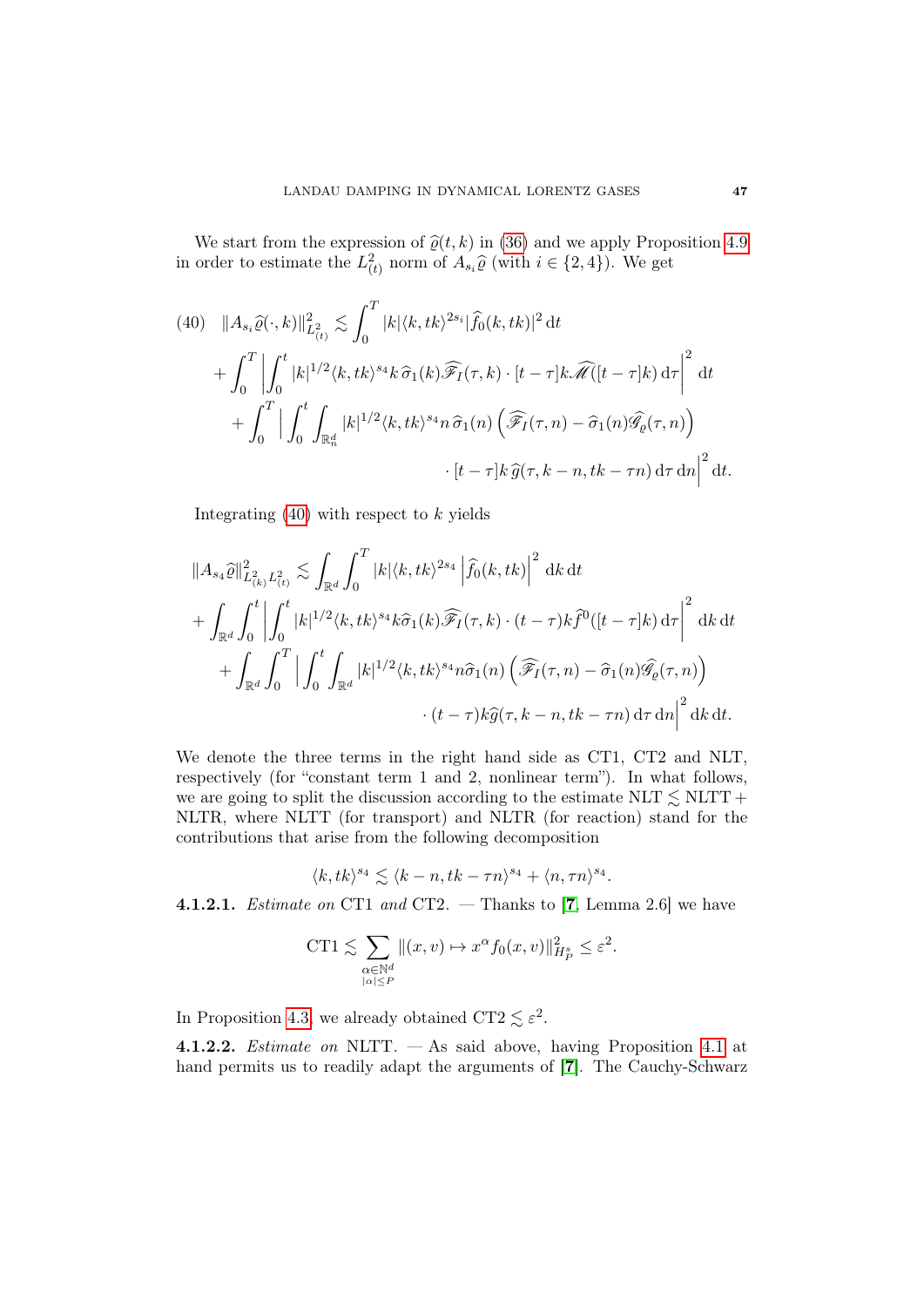inequality yields

$$
\begin{split} &\text{NLTT} \leq \int_{\mathbb{R}^d} \int_0^T \left( \int_0^t \int_{\mathbb{R}^d} \langle \tau \rangle^{5/2} |n| |\hat{\sigma}_1(n)| |\widehat{\mathscr{F}}_I(\tau,n) - \hat{\sigma}_1(n) \widehat{\mathscr{G}}_{\varrho}(\tau,n) | d\tau d\eta \right) \\ & \times \left( \int_0^t \int_{\mathbb{R}^d} \langle \tau \rangle^{-5/2} |n| |\hat{\sigma}_1(n)| |\widehat{\mathscr{F}}_I(\tau,n) - \hat{\sigma}_1(n) \widehat{\mathscr{G}}_{\varrho}(\tau,n) | k| \langle k-n, tk - \tau n \rangle^{2s_4} \\ & \times |(t-\tau)k|^2 |\widehat{g}(\tau,k-n, tk - \tau n)|^2 d\tau d\eta \right) dk dt. \end{split}
$$

Now, [\(32c\)](#page-38-2) and [\(38e\)](#page-43-3) ensure that

$$
\langle n, \tau n \rangle^{s_1} |\widehat{\sigma}_1(n)| |\widehat{\mathscr{F}_I}(\tau, n) - \widehat{\sigma}_1(n) \widehat{\mathscr{G}}_{\varrho}(\tau, n)| \lesssim (1 + K_5) \varepsilon.
$$

Since  $|n|\langle \tau \rangle \leq \langle n, \tau n \rangle$ , we get

$$
\int_0^t \int_{\mathbb{R}^d} \langle \tau \rangle^{5/2} |n| |\widehat{\sigma}_1(n)| |\widehat{\mathscr{F}}_I(\tau, n) - \widehat{\sigma}_1(n) \widehat{\mathscr{G}}_\varrho(\tau, n) | d\tau d\tau
$$
  

$$
\lesssim \left( \int_0^t \langle \tau \rangle^{5/2} \int_{\mathbb{R}_n^d} |n| \langle n, \tau n \rangle^{-s_1} dn d\tau \right) (1 + K_5) \varepsilon
$$
  

$$
\lesssim \left( \int_0^{+\infty} \langle \tau \rangle^{5/2 - d - 1} d\tau \right) (1 + K_5) \varepsilon \lesssim (1 + K_5) \varepsilon
$$

where the last estimate assumes the condition  $5/2-d-1 < -1$ , that is  $d > 5/2$ . This is one of the constraints on the space dimension  $d$  which imply that the analysis applies only when  $d \geq 3$ .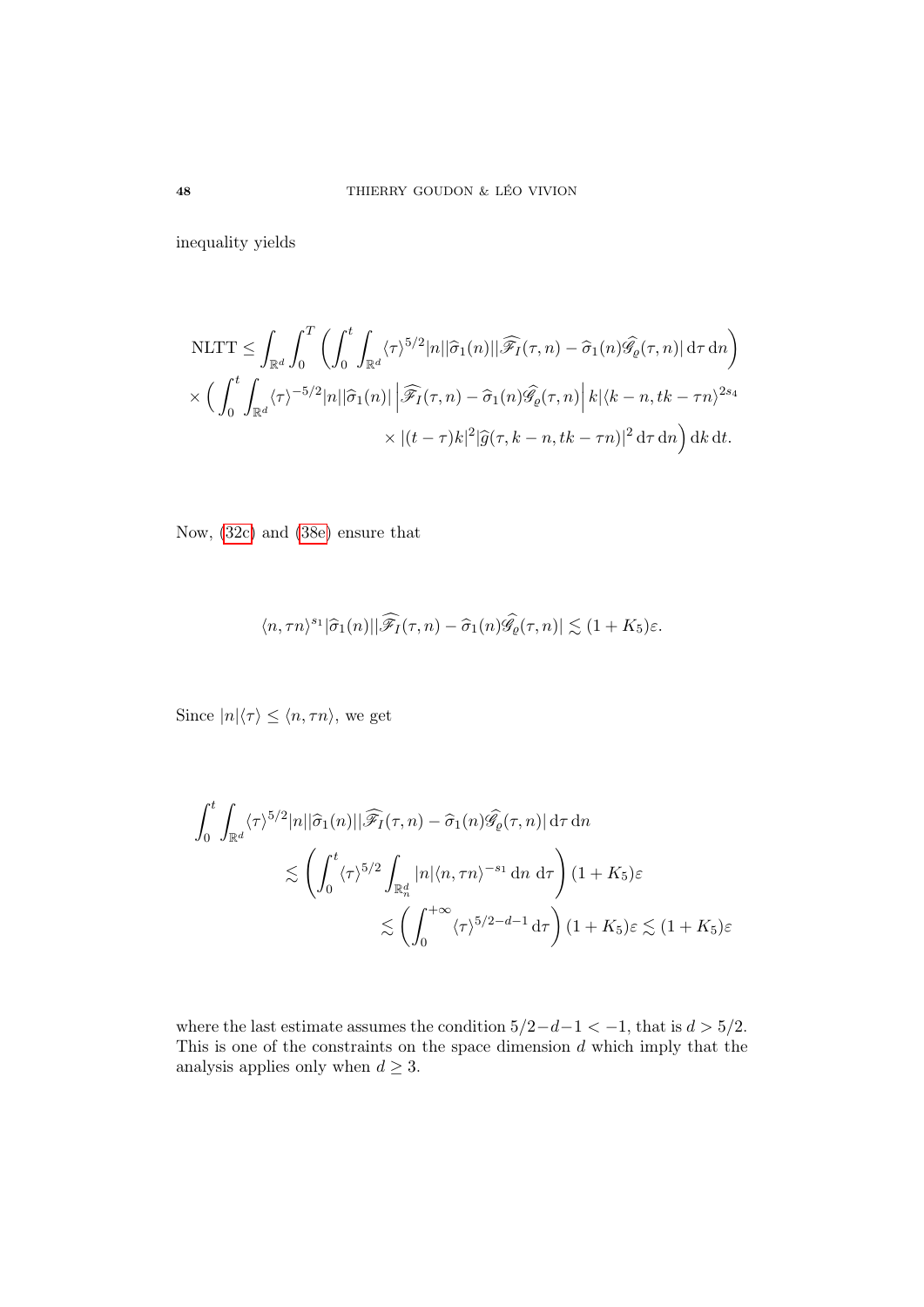Going back to NLTT we are led to (by using  $(|t-\tau)k| \leq \langle \tau(k-n), tk-\tau n \rangle$ ) NLTT  $\lesssim (1 + K_5)\varepsilon$  $\mathbb{R}^d$  $\int_0^T$ 0  $\int_0^t$  $\boldsymbol{0}$ Z  $\int_{\mathbb{R}^d} \langle \tau \rangle^{+5/2} |n| |\widehat{\sigma}_1(n)| \left| \widehat{\mathscr{F}_I}(\tau,n) - \widehat{\sigma}_1(n) \widehat{\mathscr{G}}_{\varrho}(\tau,n) \right|$  $(\sqrt{\tau})^{-5}|k|\langle k-n, tk-\tau n\rangle^{2s_4}\langle \tau(k-n), tk-\tau n\rangle^{2}|\widehat{g}(\tau, k-n, tk-\tau n)|^{2} d\tau d\eta$  dk dt

$$
\lesssim (1+K_5)\varepsilon \int_{\mathbb{R}^d} \int_0^T \langle \tau \rangle^{+5/2} |n| |\widehat{\sigma}_1(n)| \left| \widehat{\mathscr{F}}_I(\tau,n) - \widehat{\sigma}_1(n) \widehat{\mathscr{G}}_\varrho(\tau,n) \right|
$$
  
 
$$
\times \Big( \int_\tau^T \int_{\mathbb{R}^d} \langle \tau \rangle^{-5} |k| \langle k-n, tk - \tau n \rangle^{2s_4} \langle \tau(k-n), tk - \tau n \rangle^2
$$
  
 
$$
\times |\widehat{g}(\tau,k-n, tk - \tau n)|^2 dt dk \Big) dn d\tau
$$

$$
\lesssim (1+K_5)\varepsilon \left( \int_{\mathbb{R}^d} \int_0^T \langle \tau \rangle^{+5/2} |n| |\widehat{\sigma}_1(n)| \left| \widehat{\mathscr{F}}_I(\tau,n) - \widehat{\sigma}_1(n) \widehat{\mathscr{G}}_\varrho(\tau,n) \right| \, \mathrm{d}n \, \mathrm{d}\tau \right) \times \left( \sup_{0 \le \tau \le T} \sup_{n \in \mathbb{R}^d} \langle \tau \rangle^{-5} \int_{\mathbb{R}^d} \int_{-\infty}^{+\infty} \langle k-n, tk - \tau n \rangle^{2s_4} \langle \tau(k-n), tk - \tau n \rangle^2 \times |\widehat{g}(\tau, k-n, tk - \tau n)|^2 |k| \, \mathrm{d}t \, \mathrm{d}k \right)
$$

$$
\lesssim (1+K_5)^2 \varepsilon^2 \Biggl(\sup_{0\leq \tau\leq T} \sup_{n\in\mathbb{R}^d} \langle \tau \rangle^{-5} \int_{\mathbb{R}^d} |k| \int_{-\infty}^{+\infty} \left| \langle \tau(k-n), tk - \tau n \rangle \langle k-n, tk - \tau n \rangle^s \right| \times \widehat{g}(\tau, k-n, tk - \tau n) \Big|^2 dt \, dk \Biggr).
$$

With two changes of variables and by applying [[7](#page-69-1), Lemma 2.8], we obtain

$$
\int_{\mathbb{R}^d} |k| \int_{-\infty}^{+\infty} |\langle \tau(k-n), tk - \tau n \rangle \langle k-n, tk - \tau n \rangle^{s_4} \hat{g}(\tau, k-n, tk - \tau n)|^2 \, \mathrm{d}t \, \mathrm{d}k
$$
\n
$$
= \int_{\mathbb{R}^d} \int_{-\infty}^{+\infty} \left| \langle \tau(k-n), t \frac{k}{|k|} - \tau n \rangle \langle k-n, t \frac{k}{|k|} - \tau n \rangle^{s_4} \hat{g}(\tau, k-n, tk - \tau n) \right|^2 \, \mathrm{d}t \, \mathrm{d}k
$$
\n
$$
\leq \sup_{\omega \in \mathbb{S}^{d-1}} \sup_{x \in \mathbb{R}^d} \int_{\mathbb{R}^d} \int_{-\infty}^{+\infty} |\langle \tau(k-n), tw + x \rangle \langle k-n, tw + x \rangle^{s_4} \hat{g}(\tau, k-n, tw + x)|^2 \, \mathrm{d}t \, \mathrm{d}k
$$
\n
$$
\leq \sup_{\omega \in \mathbb{S}^{d-1}} \sup_{x \in \mathbb{R}^d} \int_{\mathbb{R}^d} \int_{-\infty}^{+\infty} |\langle \tau k, tw + x \rangle \langle k, tw + x \rangle^{s_4} \hat{g}(\tau, k-n, tw + x)|^2 \, \mathrm{d}t \, \mathrm{d}k
$$
\n
$$
\leq ||\langle \tau \nabla_x, \nabla_v \rangle g(\tau)||_{H_P^{s_4}}^{2s_4}.
$$
\nFinally, combining this with (38a) we obtain

Finally, combining this with [\(38a\)](#page-43-4) we obtain

$$
NLTT \lesssim (1 + K_5)^2 K_1 \varepsilon^4.
$$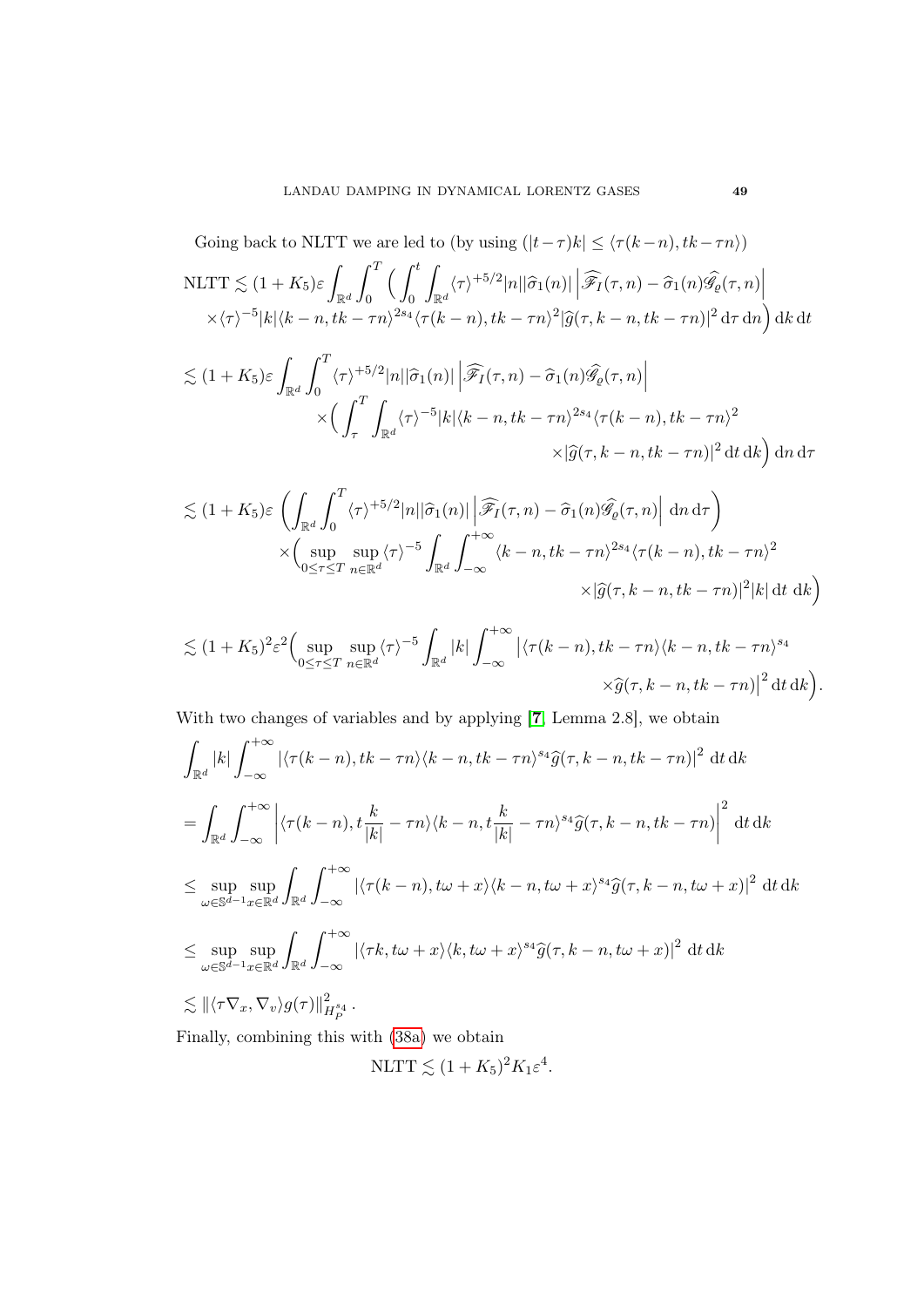**4.1.2.3.** *Estimate on* NLTR. — We make the time-response kernel  $\bar{K}$  appear:

$$
\text{NLTR} = \int_{\mathbb{R}^d} \int_0^T \left( \int_0^t \int_{\mathbb{R}^d} \bar{K}(t, \tau, k, n) \langle n, \tau n \rangle^{s_4} |n|^{1/2} \langle n \rangle^2 | \hat{\sigma}_1(n) | \times \left| \widehat{\mathcal{F}}_I(\tau, n) - \hat{\sigma}_1(n) \widehat{\mathcal{G}}_{\varrho}(\tau, n) \right| \, \mathrm{d}\tau \, \mathrm{d}n \right)^2 \, \mathrm{d}k \, \mathrm{d}t.
$$

Then, Cauchy-Schwarz' inequality and Fubini's theorem allow us to obtain

$$
\text{NLTR} \lesssim \int_{\mathbb{R}^d} \int_0^T \left( \int_0^t \int_{\mathbb{R}^d} \bar{K}(t, \tau, k, n) \, \mathrm{d}\tau \, \mathrm{d}n \right) \left( \int_0^t \int_{\mathbb{R}^d} \bar{K}(t, \tau, k, n) \, \mathrm{d}\tau \, \mathrm{d}n \right) \times \langle n, \tau n \rangle^{2s_4} |n| \langle n \rangle^4 |\hat{\sigma}_1(n)|^2 \left| \widehat{\mathcal{F}_I}(\tau, n) - \hat{\sigma}_1(n) \widehat{\mathcal{G}_\varrho}(\tau, n) \right|^2 \, \mathrm{d}\tau \, \mathrm{d}n \right) \, \mathrm{d}k \, \mathrm{d}t
$$

$$
\lesssim \left(\sup_{t\in[0,T]} \sup_{k\in\mathbb{R}^d} \int_0^t \int_{\mathbb{R}^d} \bar{K}(t,\tau,k,n) d\tau dr\right) \int_0^T \int_{\mathbb{R}^d} \left(\int_\tau^T \int_{\mathbb{R}^d} \bar{K}(t,\tau,k,n) dt dk\right) \times \langle n, \tau n \rangle^{2s_4} |n|\langle n \rangle^4 |\hat{\sigma}_1(n)|^2 \left| \widehat{\mathscr{F}_I}(\tau,n) - \hat{\sigma}_1(n) \widehat{\mathscr{G}_\varrho}(\tau,n) \right|^2 d\tau dr
$$

$$
\lesssim \left(\sup_{t\in[0,T]} \sup_{k\in\mathbb{R}^d} \int_0^t \int_{\mathbb{R}^d} \bar{K}(t,\tau,k,n) d\tau d\eta \right) \left(\sup_{\tau\in[0,T]} \sup_{n\in\mathbb{R}^d} \int_{\tau}^T \int_{\mathbb{R}^d} \bar{K}(t,\tau,k,n) dt dk \right) \times \int_0^T \int_{\mathbb{R}^d} \langle n, \tau n \rangle^{2s_4} |n| \langle n \rangle^4 |\hat{\sigma}_1(n)|^2 \left| \widehat{\mathscr{F}_I}(\tau,n) - \hat{\sigma}_1(n) \widehat{\mathscr{G}_\varrho}(\tau,n) \right|^2 d\tau d\eta.
$$

By using [\(32a\)](#page-38-0) and [\(38b\)](#page-43-5), we obtain

$$
\int_0^T \int_{\mathbb{R}^d} \langle n, \tau n \rangle^{2s_4} |n| \langle n \rangle^4 |\hat{\sigma}_1(n)|^2 \left| \widehat{\mathscr{F}_I}(\tau, n) - \hat{\sigma}_1(n) \widehat{\mathscr{G}_\varrho}(\tau, n) \right|^2 d\tau d\tau \le (1 + K_2) \varepsilon^2.
$$

Gathering this with Lemma [4.10](#page-45-0) and [\(38e\)](#page-43-3), we are led to

$$
NLTR \lesssim (1 + K_2) K_5^2 \varepsilon^4.
$$

4.1.2.4. Recap. — We have shown that, if g is a solution of  $(10a)$ – $(10b)$ satisfying  $(38a)$ – $(38e)$  on  $[0, T]$ , then

$$
||A_{s_4}\widehat{\varrho}||_{L^2_{(k)}L^2_{(t)}}^2 \lesssim (1 + (1 + K_5)^2 K_1 \varepsilon^2 + (1 + K_2) K_5^2 \varepsilon^2) \varepsilon^2.
$$

Let us denote  $C_1$  the constant hidden in the symbol  $\lesssim$  of this estimate. Choosing  $K_2 \geq C_1$  and  $\varepsilon \ll 1$  so that

$$
(1 + K_5)^2 K_1 \varepsilon^2 + (1 + K_2) K_5^2 \varepsilon^2 \le 1
$$

allows us to conclude that [\(39b\)](#page-43-6) holds.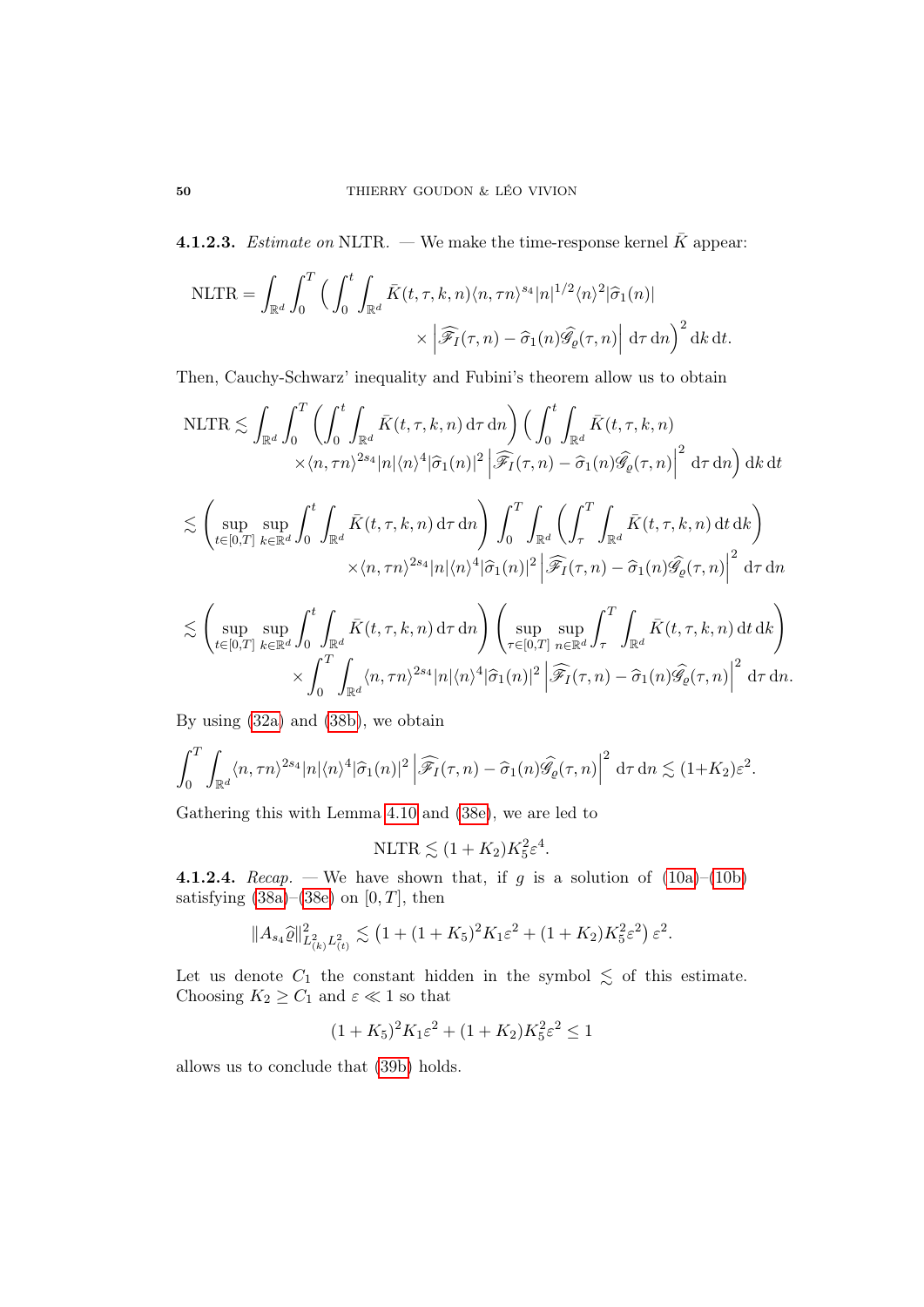4.2. Periodic framework. — The dispersive effect which has been used for proving the Landau damping on  $\mathbb{R}^d$  does not exist on the torus. For this reason, in order to control the echoes, we shall work in the analytic framework, following [[6](#page-69-2)]. For the Vlasov-Poisson problem, the analysis of [[4](#page-69-3)] is a hint that this regularity could be necessary. As a counterpart of this regularity, there is no restriction on the space dimension d.

The proof still relies on a bootstrap argument, see [[6](#page-69-2)]. There are two main arguments, like on  $\mathbb{R}^d$ : firstly, the force term  $\nabla \sigma_1 \star (\mathscr{F}_I(t) - \sigma_1 \star \mathscr{G}_{\varrho}(t))$  can be controlled, in suitable norms, by the macroscopic density  $\rho(t)$ , and, secondly, the contribution associated to the initial data  $\int_0^t \nabla \sigma_1 \star \mathscr{F}_I(\tau, x+\tau v) \cdot \nabla_v \mathscr{M}(v) d\tau$ does not perturb too much the bootstrap property (here, we refer the reader to the remarks made when analyzing the whole space problem).

We shall work with the Gevrey spaces  $\mathcal{F}^{\lambda,\sigma;s}$  and  $\mathcal{G}^{\lambda,\sigma;s}_{P}$  $\sum_{P}^{\Lambda, \sigma; s}$ , which involve three parameters to control the decay of the Fourier variables associated to the position/velocity pair, see Appendix [A.](#page-65-0) Here and below, we assume that

$$
\sigma > d/2, \qquad P > d/2, \qquad 0 < s \le 1.
$$

For the parameter  $\lambda$ , it will be considered as a function of the time variable  $\lambda : t \mapsto \lambda(t) \in (0, \infty)$ , continuous and decreasing.

In contrast to what we did for the problem on  $\mathbb{R}^d$ , we do not express general conditions on  $\mathscr{F}_I$  and  $p_c$ . Instead, we shall use the same assumptions as in the case of the linearized Landau damping. For the sake of convenience, let us recall them here.

<span id="page-50-0"></span> $(K1): n \geq 3$  is odd,

<span id="page-50-1"></span> $(K2): \sigma_2 \in C_c^0(\mathbb{R}^n)$  with  $\text{supp}(\sigma_2) \subset B(0, R_2)$ .

<span id="page-50-2"></span> $(K3): \text{ supp}(\psi_i) \subset \mathbb{T}^d \times B(0, R_I), i = 1, 2 \text{ and}$ 

$$
\mathscr{E}_I = \iint_{\mathbb{T}^d \times \mathbb{R}^n} \left( |\psi_1(x, z)|^2 + c^2 |\nabla_z \psi_0(x, z)| \right) dx dz < +\infty.
$$

<span id="page-50-3"></span> $(K4) : \sigma_1 : \mathbb{T}^d \to \mathbb{R}_+$  is radially symmetry and analytic; in particular there exist  $C_1, \lambda_1 > 0$  such that  $|\hat{\sigma}_1(k)| \leq C_1 \exp(-\lambda_1|k|)$  holds for any  $k \in \mathbb{Z}^d$ .

Note theat assumption [\(K5\)](#page-32-3) on  $\mathscr{M}$  and  $f_0$  will be replaced by  $\mathscr{M}, f_0 \in \mathcal{G}_P^{\lambda_0,0;s}$ . As a consequence of  $(K1)$  and  $(K2)$  the kernel  $p_c$  has a compact support:

supp $(p_c) \subset [0, 2R_2/c]$ , see Lemma [2.2.](#page-11-0) By virtue of  $(K2)$  and  $(K3)$ ,  $\mathscr{F}_I$  is compactly supported too:  $\text{supp}(\mathscr{F}_I) \subset [0,(R_I + R_2)/c]$ , as pointed out in the proof of Lemme [3.9.](#page-33-0) In what follows, the following parameters will play an important role

$$
2R_2/c
$$
,  $S_0 = (R_I + R_2)/c$ .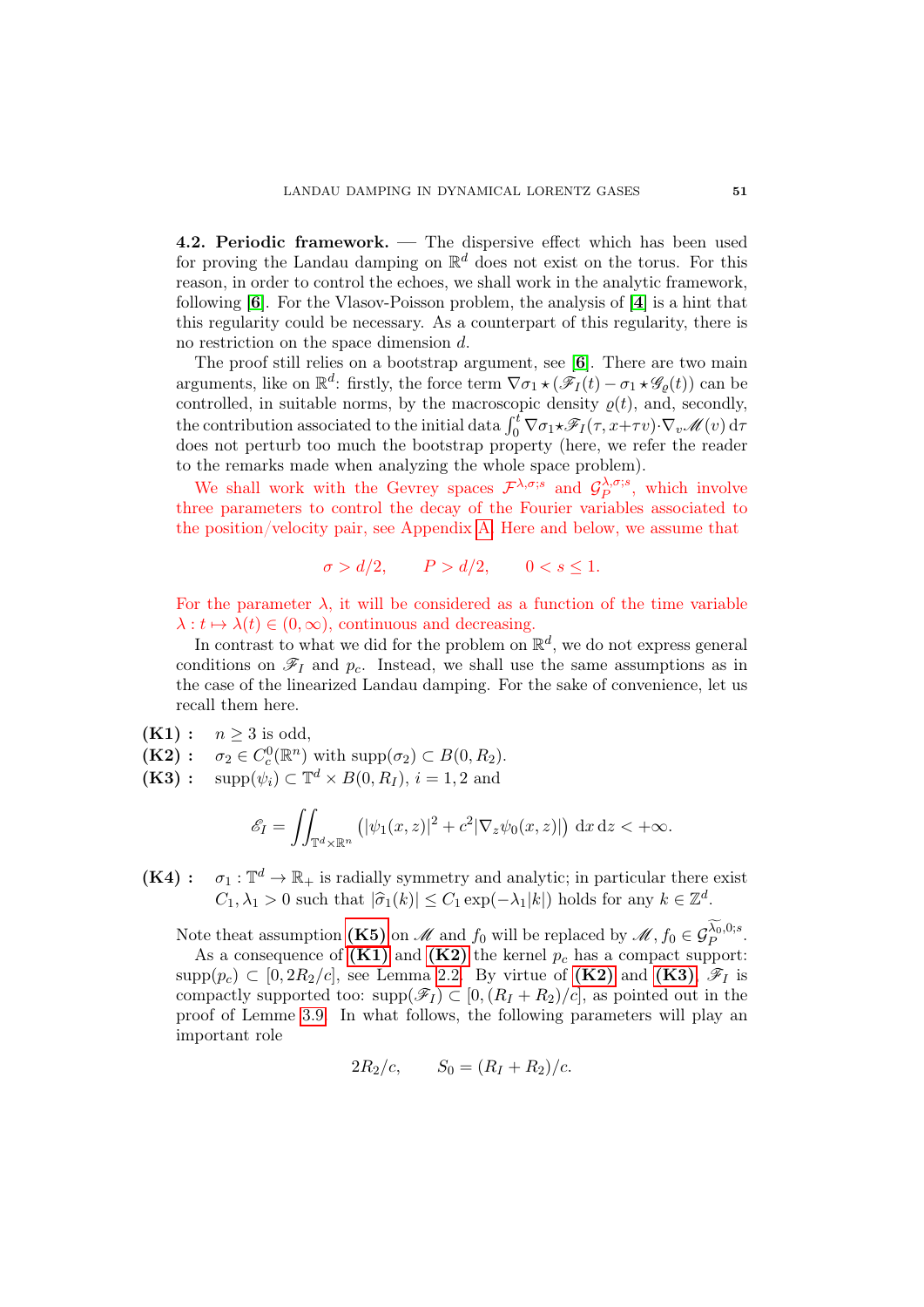4.2.1. Preparation of the bootstrap argument. — The following statement, analog for the torus of Proposition [4.1,](#page-37-3) is a crucial ingredient to justify the bootstrap property.

<span id="page-51-1"></span>**Proposition 4.12.** — Let  $(K1)-(K4)$  $(K1)-(K4)$  $(K1)-(K4)$  be fulfilled. Let  $t \mapsto \lambda(t) > 0$  be a continuous and decreasing function. For any  $\sigma \geq 0$  and  $0 < s \leq 1$ , we get

(41) 
$$
\|\nabla \sigma_1 \star (\mathscr{F}_I(t) - \sigma_1 \star \mathscr{G}_{\varrho}(t))\|_{\mathcal{F}^{\lambda(t), \sigma; s}}^2 \leq \mathscr{E}_I \mathbf{1}_{0 \leq t \leq S_0} + \int_0^t |p_c(t - \tau)| ||\varrho(\tau)||^2_{\mathcal{F}^{\lambda(\tau), \sigma; s}} d\tau,
$$

Consequently, the following estimates hold

(42a) 
$$
\|\nabla \sigma_1 \star (\mathscr{F}_I(t) - \sigma_1 \star \mathscr{G}_{\varrho}(t))\|_{\mathcal{F}^{\lambda(t), \sigma; s}}^2 \lesssim \mathscr{E}_I + \int_0^t \|\varrho(\tau)\|_{\mathcal{F}^{\lambda(\tau), \sigma; s}}^2 d\tau,
$$

(42b)

$$
\sup_{\tau \in [0,t]} \|\nabla \sigma_1 \star (\mathscr{F}_I(\tau) - \sigma_1 \star \mathscr{G}_{\varrho}(\tau))\|_{\mathcal{F}^{\lambda(\tau), \sigma; s}}^2 \lesssim \mathscr{E}_I + \sup_{\tau \in [0,t]} \|\varrho(\tau)\|_{\mathcal{F}^{\lambda(\tau), \sigma; s}}^2,
$$

(42c)

$$
\int_0^t \|\nabla \sigma_1 \star (\mathscr{F}_I(\tau)-\sigma_1 \star \mathscr{G}_{\varrho}(\tau))\|_{\mathcal{F}^{\lambda(\tau),\sigma;s}}^2 d\tau \lesssim \mathscr{E}_I + \int_0^t \|\varrho(\tau)\|_{\mathcal{F}^{\lambda(\tau),\sigma;s}}^2 d\tau.
$$

**Remark 4.13.** — The following observations will be useful:

- i) In the specific case  $s = 1$  we shall need a further assumption on  $\lambda(0)$ : for this situation, we assume  $\lambda(0) < C(\lambda_1, 2R_2/c, S_0)$  $\min(\lambda_1/\langle S_0\rangle, 2\lambda_1/\langle 2R_2/c\rangle).$
- ii) In contrast to the analysis of the Vlasov-Poisson problem, a control of  $\int ||\varrho|| d\tau$  ensures a pointwise control of the force term. This fact, which can be seen as a kind of regularizing effect of the half-time-convolution, simplifies the proof of the bootstrap property.
- iii) Like for the whole space problem, the exponential decay of  $\hat{\sigma}_1(k)$  can be used to absorb any polynomial with respect to  $k$  that arises in the estimates, see Remark [4.2.](#page-38-3)

*Proof.* — We estimate separately the contributions from  $\mathscr{F}_I$  and  $\mathscr{G}_{\rho}$ :

$$
\|\nabla \sigma_1 \star (\mathscr{F}_I(t)-\sigma_1 \star \mathscr{G}_{\varrho}(t))\|^2_{\mathcal{F}^{\lambda(t),\sigma;s}} \lesssim \|\nabla \sigma_1 \star \mathscr{F}_I(t)\|^2_{\mathcal{F}^{\lambda(t),\sigma;s}} + \|\nabla \Sigma \star \mathscr{G}_{\varrho}(t)\|^2_{\mathcal{F}^{\lambda(t),\sigma;s}}.
$$

For the former, we use  $\text{supp}(\mathscr{F}_I) \subset [0, S_0] \times \mathbb{T}^d$  and the estimate (see the proof of Lemma [3.9\)](#page-33-0)

<span id="page-51-0"></span>(43) 
$$
|k| |\widehat{\sigma}_1(k)| |\widehat{\mathscr{F}_I}(t,k)| \leq C_1 |k| e^{-\lambda_1 |k|} ||\sigma_2||_{L^{2n/(n+2)}} \sqrt{\mathscr{E}_I} \mathbf{1}_{0 \leq t \leq S_0}.
$$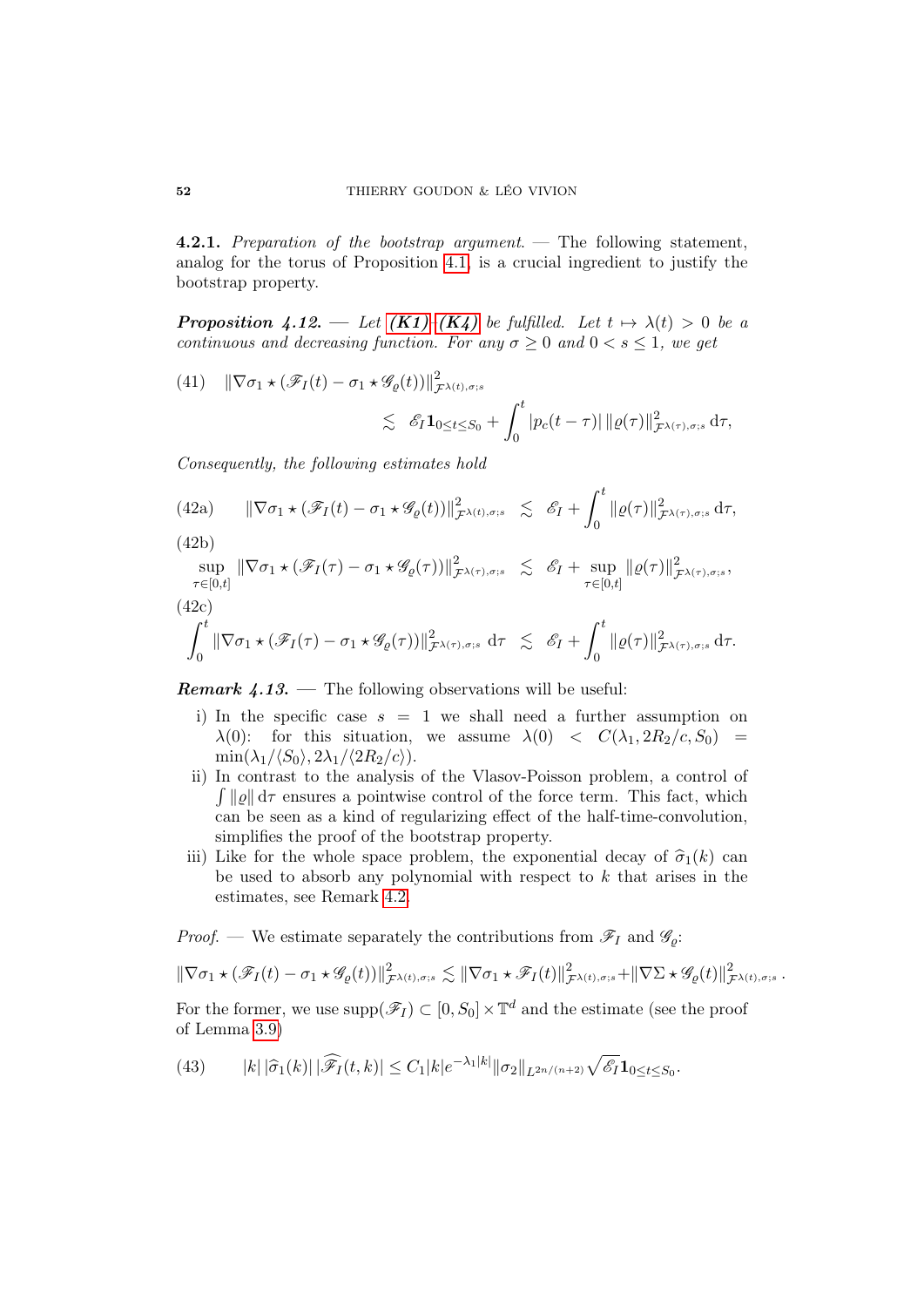We obtain

$$
\begin{split} \|\nabla\sigma_1\star\mathscr{F}_I(t)\|^2_{\mathcal{F}^{\lambda(t),\sigma;s}} &\lesssim \left(\sum_{k\in\mathbb{Z}^d}\langle k, tk\rangle^{2\sigma}e^{2\lambda(t)\langle k, tk\rangle^s} |k|^2e^{-2\lambda_1|k|^2}\right)\mathscr{E}_I\mathbf{1}_{0\leq t\leq S_0}\\ &\lesssim \left(\sum_{k\in\mathbb{Z}^d}\langle k\rangle^{2\sigma}\langle S_0\rangle^{2\sigma}e^{2\lambda(0)\langle k\rangle^s\langle S_0\rangle^s} |k|^2e^{-2\lambda_1|k|^2}\right)\mathscr{E}_I\mathbf{1}_{0\leq t\leq S_0}. \end{split}
$$

When  $0 < s < 1$  the sum is finite; when  $s = 1$  we should impose the additional condition  $\lambda_1 > \lambda(0)\langle S_0 \rangle$ .

For the latter, we apply the Cauchy-Schwarz inequality, so that

$$
\|\nabla\Sigma \star \mathscr{G}_{\varrho}(t)\|_{\mathcal{F}^{\lambda(t),\sigma;s}}^{2} = \sum_{k \in \mathbb{Z}^{d}} \langle k, tk \rangle^{2\sigma} e^{2\lambda(t)\langle k, tk \rangle^{s}} |k|^{2} |\hat{\sigma}_{1}(k)|^{4} \left| \int_{0}^{t} p_{c}(t-\tau) \hat{\varrho}(\tau,k) d\tau \right|^{2}
$$
  

$$
\leq \|p_{c}\|_{L^{1}} \int_{0}^{t} |p_{c}(t-\tau)| \left( \sum_{k \in \mathbb{Z}^{d}} \langle k, tk \rangle^{2\sigma} e^{2\lambda(t)\langle k, tk \rangle^{s}} |k|^{2} |\hat{\sigma}_{1}(k)|^{4} |\hat{\varrho}(\tau,k)|^{2} \right) d\tau
$$
  

$$
= \|p_{c}\|_{L^{1}} \int_{0}^{t} |p_{c}(t-\tau)| \left( \sum_{k \in \mathbb{Z}^{d}} I_{k}(t,\tau) \langle k, \tau k \rangle^{2\sigma} e^{2\lambda(t)\langle k, \tau k \rangle^{s}} |\hat{\varrho}(\tau,k)|^{2} \right) d\tau.
$$

It follows that

$$
I_k(t,\tau) = |k|^2 |\hat{\sigma}_1(k)|^4 \frac{\langle k, tk \rangle^{2\sigma}}{\langle k, \tau k \rangle^{2\sigma}} e^{2(\lambda(t) - \lambda(\tau)\langle k, tk \rangle^s} e^{\lambda(\tau)(\langle k, tk \rangle^s - \langle k, \tau k \rangle^s)}.
$$

Therefore if  $I_k(t, \tau)$  is bounded uniformly with respect to k, t and  $\tau$ , then we get

$$
\|\nabla \Sigma \star \mathscr{G}_{\varrho}(t)\|_{\mathcal{F}^{\lambda(t),\sigma;s}}^2 \lesssim \int_0^t |p_c(t-\tau)| \, \|\varrho(\tau)\|_{\mathcal{F}^{\lambda(\tau),\sigma;s}}^2 \, \mathrm{d}\tau.
$$

We are left with the task of justify a uniform bound on  $I_k(t, \tau)$ . To this end, we remember that  $p_c$  has a compact support: we can restrict the time integration to  $0 \leq t - \tau \leq 2R_2/c$ . For  $t \geq \tau$ , a simple analysis of function shows that

$$
\sup_{k\in\mathbb{Z}^d}\frac{\langle k, tk\rangle^{2\sigma}}{\langle k, \tau k\rangle^{2\sigma}}\leq \frac{\langle t\rangle^{2\sigma}}{\langle \tau\rangle^{2\sigma}}\leq \langle t-\tau\rangle^{2\sigma}\leq \langle 2R_2/c\rangle^{2\sigma}.
$$

Since  $t \mapsto \lambda(t)$  is decreasing, we have  $\exp(2(\lambda(t) - \lambda(\tau))\langle k, tk \rangle^s) \leq 1$ . Finally, with  $0 < s \leq 1$ , we have (see [[6](#page-69-2), Lemma 3.2])

$$
|\langle x \rangle^s - \langle y \rangle^s| \le \langle x - y \rangle^s,
$$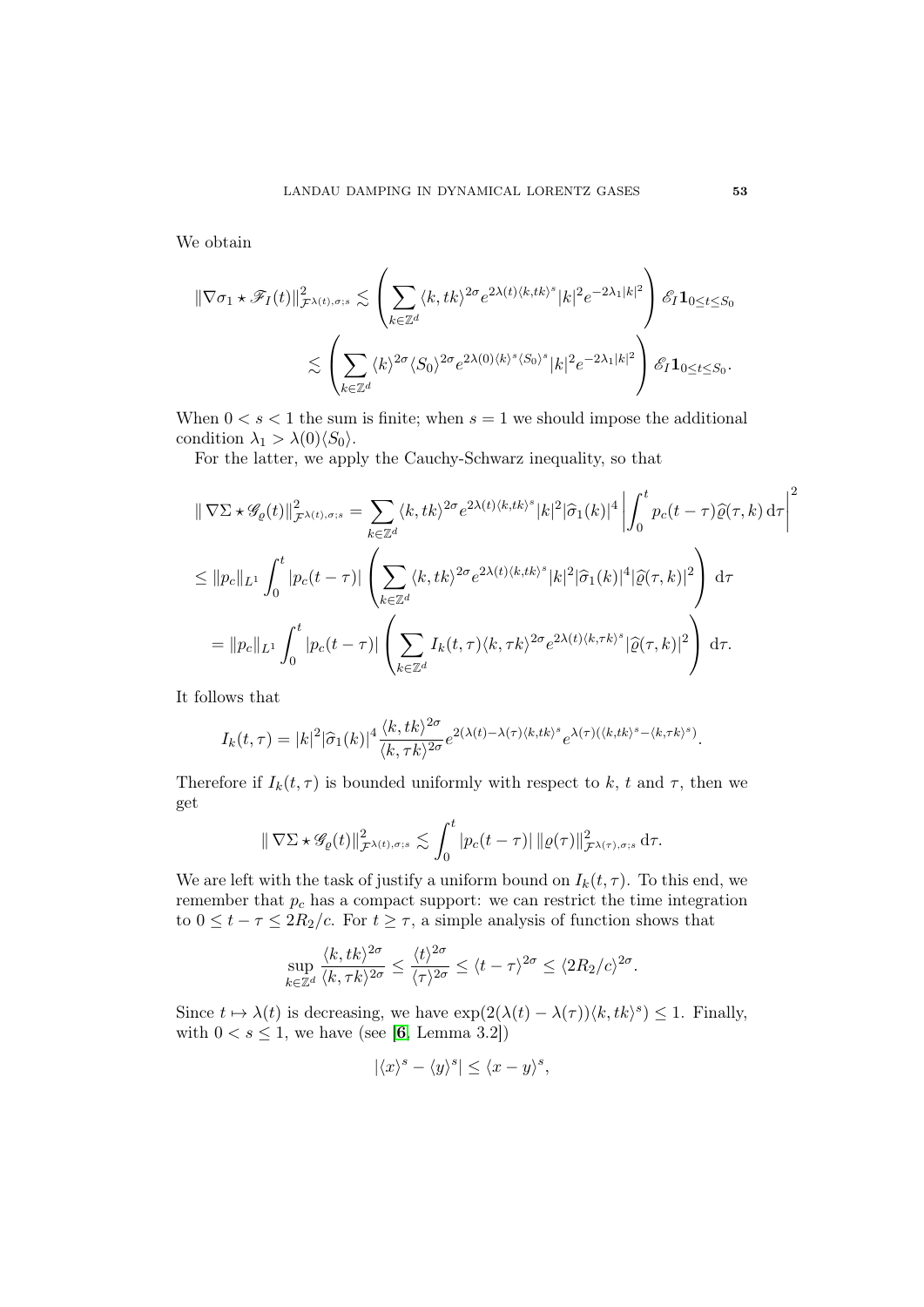so that  $\langle k, tk \rangle^s - \langle k, \tau k \rangle^s \le \langle (t-\tau)k \rangle^s \le \langle \frac{2R_2}{c} k \rangle^s$  and  $\exp(2\lambda(\tau) \left( \langle k, tk \rangle^s - \langle k, \tau k \rangle^s \right)) \le$  $\exp(2\lambda(0)\langle \frac{2R_2}{c} \rangle^s \langle k \rangle^s)$ . We conclude with

$$
I_k(t,\tau) \le C_1^4 |k|^2 e^{-4\lambda_1 |k|} \langle 2R_2/c \rangle^{2\sigma} e^{2\lambda(0)\langle \frac{2R_2}{c} \rangle^s \langle k \rangle^s},
$$

when  $0 < s < 1$ , while for  $s = 1$  we further assume  $4\lambda_1 > 2\lambda(0)\langle 2R_2/c \rangle$ .  $\Box$ 

We turn to the estimate of the force term  $\int_0^t \nabla \sigma_1 \star \mathscr{F}_I(\tau, x + \tau v) \cdot \nabla_v \mathscr{M}(v) d\tau$ by means of the norms involved in the bootstrap.

**Proposition 4.14.** — Let  $(K1)-(K4)$  $(K1)-(K4)$  $(K1)-(K4)$ . Assume that  $\mathscr{M} \in \mathcal{G}_P^{\lambda_0,0;s}$  for some integer  $P > d/2$ . Let  $t \mapsto \lambda(t) > 0$  be continuous, decreasing, and such that  $\lambda(0) < \widetilde{\lambda_0}$ . Then for any  $\sigma \geq 0$  and  $0 < s \leq 1$ , we have

(44) 
$$
\int_0^T \left\| \int_0^t \nabla \sigma_1 \star \mathscr{F}_I(\tau, x + \tau v) \cdot \nabla_v \mathscr{M}(v) d\tau \right\|_{\mathcal{F}^{\lambda(t), \sigma; s}}^2 dt \lesssim \mathscr{E}_I.
$$

**Remark 4.15.** — Again, when  $s = 1$  a constraint on  $\lambda(0)$  such as  $\lambda(0)$  <  $C'(\lambda_1, S_0) = \lambda_1/\langle S_0 \rangle$  should be imposed.

Proof. — We start with

$$
\int_0^T \left\| \int_0^t \nabla \sigma_1 \star \mathscr{F}_I(\tau, x + \tau v) \cdot \nabla_v \mathscr{M}(v) d\tau \right\|_{\mathcal{F}^{\lambda(t), \sigma; s}}^2 dt
$$
  
\n
$$
\leq \int_0^T \sum_{k \in \mathbb{Z}^d \setminus \{0\}} \left( \int_0^t \langle k, tk \rangle^{\sigma} e^{\lambda(t) \langle k, tk \rangle^s} |k| |\hat{\sigma}_1(k)| \left| \widehat{\mathscr{F}}_I(\tau, k) \right|
$$
  
\n
$$
\times \left| (t - \tau) k \right| \left| \widehat{\mathscr{M}}((t - \tau]) k) \right| d\tau \right)^2 dt,
$$

and we define  $I(t, k)$  as follow

$$
I(t,k) = \int_0^t \langle k, tk \rangle^{\sigma} e^{\lambda(t) \langle k, tk \rangle^s} |k| |\hat{\sigma}_1(k)| \left| \widehat{\mathscr{F}_I}(\tau, k) \right| |(t-\tau)k| \left| \widehat{\mathscr{M}}(t-\tau] \right) k \rangle \right| d\tau.
$$

For any  $k \neq 0$ , we have  $\langle t \rangle \leq \langle k, tk \rangle$ , and since  $\lambda$  is decreasing, we obtain

$$
I(t,k) \leq \langle t \rangle^{-1} \int_0^t \langle k, \tau k \rangle^{\sigma+1} e^{\lambda(\tau)\langle k, \tau k \rangle^s} |k| |\hat{\sigma}_1(k)| \left| \widehat{\mathscr{F}_I}(\tau, k) \right|
$$

$$
\times \langle [t - \tau] k \rangle^{\sigma+1} e^{\lambda(\tau)\langle [t - \tau] k \rangle^s} |t - \tau| |k| \left| \widehat{\mathscr{M}}([t - \tau] k) \right| d\tau.
$$

Since  $\|\xi \mapsto \exp(\widetilde{\lambda_0} \langle \xi \rangle^s) \widehat{\mathscr{M}}(\xi)\|_{H^P} \lesssim \|\mathscr{M}\|_{\mathcal{G}_P^{\widetilde{\lambda_0},0;s}}$ and  $P > d/2$ , the Sobolev embedding  $H^P \hookrightarrow C^0$  ensures that

$$
|\widehat{\mathscr{M}}(\xi)| \lesssim e^{-\widetilde{\lambda_0}\langle \xi \rangle^s}.
$$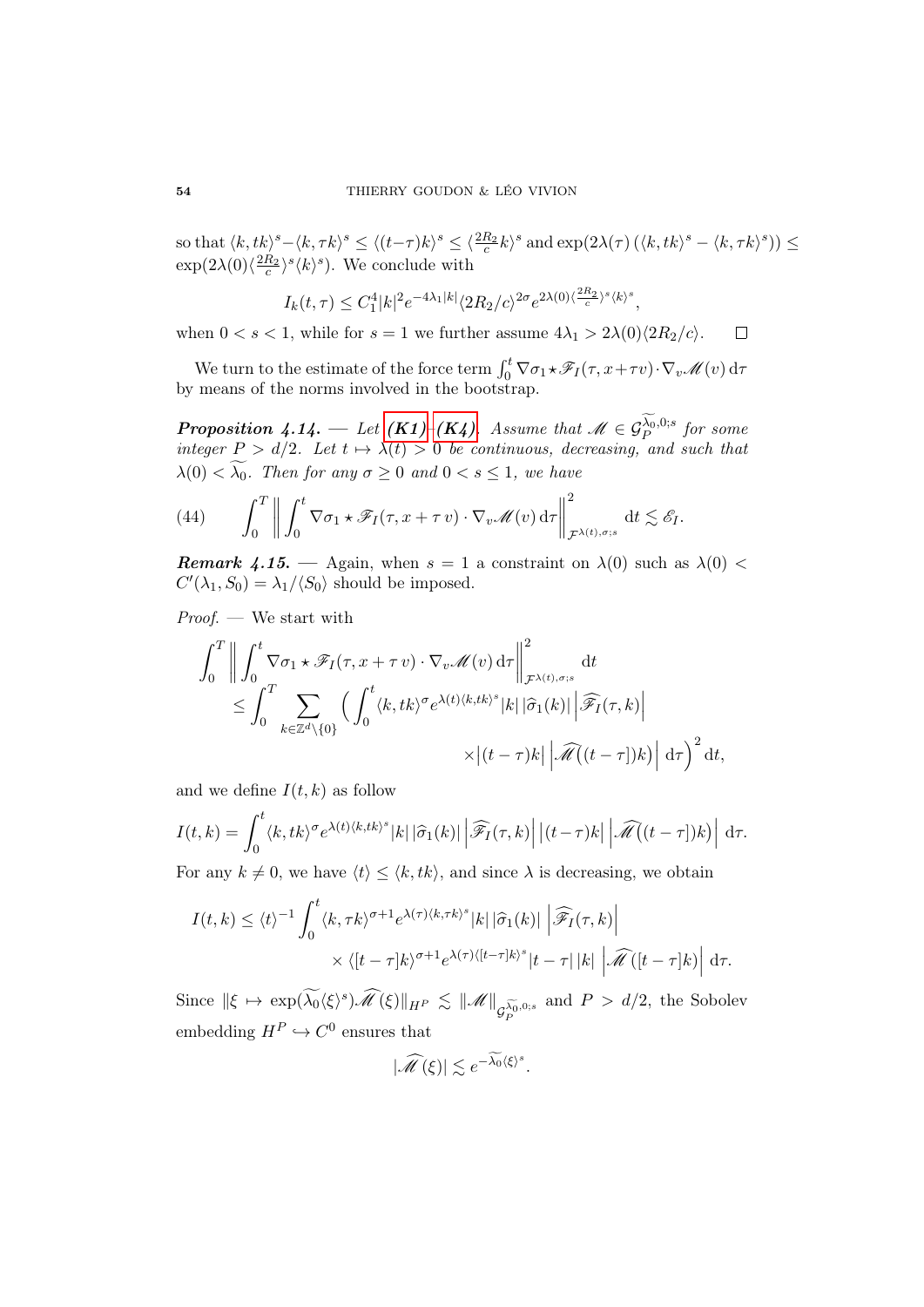Then, by using [\(43\)](#page-51-0), we arrive at

$$
I(t,k) \lesssim \langle t \rangle^{-1} \langle k \rangle^{\sigma+1} \langle S_0 \rangle^{\sigma+1} e^{\lambda(0) \langle k \rangle^s \langle S_0 \rangle^s} |k| e^{-\lambda_1 |k|} \times \left( \int_0^t \langle [t-\tau]k \rangle^{\sigma+1} e^{\lambda(0) \langle [t-\tau]k \rangle^s} |t-\tau| |k| e^{-\widetilde{\lambda_0} \langle [t-\tau]k \rangle^s} d\tau \right) \sqrt{\mathscr{E}_I}.
$$

Since  $\lambda(0) < \widetilde{\lambda_0}$  we have

$$
\int_0^t \langle [t-\tau]k\rangle^{\sigma+1} e^{\lambda(0)\langle [t-\tau]k\rangle^s} |t-\tau| |k| e^{-\widetilde{\lambda_0}\langle [t-\tau]k\rangle^s} d\tau
$$
  

$$
\leq \int_{\mathbb{R}} \langle u \rangle^{\sigma+2} e^{-(\widetilde{\lambda_0} - \lambda(0))\langle u \rangle^s} du \lesssim 1.
$$

Therefore, when  $0 < s < 1$  we obtain  $\int_0^T \sum_k I(t, k)^2 dt \lesssim \mathscr{E}_I$  and for  $s = 1$  we conclude similarly at the price of a constraint such as  $\lambda_1 > \lambda(0)\langle S_0 \rangle$ .

4.2.2. Main result. — That the Landau damping holds on the torus can be formulated as follows.

<span id="page-54-1"></span>**Theorem 4.16 (Landau damping in**  $\mathbb{T}^d$ **).** — Let  $(K1)-(K4)$  $(K1)-(K4)$  $(K1)-(K4)$  be fullfield. Let  $P > d/2$  be an integer,  $0 < s \leq 1$  be a real number and  $\mathscr{M}, f_0 \in \mathcal{G}_P^{\lambda_0,0;s}$  with  $\widetilde{\lambda_0} > 0$ . We also assume (without any loss of generality) that  $\iint_0^t f_0 dv dx = 0$ . There exists a universal constant  $\varepsilon_0$ , such that if

$$
||f_0||_{\mathcal{G}_P^{\widetilde{\lambda_0},\sigma;s}} \leq \varepsilon_0 \quad ; \quad \mathscr{E}_I \leq \varepsilon_0^2
$$

and  $M$  satisfies ([L](#page-21-4)), then, the unique solution g of [\(10a\)](#page-8-1)–[\(10b\)](#page-8-2) is globally defined. To be more specific, for any  $0 < \lambda' < \widetilde{\lambda_0}$ , we have  $g \in C^0(\mathbb{R}_+; \mathcal{G}^{\lambda',0,s})$ and there exists an asymptotic density  $g^{\infty} \in \mathcal{G}^{\lambda',0;s}$ , the space average of which vanishes, such that

(45a) 
$$
\|g(t) - g^{\infty}\|_{\mathcal{G}^{\lambda',0;s}} \lesssim \varepsilon_0 e^{-\frac{1}{2}(\widetilde{\lambda_0} - \lambda')\langle t \rangle^s},
$$

<span id="page-54-0"></span>(45b) 
$$
\|\varrho(t)\|_{\mathcal{F}^{\lambda',0;s}} \lesssim \varepsilon_0 e^{-\frac{1}{2}(\widetilde{\lambda_0} - \lambda')\langle t \rangle^s},
$$

(45c) 
$$
\|\nabla \sigma_1 \star (\mathscr{F}_I(t) - \sigma_1 \star \mathscr{G}_{\varrho}(t))\|_{\mathcal{F}^{\lambda',0;s}} \lesssim \varepsilon_0 e^{-\frac{1}{2}(\widetilde{\lambda_0} - \lambda')\langle t \rangle^s}.
$$

**Remark 4.17.** — When  $s = 1$  the constraint on  $\lambda'$  becomes

$$
\lambda' < \min\left(\widetilde{\lambda_0}, \frac{\lambda_1}{\langle S_0 \rangle}, \frac{2\lambda_1}{\langle 2R_2/c \rangle}\right).
$$

**Remark 4.18.** — Estimate [\(45b\)](#page-54-0) can be rephrased as a decay of  $\hat{\rho}(t, k)$  such as  $\exp(-\lambda'(tk)^s)$ . This can be used to establish also that fluctuation of the medium  $\psi$  tends to 0, see Proposition [3.4\)](#page-25-0).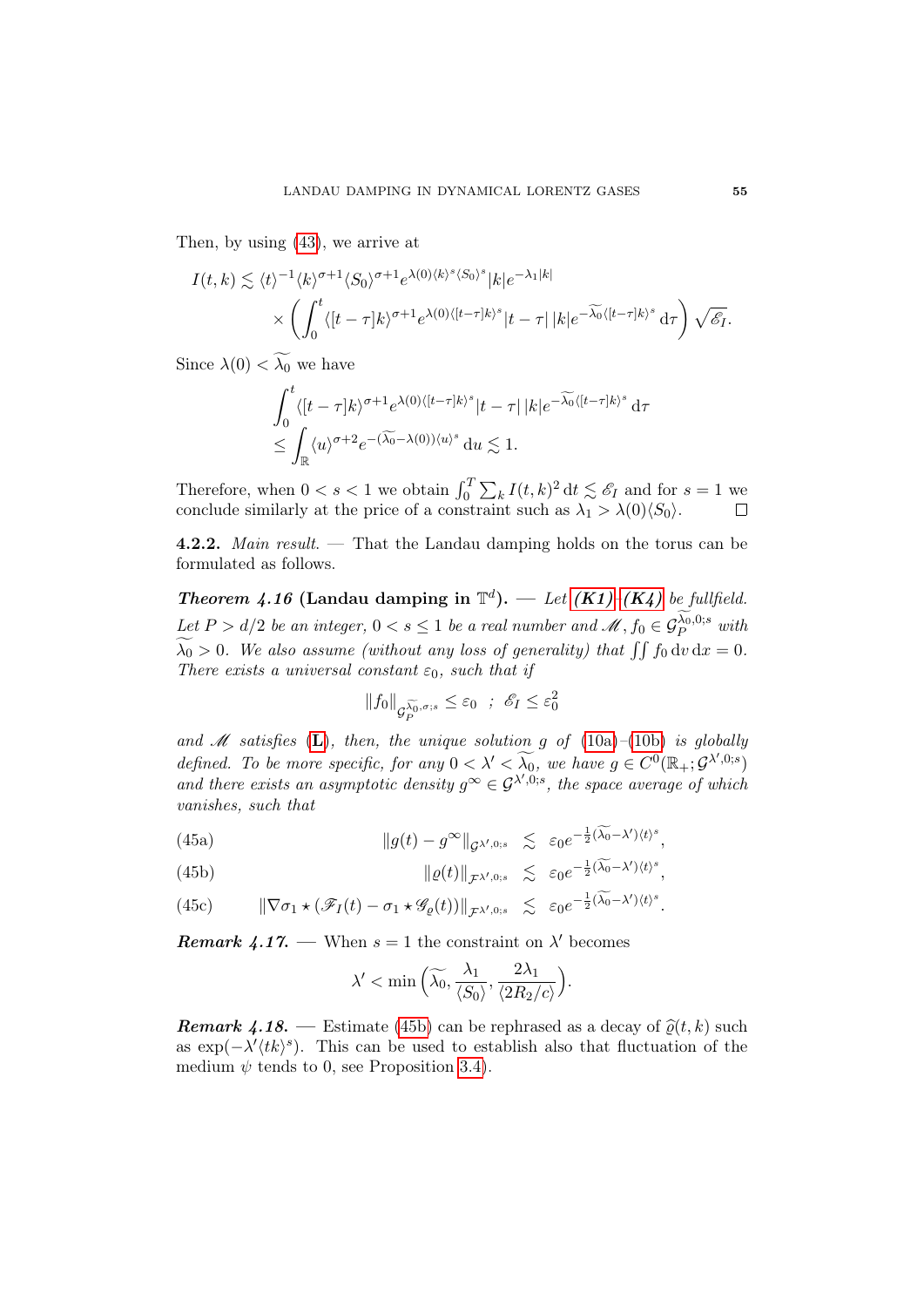Like for the problem set on  $\mathbb{R}^d$ , the proof relies on a bootstrap argument, which, in this context, states as follows.

<span id="page-55-3"></span>**Proposition 4.19 (Bootstrap).** — Let the assumptions of Theorem [4.16](#page-54-1) be fulfilled. Let  $\alpha_0 = (\lambda_0 + \lambda')/2$  and  $\sigma > d/2 + 6$ . There exists a function  $\lambda : \mathbb{R}_+ \to (\alpha_0, \widetilde{\lambda_0})$ , continuous and decreasing, a real  $\beta > 2$  and constants  $K_1, K_2, K_3, K_4 > 0$  such that if g is a solution of [\(10a\)](#page-8-1)–[\(10b\)](#page-8-2) on the time interval  $[0, T]$  verifying

(46a) 
$$
||g(t)||_{\mathcal{G}_P^{\lambda(t),\sigma+1;s}}^2 \leq 4K_1 \langle t \rangle^7 \varepsilon^2
$$

(46b) 
$$
||g(t)||^2_{\mathcal{G}_P^{\lambda(t),\sigma-\beta;s}} \leq 4K_2\varepsilon^2
$$

(46c) 
$$
\int_0^T \|\varrho(t)\|_{\mathcal{F}^{\lambda(t),\sigma;s}}^2 dt \leq 4K_3 \varepsilon^2
$$

for  $0 < \varepsilon \leq \varepsilon_0$  small enough, then g also satisfies, on  $[0, T]$ , the estimates

(47a) 
$$
||g(t)||_{\mathcal{G}_P^{\lambda(t), \sigma+1;s}}^2 \leq 2K_1 \langle t \rangle^7 \varepsilon^2
$$

(47b) 
$$
||g(t)||_{\mathcal{G}_P^{\lambda(t),\sigma-\beta;s}}^2 \leq 2K_2\varepsilon^2
$$

<span id="page-55-1"></span>(47c) 
$$
\int_0^1 \|\varrho(t)\|_{\mathcal{F}^{\lambda(t),\sigma;s}}^2 dt \leq 2K_3 \varepsilon^2
$$

<span id="page-55-0"></span>(47d) 
$$
\|\varrho(t)\|_{\mathcal{F}^{\lambda(t),\sigma;s}}^2 \leq 2K_4\langle t\rangle\varepsilon^2
$$

**Remark 4.20.** — The role of [\(47d\)](#page-55-0) is a bit different from its analog for the Vlasov-Poisson problem. Indeed, the interest of this estimate is to provide a pointwise control on the force term. However, here, as said above, such a control can be obtained by estimating  $\int ||\varrho(t)||^2_{\mathcal{F}^{\lambda(t),\sigma;s}} dt$ . Consequently [\(47c\)](#page-55-1) is enough to finish the proof, without using [\(47d\)](#page-55-0) and the proof slightly simplifies. Nevertheless, we keep [\(47d\)](#page-55-0) in the statement since it is useful to justify [\(45b\)](#page-54-0).

The justification of the bootstrap follows the same approach than for the problem on  $\mathbb{R}^d$ . Since the structure of the Vlasov-Wave equation is close to the structure of the Vlasov-Poisson equation, we can perform the same estimates than in [[6](#page-69-2)]. The price to be paid is to replace terms of the form  $\|\rho(t)\|_{\mathcal{F}}$  by

<span id="page-55-2"></span>(48) 
$$
\|\nabla \sigma_1 \star (\mathscr{F}_I(t) - \sigma_1 \star \mathscr{G}_{\varrho}(t))\|_{\mathcal{F}}.
$$

Then all the difficulty consists in controlling [\(48\)](#page-55-2) by means of  $\|\rho(t)\|_{\mathcal{F}}$ . Since Proposition [4.12](#page-51-1) allows us to perform this kind of estimate, we have a complete proof of the Proposition [4.19](#page-55-3) by applying this strategy. Details can be found in [[33](#page-71-1)].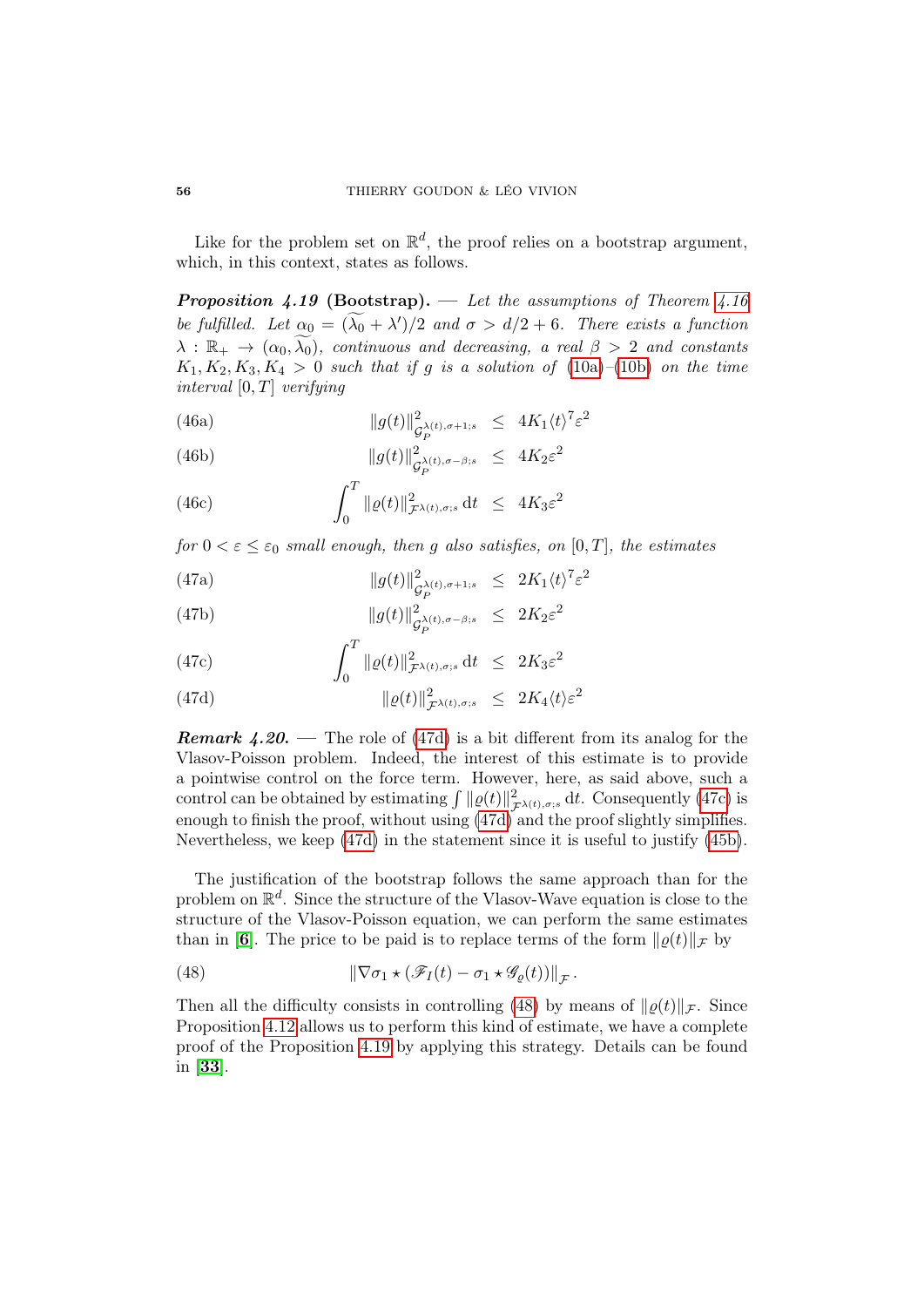### 5. Discussion of the stability criterion

<span id="page-56-0"></span>In this section we come back to the stability criteria  $(L)$  $(L)$  $(L)$  and  $(L')$  which are absolutely crucial for justifying the Landau damping. We already know that a large wave speed guarantees the damping, see Proposition [3.10.](#page-36-0) Nevertheless, we may also wonder, for a given wave speed  $c$ , whether or not an equilibrium  $\mathscr{M}$  is stable or unstable.

5.1. Towards a Landau-Penrose criterion. — For the usual Vlasov equation, a "practical" condition on the equilibrium  $\mathcal{M}$  — the Penrose criterion, see  $[27,$  $[27,$  $[27,$  Condition (c) in Proposition 2.1 – can be exhibited to ensure the linearized stability. By following a similar approach we expect to find a criterion with the same flavor for the Vlasov-Wave problem. However we shall see that the half-convolution with respect to time that defines  $p_c$  makes the criterion much more intricate.

Throughout this section we assume that

 $\sigma_1$  and  $\sigma_2$  are radially symmetric,

which makes the computation more explicit. With a slight abuse, we shall use the same notation for radially symmetric functions and their radial representation. As a warm-up, let us briefly recall why it suffices to check that  $\omega \in i\mathbb{R} \mapsto \mathscr{L}(\omega|k|, k) \in \mathbb{C}$  never crosses the real-axis beyond 1, see details in [[32](#page-71-2), Section 3.4] for the Vlasov-Poisson equation and [[33](#page-71-1)] for the Vlasov-wave model.

The first step of the reasoning consists in showing that it is sufficient to check that  $\mathscr{L} \mathscr{K}(\omega|k|, k) \neq 1$  for every k and  $\omega \in \mathbb{C}$  with  $\text{Re}(\omega) \geq 0$ . Let us distinguish four different cases, depending if  $\mathbb{X}^d = \mathbb{T}^d$  or  $\mathbb{R}^d$  and depending if we are considering  $(L)$  $(L)$  $(L)$  or  $(L')$ .

First case:  $\mathbb{X}^d = \mathbb{T}^d$  and ([L](#page-21-4)). In this case we check that  $\mathscr{L} \mathscr{K}((\alpha + i\beta)|k|, k)$ converges to 0 when  $|k| \to +\infty$ , uniformly with respect to  $\alpha + i\beta$  and it converges to 0 when  $\alpha \to +\infty$ , uniformly with respect to k and  $\beta$ . Moreover, thanks to the Riemann-Lebesgue Lemma, we can also prove that  $\mathscr{L}\mathscr{K}\big((\alpha+\alpha)\big)$  $i\beta$ |k|, k) converges to 0 when  $|\beta| \to +\infty$ . There is a priori no reason for the latter convergence to be uniform with respect to k and  $\alpha$ . However, since we consider an infimum over all  $k \in \mathbb{Z}^d \setminus \{0\}$ , the first convergence ensures us that we can restrict to a finite number of modes  $k$  and the convergence when  $|\beta| \to +\infty$  is indeed uniform with respect to k. We can also justify that this convergence is uniform with respect to  $\alpha$ . To this end, we show that  $\alpha \mapsto \mathscr{L} \mathscr{K}(\alpha + i\beta)|k|, k$  is uniformly continuous with respect to k and  $\beta$ . Since the convergence of  $\mathscr{L} \mathscr{K}$  to 0 when  $\alpha \to +\infty$  is uniform with respect to  $\beta$ , we can consider  $\alpha$  in a compact subset of  $(0, \infty)$  and then (by uniform continuity)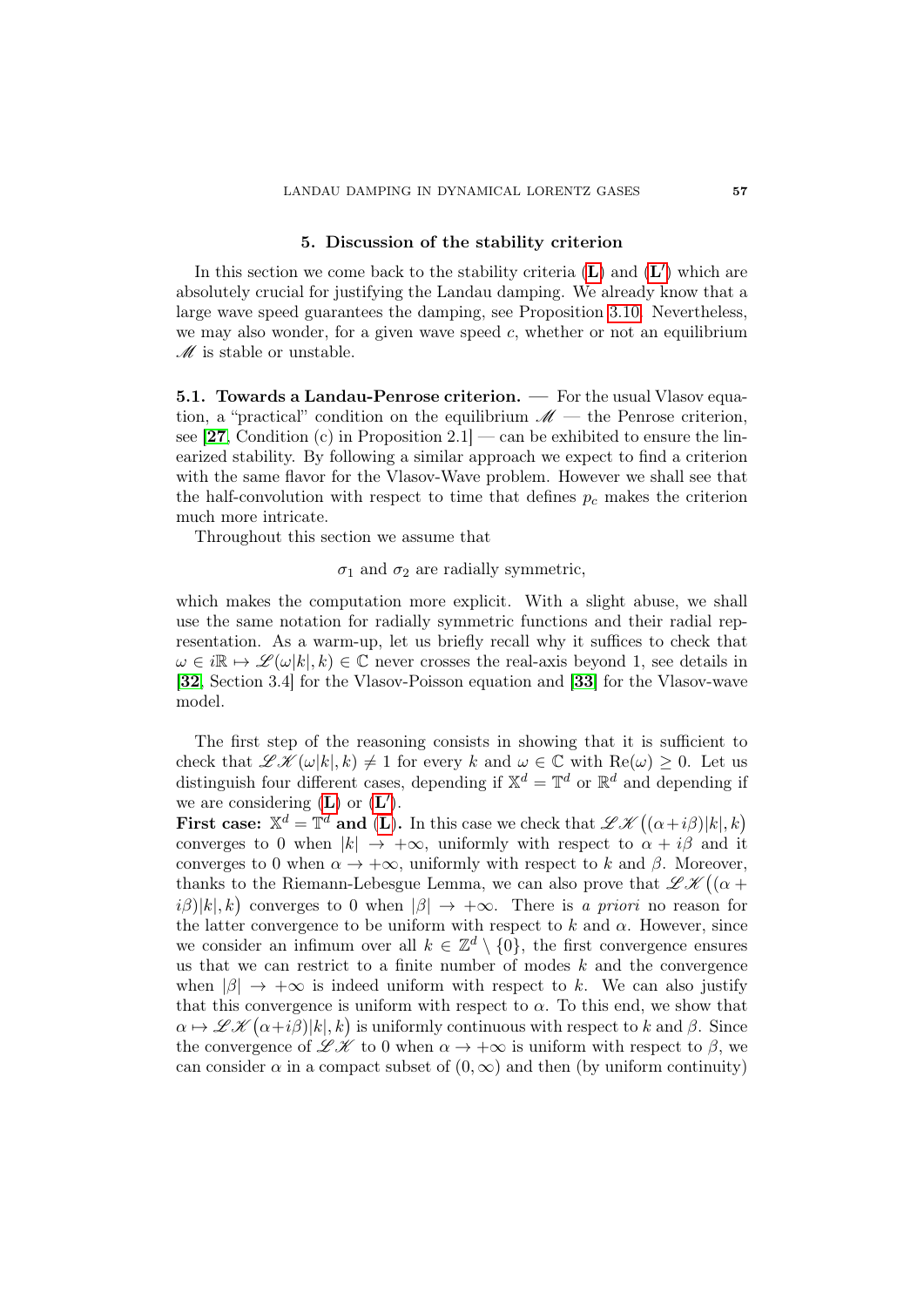only a finite number of  $\alpha$ 's. Now, we know that outside of a compact of  $\{\omega \in \mathbb{C}, \text{Re}(\omega) \geq 0\} \times \mathbb{Z}^d \setminus \{0\}$  the application  $(\omega, k) \mapsto \mathscr{L} \mathscr{K}(\omega|k|, k)$  is far from 1. Since in a compact of this set there is a finite number of modes  $k$ and since the application  $\omega \mapsto \mathscr{L} \mathscr{K}(\omega|k|, k)$  $\omega \mapsto \mathscr{L} \mathscr{K}(\omega|k|, k)$  $\omega \mapsto \mathscr{L} \mathscr{K}(\omega|k|, k)$  is continuous, condition (L) is satisfied if and only if  $\mathscr{L} \mathscr{K}(\omega|k|,k) \neq 1$  for every  $k \in \mathbb{Z}^d \setminus \{0\}$  and every  $\omega \in \mathbb{C}$  such that  $\text{Re}(\omega) \geq 0$ .

**Second case:**  $X^d = \mathbb{R}^d$  and ([L](#page-21-4)). This case is not far from the previous one, we only have to understand what happens when  $k$  lives in a continuum space like  $\mathbb{R}^d \setminus \{0\}$ . If we fix some  $\delta > 0$  arbitrarily small and if we only consider the infimum over  $\{|k| \geq \delta\}$ , then we can follow the same strategy, up to the fact that we have now to justify the uniform continuity of  $k \mapsto \mathscr{L} \mathscr{K}((\alpha + i\beta)|k|, k)$ with respect to  $\beta$ .

Next, we study what happens when  $k$  goes to 0 (this point is irrelevant for the usual Vlasov case: since the potential is singular at 0 the symbol  $\mathscr{L} \mathscr{K}$ can not reach 1 when  $k \to 0$ ). It is not possible to extend  $k \mapsto \mathscr{L} \mathscr{K}(\omega|k|, k)$ by continuity at 0, but for every sequence  $(k_n)_{n\in\mathbb{N}}$  such that  $k_n \to 0$ , up to a sub-sequence, we can assume that  $(k_n/|k_n|)_{n\in\mathbb{N}}$  converges to a certain  $\sigma^{\infty}$ . Then we are led to

$$
\lim_{n\to+\infty}\mathscr{L}\mathscr{K}(\omega|k_n|,k_n)=|\widehat{\sigma}_1(0)|^2\left(\int_0^{+\infty}p_c(t)\,\mathrm{d}t\right)\left(\int_0^{+\infty}e^{-\omega u}\,u\,\widehat{\mathscr{M}}(u\sigma^{\infty})\,\mathrm{d}u\right).
$$

Since  $\int_0^\infty p_c \, dt = \kappa/c^2$ , we conclude that  $(L)$  $(L)$  $(L)$  is satisfied if and only if for every  $k \in \mathbb{R}^d \setminus \{0\}, \sigma \in \mathbb{S}^{d-1}, \omega \in \mathbb{C} \text{ with } \text{Re}(\omega) \geq 0,$ 

$$
\mathscr{L}\mathscr{K}(\omega|k|,k)\neq 1 \quad \text{and} \quad \mathcal{L}(\omega,\sigma)=\frac{\kappa}{c^2}|\widehat{\sigma}_1(0)|^2\left(\int_0^{+\infty}e^{-\omega u}\,u\,\widehat{\mathscr{M}}(u\sigma)\,\mathrm{d}u\right)\neq 1.
$$

**Third case:**  $\mathbb{X}^d = \mathbb{T}^d$  and  $(L')$  $(L')$  $(L')$ . In this case, we show the uniform continuity with respect to k and  $\beta$  of  $\alpha \mapsto \mathscr{L} \mathscr{K}((\alpha + i\beta)|k|, k)$  when  $\alpha$  lies in an interval of the form  $(-\lambda, +\infty)$  with  $\lambda > 0$ . Then, if the criterion  $(\mathbf{L}')$  $(\mathbf{L}')$  $(\mathbf{L}')$  is satisfied for a certain  $\kappa > 0$  for all  $\omega = \alpha + i\beta$  with  $\alpha > 0$ , we can find  $0 < \Lambda < \lambda$  such that (possibly replacing  $\kappa$  by  $\kappa/2$ ) criterion ([L](#page-32-4)') is satisfied for all  $\omega = \alpha + i\beta$  with  $\alpha > -\Lambda$ .

From that point we can apply the arguments of the first case in order to conclude that  $(L')$  $(L')$  $(L')$  is satisfied if and only if  $\mathscr{L}\mathscr{K}(\omega|k|,k) \neq 1$  for every  $k \in \mathbb{Z}^d \setminus \{0\}$  and  $\omega \in \mathbb{C}$  with  $\text{Re}(\omega) \geq 0$ .

Fourth case:  $\mathbb{X}^d = \mathbb{R}^d$  and  $(L')$  $(L')$  $(L')$ . By combining the arguments of the third and second cases we obtain that  $(L')$  $(L')$  $(L')$  is satisfied if and only if for every  $k \in \mathbb{R}^d \setminus \{0\}, \sigma \in \mathbb{S}^{d-1}, \omega \in \mathbb{C} \text{ with } \text{Re}(\omega) \geq 0,$ 

$$
\mathscr{L}\mathscr{K}(\omega|k|,k) \neq 1 \quad \text{and} \quad \mathcal{L}(\omega,\sigma) \neq 1.
$$

The second step of the argument consists in applying Rouché's theorem in order to compute the number of zeros of  $\omega \mapsto \mathscr{L} \mathscr{K}(\omega|k|, k) - 1$  in a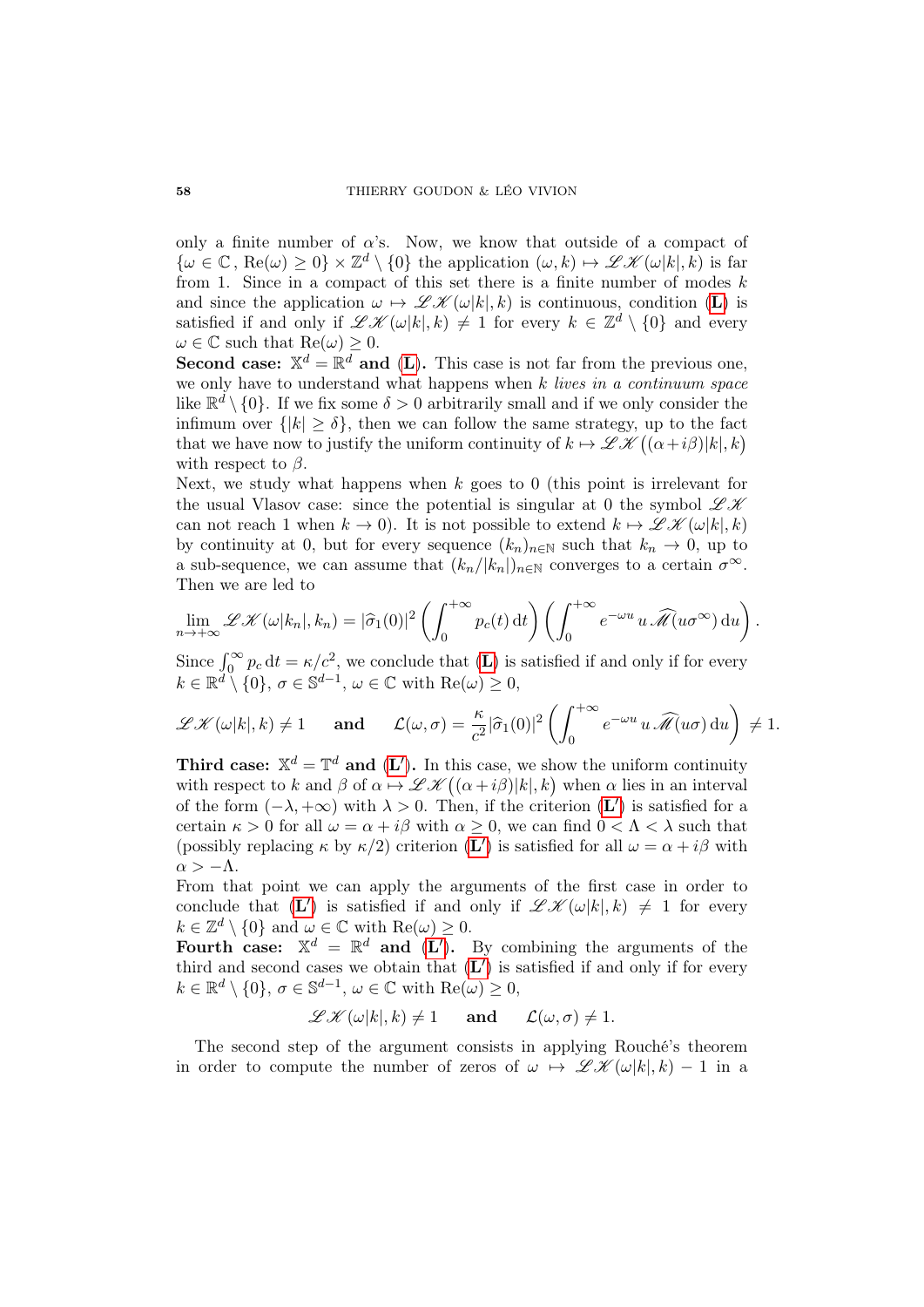certain compact of  $\{\omega \in \mathbb{C}, \text{Re}(\omega) \geq 0\}$  (note that is possible to justify that  $\omega \mapsto \mathscr{L} \mathscr{K}(\omega|k|, k)$  is holomorphic). To be more specific, the previous step allows us to find a radius  $\Omega > 0$  such that  $\mathscr{L} \mathscr{K}$  is far from 1 for every k and  $\omega \in \mathbb{C}$  with  $\text{Re}(\omega) \geq 0$  and  $|\omega| \geq \Omega$ . If we assume, for every k, that  $\omega \mapsto \mathscr{L}(\omega|k|, k)$  never achieves the value 1 on the imaginary axis, then Rouché's theorem tells us that the number of zeros of  $\omega \mapsto \mathscr{L} \mathscr{K}(\omega|k|, k) - 1$ is equal to

$$
N = \frac{1}{2i\pi} \int_{\Gamma_{\Omega}} \frac{\partial_{\omega} \mathscr{L} \mathscr{K}(\omega|k|, k)}{\mathscr{L} \mathscr{K}(\omega|k|, k) - 1} \, \mathrm{d}\omega
$$

where  $\Gamma_{\Omega} = C_{\Omega} \cup [-i\Omega, i\Omega]$  with  $C_{\Omega} = {\Omega e^{i\theta}, \theta \in [\pi/2, 3\pi/2]}$ . We split the integral over the path  $\Gamma_{\Omega}$  into a contribution over  $C_{\Omega}$  and an other contribution over  $[-i\Omega, i\Omega]$  and we let  $\Omega$  go to  $+\infty$ : we can justify that the integral over  $C_{\Omega}$  goes to 0 and we eventually obtain

$$
N = \frac{1}{2i\pi} \int_{\mathscr{L}\mathscr{K}(i|k|\mathbb{R},k)} \frac{1}{z-1} \,\mathrm{d}z.
$$

Since  $\mathscr{L} \mathscr{K}(i\beta|k|,k) \to 0$  when  $\beta \to \pm \infty$ ,  $\mathscr{L} \mathscr{K}(i|k|\mathbb{R},k) \cup \{0\}$  is a closed path in C (which does not cross 1) and we deduce that  $\mathscr{L}\mathscr{K}(i\omega|k|,k) \neq 1$  for every k and  $\omega \in \mathbb{C}$  with  $\text{Re}(\omega) \geq 0$  if and only if  $\mathscr{L} \mathscr{K}(i\beta|k|,k) \neq 1$  for every k and  $\beta \in \mathbb{R}$  and the winding number of the path  $\mathscr{L} \mathscr{K} (i|k|\mathbb{R}, k) \cup \{0\}$  around 1 is equal to 0. This formulation eventually allows us to obtain the announced sufficient (but not necessary) criterion: if for every k and  $\beta \in \mathbb{R}$ 

$$
\operatorname{Im}(\mathscr{L}\mathscr{K}(i\beta|k|,k)) = 0 \quad \implies \quad \operatorname{Re}(\mathscr{L}\mathscr{K}(i\beta|k|,k)) < 1,
$$

then the linear stability criterion is satisfied.

**Remark 5.1.** — For  $\mathbb{X}^d = \mathbb{R}^d$  the second step has to be performed also on the symbol  $\mathcal{L}$ . Then the complete sufficient condition is: if for every  $k \in \mathbb{R}^d \setminus \{0\}$ and  $\sigma \in \mathbb{S}^{d-1}$ ,  $\beta \in \mathbb{R} \mapsto \mathscr{L} \mathscr{K}(i\beta|k|,k)$  and  $\beta \in \mathbb{R} \mapsto \mathscr{L}(i\beta,\sigma)$  never crosses the real-axis beyond 1, then the linear stability criterion is satisfied.

5.2. Computations of Laplace transforms for the Penrose criterion. — In order to find an expression for the stability criterion, we compute  $\mathscr{L} \mathscr{K}(\omega|k|,k)$  on the imaginary axis: namely, with  $\beta \in \mathbb{R}$ , we consider

$$
\mathcal{L}\mathcal{K}(i\beta|k|,k) = \lim_{\substack{\alpha \to 0 \\ \alpha > 0}} \mathcal{L}\mathcal{K}((\alpha + i\beta)|k|,k)
$$
  
=  $\rho_0 |\widehat{\sigma_1}(k)|^2 \left\{ \lim_{\substack{\alpha \to 0 \\ \alpha > 0}} \mathcal{L}p_c((\alpha + i\beta)|k|) \right\} \left\{ \lim_{\substack{\alpha \to 0 \\ \alpha > 0}} \mathcal{L}(t|k|^2 \widehat{M}(tk))((\alpha + i\beta)|k|) \right\}.$ 

where

$$
v \mapsto \mathscr{M}(v) = \rho_0 M(v), \qquad \rho_0 > 0, \qquad \int M(v) dv = 1.
$$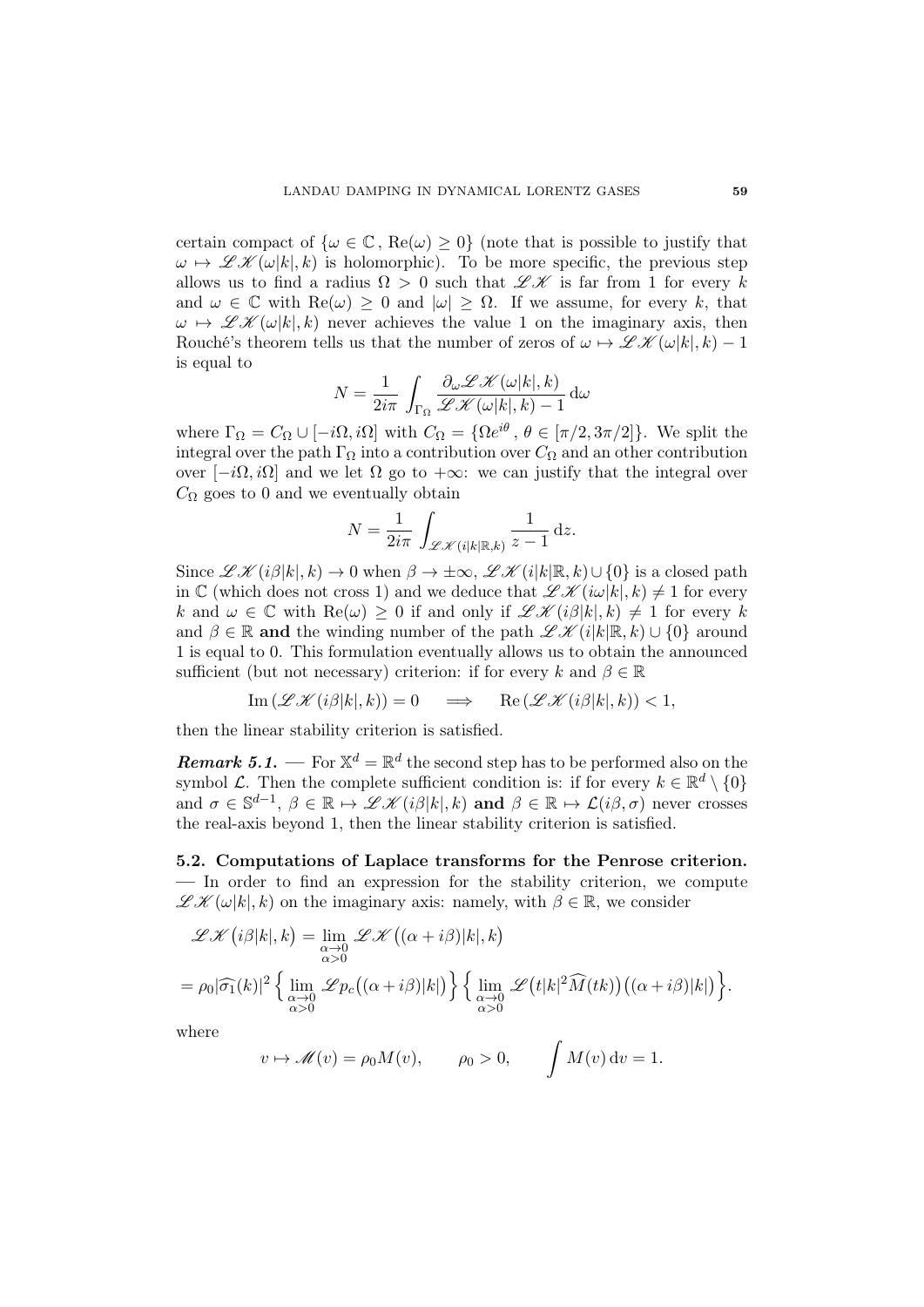The computation of the Laplace transform of  $t \mapsto t|k|^2 \widehat{M}(tk)$  is based on the Plemelj formula; see [[14](#page-70-1), Example 5.2], which leads to (see [[27](#page-71-0), Proposition 2.1])

$$
\lim_{\substack{\alpha \to 0 \\ \alpha > 0}} \mathscr{L}\big(t|k|^2 \widehat{M}(kt)\big) \big( (\alpha + i\beta)|k|, k \big) = -\mathrm{P.V.} \int_{\mathbb{R}} \frac{\mu'_{k/|k|}(r)}{r + \beta} \, \mathrm{d}r - i\pi \mu'_{k/|k|}(-\beta),
$$

where P.V. denotes the usual *principal value operator* and where  $\mu_{k/|k|}$  is the one-dimensional marginal of M defined by

$$
\mu_{k/|k|}(r) = \int_{v_\perp \cdot k=0} M\left(r\frac{k}{|k|} + v_\perp\right) \mathrm{d}v_\perp.
$$

Next, the Laplace transform of  $p_c$  can be determined by using the classical result  $[28, \text{Formula (VI}, 2; 13)]$  $[28, \text{Formula (VI}, 2; 13)]$  $[28, \text{Formula (VI}, 2; 13)]$ 

$$
\mathscr{L}(\mathbf{1}_{t\geq 0}\sin(\theta t))(\omega) = \frac{\theta}{\omega^2 + \theta^2}, \quad \text{for } \text{Re}(\omega) > 0.
$$

For  $\alpha > 0$ ,  $\beta \in \mathbb{R}$ , we thus get (we recall that  $p_c$  is defined by [\(5\)](#page-6-0))

$$
\mathscr{L}p_c((\alpha+i\beta)|k|) = \frac{1}{(2\pi)^n} \int_{\mathbb{R}^n} \frac{|\widehat{\sigma}_2(\zeta)|^2}{(\alpha+i\beta)^2 |k|^2 + c^2 |\zeta|^2} d\zeta.
$$

Since  $\sigma_2$  is radially symmetric, its Fourier transform is radially symmetric too and we can write

$$
\mathscr{L}p_c((\alpha+i\beta)|k|) = \frac{|\mathbb{S}^{n-1}|}{(2\pi)^n} \int_0^{+\infty} \frac{r^{n-1}|\widehat{\sigma}_2(r)|^2}{(\alpha^2 - \beta^2)|k|^2 + c^2r^2 + 2i\alpha\beta|k|^2} dr.
$$

In order to compute this integral we will apply the following Plemelj-like formula.

<span id="page-59-0"></span>**Lemma 5.2.** — Let  $n \geq 3$ . Let  $f : \mathbb{R} \to \mathbb{R}$  be Schwartz class. We have for any  $\kappa \neq 0$ ,

$$
\lim_{\substack{\lambda \to 0 \\ \lambda > 0}} \int_0^{+\infty} \frac{r^{n-1} f(r)}{r^2 - \kappa^2 + \lambda^2 + 2i\kappa\lambda} dr = \text{P.V.} \int_0^{+\infty} \frac{r^{n-1} f(r)}{r^2 - \kappa^2} dr - \text{sgn}(\kappa) \frac{i\pi}{2} \kappa^{n-2} f(|\kappa|).
$$

We postpone the proof of this claim at the end of the section. We apply this formula with  $f(r) = |\hat{\sigma}_2(r)|^2$ ,  $\lambda = \alpha |k|/c$  and  $\kappa = \beta |k|/c$  in order to obtain

$$
\lim_{\substack{\alpha \to 0 \\ \alpha > 0}} \mathcal{L}_{p_c}((\alpha + i\beta)|k|)
$$
\n
$$
= \frac{1}{c^2} \frac{|\mathbb{S}^{n-1}|}{(2\pi)^n} \left( \text{P.V.} \int_0^{+\infty} \frac{r^{n-1}|\widehat{\sigma}_2(r)|^2}{r^2 - \frac{\beta^2 |k|^2}{c^2}} \, \mathrm{d}r - \text{sgn}(\beta) \frac{i\pi}{2} \left( \frac{\beta |k|}{c} \right)^{n-2} \left| \widehat{\sigma}_2 \left( \frac{|\beta k|}{c} \right) \right|^2 \right).
$$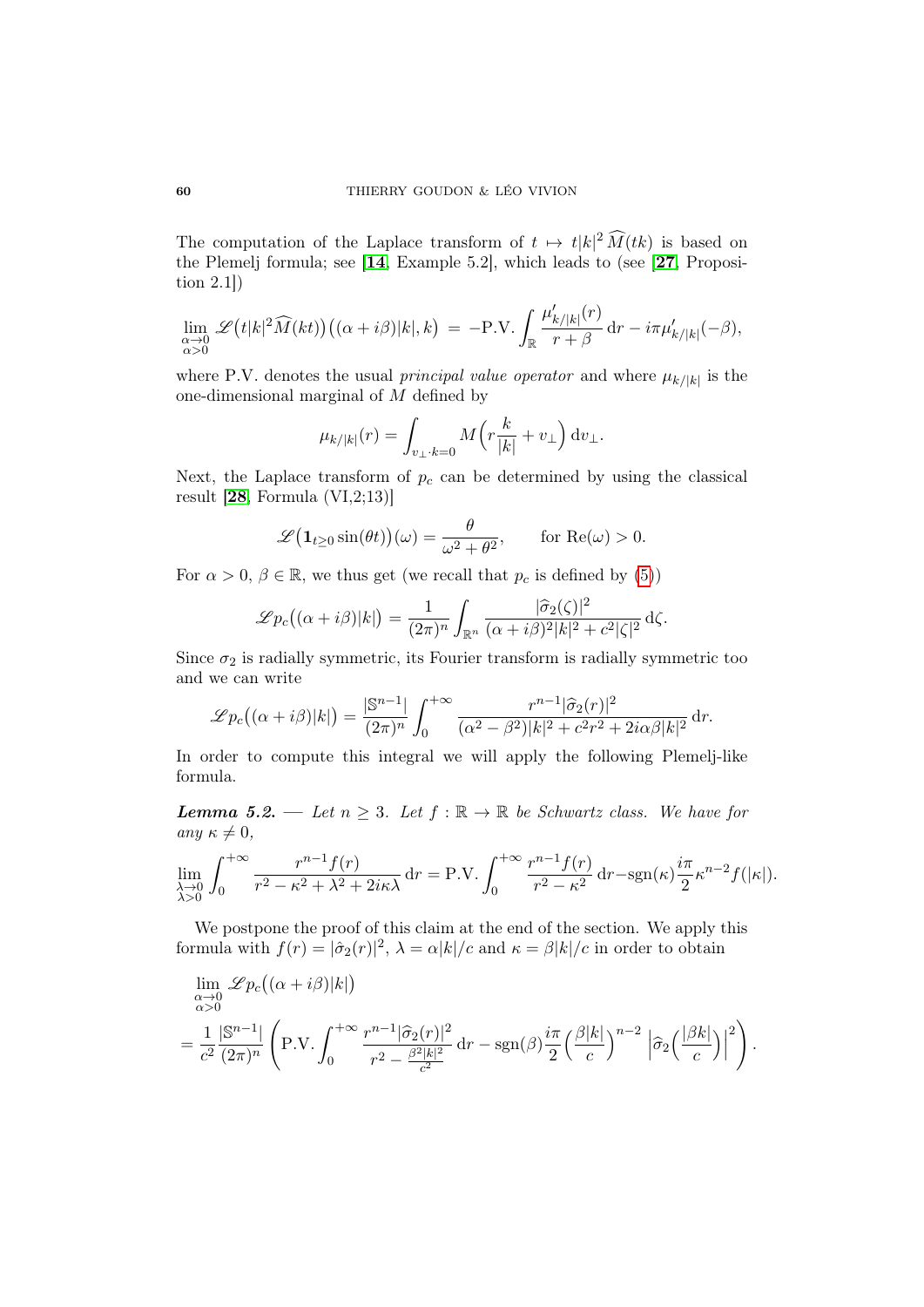We point out that Lemma [5.2](#page-59-0) cannot be applied with  $\beta = 0$ , nevertheless the previous formula makes sense even when  $\beta = 0$ : in this case a direct application of the dominated convergence theorem allows us to obtain

$$
\lim_{\substack{\alpha \to 0 \\ \alpha > 0}} \mathscr{L}p_c(\alpha|k|) = \frac{1}{(2\pi)^n} \int_{\mathbb{R}^n} \frac{|\widehat{\sigma}_2(\zeta)|^2}{c^2 |\zeta|^2} d\zeta = \frac{\kappa}{c^2}.
$$

which is consistent with the general formula.

Therefore, we obtain the following expression for  $\mathscr{L}\mathscr{K}(i\beta|k|,k)$  which identifies the real and imaginary parts

$$
\mathscr{L}\mathscr{K}(i\beta|k|,k) = \frac{\rho_0}{c^2} \frac{|\mathbb{S}^{n-1}|}{(2\pi)^n} |\widehat{\sigma}_1(k)|^2 \left( \mathscr{R}(\beta|k|,k) + i \mathscr{I}(\beta|k|,k) \right),
$$

where

$$
\mathscr{R}(\beta|k|,k) = -\left(\text{P.V.} \int_0^{+\infty} \frac{r^{n-1}|\hat{\sigma}_2(r)|^2}{r^2 - \frac{\beta^2|k|^2}{c^2}} \, dr\right) \left(\text{P.V.} \int_{\mathbb{R}} \frac{\mu'_{k/|k|}(r)}{r + \beta} \, dr\right) -\text{sgn}(\beta) \frac{\pi^2}{2} \left(\frac{\beta|k|}{c}\right)^{n-2} \left|\hat{\sigma}_2\left(\frac{|\beta k|}{c}\right)\right|^2 \mu'_{k/|k|}(-\beta),
$$

and

$$
\mathcal{I}(\beta|k|,k) = -\pi \mu'_{k/|k|}(-\beta) \left( \text{P.V.} \int_0^{+\infty} \frac{r^{n-1}|\hat{\sigma}_2(r)|^2}{r^2 - \frac{\beta^2 |k|^2}{c^2}} \, \mathrm{d}r \right) + \text{sgn}(\beta) \frac{\pi}{2} \left( \frac{\beta|k|}{c} \right)^{n-2} \left| \hat{\sigma}_2 \left( \frac{|\beta k|}{c} \right) \right|^2 \left( \text{P.V.} \int_{\mathbb{R}} \frac{\mu'_{k/|k|}(r)}{r + \beta} \, \mathrm{d}r \right).
$$

It leads to the Penrose stability criterion, hereafter denoted (P):

If  
\n
$$
\frac{\operatorname{sgn}(\beta) \left(\frac{\beta |k|}{c}\right)^{n-2} \left|\hat{\sigma}_2\left(\frac{|\beta k|}{c}\right)\right|^2 \left(\operatorname{P.V.} \int_{\mathbb{R}} \frac{\mu'_{k/|k|}(r)}{r+\beta} \, dr\right)}{r^2 + \beta}
$$
\n
$$
= \mu'_{k/|k|}(-\beta) \left(\operatorname{P.V.} \int_0^{+\infty} \frac{r^{n-1} |\hat{\sigma}_2(r)|^2}{r^2 - \frac{\beta^2 |k|^2}{c^2}} \, dr\right),
$$
\nthen  
\n
$$
-\frac{\rho_0}{c^2} \frac{|\mathbb{S}^{n-1}|}{(2\pi)^n} |\hat{\sigma}_1(k)|^2 \left\{ \left(\operatorname{P.V.} \int_0^{+\infty} \frac{r^{n-1} |\hat{\sigma}_2(r)|^2}{r^2 - \frac{\beta^2 |k|^2}{c^2}} \, dr\right) \left(\operatorname{P.V.} \int_{\mathbb{R}} \frac{\mu'_{k/|k|}(r)}{r+\beta} \, dr\right) + \operatorname{sgn}(\beta) \frac{\pi^2}{2} \left(\frac{\beta |k|}{c}\right)^{n-2} \left|\hat{\sigma}_2\left(\frac{|\beta k|}{c}\right)\right|^2 \mu'_{k/|k|}(-\beta) \right\} < 1.
$$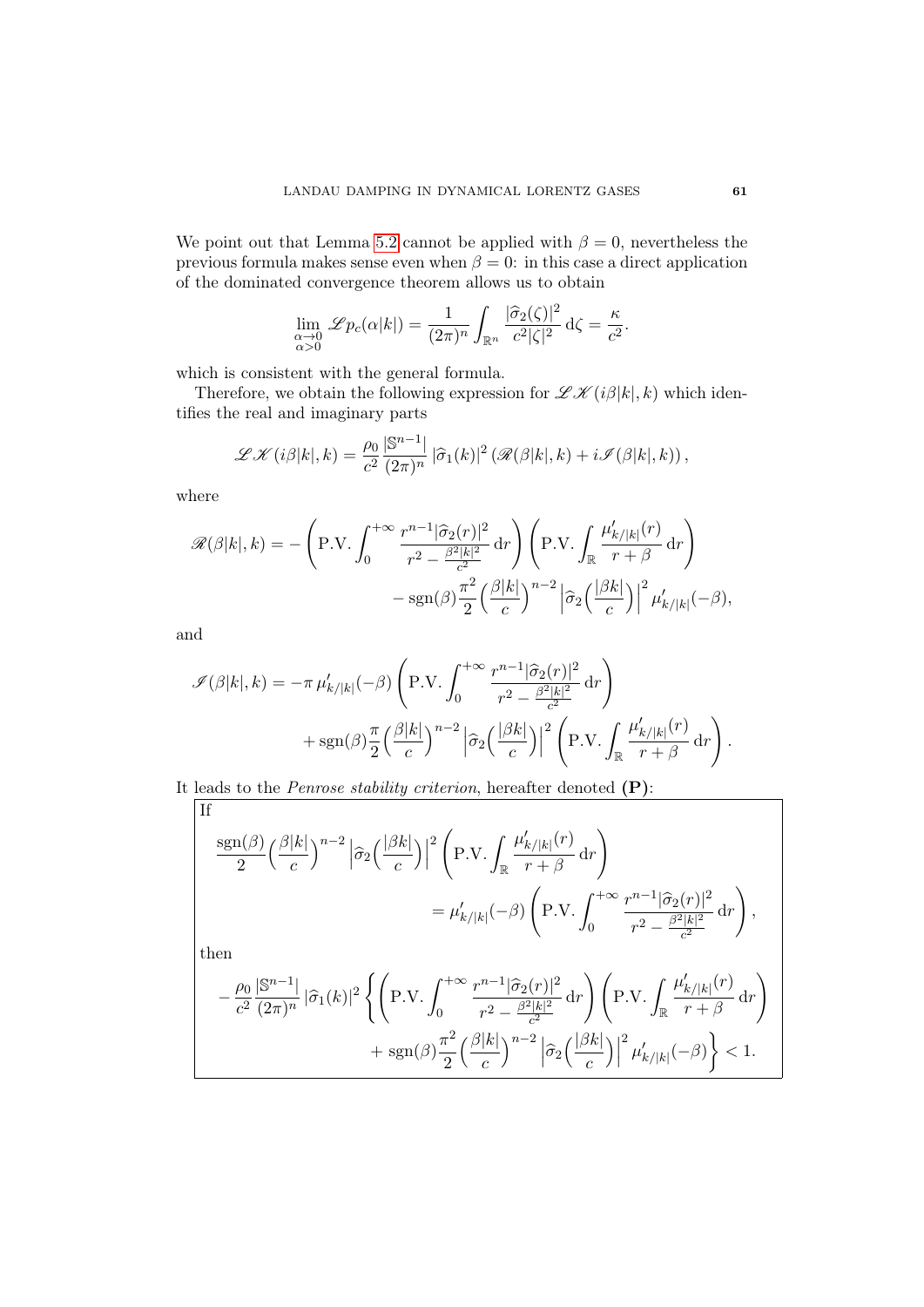When  $\mathbb{X}^d = \mathbb{R}^d$ , the Penrose criterion (P) has to be completed with the following criterion (hereafter denoted  $(P')$ ): for all  $\omega \in \mathbb{S}^d$ 

$$
\text{if }\mu'_{\omega}(-\beta)=0 \text{ then }-\frac{\rho_0\kappa}{c^2}\left|\widehat{\sigma}_1(0)\right|^2\,\left(\text{P.V.}\int_{\mathbb{R}}\frac{\mu'_{\omega}(r)}{r+\beta}\,\text{d} r\right)<1,
$$

We conclude that, when  $(P)$  (resp.  $(P)$  and  $(P')$ ) is satisfied, then  $(L)$  $(L)$  $(L)$ holds. This criterion is much more involved than the Penrose criterion for the Vlasov equation, because the memory term  $p_c$  completely changes the evaluation of the symbol  $\mathscr{L}\mathscr{K}$  and does not keep a simple separation between the real and imaginary parts.

**Remark 5.3.** — Let us rescale the problem as in [[9](#page-69-4)]: roughly speaking, it amounts to replace the wave equation by

$$
\partial_{tt}^2 \psi - c^2 \Delta_z \psi = -c^2 \sigma_2 \sigma_1 \star \rho.
$$

Letting c run to  $+\infty$ , the problem looks like the Vlasov equation where the self-consistent potential is defined by the convolution  $-\kappa\sigma_1 \star \sigma_1 \star \rho$ . According to [[27](#page-71-0)], the stability criterion for this limiting problem reads

$$
\text{if }\mu'_{k/|k|}(-\beta)=0,\text{ then }-\rho_0\kappa\,|\widehat{\sigma_1}(k)|^2\,\left(\text{P.V.}\int_{\mathbb{R}}\frac{\mu'_{k/|k|}(r)}{r+\beta}\,\text{d} r\right)<1,
$$

which corresponds to the limit  $c \to +\infty$  in the rescaled version of (P) (note that in this scaling the symbol  $\mathscr{L} \mathscr{K}$  is muitliplied by  $c^2$ ). In particular, mind the minus sign in front of the coefficient  $\rho_0|\widehat{\sigma_1}(k)|^2$ : it makes the situation very<br>similar to those of the *attractive* Masov-system similar to those of the *attractive* Vlasov-system.

We finish this section with the proof of the Plemelj like formula that we used in order to compute the Laplace transform of  $p_c$ .

Proof. — Proof of Lemma [5.2](#page-59-0) Let us denote by  $I(\lambda)$  the quantity under consideration and  $f(r) = g(r^2)$ ; with the change of variable  $u = r^2$  we get

<span id="page-61-0"></span>
$$
I(\lambda) = \frac{1}{2} \int_0^{+\infty} \frac{\gamma(u)}{u - \kappa^2 + \lambda^2 + 2i\kappa\lambda} du,
$$

where  $\gamma(u) = u^{n/2-1} g(u)$ . We adapt the computations that lead to Plemelj's formula. It is crucial to remark that

(49) 
$$
\gamma' \in L^p((0,\infty)) \text{ for some } 1 < p < 2.
$$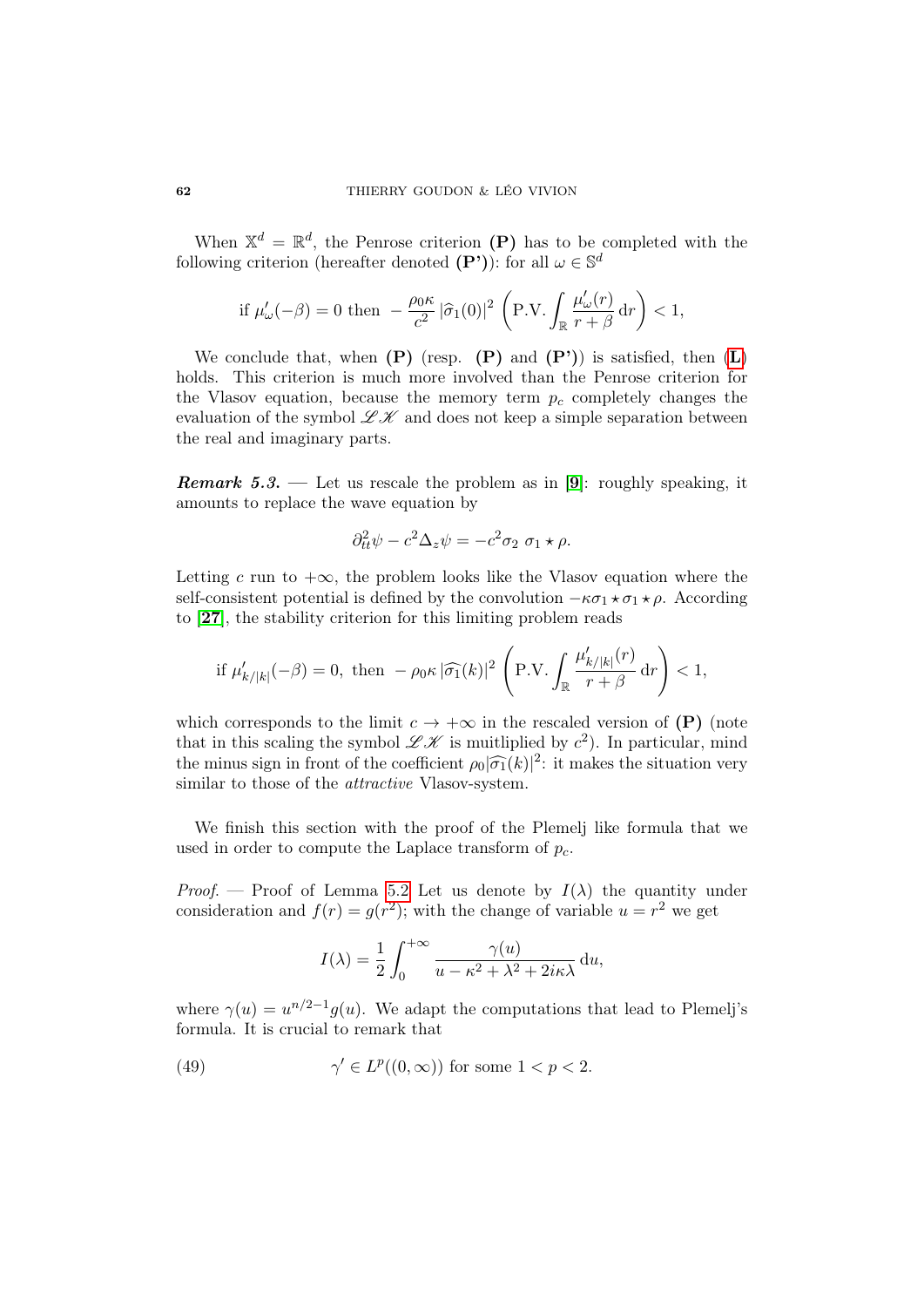(At worst,  $\gamma'(u)$  has the same singularity as  $1/\sqrt{u}$  as  $u \to 0$ .) We start with

$$
I(\lambda) = \frac{1}{2} \int_0^{+\infty} \frac{\gamma(u)}{(u - \kappa^2 + \lambda^2)^2 + 4\kappa^2 \lambda^2} (u - \kappa^2 + \lambda^2) du
$$

$$
- \frac{2i\kappa\lambda}{2} \int_0^{+\infty} \frac{\gamma(u)}{(u - \kappa^2 + \lambda^2)^2 + 4\kappa^2 \lambda^2} du.
$$

Setting  $v = u - \kappa^2 + \lambda^2$ , and  $w = v/(2|\kappa|\lambda)$ , the second term recasts as

$$
-\frac{i}{2}\frac{\kappa}{|\kappa|}\int_{-\kappa^2+\lambda^2}^{+\infty}\frac{\gamma(v+\kappa^2-\lambda^2)}{\left(\frac{v}{2|\kappa|\lambda}\right)^2+1}\frac{\mathrm{d}v}{2|\kappa|\lambda}=-\mathrm{sgn}(\kappa)\frac{i}{2}\int_{-\frac{1}{2}\left(\frac{\lambda}{|\kappa|}-\frac{|\kappa|}{\lambda}\right)}^{+\infty}\frac{\gamma(2|\kappa|\lambda w+\kappa^2-\lambda^2)}{w^2+1}\,\mathrm{d}w
$$

which tends to  $-i \text{sgn}(\kappa) \pi \gamma(\kappa^2)/2$  as  $\lambda \to 0$ . Similarly, we consider

$$
J(\lambda) = \int_{-\kappa^2 + \lambda^2}^{+\infty} \frac{v}{v^2 + 4\kappa^2 \lambda^2} \gamma(v + \kappa^2 - \lambda^2) dv.
$$

Since  $\lambda$  is intended to tend to 0, we can consider  $\kappa^2 \gg \lambda^2 > 0$  Given  $0 < \delta < \kappa^2 - \lambda^2$ , we split into 2 parts

$$
J(\lambda) = \int_{|v| > \delta} \dots dv + \int_{-\delta}^{+\delta} \dots dv = J^{\delta}(\lambda) + J_{\delta}(\lambda).
$$

First, we show that  $J_{\delta}(\lambda)$  tends to 0 as  $\delta \to 0$ , uniformly with respect to  $\lambda$ . Indeed, since  $v \mapsto v/(v^2 + \lambda^2)$  is odd and thanks to [\(49\)](#page-61-0), we have

$$
|J_{\delta}(\lambda)| = \left| \int_{-\delta}^{+\delta} \frac{v}{v^2 + 4\kappa^2 \lambda^2} \left[ \gamma(v + \kappa^2 - \lambda^2) - \gamma(\kappa^2 - \lambda^2) \right] dv \right|
$$
  
\$\leq ||\gamma'||\_{L^p} \int\_{-\delta}^{+\delta} \frac{1}{|v|^{1/p}} dv \xrightarrow[\delta \to 0]{} 0.

By dominated convergence, we get (owing to the fast decay at infinity of  $\gamma'$ )

$$
\lim_{\lambda \to 0} J^{\delta}(\lambda) = \int_{|v| > \delta} \mathbf{1}_{v \ge -\kappa^2} \frac{\gamma(v + \kappa^2)}{v} dv
$$
  
= 
$$
\int_{-\kappa^2}^{-\delta} \frac{\gamma(v + \kappa^2) - \gamma(\kappa^2)}{v} dv + \int_{\delta}^{\kappa^2} \frac{\gamma(v + \kappa^2) - \gamma(\kappa^2)}{v} dv + \int_{\kappa^2}^{+\infty} \frac{\gamma(v + \kappa^2)}{v} dv.
$$

The same reasoning shows that this quantity admits a limit as  $\delta$  goes 0, that we write with the shorthand notation

$$
\lim_{\delta \to 0} \lim_{\lambda \to 0} J^{\delta}(\lambda) = \text{P.V.} \int_{-\kappa^2}^{\infty} \frac{\gamma(v + \kappa^2)}{v} \, \mathrm{d}v.
$$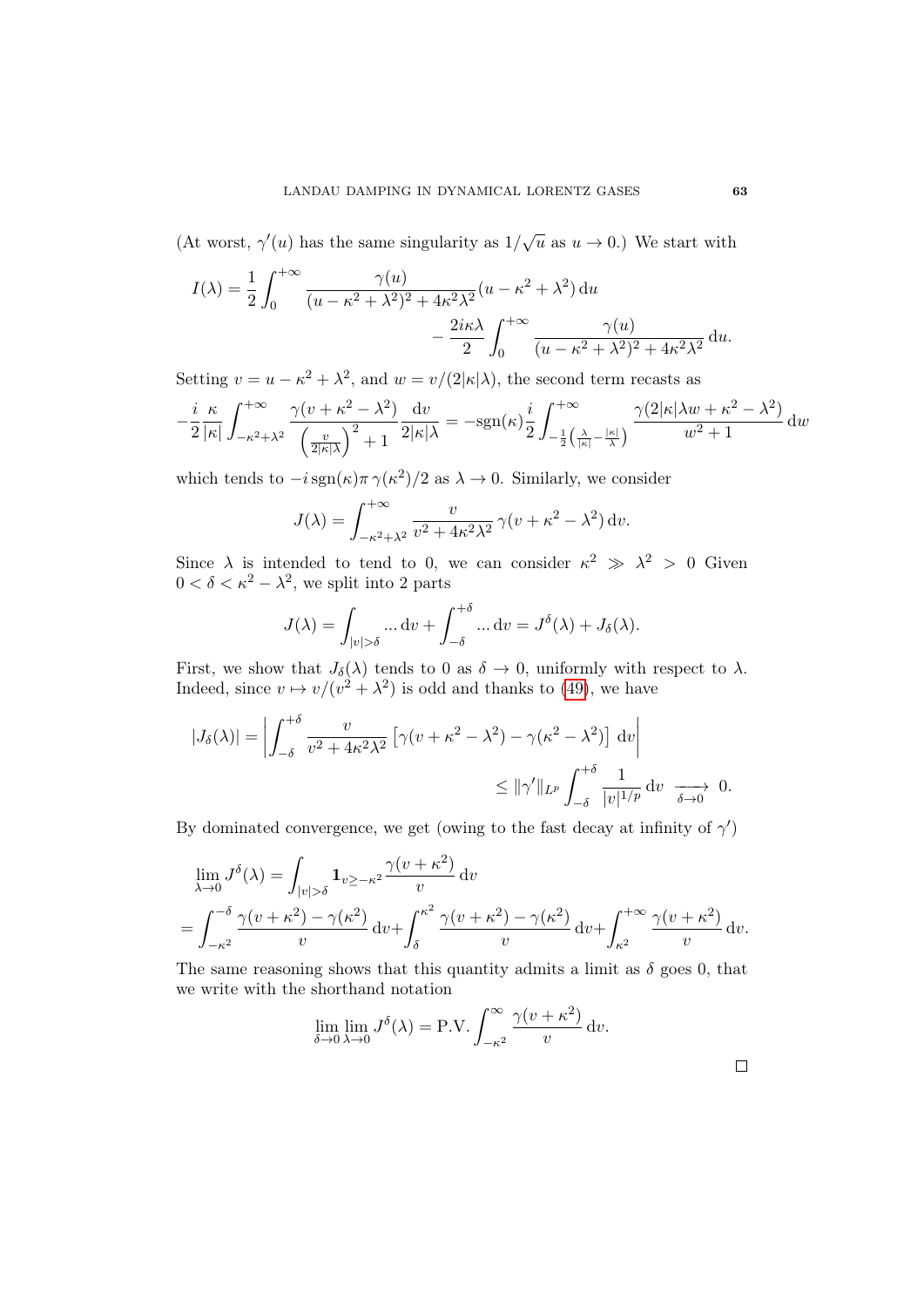**5.3. Stable and unstable states.** — The criterion  $(P)$  is a bit ugly and not that practical. Nevertheless, some relevant information can be extracted from the formula, showing again the similarity with the attractive Vlasov-Poisson equation.

<span id="page-63-1"></span>**Proposition 5.4.** — Let  $\mathbb{X}^d = \mathbb{R}^d$  with  $d \geq 3$ . Let  $\mathcal{M}$  be a spatially homogeneous and radially symmetric equilibrium. Then, there exists a threshold for the wave speed  $c_0(\mathcal{M}, \sigma_1, \sigma_2) > 0$  such that for any  $0 < c < c_0(\mathcal{M}, \sigma_1, \sigma_2)$ ,  $\mathcal{M}$ in an unstable equilibrium state.

*Proof.* — We find k and  $\beta$  such that  $\mathscr{L} \mathscr{K}(i\beta|k|,k) = 1$ . To this end, we use the fact that  $\mathscr{L} p_c(i\beta|k|)$  belongs to R for  $\beta = 0$  and the radial symmetry of M which implies that  $\mathscr{L}(|k|^2 \hat{M}(tk))(i\beta|k|,k)$  is real too when  $\beta = 0$ :

<span id="page-63-3"></span>(50) 
$$
\mathscr{L} \mathscr{K}(0,k) = -\rho_0 |\widehat{\sigma}_1(k)|^2 \left( \text{P.V.} \int_{\mathbb{R}} \frac{\mu'_{k/|k|}(r)}{r} \, dr \right) \frac{\kappa}{c^2}.
$$

Moreover, the symmetry of  $\mathscr{M}$  (and the condition on the dimension d, see Remark [5.5](#page-63-0) below) also ensures (except for  $\mathcal{M}=0$ , but 0 is obviously a stable state)

$$
-\left(\text{P.V.}\int_{\mathbb{R}}\frac{\mu'_{k/|k|}(r)}{r}\,\text{d}r\right) > 0.
$$

Now let us pick a vector  $k_0$  such that  $\hat{\sigma}_1(k_0) \neq 0$ . As far as c is small enough, we have  $\mathscr{L} \mathscr{K} (0, k_0) > 1$ . Next,

$$
\mathscr{L}\mathscr{K}(0,\lambda k_0) \underset{\lambda \to +\infty}{\longrightarrow} 0
$$

and the continuity of  $\lambda \in \mathbb{R} \mapsto \hat{\sigma}_1(\lambda k_0)$  (observe that  $\lambda k_0/|\lambda k_0|$  does not depend on  $\lambda$  and thus only  $\hat{\sigma}_1$  depends on  $\lambda$  in the expression of  $\mathscr{L} \mathscr{K}(0, \lambda k_0)$ ,<br>allow us to exhibit a  $\lambda_0 \in \mathbb{R}$  such that  $\mathscr{L} \mathscr{K}(0, \lambda_0 k_0) = 1$ . allow us to exhibit a  $\lambda_0 \in \mathbb{R}$  such that  $\mathscr{L} \mathscr{K}(0, \lambda_0 k_0) = 1$ .

<span id="page-63-0"></span>**Remark 5.5.** — The condition  $d > 3$  ensures that all marginals of a non negative radially symmetric function  $\mathscr M$  are non increasing function of  $|v|$ , see [[27](#page-71-0), Remark 2.2], which yields

<span id="page-63-2"></span>(51) 
$$
-\left(\mathbf{P.V.} \int_{\mathbb{R}} \frac{\mu'_{k/|k|}(r)}{r} dr\right) \geq 0.
$$

When  $d = 1$  or  $d = 2$  this does not hold in full generality. Nevertheless, Proposition [5.4](#page-63-1) still holds provided [\(51\)](#page-63-2) is fulfilled.

**Remark 5.6.** — When  $\mathbb{X}^d = \mathbb{T}^d$ , the same proof shows that, for any spatially homogeneous and radially symmetric equilibrium, we can find some wave speed c such that M is unstable. However, since  $k \in \mathbb{Z}^d$ , it is not clear that we can exhibit a non trivial *interval*  $[0, c_0(\mathcal{M})]$  such that instability occurs.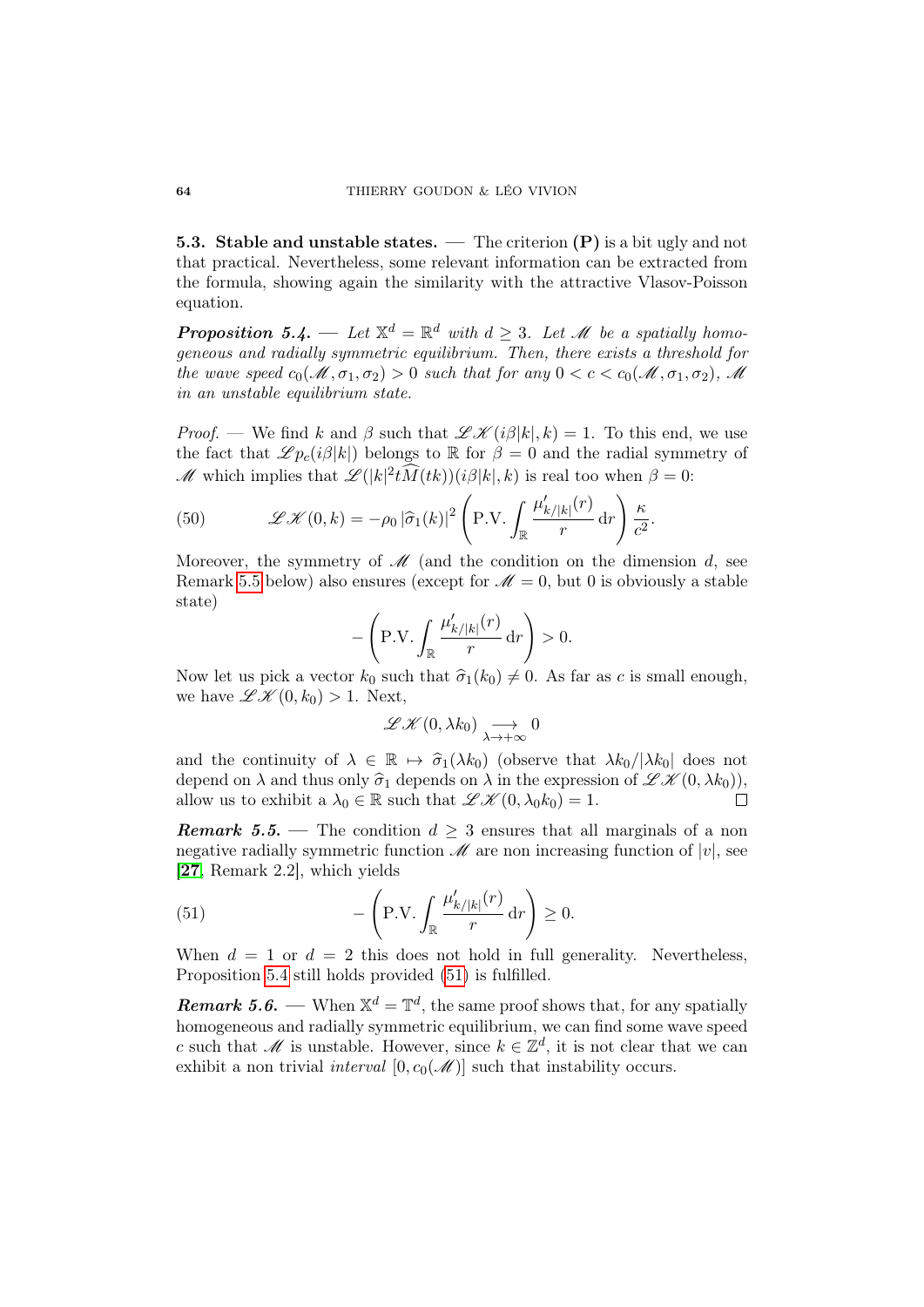To identify a threshold on c determining whether or not the stability criterion holds can be interpreted by means of Jeans' criterion, a standard criterion for the Vlasov-Poisson system, see [[27](#page-71-0), Proposition 2.1 & Remark 2.2]). To be more specific, let us consider a form function  $\sigma_1$  defined on  $\mathbb{R}^d$ , the Fourier transform of which has a singularity at  $\xi = 0$ : typically  $\hat{\sigma}_1(k) = |k|^{-\alpha}$  for some  $\alpha > 1$ . Of course, such singular potential is beyond the analysis detailed in this  $\alpha > 1$ . Of course, such singular potential is beyond the analysis detailed in this paper; we only use this assumption to establish a parallel with the usual Jeans' criterion. Let  $\sigma_1^{(L)}$  $\mathbb{I}_{1}^{(L)}$  be the periodic potential defined on  $\mathbb{T}_{L}^{d} = (\mathbb{R}/(2\pi L\mathbb{Z}))^{d}$  by

$$
\sigma_1^{(L)}(x) = \sum_{k \in \mathbb{Z}^d} \sigma_1(x + 2\pi L k).
$$

Observing that  $\sigma_1^{(L)}(k) = \hat{\sigma}_1(k/L)$ , [\(50\)](#page-63-3) becomes

$$
\mathscr{L}\mathscr{K}(0,k) = -\rho_0 \frac{L^{2\alpha}}{|k|^{2\alpha}} \left( \text{P.V.} \int_{\mathbb{R}} \frac{\mu'_{k/|k|}(r)}{r} \, \mathrm{d}r \right) \frac{\kappa}{c^2},
$$

where L has a role similar to  $1/c$ . In particular, for any spatially homogeneous equilibrium  $\mathcal{M}$ , there exists a critical length  $L_J$  beyond which the equilibrium can be unstable, this defines Jeans' length.

**Remark 5.7.** — Denoting  $\mathcal{M} = \rho_0 M$ , with M being normalized, we can equally say (with the same arguments) that, for any fixed wave speed  $c$ we can find a mass threshold  $m_0(M, c, \sigma_1, \sigma_2) > 0$  such that for any  $\rho_0 >$  $m_0(M, c, \sigma_1, \sigma_2)$ , *M* is unstable. Nevertheless we point out that, for c fixed, the mass  $\rho_0$  of the profile  $\mathcal M$  is not the unique quantity that governs the stability of  $\mathscr{M}$ , as indicated by the following claim

<span id="page-64-0"></span>**Proposition 5.8.** — Let  $\mathcal{M}$  be a spatially homogeneous equilibrium. We can find two positive constants  $C_1 = C_1(c, \sigma_1, \sigma_2)$  and  $C_2 = C_2(c, \sigma_1, \sigma_2)$  such that

if, for any 
$$
\omega \in \mathbb{S}^d
$$
, we have  $\int_0^{+\infty} u \left| \widehat{\mathcal{M}}(u\omega) \right| du \le C_1(c, \sigma_1, \sigma_2)$ ,  
then  $\mathcal{M}$  is stable,

if there exists 
$$
\omega \in \mathbb{S}^d
$$
 such that  $\int_0^{+\infty} u \widehat{\mathcal{M}}(u\omega) du \ge C_2(c, \sigma_1, \sigma_2)$ ,  
then  $\mathcal{M}$  is unstable.

This statement can be interpreted as follows. For fixed c,  $\sigma_1$  and  $\sigma_2$  there always exist stable spatially homogeneous equilibria with an arbitrarily large mass (resp. kinetic energy), and there always exist unstable spatially homogeneous equilibria with an arbitrarily small mass (resp. kinetic energy). This comes from the fact that the constant  $C_1$  and  $C_2$  in Proposition [5.8](#page-64-0) are left invariant by the rescaling  $M \to M_{\lambda}(v) = \lambda^{d-2} \mathscr{M}(\lambda v)$ , while the associated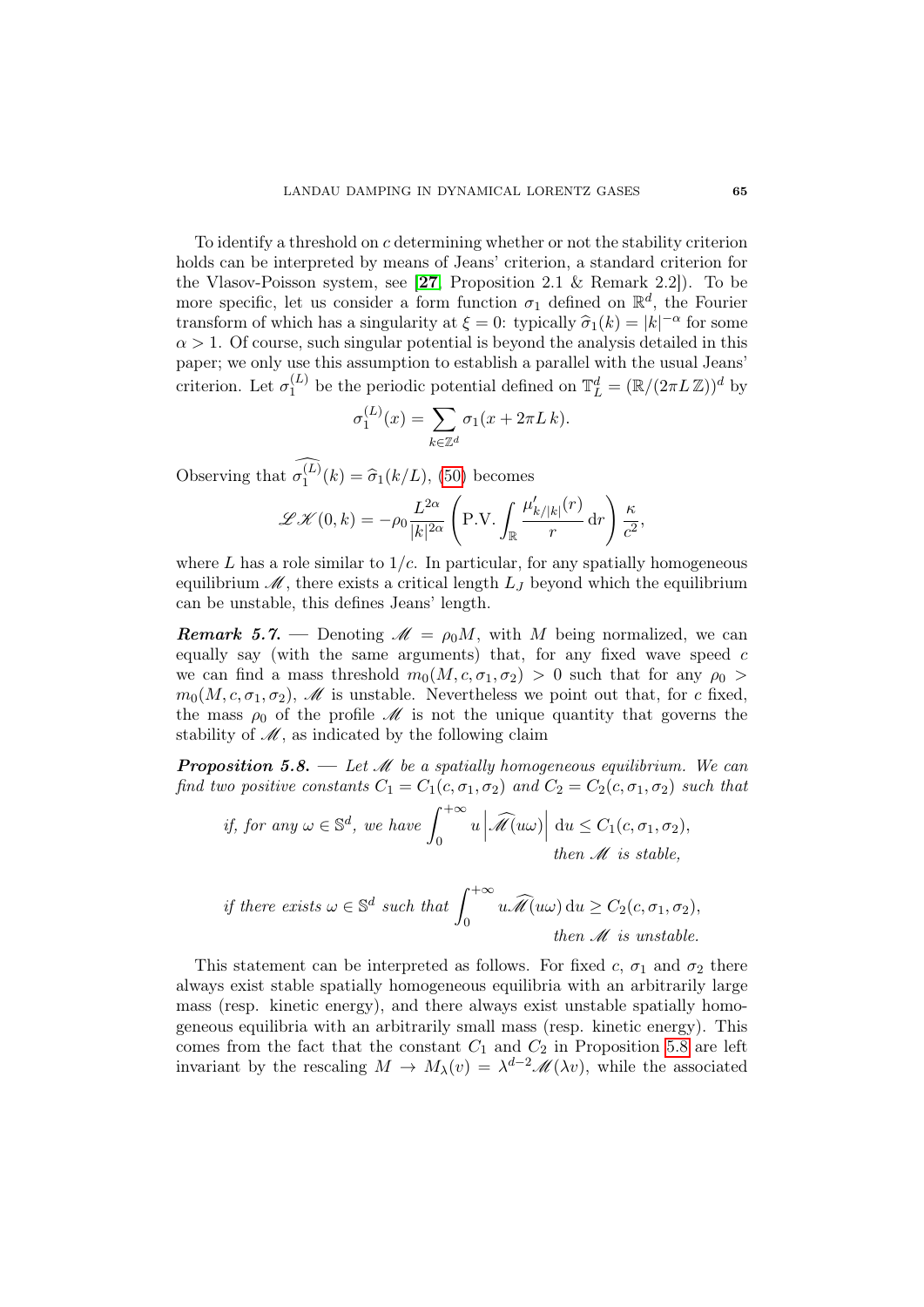mass (resp. kinetic energy) is invariant for the scaling  $M \to \lambda^d \mathcal{M}(\lambda v)$  (resp.  $M \to \lambda^{d+2} \mathscr{M}(\lambda v)$ . These findings are investigated on numerical grounds in [[18](#page-70-0)].

 $Proof.$  — The first part of the statement is a direct consequence of Proposi-tion [3.10,](#page-36-0) which tells us that a given profile  $\mathcal M$  is stable provided c is large enough. The second part of the statement is a direct consequence of Proposition [5.4](#page-63-1) and it comes from the formula

$$
\mathscr{L}(|k|^2 t \widehat{\mathscr{M}}(tk))(0,k) = \rho_0 \left( \text{P.V.} \int_{\mathbb{R}} \frac{\mu'_{k/|k|}(r)}{r} dr \right) = \int_0^{+\infty} u \widehat{\mathscr{M}}(u\omega) du.
$$

#### Appendix A. Functional framemork

<span id="page-65-0"></span>A.1. Besov spaces. — Besov spaces are well adapted to study the dispersion properties of wave propagations; refined estimates expressed naturally in this framework. We refer the reader to  $[16]$  $[16]$  $[16]$  for a thorough introduction to these functional spaces in the context of dispersion estimates for the wave equation. Further relevant references can be found in [[16](#page-70-2)]. For the sake of completeness let us here remind the reader the basic definition of Besov spaces.

The definition relies on a dyadic decomposition in the Fourier variable. Let  $\phi \in \mathcal{S}(\mathbb{R}^n)$  be such that

$$
0 \le \phi \le 1, \ \phi(\zeta) = 1 \text{ for } |\zeta| \le 1 \text{ and } \phi(\zeta) = 0 \text{ for } |\zeta| \ge 2.
$$

 $\sim$ 

Then we define the sequence  $(\varphi_j)_{j\in\mathbb{Z}}\subset \mathcal{S}(\mathbb{R}^n)$  by

$$
\widehat{\varphi}_0(\zeta) = \widehat{\phi}(\zeta) - \widehat{\phi}(2\zeta), \n\widehat{\varphi}_j(\zeta) = \widehat{\varphi}_0(2^{-j}\zeta) \text{ for any } j \in \mathbb{Z} \setminus \{0\}.
$$

Hence, the following properties hold

 $\lambda$ 

for every 
$$
\zeta \neq 0
$$
,  $\sum_j \hat{\varphi}_j(\zeta) = 1$ ,  
for every  $j \in \mathbb{Z}$ ,  $supp(\hat{\varphi}_j) \subset {\zeta \mid 2^{j-1} \leq |\zeta| \leq 2^{j+1}}$ .

Let  $p, q \geq 1$  and  $s \in \mathbb{R}$ . A tempered distribution  $f \in \mathcal{S}'(\mathbb{R}^n)$  is said to be element of (the homogeneous Besov space)  $\dot{B}^{s,p}_{q}$  if

- i)  $\widehat{f} \in L^1_{loc}(\mathbb{R}^n)$ ,
- ii) the sequence  $(2^{sj} \|\varphi_j \star f\|_{L^p})_{j \in \mathbb{Z}}$  lies in  $\ell^q(\mathbb{Z})$ .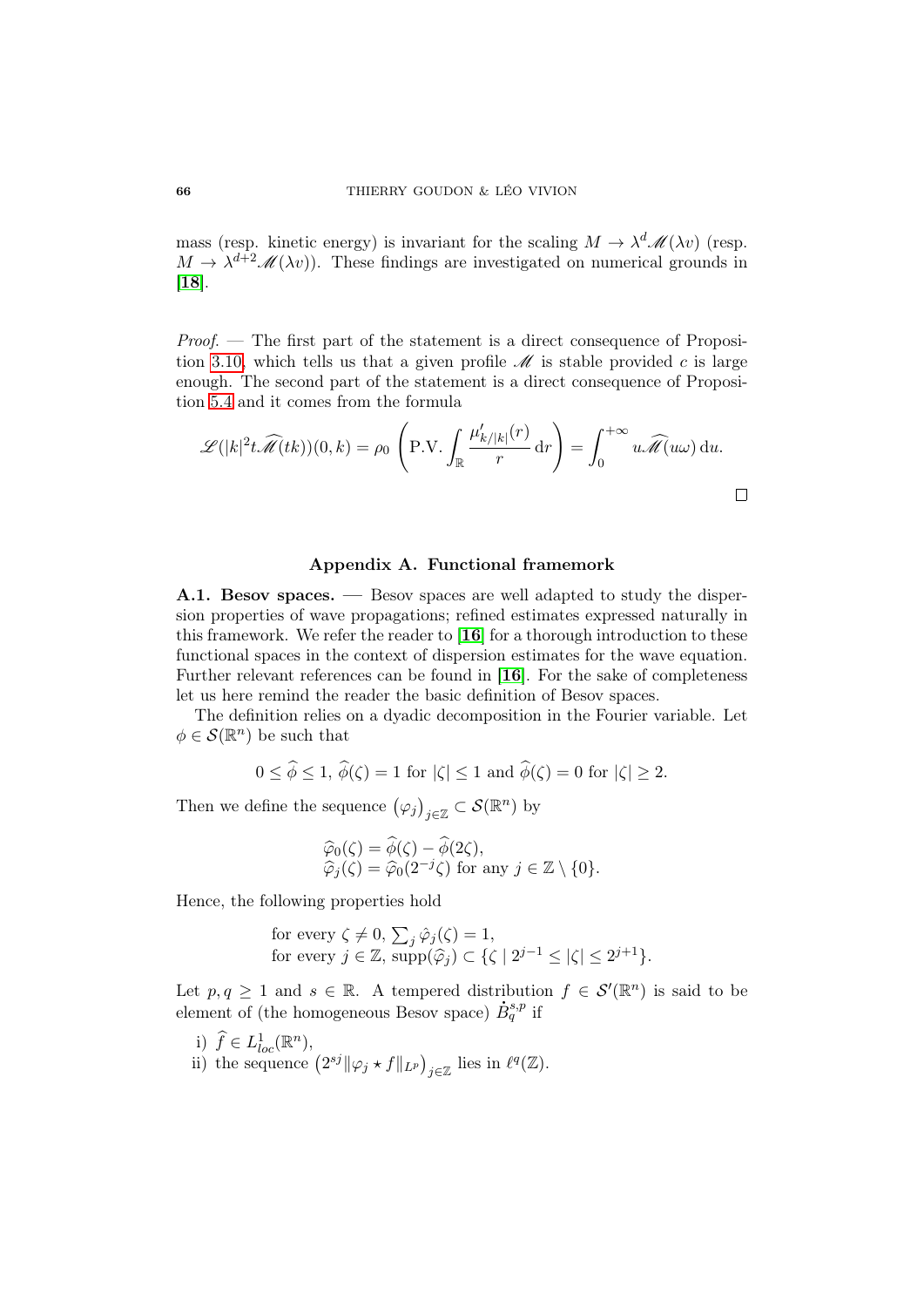One can prove that the Besov space .  $\dot{B}_{q}^{s,p}$  endowed with the norm  $\|\cdot\|_{\dot{B}_{q}^{s,p}}$ defined by

$$
||f||_{\dot{B}_{q}^{s,p}} = \left(\sum_{j\in\mathbb{Z}} 2^{qsj} ||\varphi_j \star f||_{L^p}^q\right)^{1/q}
$$

is a Banach space.

Condition i) does not appear in [[16](#page-70-2)]. We adopt it in order to avoid some technicalities due to the fact that the Fourier transform of polynomials has a support reduced to  $\{0\}$ . Indeed, since the dyadic decomposition  $(\varphi_i)$  does not *capture* what happens at the frequency  $\zeta = 0$ , depending on the indices, the norm  $\|\cdot\|_{\dot{B}^{s,p}_{q}}$  may not be able to distinguish the tempered distribution  $f = 0$  from any other non-zero tempered distribution with a support equal to  $\{0\}$ . In full generality the equality  $f = \sum_j \varphi_j \star f$  holds on  $\mathcal{S}'(\mathbb{R}^n)$  only up to polynomials and to make  $\|\cdot\|_{\dot{B}_{q}^{s,p}}$  a norm imposes to work on a quotient space. However, the equality  $f = \sum_j \varphi_j \star f$  holds on the subset of  $\mathcal{S}'(\mathbb{R}^n)$ made of tempered distributions with a Fourier transform in  $L^1_{loc}$ ; then  $\|\cdot\|_{\dot{B}^{s,p}_{q}}$ is a norm on this subspace, which motivates the restriction i), adapted to our purposes. We refer the interested reader to [[16](#page-70-2)] and references therein for the basic properties satisfied by homogeneous Besov spaces. Let us just mention that when  $p = 2$  and  $q = 2$  the homogeneous Besov space  $\dot{B}_2^{s,2}$ is Besov space  $B_2^{s,2}$  is nothing but the classical homogeneous Sobolev space  $\dot{H}^s$ . In general there is no embedding between  $\dot{B}^{s,p}_{q}$  and  $\dot{B}^{s',p}_{q}$  (when  $s' \geq s$ , if  $s \geq 0$ ,  $2^{s'j} \geq 2^{sj}$  for  $j \geq 0$  but  $2^{s'j} < 2^{sj}$  for  $j < 0$ ) but one can obtain conditions on p, q, s and  $p', q', s'$  in order to get that .  $\dot{B}^{s,p}_{q}$  embeds into .<br>.  $\dot{B}_{a'}^{s',p'}$  $\overset{s}{q'}$   $\overset{,p}{\cdot}$ 

Let  $p, q \geq 1$  and  $s \in \mathbb{R}$ . A tempered distribution  $f \in \mathcal{S}'(\mathbb{R}^n)$  is said to be an element of  $B_q^{s,p}$  if

- $\phi \star f \in L^p(\mathbb{R}^n),$
- the sequence  $(2^{sj} \|\varphi_j \star f\|_{L^p})_{j \in \mathbb{N}}$  is in  $l^q(\mathbb{N})$ .

One can prove that the Besov space  $B_q^{s,p}$  endowed with the norm  $\|\cdot\|_{B_q^{s,p}}$ defined by

$$
||f||_{B_q^{s,p}} = ||\phi \star f||_{L^p} + \left(\sum_{j \in \mathbb{N}} 2^{qsj} ||\varphi_j \star f||_{L^p}^q\right)^{1/q}
$$

is a Banach space. When  $p = 2$  and  $q = 2$  the inhomogeneous Besov space  $B_2^{s,2}$  $\frac{s}{2}$  is the classical Sobolev space  $H^s$ . When  $s \geq 0$  one can prove that  $B_q^{s,p} = L^p \cap \dot{B}$  $\dot{B}^{s,p}_{q}$  (and then that  $B^{s,p}_{q}$  embeds into .  $\dot{B}^{s,p}_{q}$ ). Moreover, since these spaces are inhomogeneous,  $B_q^{s',p}$  embeds into  $B_q^{s,p}$  when  $s' \geq s$ .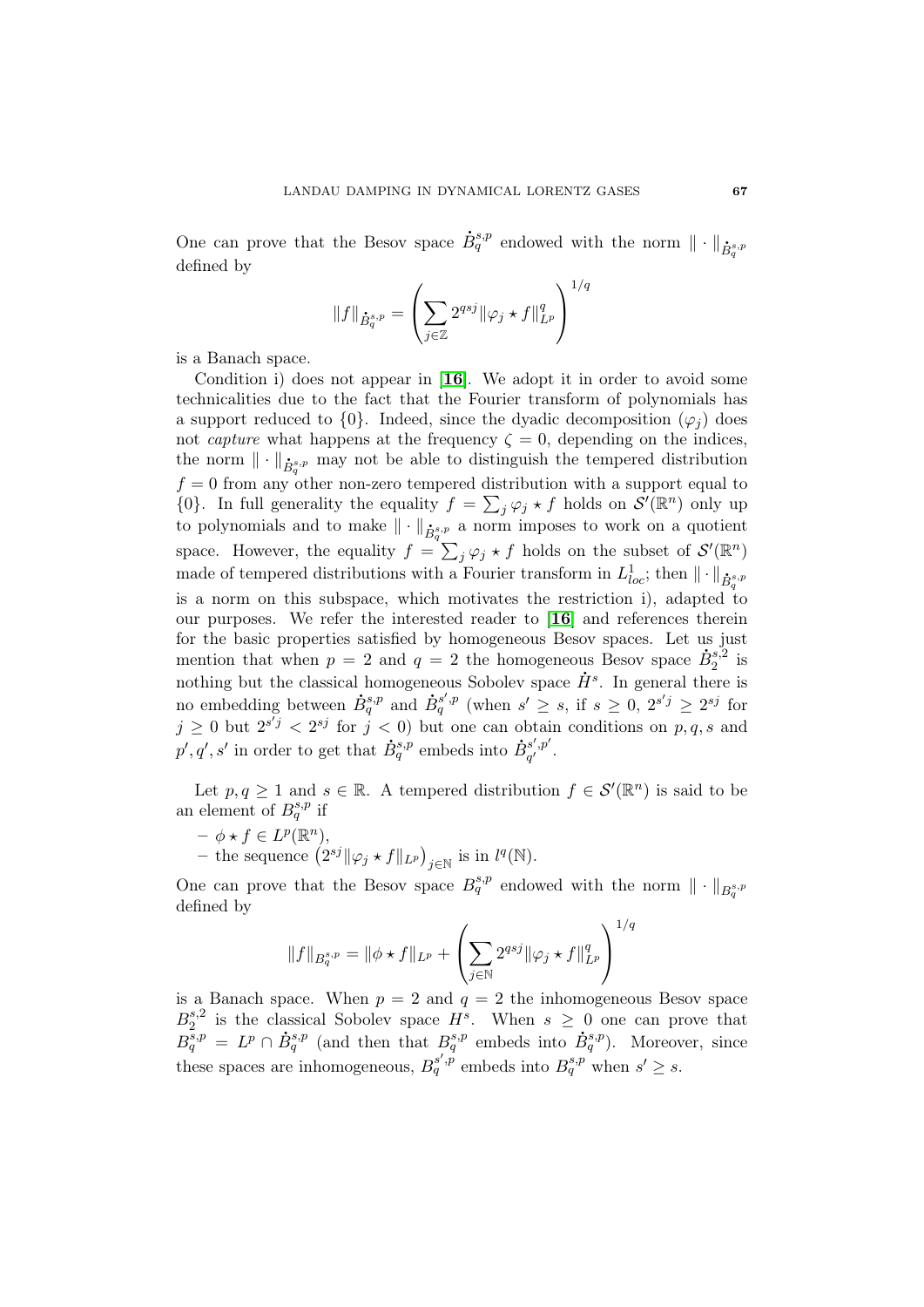**A.2.** Sobolev-type spaces on  $\mathbb{R}^d$ . — Using the shorthand notation  $\langle x \rangle =$  $(1+|x|^2)^{1/2}$ , for  $s \in \mathbb{R}$ ,  $m \in \mathbb{N} \setminus \{0\}$ , we denote

$$
H^{s}(\mathbb{R}^{m}) = \left\{ u : \mathbb{R}^{m} \to \mathbb{R}, \int_{\mathbb{R}^{m}} \langle x \rangle^{2s} |\widehat{u}(x)|^{2} dx \right\},\
$$

the standard Sobolev spaces. Given x and y in  $\mathbb{R}^d$ , x, y stands for the vector in  $\mathbb{R}^{2d}$  that results from the concatenation of x and y. Consequently, we can set  $\langle x, y \rangle = (1 + |x|^2 + |y|^2)^{1/2}$ . With  $\alpha = (\alpha_1, \dots \alpha_d) \in \mathbb{N}^d$ , we introduce the differential operator

$$
\mathcal{D}_{\xi}^{\alpha} = (-i\partial_{\xi_1}^{\alpha_1}) \cdots (-i\partial_{\xi_d}^{\alpha_d}).
$$

For  $s \geq 0$ , still  $H^s$  stands for the standard Sobolev space. We shall make use of the norms introduced in [[7](#page-69-1)]. We deal with functions  $f:(0,\infty)\times\mathbb{R}^d\times\mathbb{R}^d\to\mathbb{R}$ , and for  $P \in \mathbb{N}, s \geq 0$ , we denote

<span id="page-67-0"></span>(52)  

$$
||f(t)||_{H_P^s}^2 = \sum_{\substack{\alpha \in \mathbb{N}^d \\ |\alpha| \le P}} ||(x, v) \mapsto v^{\alpha} f(t, x, v)||_{H^s}^2
$$

$$
= \sum_{\substack{\alpha \in \mathbb{N}^d \\ |\alpha| \le P}} \iint_{\mathbb{R}^d \times \mathbb{R}^d} \langle k, \xi \rangle^{2s} \left| D_{\xi}^{\alpha} \widehat{f}(t, k, \xi) \right|^2 dk d\xi.
$$

It is also convenient to consider

$$
\begin{aligned}\n\|\langle t\nabla_x, \nabla_v \rangle f(t)\|_{H_P^s}^2 &= \sum_{\substack{\alpha \in \mathbb{N}^d \\ |\alpha| \le P}} \|(x, v) \mapsto \langle t\nabla_x, \nabla_v \rangle v^\alpha f(t, x, v)\|_{H^s}^2 \\
&= \sum_{\substack{\alpha \in \mathbb{N}^d \\ |\alpha| \le P}} \iint_{\mathbb{R}^d \times \mathbb{R}^d} \langle tk, \xi \rangle^2 \langle k, \xi \rangle^{2s} \left| \mathcal{D}_\xi^\alpha \hat{f}(t, k, \xi) \right|^2 \, \mathrm{d}k \, \mathrm{d}\xi\n\end{aligned}
$$

(there is a slight abuse of notation here since the right hand side is actually *equivalent* to the definition of  $\|\langle t\nabla_x, \nabla_v\rangle f(t)\|_{H_P^s}^2$  based on [\(52\)](#page-67-0)) and

$$
\|\nabla_x|^{\delta} f(t)\|_{H_P^s}^2 = \sum_{\substack{\alpha \in \mathbb{N}^d \\ |\alpha| \le P}} \|(x, v) \mapsto |\nabla_x|^{\delta} v^{\alpha} f(t, x, v)\|_{H^s}^2
$$

$$
= \sum_{\substack{\alpha \in \mathbb{N}^d \\ |\alpha| \le P}} \iint_{\mathbb{R}^d \times \mathbb{R}^d} |k|^{2\delta} \langle k, \xi \rangle^{2s} \left| D_{\xi}^{\alpha} \widehat{f}(t, k, \xi) \right|^2 \, \mathrm{d}k \, \mathrm{d}\xi.
$$

We shall also use  $L^{\infty}$ -type estimate on Fourier transforms; we set

$$
\left\| \widehat{\langle \nabla_{x,v} \rangle^s} f \right\|_{L^{\infty}_{(t)} L^{\infty}_{(k,\xi)}} = \sup_{t \in [0,T]} \left( \sup_{k,\xi \in \mathbb{R}^d} \left\{ \langle k,\xi \rangle^s \left| \widehat{f}(t,k,\xi) \right| \right\} \right).
$$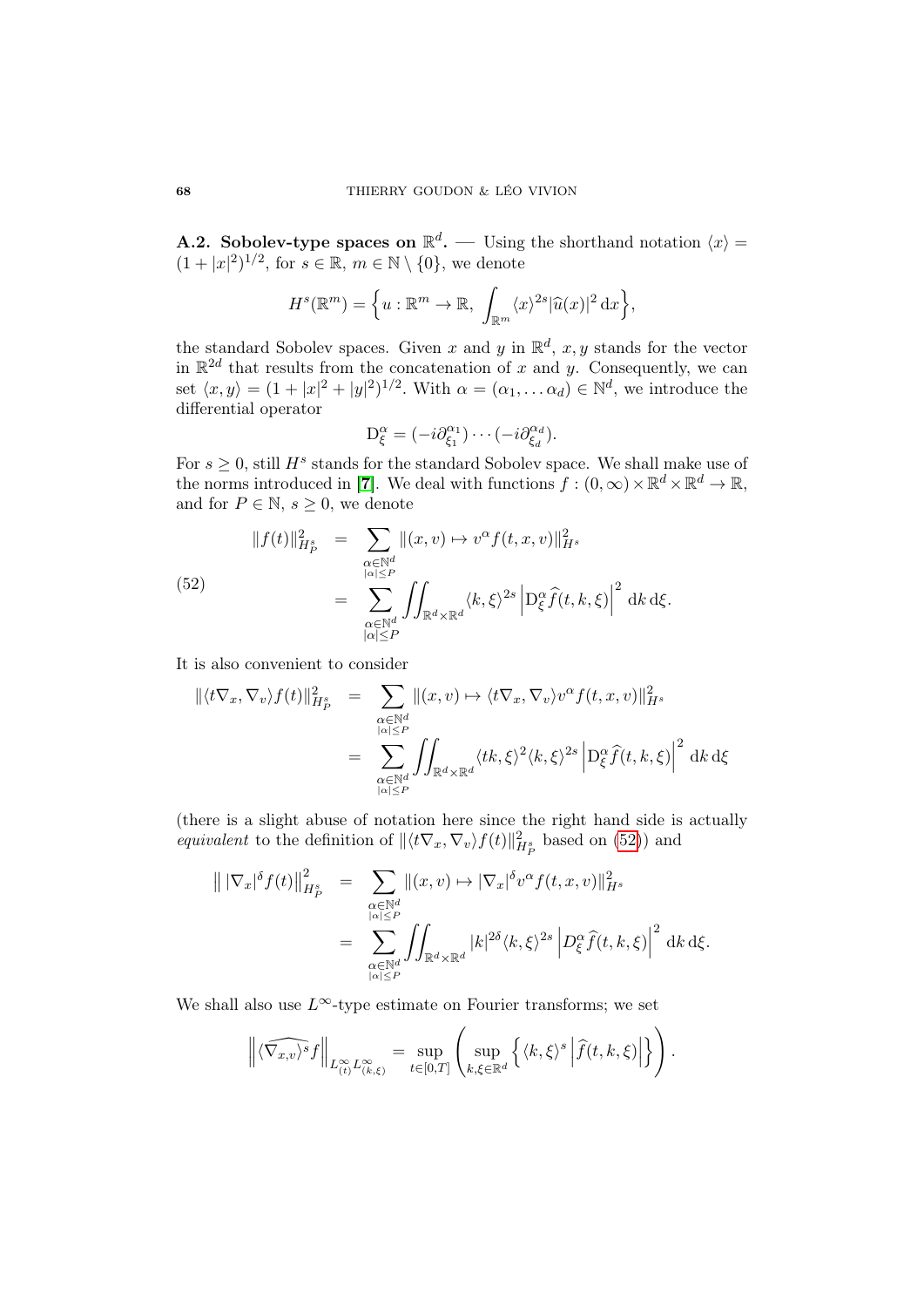For a function  $(t, x) \in (0, \infty) \times \mathbb{R}^d \mapsto \varrho(t, x) \in \mathbb{R}$  we introduce the modified Sobolev norm

$$
\int_{\mathbb{R}^d} |k| \langle k, tk \rangle^{2s} |\widehat{\varrho}(t,k)|^2 \, \mathrm{d}k = \|A_s(t)\widehat{\varrho}(t)\|_{L^2_{(k)}},
$$

where we have set

$$
A_s(t,k) = |k|^{1/2} \langle k, tk \rangle^s,
$$

and we shall also use

$$
||A_s\widehat{\varrho}||_{L^2_{(k,t)}} = \int_0^T \int_{\mathbb{R}^d} |k| \langle k, tk \rangle^{2s} |\widehat{\varrho}(t,k)|^2 \, \mathrm{d}k \, \mathrm{d}t,
$$

and

$$
||A_s\widehat{\varrho}||_{L_{(k)}^{\infty}L_{(t)}^2} = \sup_{k \in \mathbb{R}^d} \left( \int_0^T |k| \langle k, tk \rangle^{2s} |\widehat{\varrho}(t,k)|^2 \right)^{1/2}.
$$

The norms defined on the macroscopic density  $\varrho$  equally apply to the kinetic quantity g, replacing  $\hat{\varrho}(t, k)$  by  $\hat{g}(t, k, tk)$ .

**A.3. Gevrey-type spaces on**  $\mathbb{T}^d$ . — For analyzing the problem on the torus, we need to introduce some Gevrey norms. Let  $g: (0, \infty)_t \times \mathbb{T}_x^d \times \mathbb{R}_v^d \to \mathbb{R}$ . The Gevrey norm  $\|\cdot\|_{\mathcal{G}^{\lambda,\sigma;s}}$  is defined by

$$
||g(t)||_{\mathcal{G}^{\lambda,\sigma;s}}^2 = \sum_{k \in \mathbb{Z}^d} \int_{\mathbb{R}^d_{\xi}} \langle k, \xi \rangle^{2\sigma} e^{2\lambda \langle k, \xi \rangle^s} |\widehat{g}(t, k, \xi)|^2 d\xi
$$

and we also need the Gevrey norm  $\|\cdot\|_{\mathcal{F}^{\lambda,\sigma;s}}$  given by

$$
\|g(t)\|_{\mathcal{F}^{\lambda,\sigma;s}}^2 = \sum_{k\in\mathbb{Z}^d} \langle k, tk\rangle^{2\sigma} e^{2\lambda\langle k, tk\rangle^s} \, |\widehat{g}(t,k,tk)|^2 \, .
$$

Let  $\varrho : \mathbb{R}_t \times \mathbb{T}_x^d \to \mathbb{R}$ . The Gevrey norm  $\|\cdot\|_{\mathcal{F}^{\lambda,\sigma;s}}$  reads

$$
\|\varrho(t)\|_{\mathcal{F}^{\lambda,\sigma;s}}^2 = \sum_{k\in\mathbb{Z}^d} \langle k, tk\rangle^{2\sigma} e^{2\lambda\langle k, tk\rangle^s} \left|\widehat{\varrho}(t,k)\right|^2.
$$

In what follows, we always assume  $\lambda, \sigma \geq 0$  and  $0 < s \leq 1$ .

 $\int f(t, x, v) dv$ , we have As a warm-up, we observe that, with  $g(t, x, v) = f(t, x+tv, v)$  and  $\rho(t, x) =$ 

$$
\|\varrho(t)\|_{\mathcal{F}^{\lambda,\sigma;s}}=\|g(t)\|_{\mathcal{F}^{\lambda,\sigma;s}}.
$$

Moreover, assuming  $\sigma > d/2$  we have a  $\sigma$ -ring property: with  $h(t, x, v)$  =  $\rho(t, x + tv)g(t, x, v)$ , we have

$$
\|h(t)\|_{\mathcal{G}^{\lambda, \sigma; s}} \lesssim \|\varrho(t)\|_{\mathcal{F}^{\lambda, \sigma; s}} \|g(t)\|_{\mathcal{G}^{\lambda, \sigma; s}}.
$$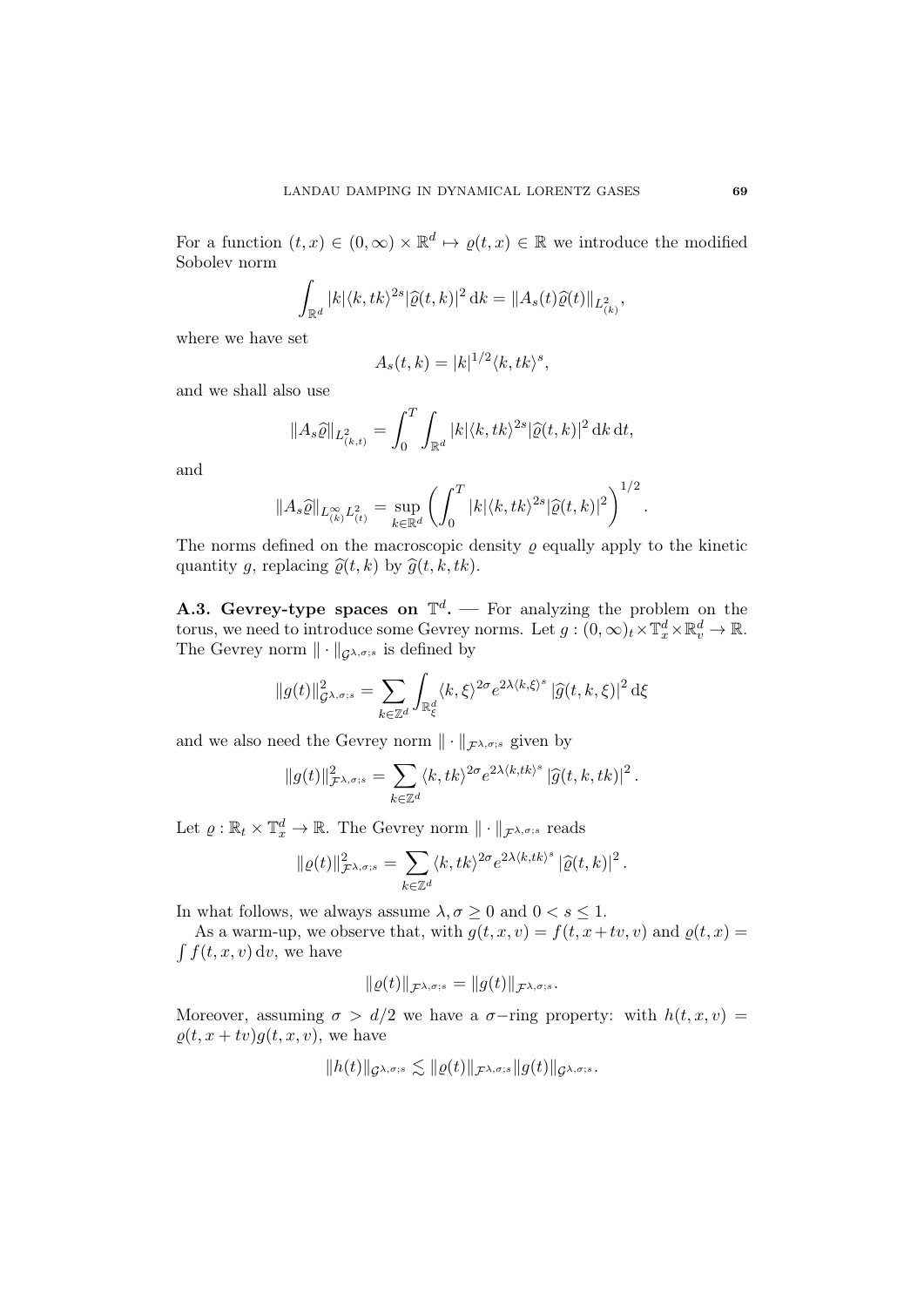Finally, we shall also need the following Gevrey norm: for  $P \in \mathbb{N}$ , we define the norm  $\|\cdot\|_{\mathcal{G}^{\lambda,\sigma;s}_{P}}$  of a function  $(t, x, v) \mapsto g(t, x, v)$  by P

$$
||g(t)||_{\mathcal{G}_{P}^{\lambda,\sigma;s}}^{2} = \sum_{\substack{\alpha \in \mathbb{N}^{d} \\ |\alpha| \leq P}} ||(x,v) \mapsto v^{\alpha} g(t,x,v)||_{\mathcal{G}^{\lambda,\sigma;s}}^{2}
$$
  

$$
= \sum_{\substack{\alpha \in \mathbb{N}^{d} \\ |\alpha| \leq P}} \sum_{k \in \mathbb{Z}^{d}} \int_{\mathbb{R}_{\xi}^{d}} \langle k,\xi \rangle^{2\sigma} e^{2\lambda \langle k,\xi \rangle^{s}} \left| D_{\xi}^{\alpha} \widehat{g}(t,k,\xi) \right|^{2} d\xi.
$$

The  $\sigma$ −ring estimate equally applies to this norm.

## Acknowledgements

We warmly thank Julien Barré and Stephan De Bièvre for many fruitful discussions on this problem, and Clément Mouhot for invaluable hints on the Landau damping theory.

### References

- [1] B. Aguer, S. De Bièvre, P. Lafitte & P. E. Parris "Classical motion in force fields with short range correlations", J. Stat. Phys. 138 (2010), no. 4-5, p. 780–814.
- [2] R. ALONSO, T. GOUDON & A. VAVASSEUR "Damping of particles interacting with a vibrating medium", Ann. IHP. Anal. Non-Linéaire 34 (2017), no. 7, p. 1727–1758.
- [3] G. Backus "Linearized plasma oscillations in arbitrary electron distributions", J. Math. Phys. 1 (1960), no. 559, p. 178–191.
- <span id="page-69-3"></span>[4] J. BEDROSSIAN – "Nonlinear echoes and Landau damping with insufficient regularity", Tech. report, Univ. of Maryland, 2016, arXiv:1605.06841.
- [5] J. BEDROSSIAN & N. MASMOUDI "Inviscid damping and the asymptotic stability of planar shear flows in the 2D Euler equations", Publ. Math. IHES 122 (2015), no. 1, p. 195–300.
- <span id="page-69-2"></span>[6] J. BEDROSSIAN, N. MASMOUDI & C. MOUHOT – "Landau damping: paraproducts and Gevrey regularity", Ann. PDE (2016), p. article  $#4$ .
- <span id="page-69-1"></span>[7] \_\_\_\_\_\_, "Landau damping in finite regularity for unconfined systems with screened interactions", Comm. Pure Applied Math. 71 (2018), no. 3, p. 537-576.
- <span id="page-69-0"></span>[8] L. Bruneau & S. De Bièvre – "A Hamiltonian model for linear friction in a homogeneous medium", Comm. Math. Phys. 229 (2002), no. 3, p. 511–542.
- <span id="page-69-4"></span>[9] S. DE BIÈVRE, T. GOUDON & A. VAVASSEUR – "Particles interacting with a vibrating medium: existence of solutions and convergence to the Vlasov–Poisson system", SIAM J. Math. Anal. 48 (2016), no. 6, p. 3984–4020.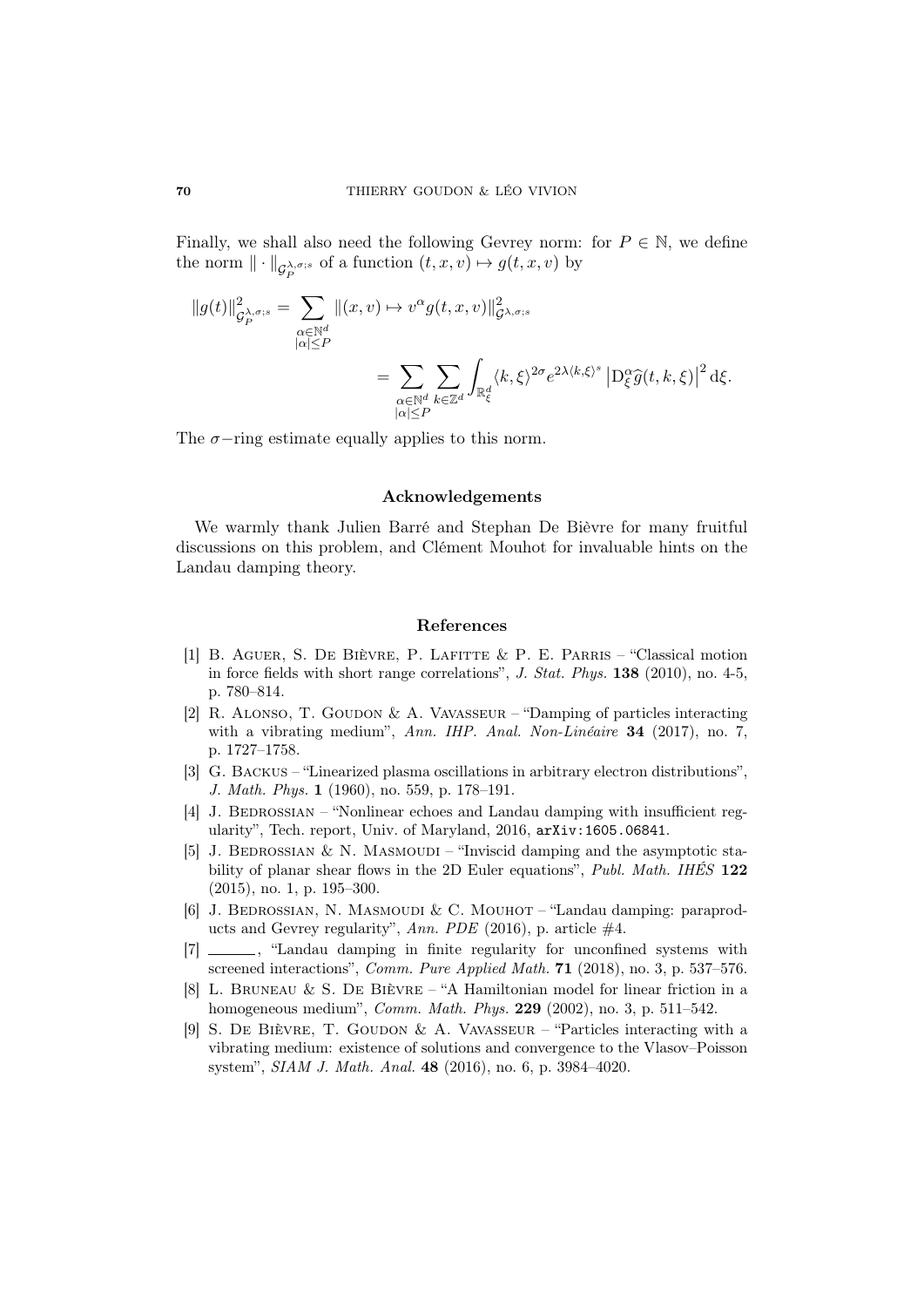- $\Box$ , "Stability analysis of a Vlasov–Wave system describing particles interacting with their environmemt", J. Diff. Eq. 264 (2018), no. 12, p. 7069–7093.
- [11] S. De Bièvre, P. Lafitte & P. E. Parris "Normal transport at positive temperatures in classical Hamiltonian open systems", in Adventures in mathematical physics, Contemp. Math., vol. 447, Amer. Math. Soc., Providence, RI, 2007, p. 57–71.
- [12] S. De Bièvre & P. E. Parris "Equilibration, generalized equipartition, and diffusion in dynamical Lorentz gases", J. Stat. Phys. 142 (2011), no. 2, p. 356– 385.
- [13] S. De Bièvre, P. E. Parris & A. Silvius "Chaotic dynamics of a free particle interacting linearly with a harmonic oscillator", Phys. D 208 (2005), no. 1-2, p. 96–114.
- <span id="page-70-1"></span>[14] G. Eskin – Lectures on linear partial differential equations, Graduate Studies in Math., vol. 123, Am. Math. Soc., 2011.
- [15] E. FAOU & F. ROUSSET "Landau damping in Sobolev spaces for the Vlasov-HMF model", Arch. Ration. Mech. Anal. 219 (2016), no. 2, p. 887–902.
- <span id="page-70-2"></span>[16] J. GINIBRE & G. VELO – "Generalized Strichartz inequalities for the wave equation", *J. Funct. Anal.* **133** (1995), no. 1, p.  $50 - 68$ .
- [17] T. GOUDON & A. VAVASSEUR "Mean field limit for particles interacting with a vibrating medium", Annali Univ. Ferrara 62 (2016), no. 2, p. 231–273.
- <span id="page-70-0"></span>[18] T. GOUDON & L. VIVION – "Numerical investigation of Landau damping in dynamical Lorentz gases", Physica D 403 (2020), p. 132310.
- [19] Y. Guo "Variational method for stable polytropic galaxies", Archiv. Ration. Mech. Anal. 130 (1999), p. 163–182.
- [20] Y. Guo & G. Rein "Stable steady states in stellar dynamics", Archiv. Ration. Mech. Anal. 147 (1999), p. 225–243.
- [21] D. HAN-KWAN, T. NGUYEN & F. ROUSSET "Asymptotic stability of equilibria for screened Vlasov-Poisson systems via pointwise dispersive estimates", Tech. report, CNRS, École Polytechnique, 2019, arXiv:1906.05723.
- [22] P. Lafitte, P. E. Parris & S. De Bièvre "Normal transport properties in a metastable stationary state for a classical particle coupled to a non-Ohmic bath", J. Stat. Phys. 132 (2008), no. 5, p. 863–879.
- [23] L. LANDAU "On the vibration of the electronic plasma", J. Phys. USSR 10 (1946), p. 25, English translation in JETP 16, 574. Reproduced in Collected papers of L.D. Landau, edited and with an introduction by D. ter Haar, Pergamon Press, 1965, pp. 445–460; and in Men of Physics: L.D. Landau, Vol. 2, Pergamon Press, D. ter Haar, ed. (1965).
- [24] L. LIEB & M. LOSS Analysis, Graduate Studies in Mathematics, vol. 14, AMS, 2001, (2nd. edition).
- [25] D. LYNDEN-BELL "The stability and vibrations of a gas of stars", Mon. Not. R. Astr. Soc. 124 (1962), no. 4, p. 279–296.
- [26] , "Statistical mechanics of violent relaxation in stellar systems", Mon. Not. R. Astr. Soc. **136** (1967), p. 101–121.